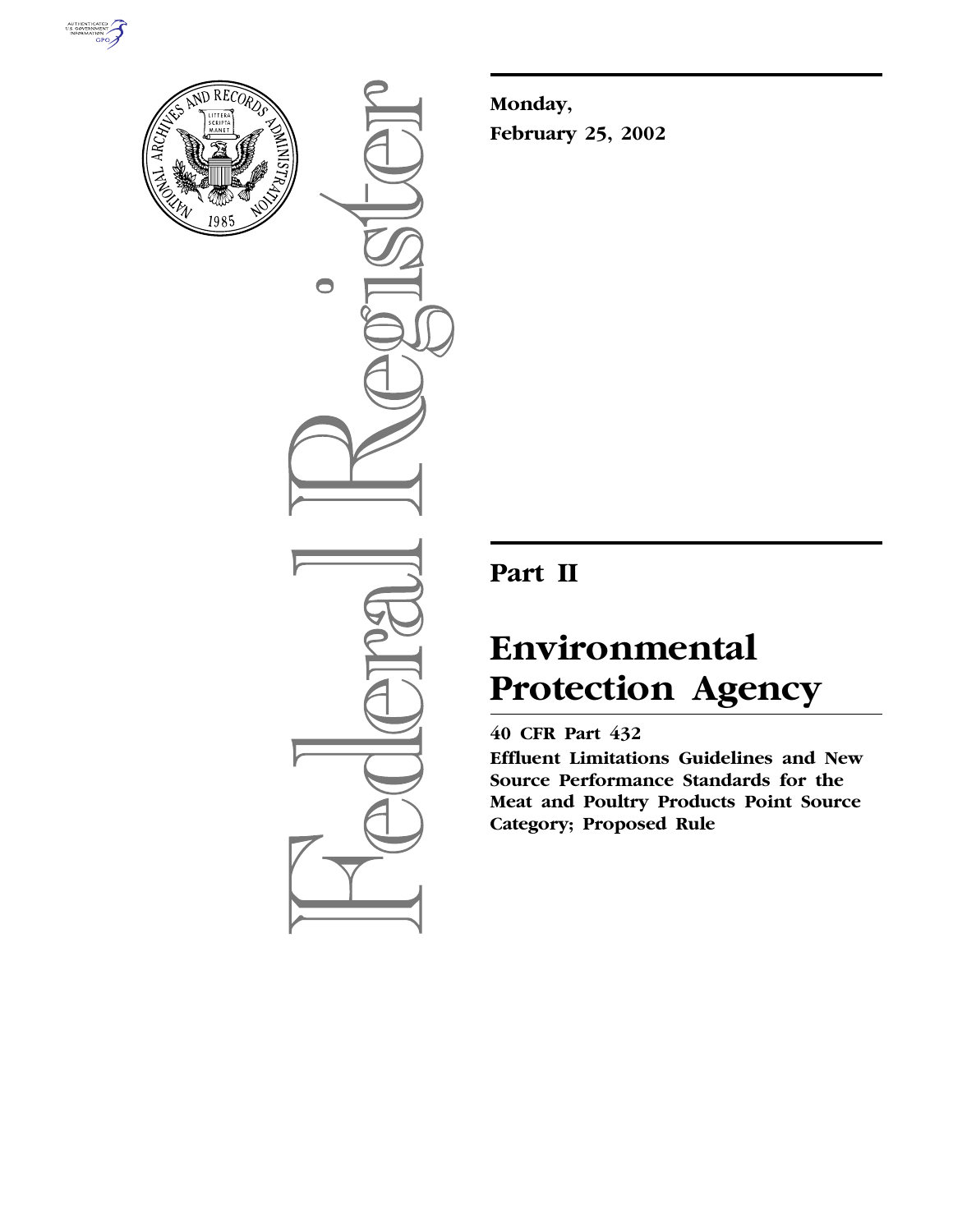## **ENVIRONMENTAL PROTECTION AGENCY**

#### **40 CFR Part 432**

**[FRL–7137–9]**

## **RIN 2040–AD56**

## **Effluent Limitations Guidelines and New Source Performance Standards for the Meat and Poultry Products Point Source Category**

**AGENCY:** Environmental Protection Agency (EPA). **ACTION:** Proposed rule.

**SUMMARY:** This action presents the Agency's proposed effluent limitations guidelines and standards for wastewater discharges from meat and poultry processing facilities. The proposed regulation revises technology-based effluent limitations guidelines and standards for wastewater discharges associated with the operation of new and existing meat processing and independent rendering facilities, proposes new effluent limitations guidelines for poultry slaughtering and poultry further processing facilities that discharge wastewater, and revises the name of the regulation.

EPA estimates that compliance with this regulation as proposed would reduce the discharge of nutrients by at least 53 million pounds per year and would cost an estimated \$80 million (year 1999 \$, pre-tax) on an annual basis. In addition, EPA expects that discharges of conventional pollutants would be reduced by at least 32 million pounds per year. EPA has estimated that the annual quantifiable benefits of the proposal would be approximately \$37 million.

**DATES:** EPA must receive comments on the proposal by midnight of April 26, 2002. EPA will conduct two public hearings on March 14, 2002 at 1 p.m. (Kansas City, MO) and April 9, 2002 at 9 a.m. (Washington, DC). For information on the location of the public hearings, see **ADDRESSES**.

**ADDRESSES:** Submit written comments to Ms. Samantha Lewis, Office of Water, Engineering and Analysis Division (4303T), U.S. EPA, 1200 Pennsylvania Avenue, NW., Washington, DC 20460. For hand-deliveries or Federal Express, please send comments to Ms. Samantha Lewis, Office of Water, Engineering and Analysis Division, Room 6233L, 1201 Constitution Avenue, NW., 6th Floor, Connecting Wing, Washington, DC 20460. Comments may be sent by e-mail to the following e-mail address: ''meatproducts.rule@epa.gov''. For additional information on how to

submit comments, see **SUPPLEMENTARY INFORMATION**, How to Submit Comments.

The first public hearing on this proposal will be held at the Hilton KCI Airport Hotel, 8801 NW 112th Street, Kansas City, Missouri. The second public hearing on this proposal will be held at the U.S. EPA auditorium, Waterside Mall, 401 M Street SW., Washington, DC.

The public record for this proposed rulemaking has been established under docket number W–01–06 and is located in the Water Docket East Tower Basement, Room EB57, 401 M St. SW., Washington, DC 20460. The record is available for inspection from 9 a.m. to 4 p.m., Monday through Friday, excluding legal holidays. For access to the docket materials, call (202) 260– 3027 to schedule an appointment. You may have to pay a reasonable fee for copying.

**FOR FURTHER INFORMATION CONTACT:** For technical information concerning today's proposed rule, contact Ms. Samantha Lewis at (202) 566–1058. For economic information contact Dr. William Wheeler at (202) 566–1078.

## **SUPPLEMENTARY INFORMATION:**

#### **Regulated Entities**

Entities potentially regulated by this action include:

| Category | Examples of regulated entities                                                                                                                     |                                                                                                      |  |  |  |  |
|----------|----------------------------------------------------------------------------------------------------------------------------------------------------|------------------------------------------------------------------------------------------------------|--|--|--|--|
| Industry | Facilities engaged in first processing, further processing, or rendering of meat and poultry products,<br>which may include the following sectors: | 2011 (SIC).<br>311612 (NAICS).<br>311615 (NAICS).<br>11521 (NAICS).<br>2047 (SIC).<br>11234 (NAICS). |  |  |  |  |

The preceding table is not intended to be exhaustive, but rather provides a guide for readers regarding entities likely to be regulated by this action. This table lists the types of entities that EPA is now aware could potentially be regulated by promulgation of this proposed rule. Other types of entities not listed in the table could also be regulated. To determine whether your facility would be regulated by

promulgation of this proposed rule, you should carefully examine the applicability subsection of each proposed subpart of part 432. You should also examine the description of the proposed scope of each subpart in Section VI.B of this document. If you have questions regarding the applicability of this proposed action to a particular entity, please contact the person listed for technical information

in the preceding **FOR FURTHER INFORMATION CONTACT** section.

## **How To Submit Comments**

EPA requests an original and three copies of your comments and enclosures (including references). Commenters who want EPA to acknowledge receipt of their comments should enclose a selfaddressed, stamped envelope. No facsimiles (faxes) will be accepted.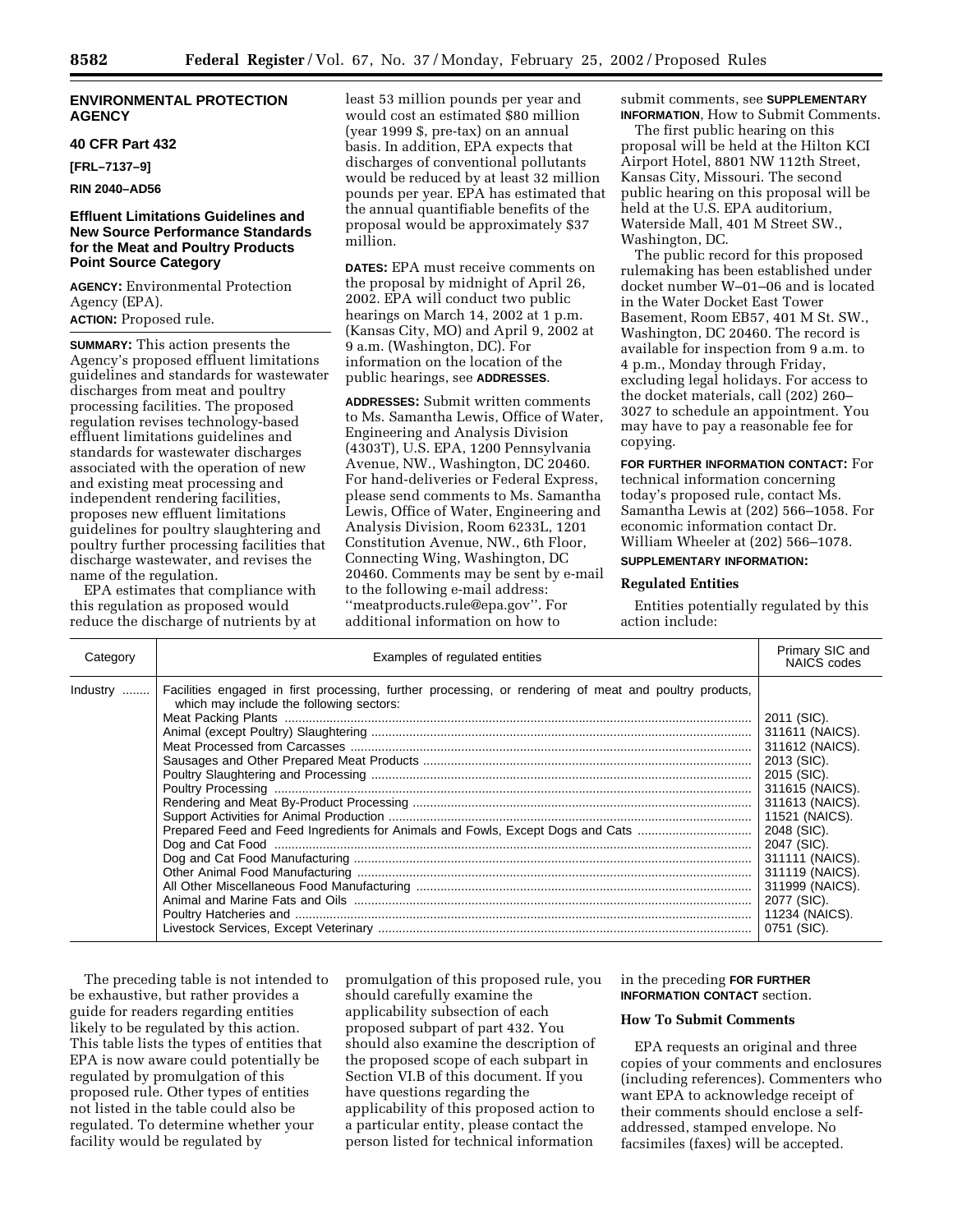Please submit any references cited in your comments.

Comments may also be sent via email, see **ADDRESSES.** Electronic comments must specify docket number W–01–06 and must be submitted as an ASCII, Word, or WordPerfect file avoiding the use of special characters and any form of encryption. Electronic comments on this proposal may be filed online at many Federal Depository Libraries. No confidential business information (CBI) should be sent via email.

## **Protection of Confidential Business Information (CBI)**

EPA notes that certain information and data in the record supporting the proposed rule have been claimed as CBI and, therefore, are not included in the record that is available to the public in the Water Docket. Pursuant to EPA regulations at 40 CFR 2.203 and 2.211, EPA treats all information for which a claim of confidentiality is made as confidential unless and until it makes a determination to the contrary under 40 CFR 2.205. Further, the Agency has not included in the docket some data not claimed as CBI because release of this information would indirectly reveal information claimed to be confidential. To provide the public with as much information as possible in support of the proposed rulemaking, EPA is presenting in the public record certain information in aggregated form or, alternatively, is masking facility identities or employing other strategies in order to preserve confidentiality claims. This approach ensures that the information in the public record both explains the basis for today's proposal and allows for a meaningful opportunity for public comment, without compromising CBI claims.

Some tabulations and analyses of facility-specific data claimed as CBI are available to the company that submitted the information. To ensure that all data or information claimed as CBI is protected in accordance with EPA regulations, any requests for release of such company-specific data should be submitted to EPA on company letterhead and signed by a responsible official authorized to receive such data. The request must list the specific data requested and include the following statement, ''I certify that EPA is authorized to transfer confidential business information submitted by my company, and that I am authorized to receive it.''

#### **Supporting Documentation**

The rules proposed today are supported by several documents:

1. ''Economic Analysis of Proposed Effluent Limitations Guidelines and Standards for the Meat and Poultry Products Industry Point Source Category'' (EPA–821–B–01–006). Hereafter referred to as the MPP Economic Analysis, this document presents the analysis of compliance costs; facility, firm, small business and market impacts; and benefits. In addition, this document presents an analysis of cost-effectiveness.

2. ''Development Document for Proposed Effluent Limitations Guidelines and Standards for the Meat and Poultry Products Industry Point Source Category'' (EPA–821–B–01–007). Hereafter referred to as the MPP Development Document, the document presents EPA's technical conclusions concerning the MPP proposal. This document describes, among other things, the data collection activities, the wastewater treatment technology options, effluent characterization, effluent reduction of the wastewater treatment technology options, estimate of costs to the industry, and estimate of effects on non-water quality environmental impacts.

3. ''Environmental Assessment of Proposed Effluent Limitations Guidelines and Standards for the Meat and Poultry Products Industry Point Source Category'' (EPA–821–B–01–008). Hereafter referred to as the MPP Environmental Assessment, the document presents the analysis of water quality impacts and potential benefits for each regulatory option.

#### **How to Obtain Supporting Documents**

All documents are available from the National Service Center for Environmental Publications, P.O. Box 42419, Cincinnati, OH 45242–2419, (800) 490–9198 and the EPA Water Docket. The supporting technical documentation (*e.g.*, MPP Development Document, Economic Analysis and Environmental Assessment) can be obtained on the Internet, located at *http://www.epa.gov/ost/guide/ meatproducts/*. This website also links to an electronic version of today's proposed rule.

#### **Overview**

The preamble describes the legal authority for the proposal; a summary of the proposal; background information; the technical and economic methodologies used by the Agency to develop these proposed regulations and, in an appendix, the definitions, acronyms, and abbreviations used in this document. This preamble also solicits comment and data generally, and on specific areas of interest.

## **Table of Contents**

- I. Legal Authority II. Legislative Background
- A. Clean Water Act
- B. Section 304(m) Consent Decree
- III. Scope/Applicability of Proposed Regulation
- A. Facilities Subject to 40 CFR Part 432 B. Poultry Slaughtering and Further
- Processing Facilities
- IV. Rulemaking History and Industry Profile A. Meat Products Effluent Guideline Rulemaking History
- B. Industry Profile
- V. Summary of Data Collection
- A. Secondary Sources of Data and Information
- B. Industry Surveys
- Site Visits and Wastewater Sampling D. Pollutants Sampled and Analytical Methods
- E. Other Data Collection
- F. Summary of Public Participation
- VI. Subcategorization
	- A. Factors Considered in Developing Proposed Subcategories B. Proposed Subcategories
- VII. Technology Options, Costs, Wastewater
- Characteristics, and Pollutant Reductions A. Wastewater Treatment Technologies in
- the MPP Industry
- B. Wastewater Sources, Water Use, and Wastewater Characteristics
- C. Pollutants of Concern D. Approach to Estimating Compliance Costs
- E. Approach to Estimating Pollutant Reductions
- VIII. Economic Analysis
- A. Introduction
- B. Economic Data Collection Activities
- C. Annualized Compliance Cost Estimates
- D. Economic Impact Methodologies
- E. Costs and Impacts of BPT/BCT/BAT
- **Options**
- F. Results of BCT Cost Test
- G. Costs and Economic Impacts of PSES Options
- H. Economic Impacts for New Sources
- I. Firm Level Impacts
- J. Community Impacts
- K. Market and Foreign Trade Impacts
- L. Cost-Reasonableness and Cost-Effectiveness Analysis
- M. Small Business Analysis. IX. Water Quality Analysis and
	- Environmental Benefits
- A. Qualitative Description of Water Quality Benefits
- B. Facilities Modeled
- C. Pollutants of Concern
- D. Benefits Modeling Methodology
- E. Modeled Technology Option Scenarios
- F. Documented Impacts and Permit Violations
- G. Modeled Water Quality Impacts
- H. Monetized Water Quality Benefits

- B. Air Emissions Impacts
- C. Solid Waste Generation
- XI. Options Selected for Proposal A. Introduction
	- B. Pretreatment Standards
	- C. Meat Facilities (Subcategories A, B, C, D, F, G, H and I)

X. Non-Water Quality Environmental Impacts A. Energy Requirements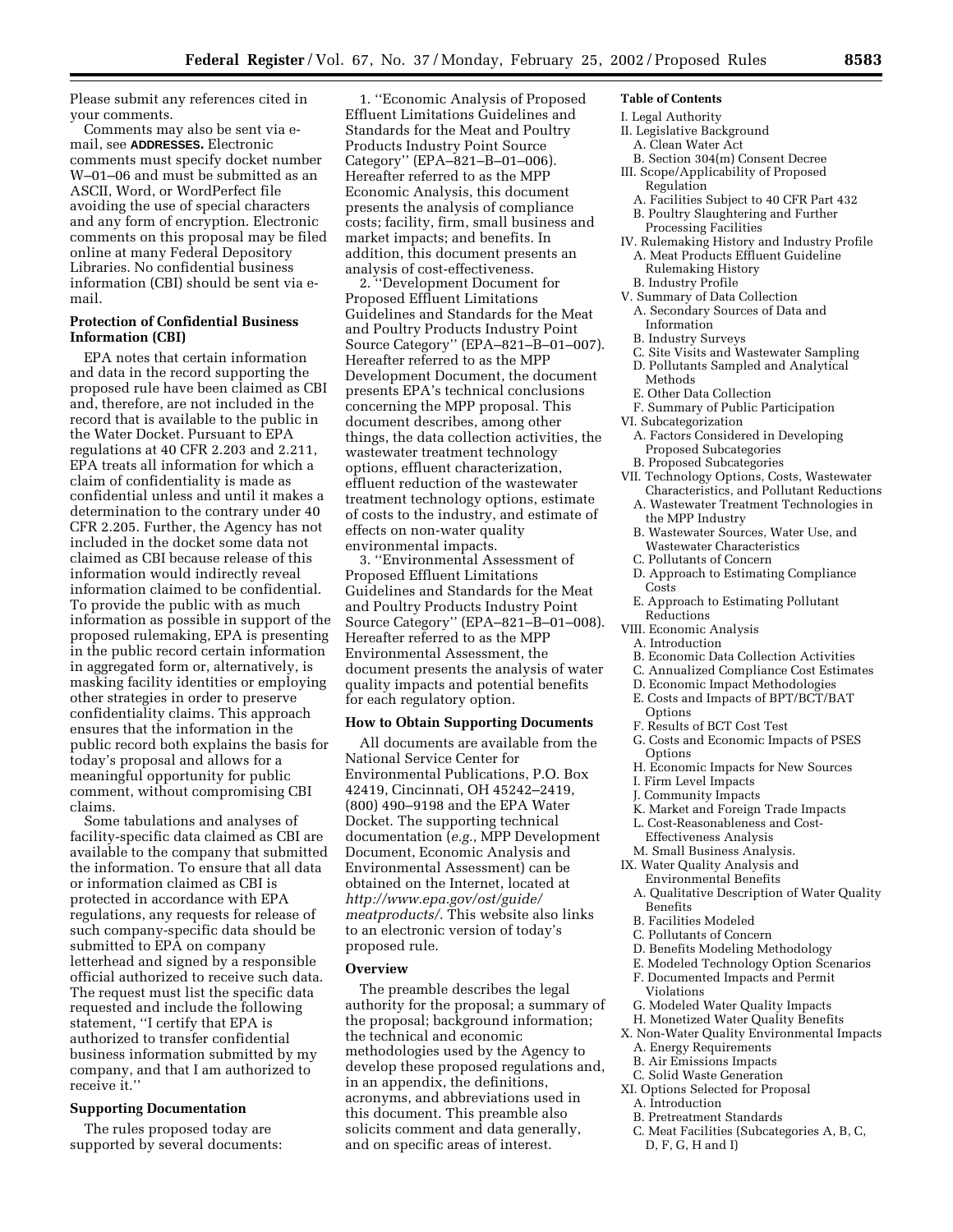- D. Independent Rendering Facilities (Subcategory J)
- E. Poultry Facilities (Subcategories K and L)
- F. Regulatory Alternatives for Meat and Poultry Products Industry
- XII. Regulatory Implementation
	- A. Implementation of Part 432 through the NPDES Permit Program and the National Pretreatment Program
	- B. Upset and Bypass Provisions
	- C. Variances and Modifications
	- D. Production Basis for Calculation of Permit Limitations
	- E. Best Management Practices
- XIII. Administrative Requirements
	- A. Executive Order 12866: ''Regulatory Planning and Review''
	- B. Regulatory Flexibility Act (RFA) as amended by the Small Business Regulatory Enforcement Fairness Act of 1996 (SBREFA), 5 U.S.C. 601 *et seq.*
	- C. Unfunded Mandates Reform Act
	- D. Executive Order 13045: ''Protection of Children from Environmental Health Risks and Safety Risks''
	- E. Executive Order 13084: Consultation and Coordination With Indian Tribal Governments
	- F. Paperwork Reduction Act
	- G. Executive Order 13132: ''Federalism''
	- H. Executive Order 12898: ''Federal Actions to Address Environmental Justice in Minority Populations and Low-Income Populations''
	- I. National Technology Transfer and Advancement Act
- J. Executive Order 13211: ''Energy Effects''
- K. Plain Language
- XIV. Solicitation of Data and Comments A. General and Specific Comment
	- Solicitation B. Regulatory Alternative to Potential
- Numerical Pretreatment Standards XV. Guidelines for Submission of Analytical
	- Data
	- A. Types of Data Requested B. Analytes Requested
	-
- C. Quality Assurance/Quality Control (QA/ QC) Requirements

Appendix A: Definitions, Acronyms, and Abbreviations Used in This Document

#### **I. Legal Authority**

These regulations are proposed under the authority of sections 301, 304, 306, 307, 308, 402, and 501 of the Clean Water Act, 33 U.S.C. 1311, 1314, 1316, 1317, 1318, 1342, and 1361.

## **II. Legislative Background**

## *A. Clean Water Act*

Congress adopted the Clean Water Act (CWA) to ''restore and maintain the chemical, physical, and biological integrity of the Nation's waters.'' Section 101(a), 33 U.S.C. 1251(a). To achieve this goal, the CWA prohibits the discharge of pollutants into navigable waters except in compliance with the statute. The Clean Water Act confronts the problem of water pollution on a number of different fronts. Its primary

reliance, however, is on establishing restrictions on the types and amounts of pollutants discharged from various industrial, commercial, and public sources of wastewater.

Direct dischargers must comply with effluent limitations in National Pollutant Discharge Elimination System (NPDES) permits; indirect dischargers must comply with pretreatment standards. Effluent limitations in NPDES permits are derived from effluent limitations guidelines and new source performance standards promulgated by EPA, as well as from water quality standards. The effluent limitations guidelines and standards are established by regulation for categories of industrial dischargers and are based on the degree of control that can be achieved using various levels of pollution control technology.

Congress recognized that regulating only those sources that discharge effluent directly into the nation's waters would not be sufficient to achieve the CWA's goals. Consequently, the CWA requires EPA to promulgate nationally applicable pretreatment standards that restrict pollutant discharges from facilities that discharge wastewater indirectly through sewers flowing to publicly owned treatment works (POTWs). See section 307(b) and (c), 33 U.S.C. 1317(b) and (c). National pretreatment standards are established for those pollutants in wastewater from indirect dischargers that may pass through, interfere with or are otherwise incompatible with POTW operations. Generally, pretreatment standards are designed to ensure that wastewaters from direct and indirect industrial dischargers are subject to similar levels of treatment. In addition, POTWs are required to implement local treatment limits applicable to their industrial indirect dischargers to satisfy any local requirements. See 40 CFR 403.5.

1. Best Practicable Control Technology Currently Available (BPT)—Sec. 304(b)(1) of the CWA

EPA may promulgate BPT effluent limits for conventional, toxic, and nonconventional pollutants. For toxic pollutants, EPA typically regulates priority pollutants which consist of a specified list of toxic pollutants. In specifying BPT, EPA looks at a number of factors. EPA first considers the cost of achieving effluent reductions in relation to the effluent reduction benefits. The Agency also considers the age of the equipment and facilities, the processes employed, engineering aspects of the control technologies, any required process changes, non-water quality environmental impacts

(including energy requirements), and such other factors as the Administrator deems appropriate. See CWA 304(b)(1)(B). Traditionally, EPA establishes BPT effluent limitations based on the average of the best performances of facilities within the industry, grouped to reflect various ages, sizes, processes, or other common characteristics. Where, however, existing performance is uniformly inadequate, EPA may establish limitations based on higher levels of control than currently in place in an industrial category if the Agency determines that the technology is available in another category or subcategory, and can be practically applied.

2. Best Control Technology for Conventional Pollutants (BCT)—Sec. 304(b)(4) of the CWA

The 1977 amendments to the CWA required EPA to identify additional levels of effluent reduction for conventional pollutants associated with BCT technology for discharges from existing industrial point sources. In addition to other factors specified in section 304(b)(4)(B), the CWA requires that EPA establish BCT limitations after consideration of a two part ''costreasonableness'' test. EPA explained its methodology for the development of BCT limitations in July 1986 (51 FR 24974).

Section 304(a)(4) designates the following as conventional pollutants: biochemical oxygen demand (BOD<sub>5</sub>), total suspended solids (TSS), fecal coliform, pH, and any additional pollutants defined by the Administrator as conventional. The Administrator designated oil and grease as an additional conventional pollutant on July 30, 1979 (44 FR 44501).

3. Best Available Technology Economically Achievable (BAT)—Sec. 304(b)(2) of the CWA

In general, BAT effluent limitations guidelines represent the best economically achievable performance of facilities in the industrial subcategory or category. The CWA establishes BAT as a principal national means of controlling the direct discharge of toxic and nonconventional pollutants. The factors considered in assessing BAT include the cost of achieving BAT effluent reductions, the age of equipment and facilities involved, the process employed, potential process changes, and non-water quality environmental impacts including energy requirements, and such other factors as the Administrator deems appropriate. The Agency retains considerable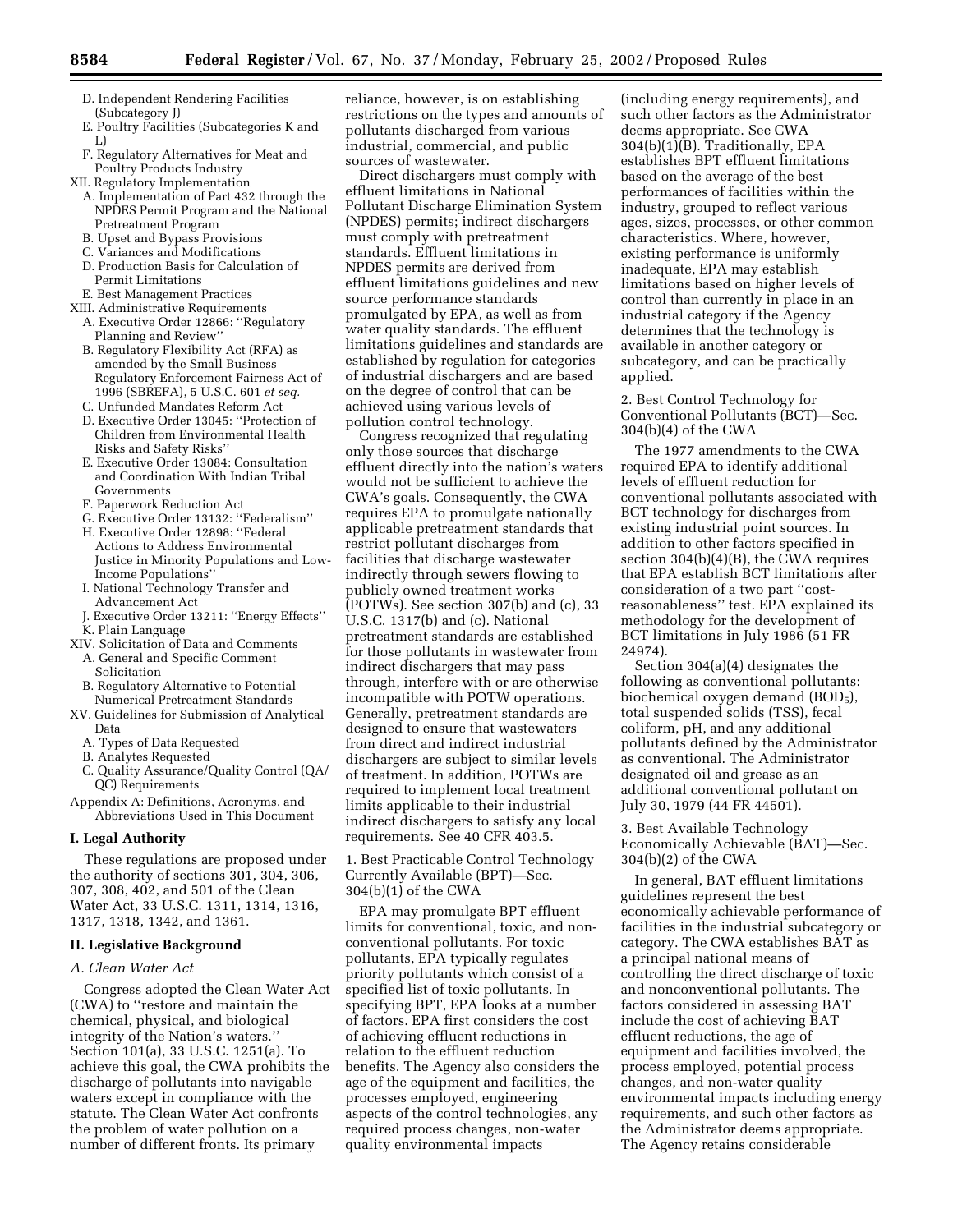discretion in assigning the weight to be accorded these factors. An additional statutory factor considered in setting BAT is economic achievability. Generally, EPA determines economic achievability on the basis of total costs to the industry and the effect of compliance with BAT limitations on overall industry and subcategory financial conditions. As with BPT, where existing performance is uniformly inadequate, BAT may reflect a higher level of performance than is currently being achieved based on technology transferred from a different subcategory or category. BAT may be based upon process changes or internal controls, even when these technologies are not common industry practice.

4. New Source Performance Standards (NSPS)—Sec. 306 of the CWA

New Source Performance Standards reflect effluent reductions that are achievable based on the best available demonstrated control technology. New facilities have the opportunity to install the best and most efficient production processes and wastewater treatment technologies. As a result, NSPS should represent the most stringent controls attainable through the application of the best available demonstrated control technology for all pollutants (that is, conventional, nonconventional, and priority pollutants). In establishing NSPS, EPA is directed to take into consideration the cost of achieving the effluent reduction and any non-water quality environmental impacts and energy requirements.

5. Pretreatment Standards for Existing Sources (PSES)—Sec. 307(b) of the CWA

Pretreatment Standards for Existing Sources are designed to prevent the discharge of pollutants that pass through, interfere with, or are otherwise incompatible with the operation of publicly owned treatment works (POTW). Categorical pretreatment standards are technology-based and are analogous to BAT effluent limitations guidelines.

The General Pretreatment Regulations, which set forth the framework for the implementation of categorical pretreatment standards, are found at 40 CFR part 403. These regulations establish pretreatment standards that apply to all non-domestic dischargers. See 52 FR 1586 (Jan. 14, 1987).

6. Pretreatment Standards for New Sources (PSNS)—Sec. 307(c) of the CWA

Section 307(c) of the Act requires EPA to promulgate pretreatment standards for new sources at the same time it promulgates new source performance standards. Such pretreatment standards must prevent the discharge of any pollutant into a POTW that may interfere with, pass through, or may otherwise be incompatible with the POTW. EPA promulgates categorical pretreatment standards for existing sources based principally on BAT technology for existing sources. EPA promulgates pretreatment standards for new sources based on best available demonstrated technology for new sources. New indirect dischargers have the opportunity to incorporate into their facilities the best available demonstrated technologies. The Agency considers the same factors in promulgating PSNS as it considers in promulgating NSPS.

### *B. Section 304(m) Consent Decree*

Section 304(m) requires EPA to publish a plan every two years that consists of three elements. First, under section  $304(m)(1)(A)$ , EPA is required to establish a schedule for the annual review and revision of existing effluent guidelines in accordance with section 304(b). Section 304(b) applies to effluent limitations guidelines for direct dischargers and requires EPA to revise such regulations as appropriate. Second, under Section 304(m)(1)(B), EPA must identify categories of sources discharging toxic or nonconventional pollutants for which EPA has not published BAT effluent limitations guidelines under 304(b)(2) or new source performance standards under section 306. Finally, under  $304(m)(1)(C)$ , EPA must establish a schedule for the promulgation of BAT and NSPS for the categories identified under subparagraph (B) not later than three years after being identified in the 304(m) plan. Section 304(m) does not apply to pretreatment standards for indirect dischargers, which EPA promulgates pursuant to Sections 307(b) and 307(c) of the Clean Water Act.

On October 30, 1989, Natural Resources Defense Council, Inc., and Public Citizen, Inc., filed an action against EPA in which they alleged, among other things, that EPA had failed to comply with CWA Section 304(m). Plaintiffs and EPA agreed to a

settlement of that action in a consent decree entered on January 31, 1992. The consent decree, which has been modified several times, established a schedule by which EPA is to propose and take final action for eleven point source categories identified by name in the decree and for eight other point source categories identified only as new or revised rules, numbered 5 through 12. EPA selected the meat and poultry products industry as the subject for New or Revised Rule #11. Under the decree, as modified, the Administrator was required to sign a proposed rule for the meat and poultry products industry no later than January 30, 2002, and must take final action on that proposal no later than December 31, 2003.

## **III. Scope/Applicability of Proposed Regulation**

EPA solicits comments on various issues specifically identified in the preamble as well as any other applicability issues that are not specifically addressed in today's notice. The following discussion of applicability begins with the proposed revisions to the existing subcategories. Section III.B presents the applicability for two new subcategories for poultry facilities.

#### *A. Facilities Subject to 40 CFR Part 432*

EPA is proposing new or revised effluent limitations guidelines and standards for nine of the ten subcategories of the meat and poultry products industry including: simple slaughterhouse, complex slaughterhouse, low processing packinghouse, high processing packinghouse, meat cutter, sausage and luncheon meats processor, ham processor, canned meats processor, and renderer. EPA is also proposing to change the name of the category since poultry processing facilities are covered by the proposed requirements. No new or revised effluent limitations guidelines or pretreatment standards are being proposed for the small processor category.

The technology options which serve as the basis for the proposed effluent limitations guidelines and standards for the meat subcategories are summarized in Table III.A–1. For descriptions and discussion of the subcategories, see Section VI; for the technologies, see Section VII.D; and for a discussion of the process wastewater generated by these subcategories, see Section VII.B.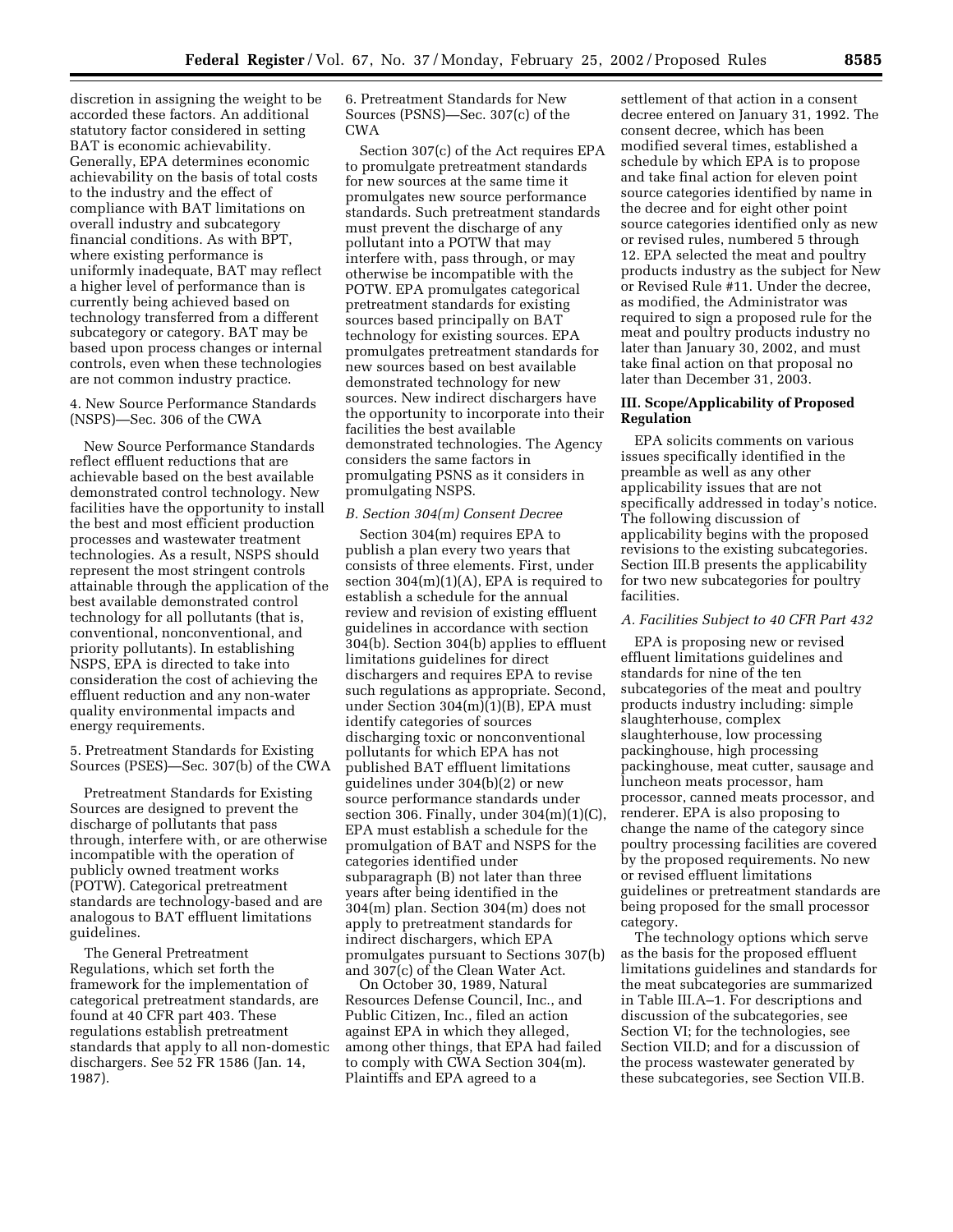## TABLE III.A–1.—SUMMARY OF REVISIONS TO MEAT AND POULTRY PRODUCTS EFFLUENT LIMITATIONS GUIDELINES AND **STANDARDS**

| Subcategory                                                                                                                                                          | Regulatory<br>level     | Technology<br>option <sup>1</sup>      | Technical components <sup>2</sup>                                                                                                 |
|----------------------------------------------------------------------------------------------------------------------------------------------------------------------|-------------------------|----------------------------------------|-----------------------------------------------------------------------------------------------------------------------------------|
| Subpart A: Simple Slaughterhouse; Subpart B: Com-<br>plex Slaughterhouse; Subpart C: Low-Processing<br>Packinghouse; and Subpart D: High-Processing<br>Packinghouse. |                         | BPT $\ldots$   2 $\ldots$   2 $\ldots$ | Equalization, dissolved air flotation, secondary bio-<br>logical treatment with nitrification.                                    |
|                                                                                                                                                                      |                         |                                        | Equalization, dissolved air flotation, secondary bio-<br>logical<br>nitrification<br>treatment<br>with<br>and<br>denitrification. |
|                                                                                                                                                                      |                         | BCT    No Action                       | No revised limitations are proposed.                                                                                              |
|                                                                                                                                                                      | PSES: PSNS              | No Action                              | No pretreatment standards are proposed.                                                                                           |
|                                                                                                                                                                      | BPT: BCT:<br>BAT; NSPS. | No Action                              | No revised limitations or standards are proposed.                                                                                 |
|                                                                                                                                                                      | PSES;PSNS               | No Action                              | No pretreatment standards are proposed.                                                                                           |
| Subpart F: Meat Cutter; Subpart G: Sausage and<br>Luncheon Meats Processor; Subpart H: Ham Proc-<br>essor; and Subpart I: Canned Meats Processor.                    | <b>BPT</b>              |                                        | Equalization, dissolved air flotation, secondary bio-<br>logical treatment with nitrification.                                    |
|                                                                                                                                                                      |                         | BAT; NSPS  3                           | Equalization, dissolved air flotation, secondary bio-<br>logical treatment<br>nitrification<br>with<br>and<br>denitrification.    |
|                                                                                                                                                                      |                         | BCT    No Action                       | No revised limitations are proposed.                                                                                              |
|                                                                                                                                                                      |                         | PSES: PSNS    No Action                | No pretreatment standards are proposed.                                                                                           |
|                                                                                                                                                                      |                         |                                        | Equalization, dissolved air flotation, secondary bio-<br>logical treatment with nitrification.                                    |
|                                                                                                                                                                      |                         |                                        | Equalization, dissolved air flotation, secondary bio-<br>logical treatment with nitrification.                                    |
|                                                                                                                                                                      |                         |                                        | PSES; PSNS    No Action    No pretreatment standards are proposed.                                                                |
|                                                                                                                                                                      |                         |                                        |                                                                                                                                   |

<sup>1</sup> See Section VII.D for a discussion of the technology options.

2See Section XI.C and XI.D for a discussion of the Agency's rationale on selecting options.

#### 1. Meat (or Red Meat) Facilities

EPA established regulations which apply to the meat (or red meat) slaughterhouses and packinghouses (40 CFR part 432 subcategories A through D) in 1974. EPA established regulations which apply to meat further processing facilities (40 CFR part 432 subcategories E through I) in 1975. Although there is no definition of ''red meat'' or ''meat'' in the existing 40 CFR part 432 regulations, EPA defined these terms in the previous technical development documents associated with these prior rules as all animal products from cattle, calves, hogs, sheep, and lambs and any meat that is not listed under the definition of poultry. EPA is using the term ''meat'' as synonymous with the term ''red meat.'' EPA proposes to include a similar definition in the revised regulations (*see* Appendix A of this document).

The current regulations for meat cover all aspects of producing meat products from the slaughter of the animal to producing final consumer products (*e.g.* cooked, seasoned or smoked products, such as luncheon meat or hams.) For subparts F, G, H and I of the existing regulations, EPA established a production rate threshold of greater than 6,000 pounds of finished product per day, below which the regulations do not apply. Subpart E of the existing regulations (Small Processors) applies to meat further processors that produce up to 6,000 pounds of finished product per day.

EPA is not proposing to change the existing production rate thresholds in subparts E through I in this proposed rule for existing limitations and standards. Also, EPA is proposing new production rate thresholds in Subparts A through D and F through I for the proposed limitations and standards based on current data collected for this rulemaking (*see* Section III of the MPP Development Document). These new production rate thresholds do not affect subpart E (Small Processors) meat facilities as these proposed new production rate thresholds are all higher than the subpart E production rate threshold (i.e., 6,000 pounds of finished product per day). EPA defines the following facilities which are currently covered under 40 CFR part 432 as small:

• Facilities in Subcategories A, B, C and D that slaughter less than 50 million pounds (LWK) per year;

• All facilities in Subcategory E;

• Facilities in Subcategories F, G, H and I that produce less than 50 million pounds of finished product per year; and

• Facilities in Subcategory J that render less than 10 million pounds per year of raw material (*see* Section III.A.2).

EPA developed these new production rate thresholds based on current screener survey data available prior to proposal. EPA ordered the annual production screener survey data from highest to lowest annual production for each of the regulatory groupings (e.g., A–D, F–I, J, K, and L), then divided each of the regulatory groupings into four size classifications (e.g., small, medium, large, and very large) based on employment and annual production data. EPA performed this size classification task in order to more accurately estimate costs, loadings, NWQIs, and economic impacts of the proposed limitations and standards on this industry. That is, rather than assume one model facility for each of the five regulatory groupings, EPA used four model facilities for each of the five regulatory groupings for better accuracy in its analyses (*see* also MPP Development Document for further details on how these production based thresholds were developed). In evaluating the screener data related to facility annual production, several variables were identified. These were meat and poultry type processed, type of facility operation (*i.e.,* first processing (slaughtering), further processing, or rendering), number of facility employees, annual wastewater generation, and type of wastewater management (*e.g.,* direct discharger,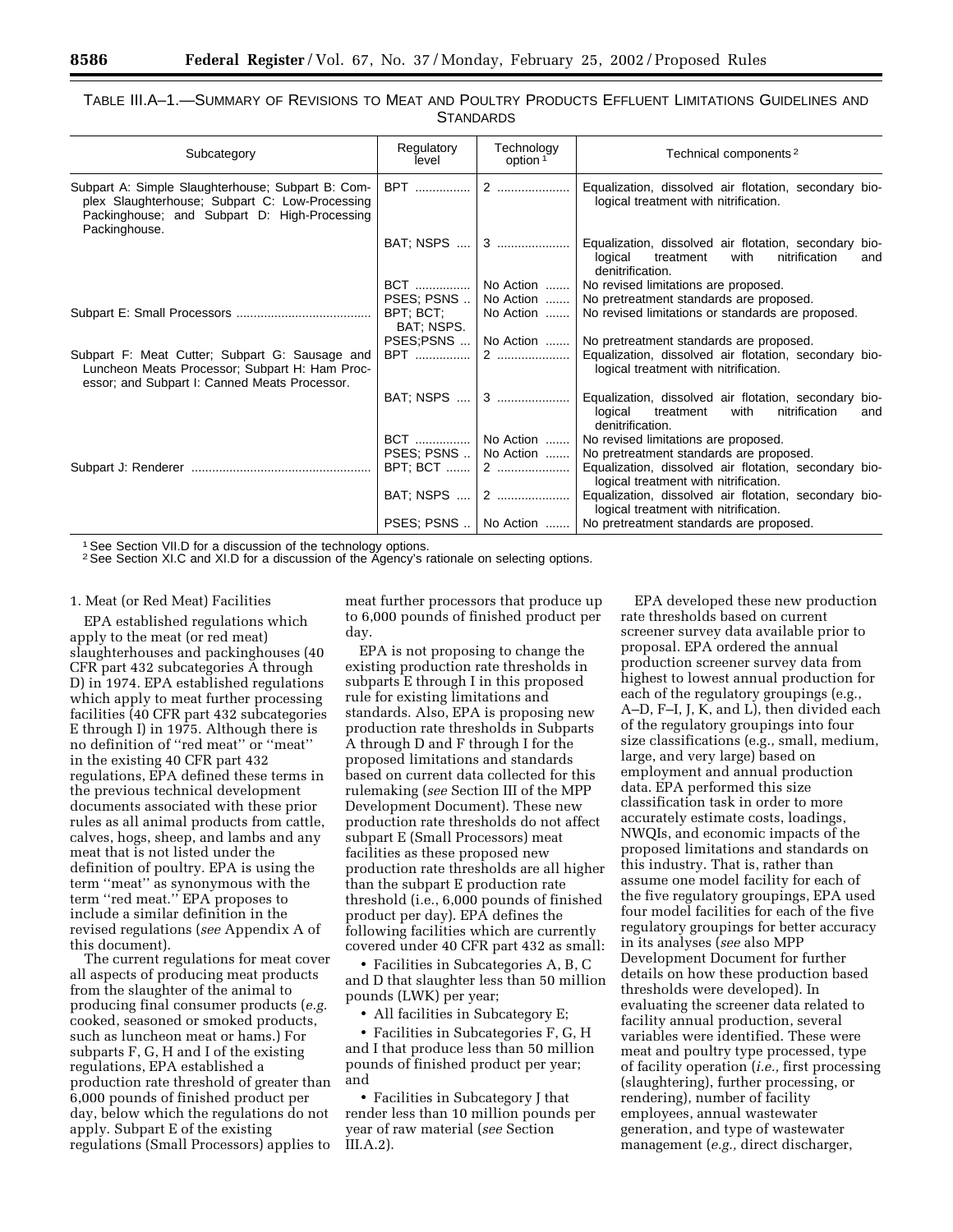indirect discharger, land applied on site). Because EPA had only a limited amount of detailed information on facilities, the number of facility employees was selected as an indicator of facility size for modeling (e.g., costs, loads, economic impacts, NWQIs). EPA identified facilities with 100 employees or less as small and then identified the corresponding annual production thresholds. It is important to note for the purposes of estimating costs, loads, economic impacts and NWQIs, EPA used facility level employment data for developing one threshold between ''small'' and ''non-small'' facilities. The SBA size standard for these industries is 500 employees at the company level. EPA divided the remaining non-small facilities (i.e., medium, large, and very large) into equal thirds based on annual production.

EPA is using the results of the revised production rate thresholds to exclude most smaller MPP facilities from today's proposed revisions to 40 CFR part 432 because the technologies on which the options were based are not cost-effective for the facilities with the lowest production threshold (*i.e.,* the smallest facilities). However, these production based thresholds for the proposal are based on available screener survey data. A more detailed evaluation of these thresholds, along with the model facility identification will be made following evaluation of the detailed survey responses and may warrant a change in the production based thresholds. Most smaller MPP facilities are excluded from the scope of today's proposal for a number of reasons: (1) Small MPP facilities as group discharge less than 3% of the conventional pollutants (or 35 million lbs/year), 1% of the toxic pollutants (or 1.3 million lbs/year), 4% of the nutrients (or 7.5 million lbs/year), and less than 1.5% of the pathogens (or 47 x 109 CFU/year) as compared to all discharges from the entire MPP industry; (2) EPA determined that only a limited amount of loadings removal would be accomplished by improved treatment; and (3) EPA determined that ''small'' MPP facilities would discharge a very small portion of the total industry discharge. Therefore, EPA is not revising current limitations and standards for small meat facilities. The existing regulations, however, will continue to apply to those facilities. EPA is, however, setting limitations and standards for small poultry direct discharging facilities (for whom there are no existing standards) based on current performance (*see* Section III.B). As explained above, EPA's proposed definition of 'small' facility is based on

the screener data available for this proposal. EPA will be re-evaluating this data in preparation for the NODA. EPA is also soliciting comment on alternative definitions of small facilities at higher production levels (representing facilities with more than 100 employees). A supplemental analysis in the record (Docket No. W–01–06, Record No. 25010) compares the alternative definitions in terms of costs, pollutant removals, and economic impacts on the affected facilities. For example, in Subpart K, there are no ''small'' facilities, as defined by EPA, whereas there are 35 medium facilities and 60 large and very large facilities (using currently available data). Thirty-one of the 35 facilities defined as ''medium'' facilities are owned by small businesses (defined as firms with less than 500 employees). EPA specifically is requesting comment on whether the medium facilities in the various Subparts should be included in the ''small'' facility category, particularly in Subpart K which has no ''small facilities.'' In assessing alternate small facility definitions, EPA shall consider the same factors discussed above (e.g. economic impact, small pollutant loadings, etc.) and requests comment on how alternative thresholds might be justified using these factors.

The existing regulations apply to all sizes of meat direct dischargers (except for renderers processing less than 75,000 pound raw material per day—*see* Section III.A.2). The revisions to 40 CFR part 432 being proposed today apply to meat facilities (*see* Section III.A.1) above the new production based thresholds and all poultry facilities that discharge directly to a receiving stream or other waters of the United States (*see* Section III.B for a discussion of poultry facilities).

## 2. Rendering

In 1975, EPA established regulations (40 CFR part 432, Subcategory J) which apply to independent renderers, defined as independent or off-site operations that manufacture meat meal, dried animal by-product residues (tankage), animal fats or oils, grease and tallow, perhaps including hide curing, by a renderer. The existing regulations establish a size threshold of 75,000 pounds of raw material per day processed. Facilities which process less than this amount are not subject to the existing regulations. EPA is proposing to lower this production threshold so that subpart J applies to facilities that render more than 10 million pounds per year of raw material (or approximately 27,000 pounds per day for a facility that operates 365 days per year). EPA is

lowering this production threshold based on data collected for this rulemaking. See Section III.A.1 for a description of EPA's reasons for setting production thresholds and exempting most small MPP facilities (including small rendering facilities that render less than 10 million pounds per year of raw material) from today's revisions to 40 CFR part 432.

Subpart J applies to the rendering of any meat or poultry raw material. When rendering is done in conjunction with a meat slaughterhouse or packinghouse, the rendering wastewater is regulated under the limitations for the appropriate meat slaughtering or packinghouse subcategory (*i.e.,* under subpart A, B, C, or D).

## *B. Poultry Slaughtering and Further Processing Facilities*

EPA is proposing to establish effluent limitations guidelines and new source performance standards for the poultry first processing (*i.e.* slaughtering) and further processing subcategories, and to revise the category title accordingly. Poultry includes broilers, other young chickens, hens, fowl, mature chickens, turkeys, capons, geese, ducks, exotic poultry (*e.g.*, ostriches), and small game such as quail, pheasants, and rabbits (*see* Appendix A of this document).

EPA proposed regulations for this segment of the meat and poultry products industry in 1975, but did not finalize them. EPA has reanalyzed this segment of the meat and poultry products industry and is proposing today to establish BPT, BCT, and BAT limitations for existing facilities and new source performance standards. EPA proposes to create two new subcategories which would apply to poultry processing facilities. The first new poultry subcategory is the ''poultry first processing'' subcategory which includes the slaughtering and evisceration of the bird or animal and dressing the carcass for shipment either whole or in parts, such as leg, quarters, breasts and boneless pieces. These facilities are commonly known as ''ice pack facilities.'' The second new poultry subcategory is the ''poultry further processing'' subcategory which includes additional preparation of the meat including further cutting, cooking, seasoning and smoking to produce ready to be eaten or reheated servings. The additions to 40 CFR part 432 for poultry being proposed today apply to facilities that discharge directly to a receiving stream and other waters of the United States. EPA is proposing to set less stringent effluent limitations guidelines for direct dischargers slaughtering up to 10 million pounds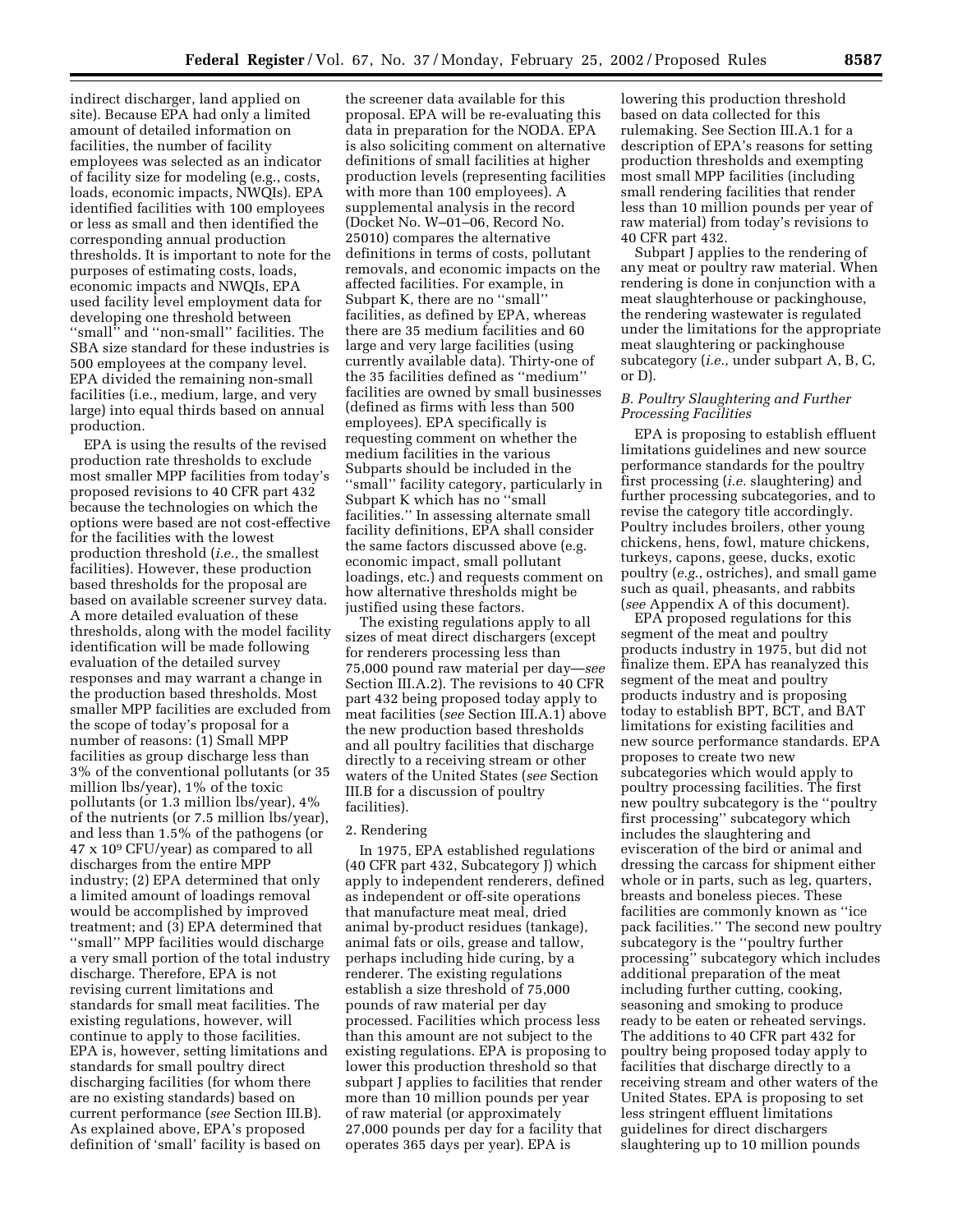per year than on facilities which slaughter over 10 million pounds per year and for further processors producing 7 million pounds per year than on facilities which produce over 7 million pounds per year. See Section III.A.1 for a description of EPA's reasons for setting production thresholds. The treatment options proposed for larger poultry slaughtering and further

processing facilities are economically unachievable for small poultry slaughtering and further processing facilities. Rendering performed in conjunction with a poultry first processing facility would be subject to the appropriate regulations under the poultry slaughtering (Subpart K).

The technology options which serve as the basis for the proposed effluent

limitations guidelines and standards being for the poultry portion of the industry are summarized in Table III.B– 1. For descriptions and discussion of the subcategories, *see* Section VI.D; for the technologies, *see* Section VII.D; and for a discussion of the process wastewater generated by these subcategories, *see* section VII.B.

## TABLE III.B–1.—SUMMARY OF REGULATORY OPTIONS FOR POULTRY FIRST AND FURTHER PROCESSORS

| Subcategory                                                                                                                                                                                                                                     | Regulatory<br>level | Technology<br>option <sup>1</sup> | Technical components <sup>2</sup>                                                                                                  |  |  |
|-------------------------------------------------------------------------------------------------------------------------------------------------------------------------------------------------------------------------------------------------|---------------------|-----------------------------------|------------------------------------------------------------------------------------------------------------------------------------|--|--|
| Subpart K: Poultry First Processing (facilities which<br>slaughter up to 10 million pounds per year); and,<br>Subpart L: Poultry Further Processing (facilities<br>which produce up to 7,000 pounds per year of fin-<br>ished product).         | BPT; BCT    1       |                                   | Equalization, dissolved air flotation, secondary bio-<br>logical treatment with less efficient nitrification.                      |  |  |
|                                                                                                                                                                                                                                                 |                     | BAT; NSPS    1                    | Equalization, dissolved air flotation, secondary bio-<br>logical treatment with less efficient nitrification.                      |  |  |
|                                                                                                                                                                                                                                                 |                     | PSES; PSNS    No Action           | No pretreatment standards are proposed.                                                                                            |  |  |
| Subpart K: Poultry First Processing (facilities which<br>slaughter more than 10 million pounds per year);<br>and, Subpart L: Poultry Further Processing (facili-<br>ties which produce more than 7,000 pounds per<br>year of finished product). |                     | BPT: BCT  3                       | Equalization, dissolved air flotation, secondary bio-<br>nitrification<br>logical<br>treatment<br>with<br>and<br>denitrification.  |  |  |
|                                                                                                                                                                                                                                                 |                     | BAT; NSPS  3                      | Equalization, dissolved air flotation, secondary bio-<br>nitrification<br>treatment<br>and<br>logical<br>with<br>denitirification. |  |  |
|                                                                                                                                                                                                                                                 |                     | PSES: PSNS    No Action           | No pretreatment standards are proposed.                                                                                            |  |  |

<sup>1</sup> See Section VII.D for a discussion of the technology options.

2See Section XI.E for a discussion of the Agency's rationale on selecting options.

## **IV. Rulemaking History and Industry Profile**

## *A. Meat Products Effluent Guideline Rulemaking History*

The effluent limitations guidelines and standards for the meat products industry were developed and promulgated in the 1970's. The existing regulations for the meat slaughtering and processing subcategories and independent rendering were issued in phases and are grouped together under 40 CFR part 432.

EPA promulgated BPT, BAT, NSPS limitations and standards for existing and new meat slaughterhouses and packinghouses on February 28, 1974 (39 FR 7894). The 1974 regulation established effluent limitations and standards for existing and new sources for four types of meat slaughterhouses and packinghouses: Simple Slaughterhouse, Complex Slaughterhouse, Low Processing Packinghouse, and High Processing Packinghouse (40 CFR part 432, Subcategories A–D).

EPA promulgated BPT, BAT, NSPS limitations and standards for existing and new meat further processing subcategories and the independent rendering subcategory on January 3, 1975 (40 FR 902). The 1975 regulation established effluent limitations and standards for existing and new sources for six additional types of facilities: Small Processor, Meat Cutter, Sausage and Luncheon Meats Processor, Ham Processor, Canned Meats Processor, and Independent Renderer (40 CFR part 432, Subcategories E–J).

BCT limitations were promulgated on August 29, 1979 (44 FR 50732) for all meat subcategories and independent rendering (40 CFR part 432, Subcategories A–J).

EPA did not establish pretreatment standards (neither PSES nor PSNS) for any of meat subcategories and independent rendering (40 CFR part 432, Subcategories A–J) in the 1974 or 1975 regulations.

The BPT and BAT limitations established in the February 28, 1974 notice were the subject of litigation in *American Meat Institute* v. *EPA*, 526 F.2d 442 (7th Cir. 1975). The Seventh Circuit Court of Appeals reviewed the effluent limitations and remanded selected portions of those regulations. The BPT and BAT regulations remanded by the court were subsequently revised or withdrawn (*see* 44 FR 50732, August 29, 1979; 45 FR 82253, December 15, 1980).

The regulations in the independent rendering subcategory were also the

subject of litigation in *National Renderers Association et al.,* v. *EPA, et al.,* 541 F. 2d 1281 (8th Cir. 1976). The Court remanded the regulations to the Agency to reconsider the economic impact of the costs associated with these requirements. The BAT limitations for independent renderers were not remanded, but EPA reevaluated these limitations nonetheless. On October 6, 1977 (42 FR 54417), EPA promulgated a final rule which revised the BAT limitations and new source performance standards for this subcategory. In that final rule, the BAT limitations for ammonia, BOD<sub>5</sub>, and TSS are less stringent than the original BAT limitations; however, the NSPS are more stringent than the original NSPS standards. In the final rule, EPA retained an exclusion for small facilities (less than 75,000 pounds of raw material per day) from BPT, BAT, and NSPS.

EPA proposed BPT, BAT, NSPS, PSNS limitations and standards for existing and new poultry slaughterers and processors on April 24, 1975 (40 FR 18150). EPA proposed to subcategorize the poultry processing sector into five subcategories, distinguished by the animal or bird being processed and an additional subcategory which applied to further processing. These regulations were never finalized as the 1977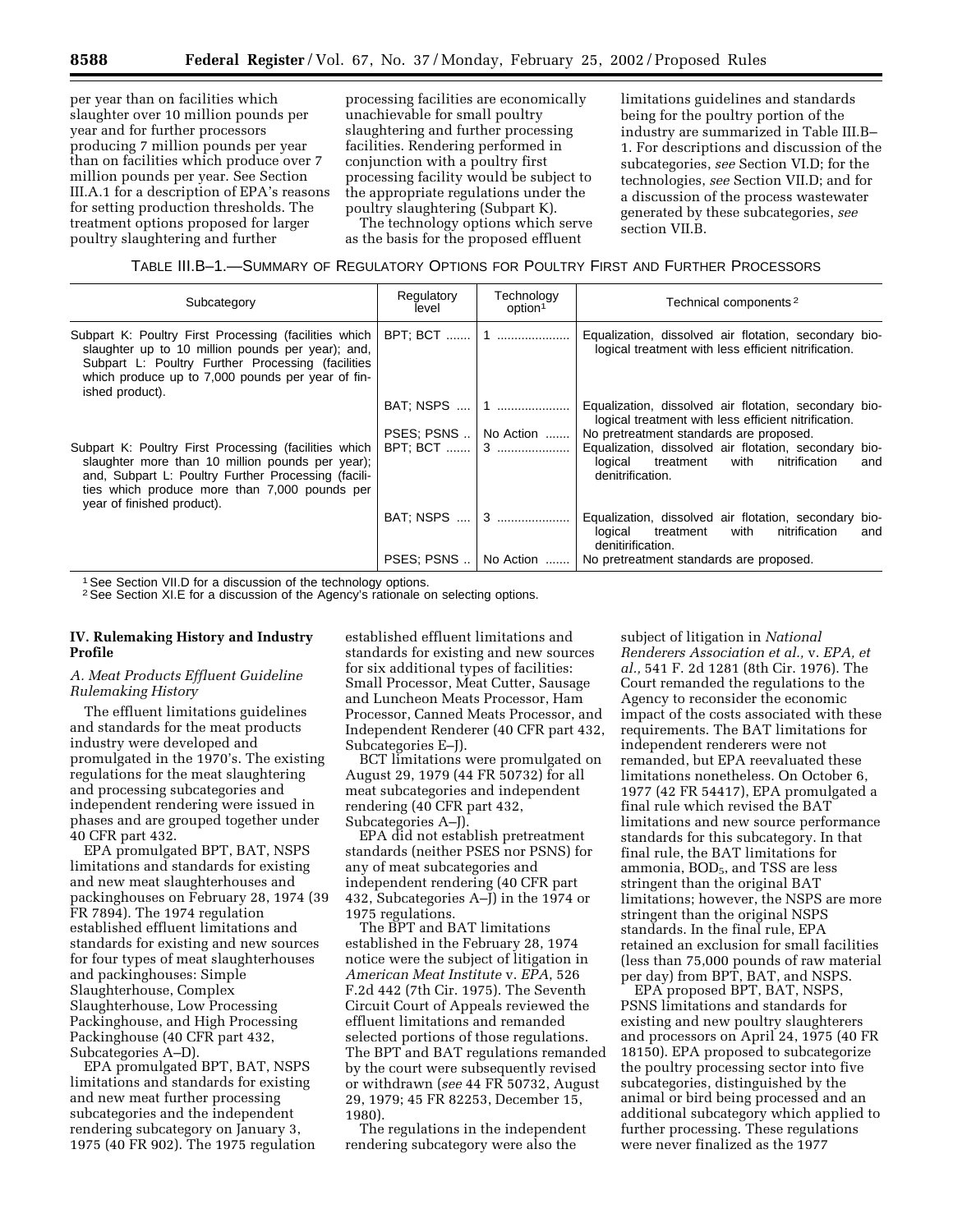amendments to the Clean Water Act refocused the Agency's attention on establishing effluent limitations guidelines for industry sectors with effluents containing toxic metals and organics.

#### *B. Industry Profile*

The meat and poultry products industry includes facilities which slaughter livestock (e.g., cattle, calves, hogs, sheep and lambs) and/or poultry or process meat and/or poultry into products for further processing or sale to consumers. The industry is often described in terms of three categories: (1) Meat slaughtering and processing; (2) poultry slaughtering and processing; (3) and rendering. Facilities may perform slaughtering operations, processing operations from carcasses slaughtered at other facilities, or both. Companies that own meat or poultry product facilities may also own facilities that either raise the animals or further process the meat or poultry products into final consumer products. These other enterprises are not covered by the meat and poultry products industry effluent limitations guidelines.

Since the 1970's when EPA issued the existing regulations for meat and rendering industry sectors, the meat and poultry products industry has become increasingly concentrated or vertically integrated through alliances, acquisitions, mergers, and other relationships. This vertical integration is particularly pronounced in the broiler sector of the poultry industry. Most of the broiler and other chicken products which reach the consumer have been under the control of the same company from the hatching of the flocks through the processing of the birds. Vertical integration is not seen to the same extent in the meat sector, although there is increasing vertical integration, particularly in the hog sector.

The meat and poultry products industry encompasses four North American Industry Classification System (NAICS) codes which are developed by the Department of Commerce. These NAICS codes include: Animal Slaughtering (Except Poultry) (NAICS 311611); Meat Processed from Carcasses (NAICS 311612); Poultry Processing (NAICS 311615); and Rendering and Meat Byproduct Processing (NAICS 311613).

Animal Slaughtering (Except Poultry) (NAICS 311611), includes meat first processing facilities which slaughter cattle, hogs, sheep, lambs, calves, horses, goats, and exotic livestock (*e.g.,* elk, deer, buffalo) for human consumption. Slaughtering is the first step in the processing of meat animals

into consumer products (*i.e.,* calves, hogs, sheep, and lambs). Slaughterhouse operations typically encompass the following steps: (1) Receiving and holding of live animals for slaughter; (2) stunning of animals prior to slaughter; (3) slaughter (exsanguination) of animals; and (4) initial processing of animals. Slaughterhouse facilities are designed to accommodate the multi-step process of slaughtering. In most slaughterhouses, the major steps are carried out in separate rooms.

In addition, many first processing facilities further process carcasses onsite and/or perform rendering operations. These facilities may also process meat products into prepared foods and feed ingredients for animals (except dog and cat food). Otherwise the carcasses are shipped to other facilities for further processing into finished products such as hams, sausages, ground meat, and canned products.

Based on the 1997 U.S. Census of Manufactures, the animal slaughtering industry sector includes 1,300 companies which operate approximately 1,400 facilities. The industry sector employs 142,000 people and generates a total value of shipments of \$54 billion. Twelve States reported shipments in excess of \$1 billion, with Texas, California, Illinois, Iowa and Wisconsin containing the largest number of slaughtering establishments (at least 60 establishments in each State). Nebraska ranks seventh in the number of facilities located in the State, but has the highest number of employees engaged in animal slaughtering of any State. Nebraska accounts for almost 17 percent of the value added and 16 percent of total shipments in this industry sector. Industry activity is most heavily concentrated in Nebraska, Kansas, Iowa and Texas.

The Animal Slaughtering sector is comprised of a large number of facilities (72 percent of the sector) which have fewer than twenty employees. These facilities employ less than 5 percent of the sector workforce and contribute an even smaller percentage of value added and value of shipments. Thirty-nine facilities employ between 1,000 and 2,500 employees and while comprising only 3 percent of the total number of establishments, provide 43 percent of the industry employment and 46 percent of the value of shipments.

Meat Processed from Carcasses (NAICS 311612) includes facilities engaged in processing or preserving meat and meat by-products (but not poultry or small game) from purchased meats. These facilities do not slaughter animals or perform any initial

processing (*e.g.,* de-fleshing, defeathering).

The meat further processing industry sector includes 1,164 companies, which own and operate about 1,300 facilities. This sector employs about 88,000 people, and the value of shipments is more than \$25 billion, of which \$9 billion is value added by manufacture.

California, Illinois, New York and Texas have the highest concentration of meat further processing facilities, each with more than 90 meat further processing facilities. However the highest levels of employment are found in Illinois, Pennsylvania, Texas and Wisconsin, which together generate onethird of the meat further processing employment. In Wisconsin more than half of the meat further processing facilities employ more than 20 workers, and the State also accounts for the largest share of both total shipments and value added in the industry.

As with the animal slaughtering sector, more than half of the meat further processing facilities employ fewer than 20 workers. The bulk of the employment (54 percent), value added (55 percent) and total shipments (57 percent) is accounted for by meat further processing facilities employing between 100 and 500 workers. The difference between the animal slaughtering sector and the meat further processing sector is that while the value of shipments in the animal slaughtering industry sector is heavily concentrated in the largest facilities, the value of shipments in the meat further processing sector is more evenly distributed across meat further processing facilities of all different sizes.

Poultry Processing (NAICS 311615) includes the slaughter of poultry, small game animals (*e.g.,* quails, pheasants, and rabbits), and exotic poultry (*e.g.,* ostriches) and the processing and preparing of these products and their byproducts. The 1997 U.S. Census of Manufactures reported 260 companies engaged in poultry slaughtering. These companies own or operate 470 facilities, employ 224,000 employees, and produces about \$32 billion in value of shipments.

The poultry slaughtering sector has relatively few facilities with less than 20 employees but like the meat sectors it is dominated by a few very large facilities. Almost 50 percent of the sector employment and over 40 percent of the value of shipments were accounted for by 75 facilities which employ more than 1,000 workers each. Eighty percent of employment and 74 percent of total shipments are produced by facilities that employ more than 500 workers. Yet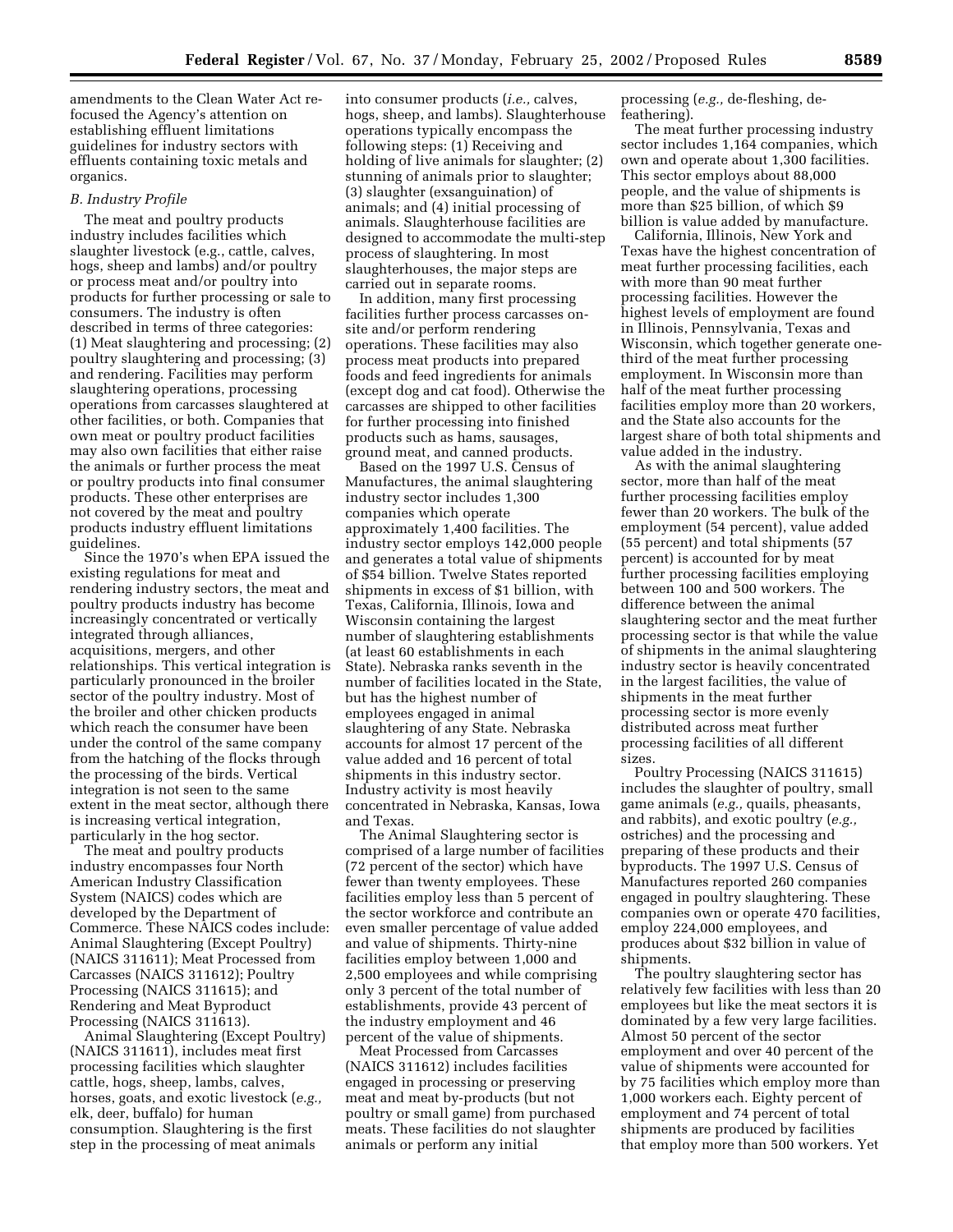these facilities comprise only 36 percent of the poultry processing industry.

Products produced by the poultry processing sector can be divided into two major categories: broilers and turkeys. Broilers comprise more than half of the industry's shipments. Processed poultry accounts for about 30 percent of this sectors shipments and turkey products accounts for about 12 percent.

Poultry processing is largely concentrated in the southeastern States with Arkansas and Georgia having the largest number of facilities, employment and value of shipments. Alabama and North Carolina rank third and fourth in all of these measures. California is the only State in the top ten poultry producing States which is not in the southeast. California ranks tenth in terms of employment and value of shipments and ranks eighth in number of facilities.

The Rendering and Meat Byproduct Processing (NAICS 311613) sector includes facilities engaged in the rendering of inedible stearin, grease, and tallow from animal fat, bones and meat scraps and the manufacturing of animal oils, including fish oil, and fish and animal meal. Many facilities not classified as rendering facilities perform rendering operations but are not classified as such because they are also engaged in slaughtering (these are often on-site rendering facilities that are part of an animal or poultry slaughtering facility).

The rendering sector consists of 137 companies that own or operate 240 facilities. The sector employs 8,800 workers and generates \$2.6 billion in shipments. Texas and California have the largest number of rendering facilities. Unlike the meat or poultry industry sectors, the rendering industry sector includes few large facilities (*i.e.,* only 11 rendering facilities employed more than 100 workers per facility in 1997). The 132 rendering facilities which employ between 20 and 99 workers account for the largest share of the industry shipments (66 percent).

Because the meat and poultry products industry produces products for human consumption (with the exception of rendering), the industry as a whole is very conscious of cleanliness and hygiene. Meat and poultry processing facilities use disinfectants to clean and sanitize equipment between production. The industry reports avoiding the use of pesticides which could contaminate their products, although EPA sampling data did detect several pesticides in raw wastewaters. Water is a very important part of meat products manufacturing as meat

products and meat product equipment require acceptable levels of cleanliness. The U.S. Department of Agriculture Food Safety and Inspection Service (USDA FSIS) is responsible for regulating and inspecting meat and poultry slaughtering and processing facilities and facilities engaged in edible rendering (*i.e.,* suitable for human consumption) to ensure food safety. The U.S. Food and Drug Administration (FDA) covers inedible rendering operations which produce products suitable for pet food, animal feed, chemical products, and fuel blending.

Water is used to clean the product, clean and sanitize the production equipment and as a transport mechanism for carrying the waste away from the production area. Water can also be used as a part of the process such as scalding birds to facilitate feather removal or chilling the animal or meat to reduce its temperature. The meat and poultry processing industry (excluding rendering) uses an estimated 150 billion gallons of water per year. The meat and poultry products industry ranks in the top third of all three digit SIC manufacturing sectors with regard to overall water consumption (Docket No. W–01–06, Record No. 10025).

Industry sources have estimated that the implementation of USDA's Hazard Analysis and Critical Control Points (HACCP) program has increased water usage by 20 to 25 percent (Docket No. W–01–06, Record No. 10021). USDA FSIS disagrees with industry's assertion that implementation of HACCP has necessarily required greater use of water (Docket No. W–01–06, Record No.10027). Furthermore, USDA FSIS asserts that its regulatory performance standards provide for numerous water reuse opportunities (*see* 9 CFR 416.2(g)).

Many facilities in the meat and poultry processing sector have employed water reuse programs for many years. Some large facilities even have installed onsite advanced wastewater treatment systems which treat facility effluent allowing this water to be reused for some applications within the facility. Other facilities have changed sanitation practices to reduce water use and effluence in general. For example, one independent renderer noted during an EPA site visit that his facility fully converted from a wet cleaning method to a dry cleaning method in the product shipment area in order to minimize water pollution (Docket No. W–01–06, Record No. 10042). EPA solicits comment on the potential of MPP facilities to reduce water consumption and new technologies or practices that can effectively reuse water.

The majority of facilities in the meat and poultry products industry are indirect dischargers (an estimated 5,298 facilities). There are an estimated 359 facilities which discharge directly to waters of the U.S. and 242 of these are larger facilities which often will have a variety of further processing operations on-site. There are 1,113 facilities which report storing water in on-site lagoons or land applying their wastewater (*see* MPP Development Document).

The untreated wastewater contains high concentrations of BOD<sub>5</sub>, TSS, oil and grease, pathogens, especially fecal coliforms and nutrients, including nitrogen (including ammonia) and phosphorus. EPA's sampling data collected from meat and poultry products facilities found treatable concentrations of some metals (*e.g.,* copper and zinc). Some of these metals are fed to the animals as feed additives, which therefore is assumed to be the source for these pollutants in the wastewater.

Treatment for meat and poultry processing wastewater varies depending on whether the facility is a direct or indirect discharger. Direct dischargers generally have biological treatment-inplace; most facilities use a combination of anaerobic and aerobic treatment, they also have nitrification to reduce ammonia concentrations in the effluent. Some facilities have denitrification to reduce nitrogen (nitrate) concentrations, although some facilities have a polishing filter to achieve additional reductions of other suspended pollutants. All facilities use some form of disinfection (*e.g.,* chlorine contact tank, ultraviolet radiation) to destroy or render pathogens inactive. Dissolved Air Flotation (DAF) is also commonly used to reduce oil and grease prior to the biological treatment. The indirect dischargers are mostly removing solids from their effluent through the use of screens or settling basins. Many of the indirect discharge facilities surveyed also report using an equalization basin and DAF to reduce the oil and grease concentrations in their effluent. Industry representatives have indicated that facilities avoid adding flocculants or treatment aids to their wastewaters prior to DAF or settling, because these additives prevent them from sending the sludge to a renderer. EPA identified that raw materials with high concentrations of ferric chloride are also often rejected by independent renderers due to their corrosive nature. EPA solicits comment on other types of flocculants or treatment aids and their concentrations that are commonly not accepted by independent renderers.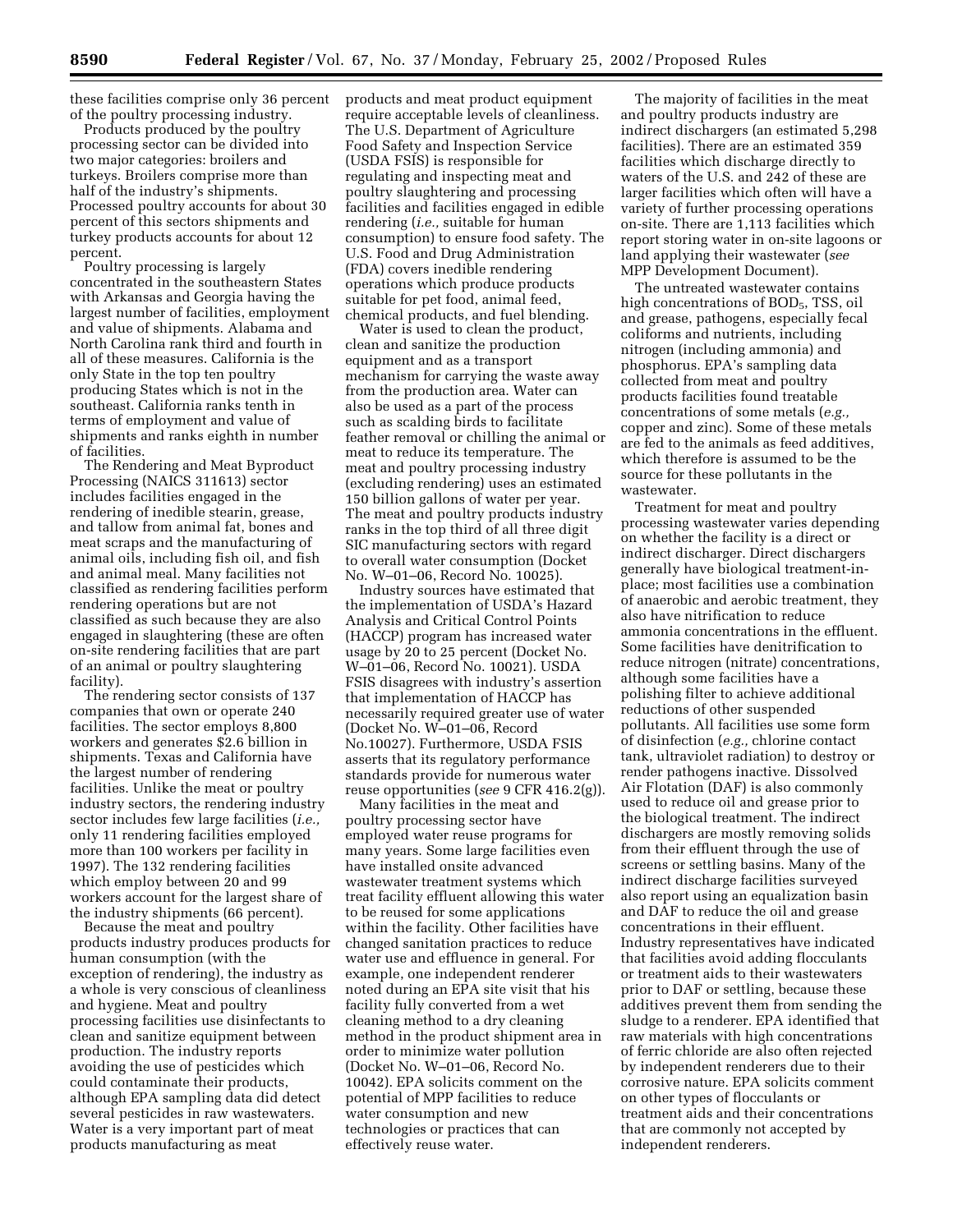EPA also examined the impact of different religious meat and poultry production (*e.g.,* kosher, halal, Buddhist) on raw wastewater characteristics in terms of wastewater flow and pollutant concentrations (Docket No. W–01–06, Record No.10028; Record No. 10029). EPA identified that kosher and halal poultry producers pack the birds (inside and out) in salt for one hour to absorb any residual blood or juices. The birds are then rinsed and shipped to kosher/halal meat distributers. An industry representative reported that on an average day a kosher poultry facility would use 80,000 pounds of salt in their operations with a wastewater generation of approximately 2 million gallons wastewater per day. The industry representative stated that the use of salt makes the kosher poultry wastewaters very different from non-kosher poultry wastewaters with kosher poultry wastewaters having an increased total dissolved solids (TDS) concentration. The industry representative also stated that most kosher operations (meat and poultry) are located in urban areas with sewer connections. EPA also identified that Buddhist and Confucian poultry facilities probably do not exhibit wastewater characteristics that differ from non-religious poultry facilities (Docket No. W–01–06, Record No. 10029). Finally, industry representatives identified that there should be no differences, other than salt content, in MPP wastewater characteristics between kosher or halal and other meat facilities because the main difference between religious and non-religious meat production is the method of slaughter (exsanguination) (Docket No. W–01–06, Record No. Record No. 10031). EPA solicits comment on any other differences in production and wastewater generation and characteristics between non-religious and religious meat and poultry facilities.

## **V. Summary of Data Collection**

#### *A. Secondary Sources of Data and Information*

The Agency evaluated the following databases online to locate data and information to support regulatory development: The Agency's PCS database, USDA's Food Safety and Inspection Service's HACCP Databases, USDA's Packers and Stockyards Statistical Report, SEC's EDGAR Database, the 1997 U.S. Census of Manufactures, Dun & Bradstreet Million Dollar Directory and Hoover's database. In addition, the Agency conducted a thorough collection and review of secondary sources, which include data,

reports, and analyses published by government agencies; reports and analyses published by the meat and poultry products industry and its associated organizations; and publicly available financial information compiled by both government and private organizations.

EPA used the listings of beef processing facilities from Cattle-Fax, the National Cattlemen's Beef Association, Iowa State University, and North Dakota State University to identify the location of individual beef slaughtering facilities, their parent corporation, and, in some cases, the operational capacity of the individual facility. EPA used the National Pork Producers Council publication to identify the location of hog slaughtering facilities, the name of their parent corporation, and the operational capacity of the facility. EPA used WATT PoultryUSA's publications to locate individual poultry slaughtering facilities, the types of processes at those facilities, and the name of their parent corporation. EPA consulted the American Meat Institute, the National Renderers Association and the U.S. Poultry & Egg Association for lists of all member companies and facilities. The Urner Barry Meat and Poultry Directory 2000 provided information on location, parent company, and types of processes at the facility for all three sectors (Docket No. W–01–06, Record No. 25001).

The documents cited above were all used by EPA in developing the industry profile, a survey sampling frame, and for stratifying the survey sampling frame. In addition to these publications, EPA examined many other documents that provided useful overviews and analysis of the meat processing industry. EPA also conducted general Internet searches by company name.

## *B. Industry Surveys*

EPA developed two survey questionnaires to collect site-specific technical and economic information as the above mentioned sources of information did not have sufficiently detailed technical and economic information required for the development of regulatory options.

EPA published a notice in the **Federal Register** on May 1, 2000 (65 FR 25325) announcing the Agency's intent to submit the meat and poultry products industry Survey Information Collection Request (ICR) to OMB. The May 1, 2000 notice requested comment on the draft ICR and the survey questionnaires. EPA received five sets of comments during the 60 day public comment period. Commentors on the ICR included: National Chicken Council, National

Renderers Association, American Meat Institute, BCR Foods, and U.S. Poultry and Egg Association. EPA made minor clarifying revisions to the survey methodology and questionnaires as a result of public comments.

EPA made every reasonable attempt to ensure that the meat and poultry products industry ICR did not request data and information currently available through less burdensome mechanisms. Prior to publishing the May 1, 2000 notice, EPA met with and distributed draft copies of the survey questionnaires to three trade associations representing the meat and poultry products industry (American Meat Institute, National Chicken Council, National Renderers Association). EPA obtained approval from OMB for the use and distribution of two survey questionnaires: a short screener survey and a more detailed survey.

#### 1. Description of the Surveys

In February 2001, EPA mailed a short screener survey, entitled ''2001 Meat Products Industry Screener Survey'' to 1,650 meat and poultry products facilities. A copy of the screener is included in the record (Docket No. W– 01–06, Record No. 00178). The screener survey consisted of seven questions that elicited site-specific information such as type of animal processed and processing operation, wastewater disposal method, and the number of full-time employees at the site and company. EPA used the information collected from the screener survey to describe industry operations, wastewater generation rates, and wastewater disposal practices. EPA also used the responses to the site employment question for classifying each facility as small or not-small according to the Small Business Administration regulations at 13 CFR part 121.

EPA designed the second survey to collect detailed site-specific technical and financial information. In March 2001, EPA mailed the second survey, entitled ''2001 Meat Products Industry Survey,'' to 350 meat and poultry products facilities. A copy of the detailed survey is included in the record (Docket No. W–01–06, Record No. 00179). The detailed survey is divided into five parts. The first four parts collect general facility and technical data. The first set of questions request general facility site information. The general facility information questions asked the site to identify itself, characterize itself by certain parameters (including meat and poultry products operations, age, and location), and confirm that it was engaged in meat and/or poultry processing operations.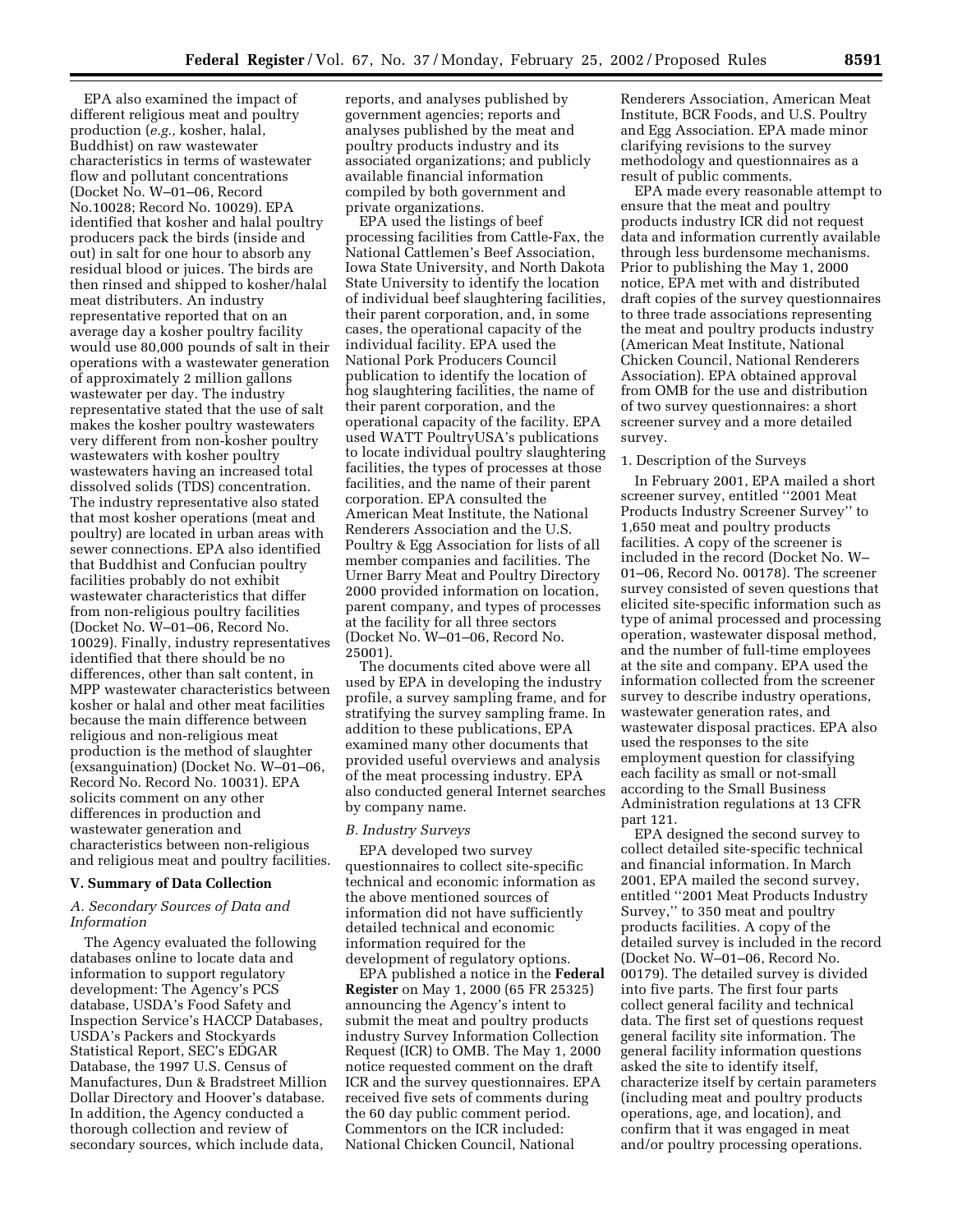Respondents also indicated whether they use trisodium phosphate (TSP) as a biocide. Substituting other nonphosphorus based biocides with TSP has the potential to lower overall phosphorus concentrations in the raw wastewater and treated effluent. The second set of questions requested analytical and production data including: (1) Detailed daily analytical and flow rate data for selected sampling points; (2) monthly production data; and (3) operating hours for selected manufacturing operations. Survey respondents were required to provide already obtained sampling data and information. The Agency used the analytical data to estimate baseline pollutant loadings and pollutant removals from facilities with treatmentin-place resembling projected regulatory options and to evaluate the variability associated with meat and poultry products industry discharges. The Agency used the production data collected to evaluate the production basis for applying today's proposed rule in NPDES permits.

The next two sections focus on wastewater characteristics and current treatment practices, respectively. Questions regarding wastewater and treatment were designed to gather: (1) Information on the wastewater treatment systems (including diagrams) and discharge flow rates; (2) analytical monitoring data; and (3) operating and maintenance cost data (including treatment chemical usage). The outfall information questions covered permit information such as: (1) Discharge location; (2) wastewater sources to the outfall; (3) flow rates; (4) regulated parameters and limits; and (5) permit

monitoring data. The Agency used this information to calculate the effluent limitations guidelines and standards and pollutant loadings associated with the regulatory options that EPA considered for this proposal. The Agency also used data received in response to these questions to identify treatment technologies in place, to determine the feasibility of regulatory options and potential future subcategorization of the meat and poultry products industry, and to estimate compliance costs, the pollutant reductions associated with the likely technology-based options, and potential environmental impacts associated with the regulatory options EPA considered for this proposal.

The fifth part of the detailed survey elicited site-specific financial and economic data. EPA used this information to characterize the economic status of the industry and to estimate potential economic impacts of wastewater regulations. The financial and economic information collected in the survey was necessary to complete the economic analysis of the proposed effluent limitations guidelines and standards for the meat and poultry products industry. EPA requested financial and economic information for the fiscal years ending 1997, 1998, and 1999— the most recent years for which data are available.

#### 2. Development of Survey Mailing List

EPA sent the two meat and poultry products industry survey questionnaires to a random sample of facilities from the USDA Food Safety and Inspection Service (FSIS) Hazard Analysis and Critical Control Points (HACCP) database and a list of renderers provided

by the National Renderers Association (NRA). The HACCP database provided a list of 7,981 federally or State-inspected meat and poultry facilities. The HACCP database is dated March 9, 2000 for the federally inspected facilities and May 10, 2000 for the State-inspected facilities. The entire HACCP database is classified into Large, Small, and Very Small facilities, corresponding to more than 500 employees, 10–500 employees, and less than 10 employees at the facility level, respectively. The 236 renderers from the NRA list were not classified by size. The Urner Barry Meat and Poultry Directory 2000 identified production information (i.e., whether a facility was a slaughterer or further processor) for at least 240 of the 292 large facilities (82 percent) and 1,120 of the 2,381 small facilities (47 percent). No such information was available for the remaining large and small facilities or for any of the 5,308 very small facilities.

#### 3. Sample Selection

EPA grouped the facilities into seven strata by the size and the type of meat and poultry processing operation that takes place in each facility so that each stratum would encompass facilities with similar operations. This grouping (also known as stratification) increases precision (reducing one source of uncertainty) for estimates of costs, benefits and other quantities. Table V.B–1 lists the stratification of the meat and poultry products industry which is based on employment and other information from USDA's HACCP program, Urner Barry Meat and Poultry Directory 2000, and the National Renderers Association.

| Table V.B-1.—Meat and Poultry Products Industry Strata |  |  |
|--------------------------------------------------------|--|--|
|--------------------------------------------------------|--|--|

| Stratum<br>(No. of employees) | Number of fa-<br>cilities in stra-<br>tum | Screener sur-<br>vey sample<br>size | Detailed sur-<br>vey sample |
|-------------------------------|-------------------------------------------|-------------------------------------|-----------------------------|
|                               | 65                                        |                                     | 65                          |
|                               | 43                                        |                                     |                             |
|                               | 190                                       | 100                                 | 52                          |
|                               | .878                                      | 688                                 | 62                          |
|                               | 498                                       | 130                                 | 69                          |
|                               | 5.308                                     | 649                                 | 57                          |
|                               | 235                                       | 52                                  |                             |
|                               |                                           | .650                                | 350                         |

Various meat and poultry processors were randomly selected within each grouping. EPA weighted each survey response to account for facilities not surveyed and to develop national estimates from the survey responses. EPA deliberately selected the 65

''certainty'' facilities to obtain sitespecific information on the top producers for all types of meat and poultry products as well as facilities identified as good performers by State and Regional environmental personnel. EPA focused much of its analysis on the

characteristics of larger facilities because indirect and direct small facilities as a group (*see* Section III.A.1 for descriptions of ''small facilities'') discharge less than 3% of the conventional pollutants, 1% of the toxic pollutants, 4% of the nutrients, and less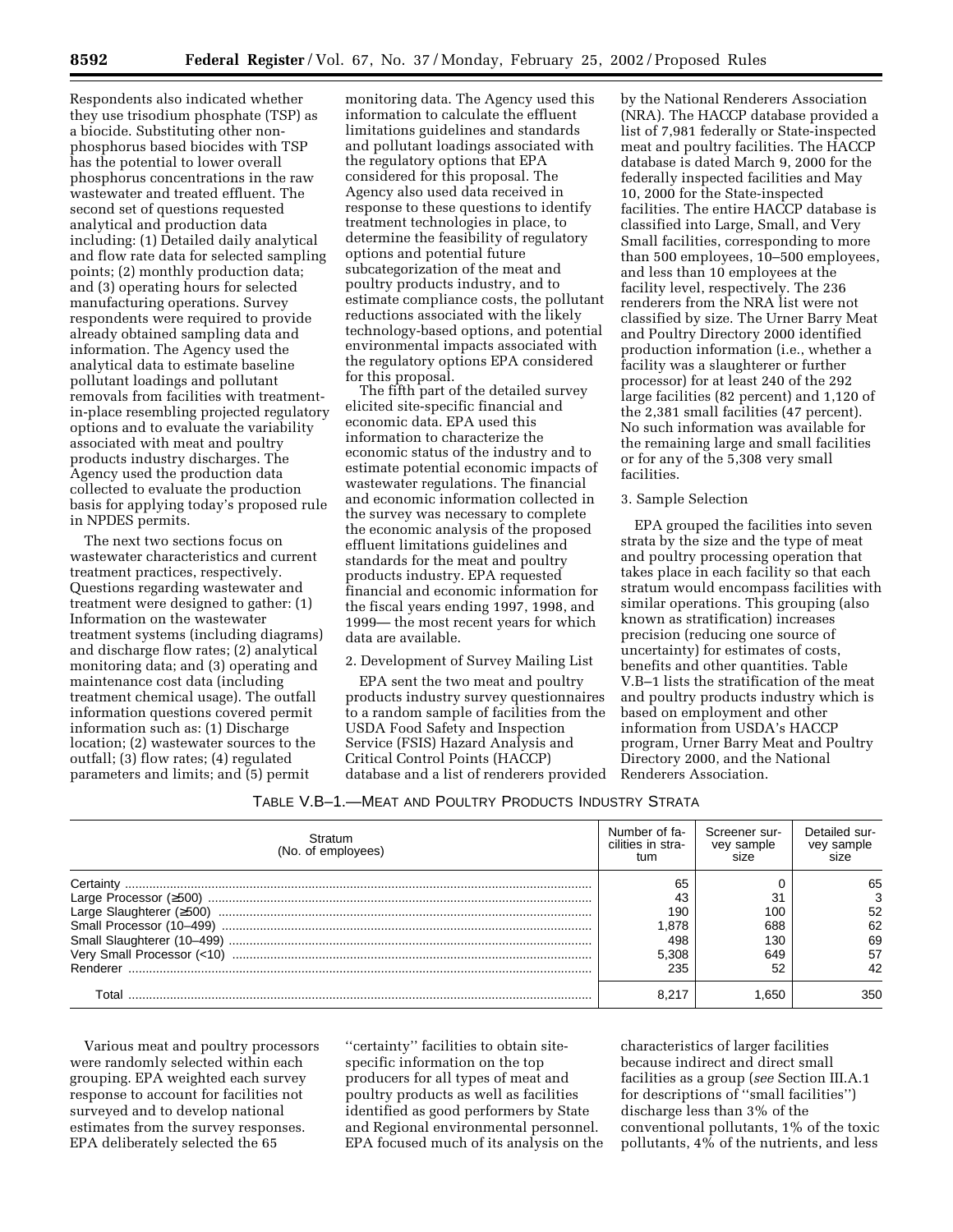than 1.5% of the pathogens as compared to all discharges from all indirect and direct MPP facilities. Moreover, most of these small facilities are discharging small volumes of wastewater into large urban POTW systems which process significantly higher wastewater volumes, which helps minimize impacts. Thus, there is minimal impact on POTW operations or the passing of MPP pollutants of concern through POTWs into waters of the United States. Consequently, larger facilities were oversampled in the sample design. The oversampling rate is approximately 6:3:1, meaning that the large facilities were sampled at 6 times the rate of the very small facilities, and the small facilities at 3 times the rate of the very small. In addition, many of the very small facilities were not eligible for the survey as they were no longer in operation.

#### 4. Survey Response

Of the 8,217 meat and poultry products facilities generating wastewater, 2,000 facilities were mailed either a detailed survey or a screener survey. As of October 4, 2001, 1,365 of the 1,650 screener surveys and 300 of the 350 detailed surveys were returned to EPA. EPA used 961 of the screener surveys (those received before April 24, 2001) and 241 of the detailed surveys (those received before May 29, 2001) for the development of regulatory options. EPA chose the cut-off dates in order to process, synthesize, and analyze the collected data and develop regulatory options in a timely fashion and still use as much data as possible. EPA will use all surveys, including those collected after the deadlines, in upcoming analyses for the forthcoming Notice of Data Availability (NODA) and final rule.

#### *C. Site Visits and Wastewater Sampling*

During 2000 and 2001, EPA conducted site visits at 15 MPP facilities. Six of these site visits were conducted at meat facilities, seven at poultry facilities, and two at renderingonly facilities. The purposes of these site visits were to: (1) Collect information on meat and poultry processing operations; (2) collect information on wastewater generation and waste management practices used by the MPP facilities; and (3) evaluate each facility as a candidate for multiday sampling. In addition, EPA conducted limited sampling during several of the site visits to screen for potential contaminants that may be found in wastewaters from the different types of meat and poultry processing operations.

In selecting candidates for site visits, EPA attempted to identify facilities representative of various MPP processing operations, as well as both direct and indirect dischargers. EPA specifically considered the type of meat and poultry processing operations, age of the facility, size of facility (in terms of production), wastewater treatment processes employed, and best management practices/pollution prevention techniques used. EPA also solicited recommendations for goodperforming facilities (e.g. facilities with advanced wastewater treatment technologies) from EPA Regional offices and State agencies. The site-specific selection criteria are discussed in site visit reports prepared for each site visited by EPA (Docket No. W–01–06, Record No.00156).

During each site visit, EPA collected information on the facility and its operations, including: (1) General production data and information; (2) the types of meat and poultry processing wastewaters generated and treated onsite; (3) water source and use; (4) wastewater treatment and disposal operations; (5) potential sampling locations for wastewater (raw influent, within the treatment system, and final effluent); and (6) other information necessary for developing a sampling plan for possible multi-day sampling episodes. EPA also collected wastewater samples of influent and effluent at 7 of the 15 facilities for screening purposes only.

Based on data collected from the site visits, EPA selected 11 facilities for multi-day sampling. The purpose of the multi-day sampling was to characterize pollutants in raw wastewaters prior to treatment as well as document wastewater treatment plant performance (including selected unit processes). Selection of facilities for multi-day sampling was based on an analysis of information collected during the site visits as well as the following criteria:

• The facility performed meat and/or poultry slaughtering and/or further processing operations representative of MPP facilities;

• The facility utilized in-process treatment and/or end-of-pipe treatment technologies that EPA was considering for technology option selection; and

• Compliance monitoring data for the facility indicated that it was among the better performing treatment systems or that it employed wastewater treatment process for which EPA sought data for option selection.

Multi-day sampling occurred at six meat facilities and five poultry facilities. EPA performed multi-day sampling at two facilities, and nine facilities

performed the multi-day sampling on behalf of EPA. For the nine facilities that performed the sampling, EPA developed sampling plans that detailed the procedures for sample collection, including the pollutants to be sampled, location of sampling points, and sample collection, preservation, and shipment techniques. EPA assisted the nine facilities as necessary (e.g., provided sample bottle labels, provided assistance in shipping, and in one instance, provided on-site contractor support during the sampling event).

During each multi-day sampling episode, facility influent and effluent wastestreams were sampled. EPA did not collect source water information but will collect additional source water data after proposal. EPA will use the postproposal source water data to better characterize wastewater characteristics for each of the facilities sampled. At some facilities, samples were also collected at intermediate points throughout the wastewater treatment system to assess the performance of individual treatment units. Some of the facilities chosen for sampling perform rendering and/or further processing operations in addition to meat and/or poultry processing. For facilities that also performed rendering operations or further processing, wastewater from the rendering and/or further processing operations was sampled separately, when possible.

Sampling episodes were conducted over either a 3-day or 5-day period. Samples were obtained using a combination of 24-hour composite and grab samples, depending upon the pollutant parameter to be analyzed. Depending on the type of wastewater processed and the treatment technology being evaluated, EPA analyzed wastewater for up to 53 parameters including conventional (BOD<sub>5</sub>, TSS, oil and grease, fecal coliforms, and pH), toxic (selected metals and pesticides), and nonconventional (e.g., nutrients, microbiologicals) pollutants. When possible for a given parameter, EPA collected 24-hour composite samples in order to capture the variability in the waste streams generated throughout the day (e.g. production wastewater versus clean-up wastewater.)

Data collected from the influent samples contributed to characterization of the industry, development of the list of pollutants of concern, and development of raw wastewater characteristics. EPA used the data collected from the influent, intermediate, and effluent points to analyze the efficacy of treatment at the facilities, and to develop current discharge concentrations, loadings, and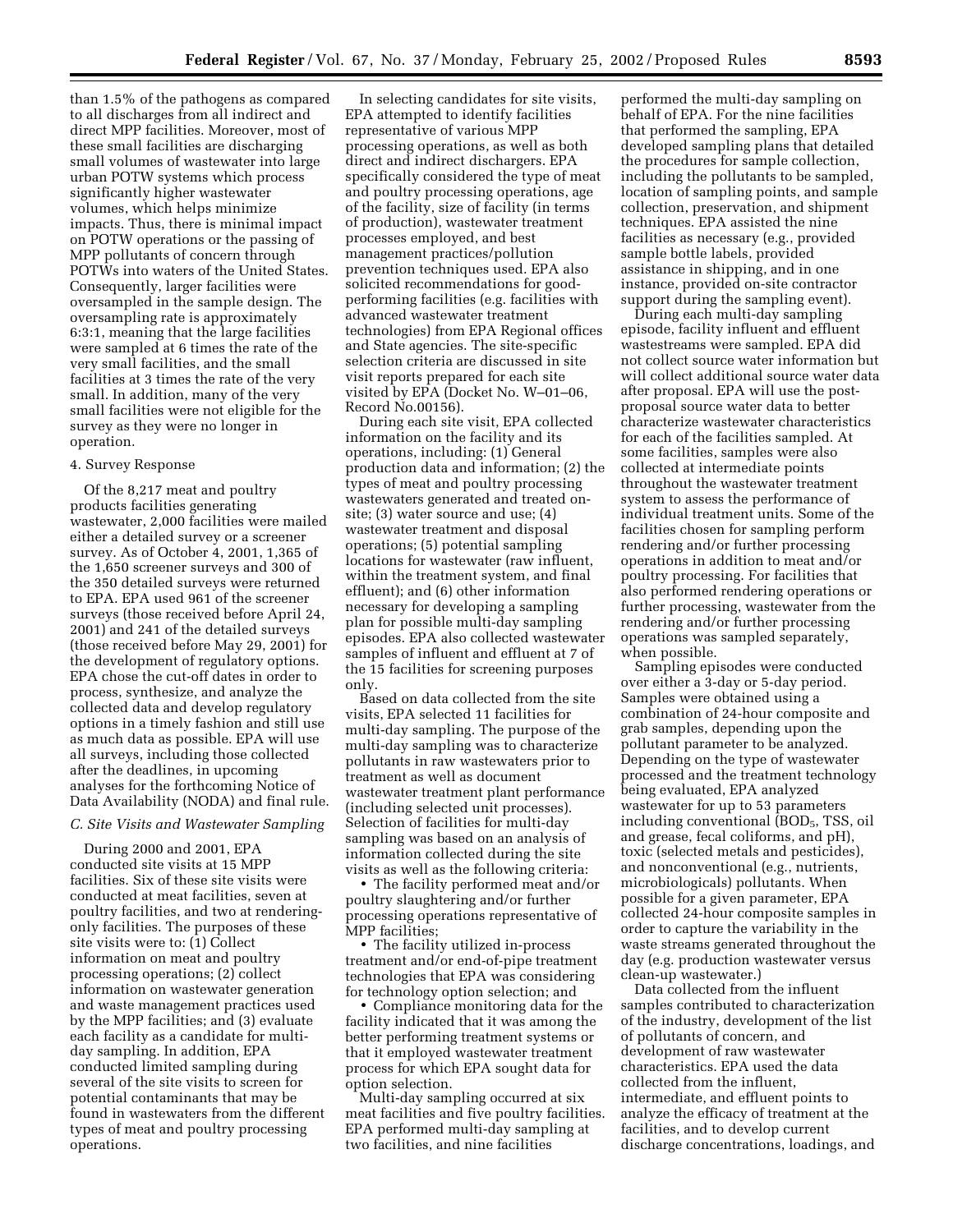the treatment technology options for the meat and poultry products industry. EPA used effluent data to calculate the long-term averages (LTAs) and limitations for each of the proposed regulatory options. EPA also used industry-provided data from the MPP Survey to complement the sampling data for these calculations. During each sampling episode, EPA also collected flow rate data corresponding to each sample collected and production information from each associated manufacturing operation for use in calculating pollutant loadings and production-normalized flow rates. EPA has included in the public record all information collected for which the facility has not asserted a claim of Confidential Business Information (CBI) or which would indirectly reveal information claimed to be CBI.

EPA used the site visit reports to prepare multi-day sampling and analysis plans (SAPs) for each facility that would undergo multi-day sampling. The Agency collected the following types of information during each sampling episode:

• Dates and times of sample collection;

• Flow data corresponding to each sample;

• Production data corresponding to each sample;

• Design and operating parameters for source reduction, recycling, and treatment; technologies characterized during sampling;

• Information about site operations that had changed since the site visit or that were not included in the Site visit report; and

• Temperature, pH, and dissolved oxygen (DO) of the sampled wastestreams.

After the conclusion of the sampling episodes, EPA prepared sampling episode reports for each facility which included descriptions of the wastewater treatment processes, sampling procedures, and analytical results. EPA documented all data collected during sampling episodes in the sampling episode report for each sampled site which are located in the MPP Administrative Record. Nonconfidential business information from these reports is available in the public record for this proposal. For detailed information on sampling and preservation procedures, analytical methods, and quality assurance/quality control procedures see the MPP Development Document for today's proposed rule.

## *D. Pollutants Sampled and Analytical Methods*

The Agency (or facilities, as directed by the Agency) collected, preserved, and transported all samples according to EPA protocols as specified in EPA's Sampling and Analysis Procedures for Screening of Industrial Effluents for Priority Pollutants and in the MPP QAPP.

EPA collected composite samples for most parameters because the Agency expected the wastewater composition to vary over the course of a day. The Agency collected grab samples from unit operations for oil and grease and microbiologicals. Composite samples were collected either manually or by using an automated sampler. Individual aliquots for the composite samples were collected at a minimum of once every four hours over each 24-hour period. Oil and grease samples were collected every four hours and microbiologicals were collected once a day.

Table V.D–1 lists the parameters sampled at the majority of the facilities, some of which have not been identified as pollutants of concern.

## **Table V.D–1. MPP Sampled Parameters**

Biochemical oxygen demand (BOD<sub>5</sub>) Carbonaceous biochemical oxygen demand (CBOD<sub>5</sub>) Dissolved biochemical oxygen demand  $(DBOD<sub>5</sub>)$ Chemical oxygen demand (COD) Total organic carbon (TOC) Total suspended solids (TSS) Total dissolved solids (TDS) Total volatile solids (TVS) Chloride Total residual chlorine (TRC) Ammonia as nitrogen Nitrate/nitrite Total Kjeldahl nitrogen (TKN) Total phosphorus (TP) Total dissolved phosphorus (TDP) Orthophosphate Oil and grease Metals (e.g., arsenic, chromium, copper, mercury, zinc) Carbamate pesticide (carbaryl) Permethrin (cis-and trans-) Malathion Stirofos Dichlorvos Total coliform Fecal coliform Escherichia coli Fecal streptococci Salmonella Aeromonas Cryptosporidium (meat facilities only) All wastewater sample analyses, except for the field measurements of

temperature, dissolved oxygen, and pH were completed by EPA contract

laboratories. EPA or facility staff collected field measurements of temperature, dissolved oxygen, and pH at the sampling site. The analytical chemistry methods used, as well as the sample volume requirements, detection limits, and holding times, were consistent with the laboratory's quality assurance and quality control plan. Laboratories contracted for MPP sample analysis followed EPA approved analysis methods for all parameters.

The EPA contract laboratories reported data on their standard report sheet and submitted them to EPA's sample control center (SCC). The SCC reviewed the report sheets for completeness and reasonableness. EPA reviewed all reports from the laboratory to verify that the data were consistent with requirements, reported in the proper units, and the data are in compliance with the applicable protocol.

Quality control measures used in performing all analyses complied with the guidelines specified in the analytical methods and in the MPP Quality Assurance Project Plan (QAPP). EPA reviewed all analytical data to ensure that these measures were followed and that the resulting data were within the QAPP-specified acceptance criteria for accuracy and precision.

Section 304(h) of the Clean Water Act directs EPA to promulgate guidelines establishing test procedures (methods) for the analysis of pollutants. These methods allow the analyst to determine the presence and concentration of pollutants in wastewater, and are used for compliance monitoring and for filing applications for the NPDES program under 40 CFR 122.21, 122.41, 122.44, and 123.25, and for the implementation of the pretreatment standards under 40 CFR 403.10 and 403.12. To date, EPA has promulgated methods for all conventional and toxic pollutants and for several nonconventional pollutants. Table 1–B at 40 CFR 136.3 lists the analytical methods approved for four of the five conventional pollutants and Table 1–A at 40 CFR 136.3 lists the fifth, fecal coliform. Part 136 also sets forth the analytical methods for toxic pollutants. EPA has listed, pursuant to Section 307(a)(1) of the Act, 65 metals and organic pollutants and classes of pollutants as ''toxic pollutants'' at 40 CFR 401.15. From the list of 65 classes of toxic pollutants, EPA identified a list of 126 ''Priority Pollutants.'' This list of Priority Pollutants is shown at 40 CFR part 423, appendix A. The list includes non-pesticide organic pollutants, metal pollutants, cyanides, asbestos, and pesticide pollutants.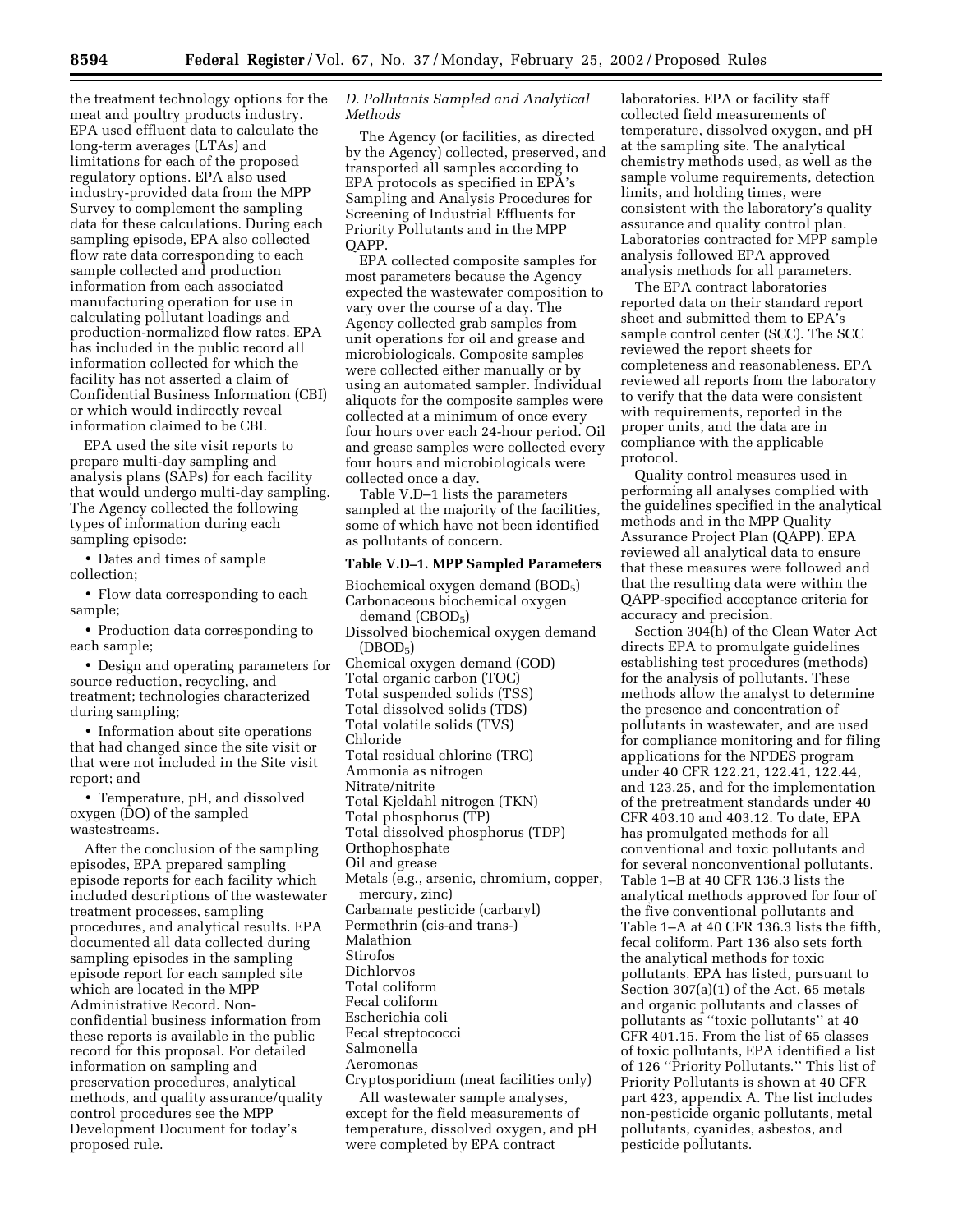Currently approved methods for metals and cyanides are included in the table of approved inorganic test procedures at 40 CFR 136.3, Table I–B. Table I–C at 40 CFR 136.3 lists approved methods for measurement of nonpesticide organic pollutants, and Table I–D lists approved methods for the toxic pesticide pollutants and for other pesticide pollutants. Direct and indirect dischargers must use the test methods

approved under 40 CFR 136.3, where available, to monitor pollutant discharges from the meat and poultry products industry, unless specified otherwise in part 432 or by the permitting authority. See 40 CFR 401.13 and 403.12(b)(5)(vi). Sometimes, methods in part 136 apply to only waste streams from specified point source categories. For pollutants with no methods approved under 40 CFR part

136, the discharger must use the test procedure specified in the permit or, in the case of indirect dischargers, other validated methods or applicable procedures. See 40 CFR 122.44(i)(1)(iv) and 403.12(b)(5)(vi).

Table V.D–2 provides a list of analytes from EPA MPP sampling that were analyzed by methods that were not approved at 40 CFR part 136.

| TABLE V.D-2: METHODS FOR MPP ANALYTES NOT APPROVED AT 40 CFR PART 136 |  |
|-----------------------------------------------------------------------|--|
|-----------------------------------------------------------------------|--|

|                                                                                                          | Method                                                                                                      | Frequency                                                                                                                                                                                                                                                        |
|----------------------------------------------------------------------------------------------------------|-------------------------------------------------------------------------------------------------------------|------------------------------------------------------------------------------------------------------------------------------------------------------------------------------------------------------------------------------------------------------------------|
| Chloride.<br>Carbarvl<br>Dichlorvos.<br>Malathion<br>cis-Permethrin<br>Aeromonas<br>Salmonella<br>Metals | 300.0<br>300.0<br>300.0<br>632<br>1657<br>1657<br>1657<br>1660<br>1660<br>9221F<br>9260L<br>FDA-BAM<br>1620 | 77 samples out of 217 samples.<br>62 samples out of 217 samples.<br>77 samples out of 217 samples.<br>all samples.<br>all samples.<br>all samples.<br>all samples.<br>all samples.<br>all samples.<br>all samples.<br>all samples<br>all samples.<br>all samples |

The use of Method 300.0 for chloride, nitrate/nitrite, and total orthophosphate was necessary because the analytical methods normally used for these analytes are subject to interferences such as color, turbidity, and/or particulates. These interferences were sometimes present in the samples, given the difficult matrices associated with the meat and poultry products industry (samples that contain blood, animal tissue, and/or other particulates). Laboratories used Method 300.0 for those samples that contained the interferents, which were a subset of the samples collected, as shown in the table above under the ''Frequency'' column.

The pesticides carbaryl, cispermethrin, trans-permethrin, dichlorvos, and tetrachlorvinphos (stirofos) are not included in Table 1D-List of Approved Test Procedures for Pesticides at 40 CFR Part 136. Therefore, there are no 40 CFR Part 136-approved methods for these analytes. However, the methods are approved for compliance monitoring of these pollutants in the Pesticide Chemicals Point Source Category (*see* Table 7 in 40 CFR part 455). [Note: Method 1660 is approved for permethrin; however, cispermethrin and trans-permethrin are structurally similar to permethrin.] There is one approved method for malathion at 40 CFR part 136: Standard Method 6630C. EPA Method 1657 was selected for analysis of malathion instead, for a couple of reasons, including:

• EPA 1600-series methods were developed specifically for the effluent guidelines program; therefore, they have more stringent quality control requirements than Standard Methods; and

• Method 1657 is approved for compliance monitoring of malathion in the pesticide chemical point source category (see Table 7 in 40 CFR part 455).

• Two other parameters were analyzed using EPA Method 1657 in addition to malathion [dichlorvos and tetrachlorvinphos (stirofos)]. Performance of one method for three analytes was the most economical approach.

The biological parameters *E.coli,* Aeromonas, and *Salmonella* are not listed at 40 CFR part 136. Therefore, there are no 40 CFR part 136-approved methods for these analytes, however, EPA proposed methods for *E.coli* on August 30, 2001 (66 FR 169, pages 45811–45829). Metals were analyzed using EPA Method 1620 because this method was developed specifically for the effluent guidelines program and contains more stringent quality control requirements than other 40 CFR part 136-approved methods.

#### *E. Other Data Collection*

EPA conducted a number of other data collection efforts to supplement information gathered through the survey process, facility sampling activities, site visits, and meetings with industry

experts and the general public. The main purpose of these other data collection efforts was to obtain information on documented environmental impacts of meat and poultry processing industry facilities, additional data on animal processing waste characteristics, pollution prevention practices, wastewater treatment technology innovation, and facility management practices. These other data collection activities included a literature search, a review of current NPDES permits, and NPDES Discharge Monitoring Reports.

1. Literature Search on Environmental Impacts

EPA conducted a literature search to obtain information on various aspects of the animal processing industry, including documented environmental impacts, wastewater treatment technology, waste generation and facility management, and pollution prevention. EPA performed extensive internet and library searches for applicable information. The Agency used the resources of its own environmental library and the U.S. Department of Agriculture's National Research Library to obtain technical articles on environmental issues relating to the animal processing industry. Several university libraries and industry experts were also consulted during the literature search. As a result, EPA was able to compile a list of environmental impacts associated with the meat and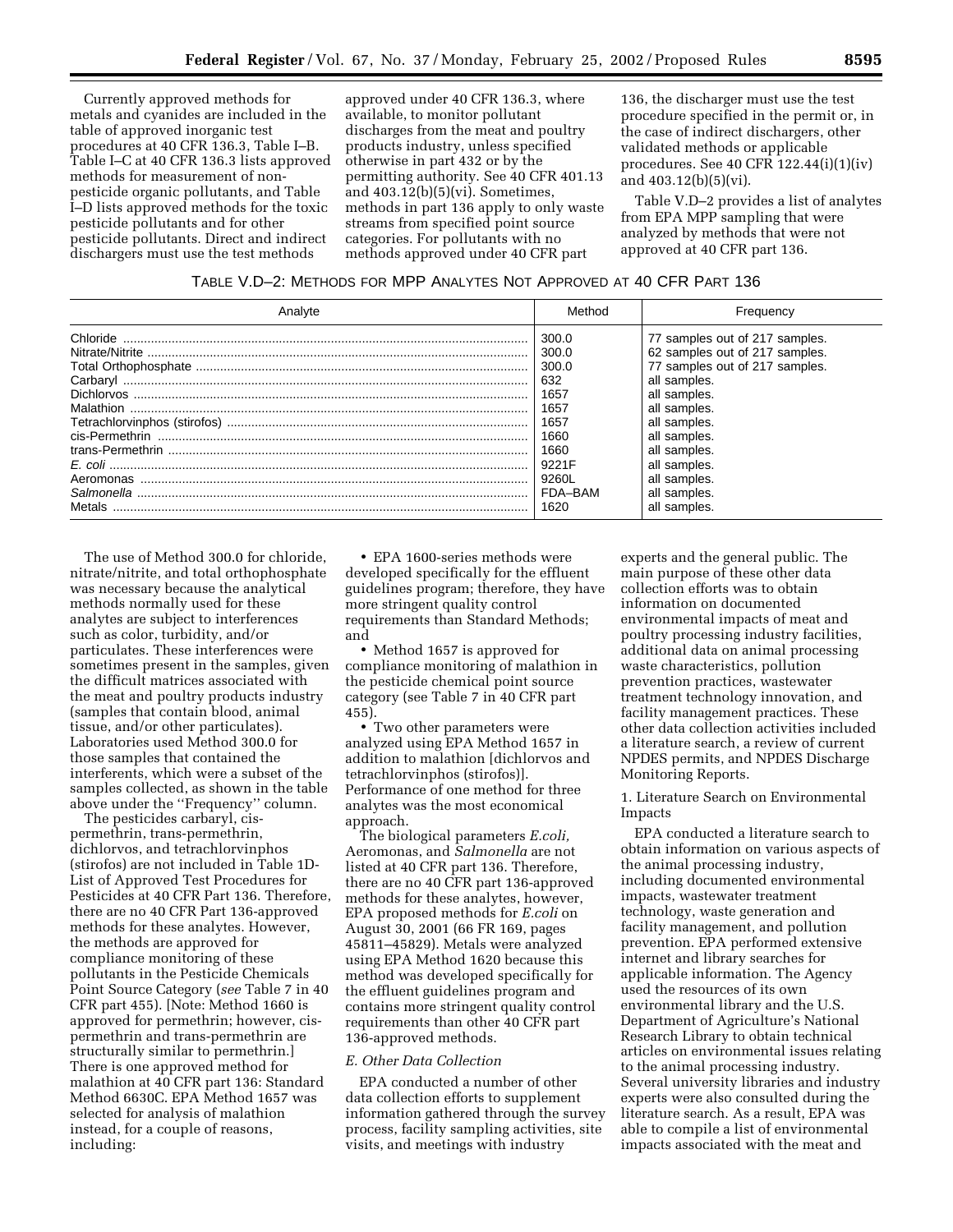poultry processing industry. The scope of the literature search included government reports of permit violations and any associated environmental impacts. EPA also compiled technical studies on innovative treatment technologies for meat and poultry processing wastewater. EPA has included a summary of the case studies in the public docket (Docket No. W–01– 06, Record No. 00167) associated with today's proposal. The primary sources for the case studies include newspaper and technical journal articles, government reports, and papers included in industry and academic conference proceedings.

#### 2. Current NPDES Permits

EPA extracted information from the Agency's Permit Compliance System (PCS) to identify meat and poultry processing industry point source dischargers with NPDES permits. This initial extraction was performed by searching the PCS using reported Standard Industrial Classification (SIC) codes used to describe the primary activities occurring at the site. Specifically, the following SIC Codes were used:

• 2011 Meat Packing Facilities.

• 2013 Sausages and Other Prepared Meats.

• 2015 Poultry Slaughtering and Processing.

• 2077 Animal and Marine Fats and Oils.

EPA identified 359 active meat and poultry product facilities with NPDES permits in the PCS database. The PCS estimate of MPP direct dischargers is approximately equivalent to the screener survey estimate of direct dischargers. EPA will refine its estimates of direct dischargers to incorporate information from both the PCS database and the screener survey.

EPA selected a sample from this universe of dischargers. The Agency then reviewed NPDES permits and permit applications to obtain information on treatment technologies and wastewater characteristics for each of the animal processing and rendering sectors. EPA used this information as part of its initial screening process to identify the universe of processing facilities that would be covered under the proposal. In addition, this information was used to better define the scope of the information collection requests and to supplement other information collected on meat and poultry processing waste management practices.

## 3. Discharge Monitoring Reports

In addition, the Agency collected long-term effluent data from facility Discharge Monitoring Reports (DMRs) via the PCS database in an effort to perform a ''real world'' check on the achievability of today's proposed limits. DMRs summarize the quality and volume of wastewater discharged from a facility under a National Pollution Discharge Elimination System (NPDES) permit. DMRs are critical for monitoring compliance with NPDES permit provisions and for generating national trends on Clean Water Act compliance. DMRs may be submitted monthly, quarterly, or annually depending on the requirements of the NPDES permit.

EPA extracted discharge data and permit limits from these DMRs (via the PCS database) and from the MPP surveys to help identify regulated pollutants, to identify better performing facilities, and to set limitations in a few cases where sampling data was not available. Specifically, EPA identified the amount of discharged ammonia in relation to the respective permit limits. EPA conducted this analysis in part to identify potential facilities for future sampling as well as to assist in identifying a selection of facilities for the certainty component of the detailed survey exercise, and limitations were set for TSS, Oil and Grease(HEM) and COD based on DMR data from the MPP surveys.

EPA was able to collect DMR information on a total of 176 facilities from four MPP sectors: 77 meat packing facilities; 17 facilities producing sausages and other prepared meat products; 65 poultry slaughtering and processing facilities; and 17 animal and marine fat and oils facilities. EPA collected 31,311 data points on 83 separate pollutant parameters.

Indirect dischargers file compliance monitoring reports with their control authority (e.g., POTW) at least twice per year as required under the General Pretreatment Standards (40 CFR 403) while direct dischargers file discharge monitoring reports with their permitting authority at least once per year. EPA did not collect compliance monitoring reports for MPP facilities that are indirect dischargers as: (1) A vast majority of MPP indirect dischargers are small facilities (i.e., small volumes of wastewater); and (2) this information is less centralized and harder to collect.

Because DMR and indirect discharger compliance monitoring reports do not provide information about processes and production, EPA was not able to use these data directly in calculating the limitations and standards. Instead, in

the detailed survey, EPA requested that facilities provide the individual daily measurements from their monitoring (for DMR or the control authority) with detailed information about their treatment systems and processes. After further evaluation of the detailed surveys, EPA intends to use the selfmonitoring data corresponding to the proposed treatment options to calculate the final limits and to reassess the achievability of the limits by welloperated BAT systems. In cases where EPA determines that improved system operation will allow the limits to be consistently achieved it will include additional treatment costs for the facility in its cost estimations for the final rule where EPA has not already done so. EPA concludes, in following the approach described above, that it will address issues related to the achievability of the numerical limits by well-operated and economically achievable treatment systems. EPA solicits comments on this method of performing a ''real world'' check on the achievability of its proposed limits.

#### *F. Summary of Public Participation*

EPA encouraged the participation of all interested parties throughout the development of the proposed meat and poultry products effluent limitations guidelines and standards. EPA conducted outreach to the following trade associations (which represent the vast majority of the facilities that will be affected by this guideline): American Meat Institute (AMI), American Association of Meat Processors (AAMP), National Renderers Association (NRA), U.S. Poultry and Egg Association, and National Chicken Council. EPA met on several occasions with various industry representatives to discuss aspects of the regulation development. EPA also participated in industry meetings and gave presentations on the status of the regulation development. EPA also met with environmental groups including the Natural Resources Defense Council concerning this proposal.

EPA met with the industry associations and environmental groups and representatives from State and local governments when this industry was first identified as a candidate for rulemaking to seek their opinions on the issues that the Agency should consider as it moved forward for rulemaking.

In the development of the surveys which were used to gather facility specific information on this industry, EPA consulted with the industry groups and several of their members to ensure that the information being requested was asked for in such a way as to be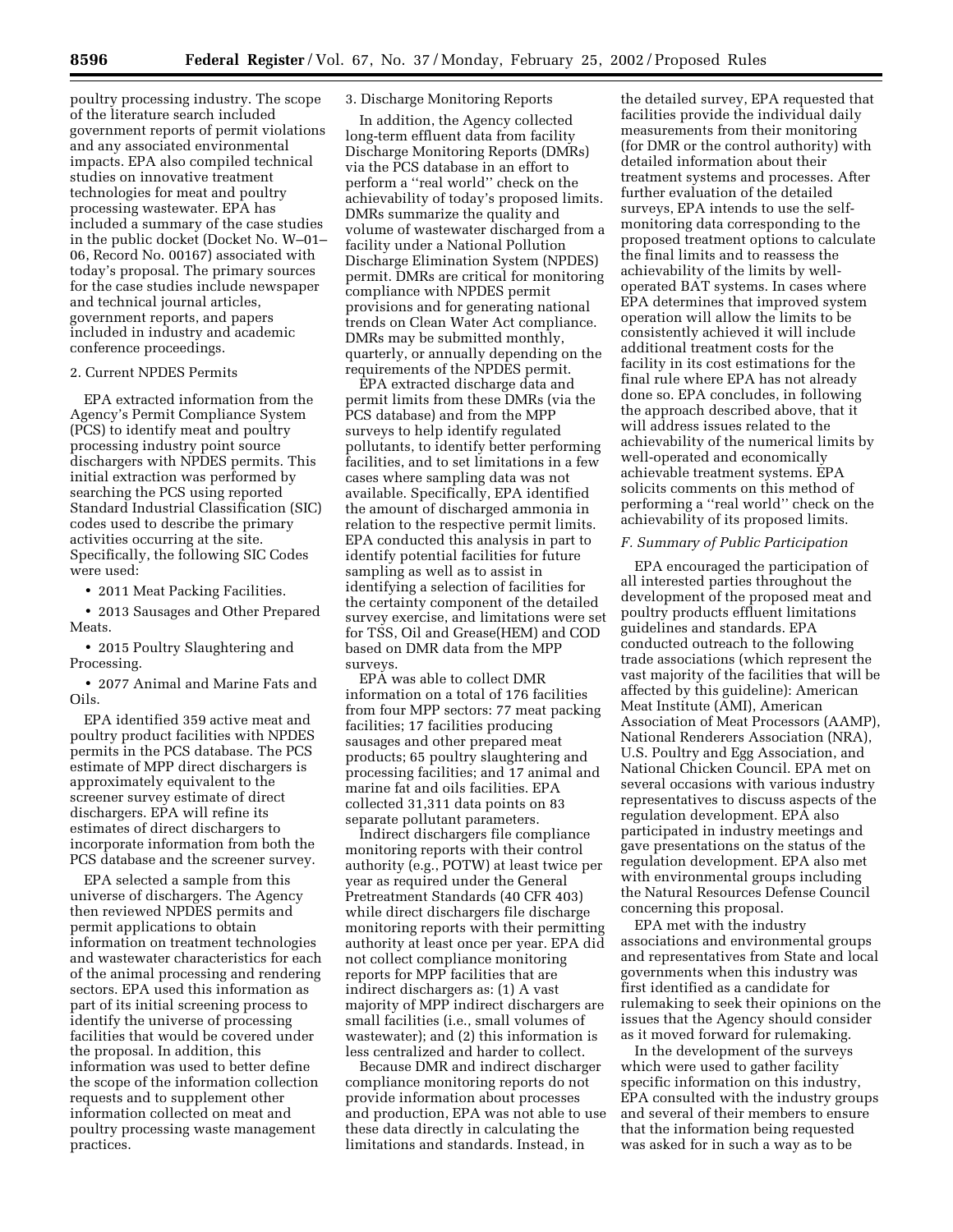understandable and that it would be available in the form requested.

EPA conducted site visits to 15 facilities: 6 meat processors, 7 poultry processors and 2 independent rendering facilities and conducted sampling at 11 facilities which provided samples from slaughtering operations, first and further processing and rendering. The facilities visited and sampled were identified by industry experts and State or EPA regional personnel as exemplifying the best performance and treatment in the industry.

EPA also met with representatives from USDA to discuss this regulation and how it might be affected or affect requirements on the meat and poultry processing industry implemented by the Food Safety and Inspection Service of USDA. EPA has met with representatives from State and local governments to discuss their concerns with meat and poultry processing facilities and how EPA should approach these facilities in regulation.

## **VI. Subcategorization**

## *A. Factors Considered in Developing Proposed Subcategories*

The CWA requires EPA, when developing effluent limitations guidelines and pretreatment standards, to consider a number of different factors. For example, when developing limitations that represent the best available technology economically achievable for a particular industry category, EPA must consider, among other factors, the age of the equipment and facilities in the category, location, manufacturing processes employed, types of treatment technology to reduce effluent discharges, the cost of effluent reductions and non-water quality environmental impacts. See Section 304(b)(2)(B) of the CWA, 33 U.S.C. 1314(b)(2)(B). The statute also authorizes EPA to take into account other factors that the Administrator deems appropriate and requires the BAT model technology chosen by EPA to be economically achievable, which generally involves consideration of both compliance costs and the overall financial condition of the industry. EPA took these factors into account in considering whether to establish subcategories and found that dividing the industry into subcategories leads to better tailored regulatory standards, thereby increasing regulatory predictability and diminishing the need to address variations among facilities through a variance process. See *Weyerhaeuser Co.* v. *Costle,* 590 F.2d 1011, 1053 (D.C. Cir. 1978).

EPA used industry survey data and EPA sampling data for the subcategorization analysis. Various subcategorization criteria were analyzed for trends in discharge flow rates, pollutant concentrations, and treatability to determine where subcategorization was warranted. Equipment and facility age and facility location were not found to impact wastewater generation or wastewater characteristics; therefore, age and location were not used as a basis for subcategorization. An analysis of nonwater quality environmental characteristics (*e.g.,* solid waste and air emission effects) showed that these characteristics also did not constitute a basis for subcategorization (*see* Section X).

Even though size (*e.g.,* acreage, number of employees, production rates) of a facility does not have an influence on production-normalized wastewater flow rates or pollutant loadings, size was used as a basis for subcategorization because more stringent limitations would not be cost effective for smaller poultry facilities (*see* Sections III.A.1 and III.B for definition of ''small'' and ''non-small'' facilities for each subcategory). See Section III.A.1 for a description on how and why EPA established production based standards for small MPP facilities.

EPA also identified types of meat products manufacturing processes (*e.g.,* slaughtering, further processing, rendering) as a determinative factor for subcategorization due to variations in production-normalized wastewater flow rates (PNFs) and estimated pollutant loadings. For meat facilities: the PNF for slaughtering is 322.8 gal/1000 lb. Live Weight Killed; the PNF for further processing 555.4 gal/1000 lb. Finished Product; the PNF for meat cutters in subcategory F only is 130.4 gal/1000 lb. Finished Product; and the PNF for rendering is 346.0 gal/1000 lb. Raw Material. For Poultry facilities: the PNF for slaughtering is 1,289 gal/1000 lb. Live Weight Killed; the PNF for further processing is 315.7 gal/1000 lb. Finished Product; and, the PNF for rendering is 346.0 gal/1000 lb. Raw Material.

Most slaughtering operations utilize significant amounts of water to process an animal. Slaughtering operations generally involve taking the live animal and producing whole or cut-up meat carcasses (which are then further processed). Wastewaters from slaughtering operations are generated from a variety of sources that generally include the areas where animals are killed and bled, hides or feathers are removed, animals are eviscerated,

carcasses are washed and chilled, and areas where carcasses are trimmed and cut to produce the whole carcasses or carcass parts. As a result of these operations, wastewaters are generated that contain varying levels of blood, animals parts, viscera, fats, bones, etc. In addition, federal food safety concerns require frequent and extensive clean-up of slaughtering operations, which also contributes to wastewater generation. These clean-up wastewaters will contain not only slaughtering residues and particulate matter, but also contain products used for cleaning and disinfection (detergents and sanitizing agents).

Alternatively, most further processing operations generate wastewaters from sources different than slaughtering operations. These sources, and the resulting wastewater characteristics, are highly dependent on the type of finished product desired. Further operations can include, but are not limited to, cutting and deboning, cooking, seasoning, smoking, canning, grinding, chopping, dicing, forming or breading. Unlike slaughtering operations, most further processing operations, except for clean-up, do not utilize significant amounts of water. Wastewaters generated from further processing operations will contain some further processing residues and particulate matter (e.g., breading, spices, etc.), as well as products used for cleaning and disinfection (detergents and sanitizing agents).

Rendering operations are used primarily to process slaughtering byproducts (e.g., animal fat, bone, blood, hair, feathers, dead animals, etc.). The amount of water used and the characteristics of wastewater generated by rendering operations are highly dependent on a number of factors, including the type of product desired (e.g., edible v. inedible), the rendering process used (batch v. continuous; wet process v. dry process), and the source and type of raw materials used (e.g., poultry processors, slaughterhouses, butcher shops, supermarkets, restaurants, fast-food chains, farms, ranches, feedlots, animal shelters, etc.). In general, rendering operations involve cooking the raw materials to recover fats, oil, and grease; remaining residue is dried and then granulated or ground into a meal. A significant portion of wastewater pollutant loadings generated from rendering operations is condensed steam from cooking operations. Unlike slaughtering and further processing operations, rendering clean-up operations are generally less rigorous, generating a smaller proportion of the total expected wastewater flow.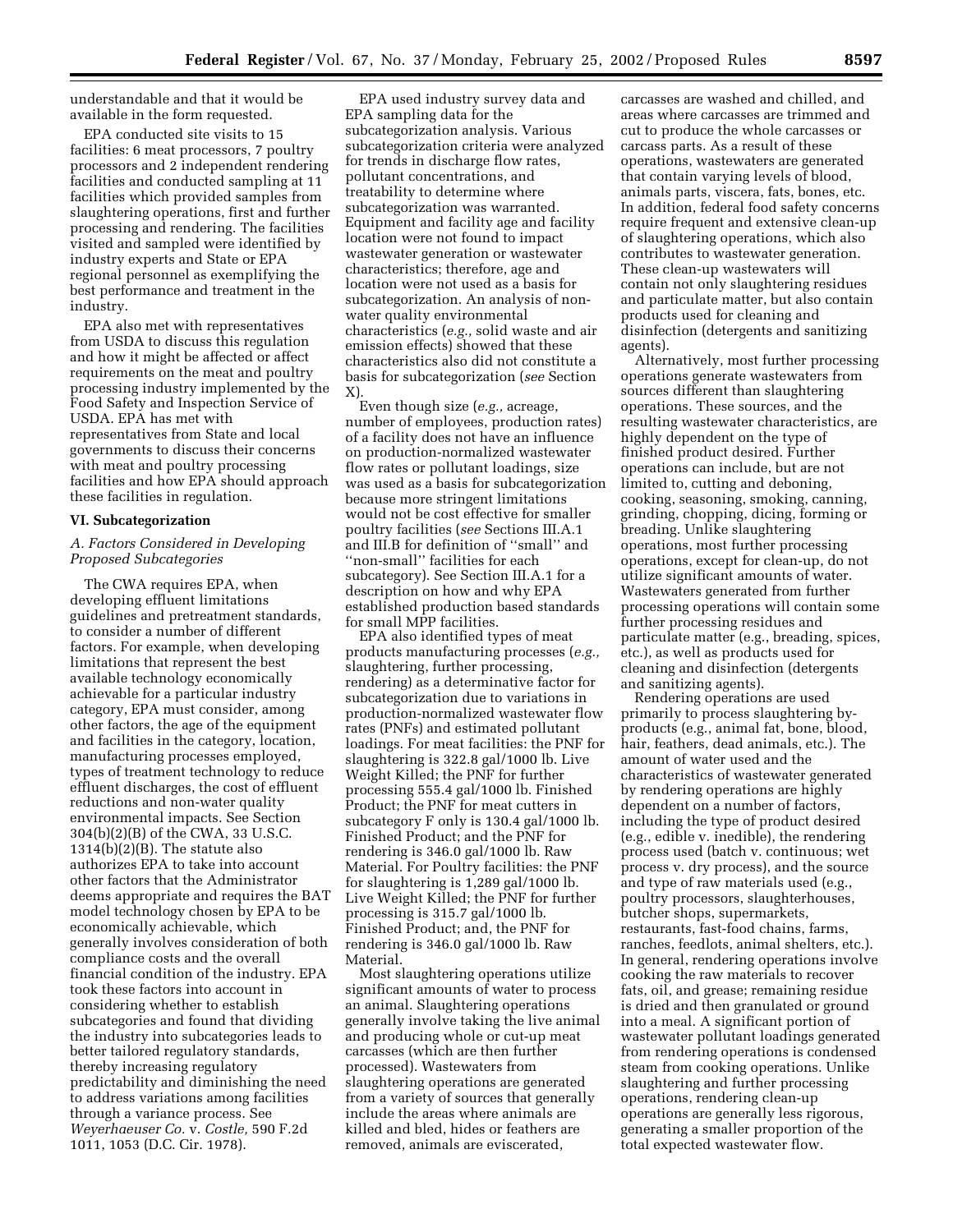The following section describes the proposed meat and poultry products industry subcategorization.

#### *B. Proposed Subcategories*

In today's notice, EPA proposes to keep the current subcategorization scheme for small facilities, but for larger facilities, we are proposing new limitations and collapsing the existing subcategories. Specifically, EPA proposes new limitations and standards that are the same for facilities in the following MPP subcategories: Simple Slaughterhouses (subpart A); Complex Slaughterhouses (subpart B); Low-Processing Packinghouses (subpart C); and High-Processing Packinghouses (subpart D). Also, EPA proposes new limitations and standards that are the same for facilities in the following MPP subcategories: Meat Cutters (subpart F); Sausage and Luncheon Meats Processors (subpart G); Ham Processors (subpart H); and Canned Meats Processors (subpart I). EPA is also retaining the Renderers (subpart J) subcategory and proposing new limitations and standards for facilities in this subcategory. This proposal does not revise the existing limitations and standards for smaller facilities in subparts A–J (*see* Section III.A.1). Finally, EPA proposes adding two MPP subcategories in 40 CFR part 432: Poultry First Processing (subpart K) and Poultry Further Processing (subpart L). These two new subcategories will cover both small and larger poultry processing facilities, although, the smaller facilities in each of the subcategories are required to meet less stringent requirements than larger poultry facilities (*see* Section III.B and Table III.B–1). EPA chose less stringent limitations for smaller poultry processing facilities because more stringent limits would not be cost effective for smaller poultry facilities (*see* Section III.A.1).

Each subcategory is described in more detail immediately below in terms of its manufacturing processes and wastewater characteristics. All subcategories are further segmented based on the amount of meat and poultry products they slaughter, further process or render.

1. Meat Slaughterhouses and Packinghouses—Subparts A, B, C and D

EPA is proposing to retain the existing subcategories. EPA is not proposing to revise the existing BPT requirements for facilities which slaughter 50 million pounds per year or less for the reasons described in Section III.A.1. of this notice. Since the existing limitations for smaller meat facilities (which EPA believes should be maintained) are

different for each of the subcategories, the subcategories themselves are being maintained. EPA believes that retaining the existing subcategorization scheme will simplify implementation for the permit writers as well as generate appropriate limitations and standards for the facilities. EPA requests comments on this approach.

The proposed regulation would require all meat direct dischargers that slaughter more than 50 million pounds live weight per year to achieve the same production-based effluent limitations. EPA finds that the slaughtering and initial processing operations found in all four of these subcategories are the key factors in determining wastewater characteristics and treatability. Moreover, EPA believes there are no significant differences between these four subcategories in terms of age, location, and size of facilities. In addition to slaughtering and initial processing, EPA is proposing to establish allowances to account for the additional processes that may also occur on-site. The proposed effluent limitations guidelines would provide allowances for discharges from each of the following processes: slaughtering (which includes initial processing), further processing, and rendering. These allowances would be the same for all four subcategories and are related to the volume of production as follows: The amount of live weight killed for the slaughtering process, the amount of finished product that is further processed on site, and the amount of raw material that is rendered on-site.

Because of the similarities in wastewater characteristics across all meat slaughter and packinghouses, EPA also requests comment on an alternate approach to subcategorizing the meat slaughtering sector. This alternative would incorporate all meat slaughtering activities in one subcategory. This subcategory would retain the individual BPT allowances for simple and complex slaughterhouses and low and high processing packinghouses for facilities which slaughter 50 million pounds or less per year.

2. Meat Further Processing—Subparts F, G, H and I

The proposed subcategorization scheme requires all facilities that generate more than 50 million pounds per year of meat finished products without performing slaughtering to be regulated by the same production-based effluent limitations guidelines (*see* Section III). The limitations guidelines allow discharges based on the amount of finished product that is further processed on site. The wastewater

characteristics and treatability for three of the four subcategories are sufficiently similar to group them together for the purpose of revising or setting new limitations and standards. However, subpart F limitations will be based on a lower production-normalized flow than subpart G, H and I limitations because subpart F facilities generate substantially less water per pound of finished product than the other three subparts. Moreover, EPA believes there are no significant differences between these four subcategories in terms of age, location, and size of these MPP facilities. EPA believes that this subcategorization scheme will simplify implementation for the permit writers as well as generate appropriate limitations and standards for the facilities.

#### 3. Renderers—Subpart J

Subpart J applies to independent rendering facilities which are facilities that only render raw materials and process hides and do no first or further processing. The proposed subcategorization scheme requires all independent rendering facilities that render more than 10 million pounds per year of raw material to be regulated by the same production-based effluent limitations guidelines. This is a change from the current guidelines, which only apply to independent renderers that render more than approximately 27.4 million pounds raw material per year (or 75,000 pounds raw material per day for a facility that operates 365 days per year). See Section III.A.1 for a description on how and why EPA established production based standards for small MPP facilities. The limitations and standards allow discharges based on the amount of raw material that is rendered on site.

#### 4. Poultry First Processing—Subpart K

EPA divided the poultry first processors into two segments: Small and not-small (*see* Table III.B–1). Small poultry first processors slaughter 10 million pounds of poultry per year or less while non-small poultry first processors slaughter more than 10 million pounds of poultry per year. See Section III.B for a description on how and why EPA established production based standards for small poultry processing facilities. EPA is proposing that the technology-based effluent limitations guidelines for small poultry first processors (both new and existing) be based on the less efficient nitrification technology option (Direct Option 1). EPA is proposing that the technology-based effluent limitations guidelines for non-small poultry first processors (both new and existing) be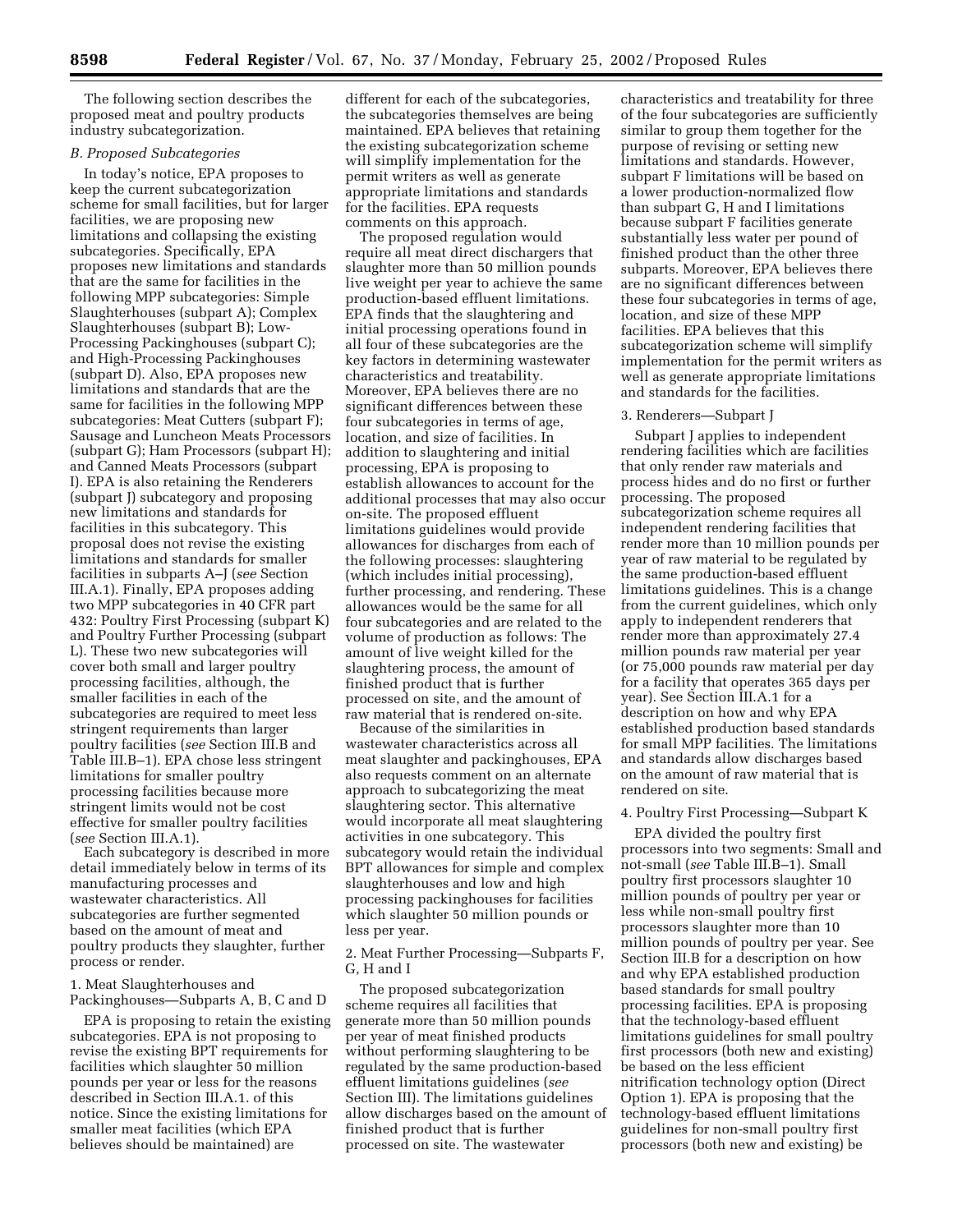based on the nitrification/denitrification technology option (Direct Option 3). See Section VII.D for a discussion of the technology options. See the MPP Development Document and MPP Economic Analysis for more details on how EPA developed the two segments and specific requirements for each segment.

The effluent limitations guidelines allow discharges for all activities that may be performed on-site including further processing and rendering based on: (1) The amount of live weight killed; (2) the amount of finished product that is further processed on site; and (3) the amount of raw material that is rendered on site.

5. Poultry Further Processing—Subpart L

EPA divided the poultry further processors into two segments: small and non-small. Small poultry further processors generate 7 million pounds of finished product per year or less while non-small poultry further processors generate more than 7 million pounds of finished product per year. See Section III.B for a description on how and why EPA established production based standards for small poultry processing facilities. EPA is proposing that the technology-based effluent limitations guidelines for small poultry further processors (both new and existing) be based on a less efficient nitrification technology option (Direct Option 1). EPA is proposing that the technologybased effluent limitations guidelines for non-small poultry further processors (both new and existing) be based on the nitrification/denitrification technology option (Direct Option 3). See Section

VII.D for a discussion of the technology options. See the MPP Development Document and MPP Economic Analysis for more details on how EPA developed the two segments and specific requirements for each segment. The effluent limitations guidelines allow discharges based on the amount of finished product that is produced on site and also include provisions for those poultry further processors that perform on-site rendering operations.

## **VII. Technology Options, Costs, Wastewater Characteristics, and Pollutant Reductions**

*A. Wastewater Treatment Technologies in the MPP Industry*

EPA developed a series of technology option alternatives for the proposed rule based on the volumes and characteristics of wastewater generated at MPP facilities and the types of treatment technologies currently used by the industry to treat these wastewaters. Evaluation and selection of technology options was based primarily on information provided in the MPP detailed surveys (*see* Section V.B for a description of the MPP detailed survey.) The detailed surveys requested extensive data on wastewater characteristics, including both raw and treated wastewasters, treatment-in-place technologies, as well as information on production processes. The technology options presented in today's proposal are based on various factors including, but not limited to, the frequency of occurrence, technical performance of unit processes in reducing pollutant loads, and economic achievability.

Because of the similarities in the physical and chemical characteristics of

the wastewaters, there are virtually no differences between the meat and poultry sectors in the types of treatment technologies used. The unit processes that are used in treatment of meat and poultry processing wastewater are also similar to that normally used in the treatment of domestic wastewater. The wastewater treatment falls into three main categories: primary treatment, secondary treatment, and tertiary treatment. Primary treatment focuses on the removal of floating and settleable solids; secondary treatment provides removal of most organic matter; and tertiary treatment is used for the removal of nitrogen and/or phosphorus and/or suspended solids. Meat and poultry processing facilities that discharge to a publicly owned treatment works (POTW) typically employ only primary treatment; however, some facilities also provide secondary treatment. Facilities that discharge directly to navigable waters under the authority of a National Pollutant Discharge Elimination System (NPDES) permit, at a minimum apply both primary and secondary treatment. Many direct dischargers also apply tertiary treatment to wastewater discharged under the NPDES permit system.

A variety of unit processes are used by MPP facilities to provide primary, secondary, and tertiary wastewater treatment. Table VII.A–1 summarizes the relative frequency of treatment units used in the industry, based on a preliminary assessment of information provided in the detailed survey. The unit processes most commonly used for the treatment of meat and poultry processing wastewater are described below.

TABLE VII.A–1.—DISTRIBUTION OF WASTEWATER TREATMENT UNITS IN MPP INDUSTRY

|                    |                                   | Percent of direct/indirect dis-<br>charging facilities having the<br>treatment unit in place |                                     |  |
|--------------------|-----------------------------------|----------------------------------------------------------------------------------------------|-------------------------------------|--|
| Treatment category | Treatment unit                    | Direct<br>Discharger<br>(percent)                                                            | Indirect<br>Discharger<br>(percent) |  |
|                    |                                   | 98                                                                                           | 64                                  |  |
|                    | Oil and Grease Removal            | 83                                                                                           | 77                                  |  |
|                    | Dissolved Air Floatation          | 81                                                                                           | 46                                  |  |
|                    | Flow Equalization                 | 75                                                                                           | 34                                  |  |
|                    | Biological Treatment <sup>1</sup> | 100                                                                                          | 13                                  |  |
|                    |                                   | 23                                                                                           | 0                                   |  |
|                    | Disinfection                      | 92                                                                                           | $\Omega$                            |  |

Note 1: Biological Treatment includes any combination of the following: aerobic lagoon, anaerobic lagoon, facultative lagoon, any activated sludge process, and/or other biological treatment processes (e.g., trickling filter).

Source: Detailed Survey Data.

## 1. Primary Treatment

MPP industry raw wastewaters have high levels of suspended solids and

high concentrations of BOD. Most MPP facilities, whether they are direct or indirect dischargers employ some sort of

primary treatment to remove floating and settleable solids. The typical unit processes used for primary treatment are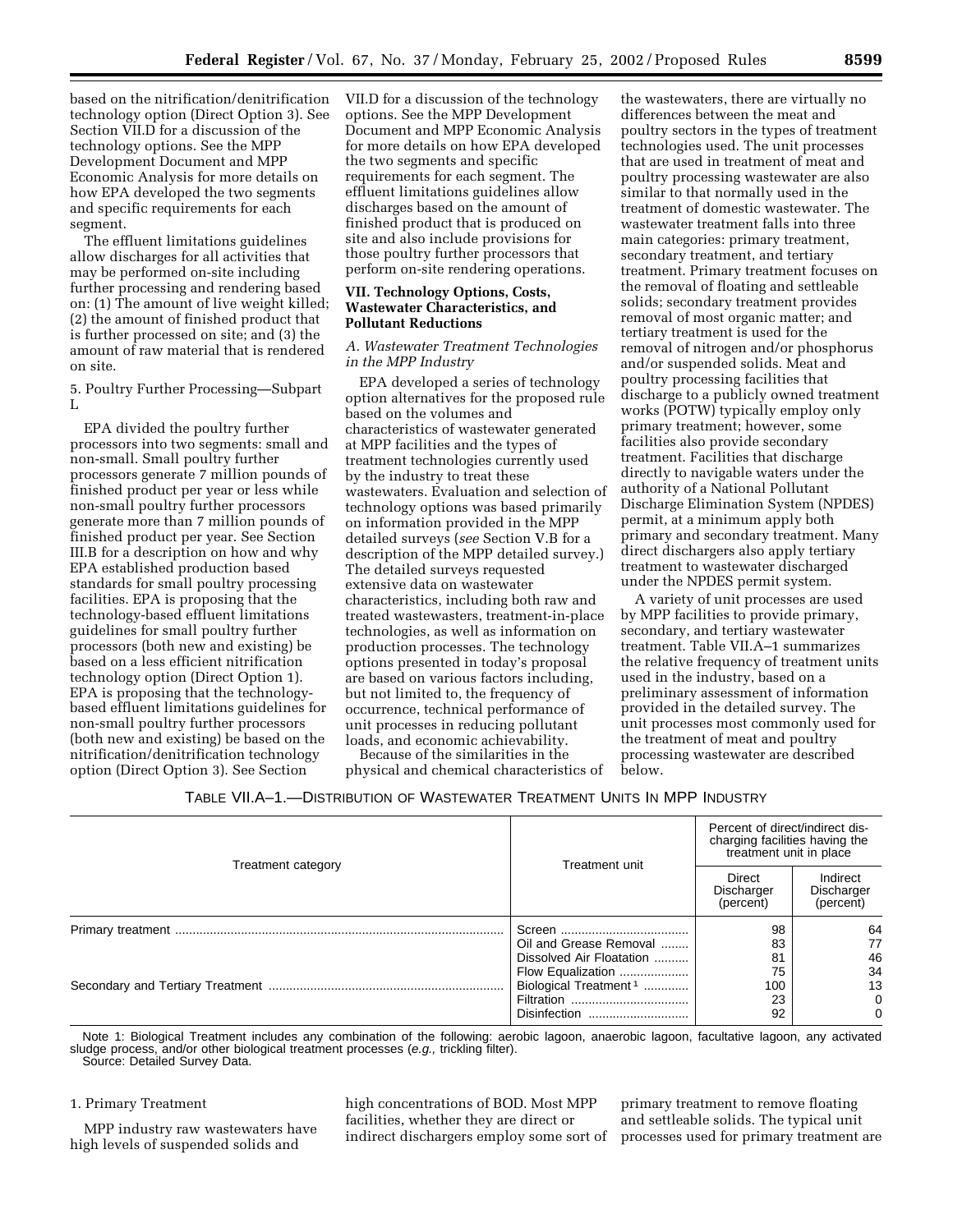screens followed by dissolved air flotation (DAF) and flow equalization tanks. Some facilities use chemicals to improve suspended solids and biochemical oxygen demand (BOD) removal. Primary treatment serves to reduce suspended solids and BOD loads to subsequent unit processes. Primary treatment can also be used to recover materials that can be converted into marketable products through rendering.

Screening is typically the first and most inexpensive form of primary treatment. Screening removes large solid particles from the waste stream that could otherwise damage or interfere with downstream equipment and treatment processes. Generally all wastewater generated in meat and poultry processing facilities is screened before discharge to subsequent treatment processes. In poultry processing facilities, use of screens aids in recovery of both feathers and offal (viscera and meat particles), that are valuable by-products for the poultry rendering industry. In meat processing facilities, screening is generally limited to processing and cleanup water since viscera (usually) is not transported hydraulically.

Dissolved air flotation (DAF) is also used extensively in the primary treatment of meat and poultry processing wastewater to remove suspended solids. The principal advantage of DAF over gravity settling is the ability to remove very small or light particles including grease more completely and in a shorter period of time. Once particles have been floated to the surface, removal is done by skimming. Chemicals, including, aluminum or iron salts or synthetic organic polymers are often added to improve the performance of DAF units.

Most meat and poultry processing facilities operate on a five-day per week schedule, resulting in a weekly variation of wastewater flow (and load). Also, during the operation of the facilities, daily fluctuation in the wastewater flow (and load) is very common. Flow equalization tanks are used to eliminate the need for sizing subsequent treatment units to handle peak flows and to provide continuous constant flow (and load) to the subsequent treatment units, in-line flow.

#### 2. Secondary Biological Treatment

Because MPP wastewaters have a high organic content, it is not usually possible for a direct discharger to meet permit limits without employing secondary treatment. Although effective primary treatment can significantly reduce the BOD load of a MPP facility, typically more organic removal is

necessary prior to discharge into a receiving water body. This additional removal can be accomplished through secondary biological treatment. Commonly used systems secondary biological treatment of wastewater include activated sludge systems, lagoons, oxidation ditch, extended aeration, and sequencing batch reactors. In addition, a sequence of anaerobic and aerobic biological processes is commonly used for secondary treatment.

Anaerobic lagoons are the most commonly used anaerobic unit processes. Five-day biochemical oxygen demand  $(BOD<sub>5</sub>)$  reductions by anaerobic lagoons can be as high as 90 percent.

In the treatment of meat and poultry processing wastewaters, aerobic treatment may directly follow primary treatment or more typically follow some form of anaerobic treatment to reduce BOD and suspended solids concentrations to levels required for direct discharge. Aerobic processes can also remove more than 90 percent of the influent BOD<sub>5</sub>. In addition, the aerobic systems partially nitrify the wastewater by converting ammonia to nitrates. Based on detailed survey responses all the direct discharging MPP facilities employ at least some kind of aerobic treatment prior to discharging the final effluent. The most common aerobic treatments units used by MPP facilities are activated sludge, aerated lagoons, oxidation ditch, extended aeration, and sequencing batch reactors.

#### 3. Tertiary Treatment

Some MPP facilities also employ tertiary treatment to obtain further removal of suspended solids and to reduce nutrient loadings, especially nitrogen and phosphorus levels. Although, primary and secondary treatment significantly reduce BOD, suspended solids, and nitrogen compounds (*e.g.,* ammonia), tertiary treatment can provide significant further removals of nitrogen (conversion of nitrates to nitrogen gas) and especially phosphorus, which is not significantly addressed by most secondary biological treatment systems.

Nitrogen can be largely eliminated from the wastewater by the combined nitrification and denitrification process. Nitrates formed during the nitrification process in secondary treatment are converted to nitrogen gas in the anoxic denitrification unit. Normally, the denitrification unit is placed before the nitrification unit to utilize the influent BOD as the carbon source for denitrification. The nitrates formed in the nitrification unit are recycled to the denitrification unit. Bardenpho process,

sequencing batch reactors, extended aeration, and oxidation ditch are commonly used for denitrification. Very few facilities in the industry have biological phosphorous removal systems. A biological phosphorous removal system consists of an anaerobic tank before the nitrification and denitrification system. The system can achieve a very low effluent concentration of phosphorous.

Simple clarification after secondary wastewater treatment may not reduce the concentration of suspended solids to the desired level. Therefore, filtration systems are used to reduce the effluent concentration of suspended solids. During the filtration cycle, wastewater is passed through a bed of granular media which traps the suspended solids thus producing high quality effluent. The filtration unit is regenerated periodically by backwashing. Filtration units use various types of media as filter bed. The sand filtration systems are most commonly found in the industry.

The final step in the treatment of meat and poultry processing wastewaters is disinfection with the objective of destroying remaining pathogenic microorganisms. Disinfection systems are found in the majority of the direct dischargers; very few (if any) indirect dischargers disinfect their wastewater because of additional treatment at the POTW accomplishes the pathogen destruction.

### *B. Wastewater Sources, Water Use, and Wastewater Characteristics*

#### 1. Meat Products Facilities

#### a. Wastewater Sources and Water Use

Most steps in the slaughtering process generate pollutants that flow into wastewater. Animal urine and fecal matter, and hair, which accumulate in the animal holding pens are washed down into floor drains, and subsequently enter the wastewater stream. Significant amounts of blood are generated in the stunning and killing areas. Although it is usually saved for rendering purposes, some blood often enters wastewater. Blood, in addition to other meat and tissue waste and hide particles, is generated during cattle dehiding. These particles also can contaminate water if they are not collected properly. Wastewater from both the scalding tub and the de-hairing machine can contain hair, soil, mineral oil and manure. BOD levels from these areas can be as high as 3,000 mg/L. Additional blood and tissue pieces can be produced during the evisceration process. Large amounts of wastewater typically come from washing carcasses. This water contains high levels of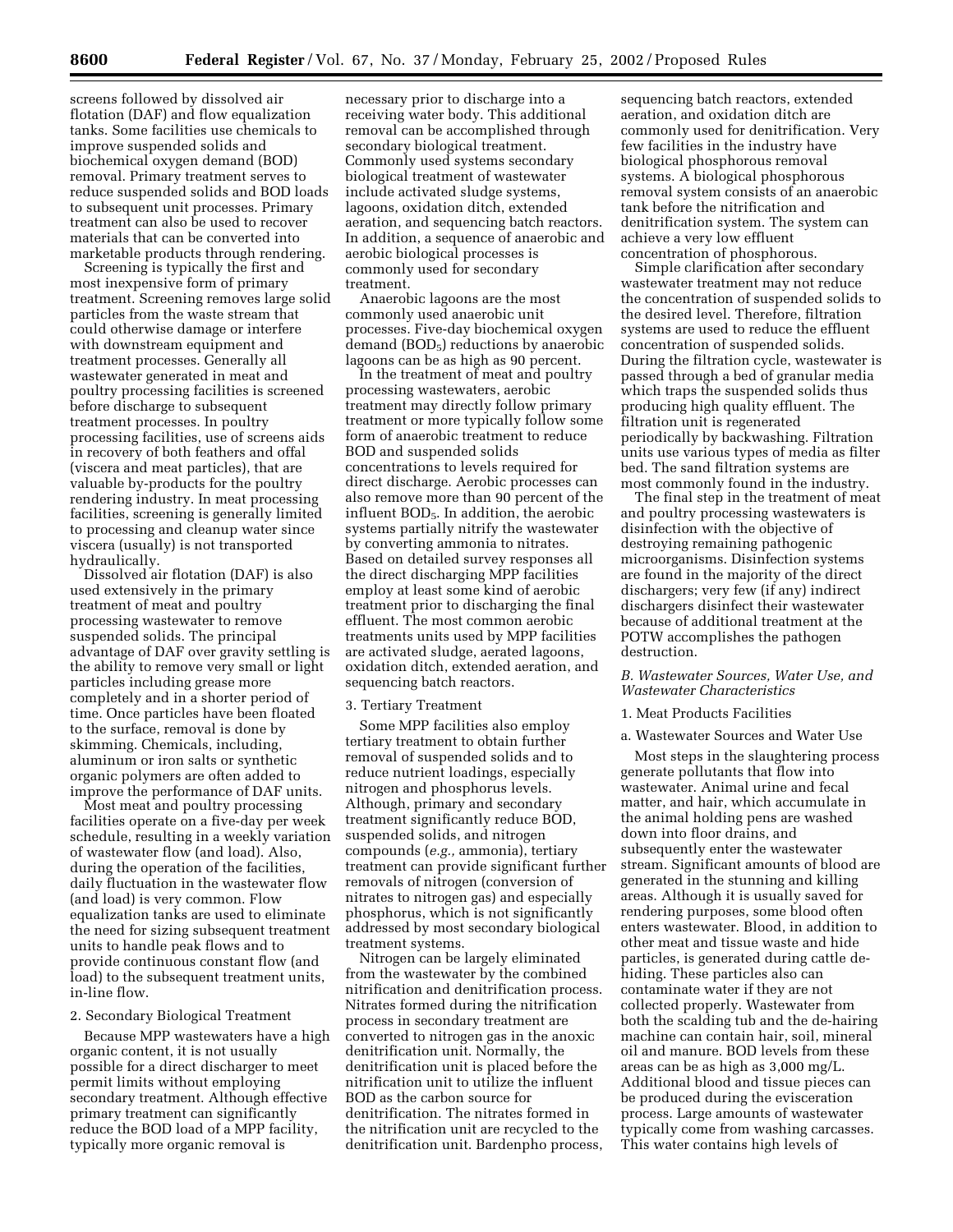grease, and small amounts of blood, tissue solids, and other fluids. As carcasses are cut into smaller pieces, small pieces of tissues and fluids can enter wastewater. At the end of each day, equipment is cleaned and sanitized. This washdown contains bone dust and other fluids such as blood and cleaning fluids (Docket No. W–01– 06, Record No. 00132).

Facility clean up and sanitation can contribute significantly to the overall volume and pollutant load for meat first and further processing facilities. The volume and pollutant load of this wastewater varies significantly from facility to facility, and is dependent on several factors including efficiency of processing facility, housekeeping practices, the extent to which dry cleaning processes are used, and the volume of water used in washing facility equipment. Improper use of water hoses, for example, could lead to unnecessary use of water and result in the production of excess wastewater.

Industrial practices within the meat further processing industry sector are diverse and produce variable waste loads. Meat further processing facilities purchase animal carcasses, meat parts, and other materials and produce sausages, cooked meats, cured meats, smoked meats, canned meats, frozen and fresh meat cuts, natural sausage casings, and other prepared meats and meat specialties. None of these facilities engage in any slaughtering on the same premises as the processing activity.

The product mix of these facilities includes many combinations of products. There are facilities that specialize in one or two types of processed meats products, such as hams, fresh sausages, canned meat products, or meat cuts, and facilities that produce a number of products up to the full line of processed meat products. Meat further processing operations include:

• Raw material storage, shipping, receiving, and thawing (wet, dry, chipping);

• Carcass/meat handling and preparation (breaking, trimming, cutting, boning, tempering, skinning, slicing);

• Seasoning, spicing, and sauce preparation;

• Weighing and batching;

• Grinding, mixing, emulsifying;

• Extruding, stuffing, molding, linking, casing peeling;

• Pickling, smoking, cooking;

• Can preparation, filling, covering,

and retorting; and

• Cleanup operations.

Many of these operations contribute to the raw waste load of a meat further

processor. Wastewater from these operations generally contain meat, fat, and bone particles as well as soluble constituents such as salts, blood, and pickling, preserving, and preparation materials (e.g., sugar, sodium nitrite and nitrate, spices). Current MPP effluent guidelines divide the meat further processors into five separate industry groups: Small Processors (40 CFR part 432, subpart E); Meat Cutters (40 CFR part 432, subpart F); Sausage and Luncheon Meat Processors (40 CFR part 432, subpart G); Ham Processors (40 CFR part 432, subpart H); and Meat Canners (40 CFR part 432, subpart I).

Small processors, defined as operations producing up to 2730 kilograms (6000 pounds) per day of any type or combination of meat product, are currently regulated under subpart E of 40 CFR part 432. They may produce a wide range of products but most of the these facilities prepare fresh meat cuts, sausage and wieners, and hams. The wastewater source for this subcategory is generally from cleanup and sanitation operations (approximately 50–90 percent of total wastewater flow). The scale of production and the typically limited finished product mix preclude the need for substantial quantities of water during the production day.

Further processors that produce more than 6,000 pounds of meat cuts as finished products per day (i.e., nonsmall processors) are currently regulated under subpart F of 40 CFR part 432. These facilities require virtually no process water but do generate wastewaters during cleanup and sanitation operations. Facilities in this industry grouping generally break, trim, and cut the large meat parts into singleportion meat cuts. Very little equipment (other than saws, knives and work surfaces) comes in contact with the meat products. The relative simplicity of operation and equipment results in small quantities of process water and a small waste load in the cleanup water.

Sausage and luncheon meat processors that produce more than 6,000 pounds of finished product per day (i.e., non-small processors) are currently regulated under subpart G of 40 CFR part 432. These facilities have an extensive product mix and tend to require more intensive meat processing (e.g., seasoning, cuttings, molding, packing) than meat cutters. Wastewater sources include meat processing and cleanup operations.

Ham processors that produce more than 6,000 pounds of finished product per day (i.e., non-small processors) are currently regulated under subpart H of 40 CFR part 432. These facilities produce hams and other ham-related

products. The operations involved in ham production use more water than the typical meat processing operations; and because of the direct water-ham contact, the wastewater load is increased. Ham processors rely on pickling, preserving, and preparation materials (e.g., sugar, sodium nitrite and nitrate, spices) to cure and prepare the ham products. The production operations and cleanup in the rest of the ham processing facility is fairly comparable in both practice and resulting waste load to that of the sausage and luncheon meat processors.

Meat canners that produce more than 6,000 pounds of finished product per day (i.e., non-small processors) are currently regulated under subpart I of 40 CFR part 432. These facilities generally require a number of processing steps such as size reduction, mixing and blending, and cooking. These operations require special equipment and generate more wastewater flows and pollutant loading than other meat further processors per pound of finished product. Meat canners also use pickling, preserving, and preparation materials (e.g., sugar, sodium nitrite and nitrate, spices) to cure and prepare the canned meat products.

#### b. Wastewater Characterization

Organic materials are the primary sources of pollutants in meat first and further processing wastewater. These substances cause a reduction in oxygen levels as microorganisms consume oxygen for decomposition processes. For this reason these organic substances are evaluated by biochemical oxygen demand (BOD), which measures the amount of oxygen required by bacteria and other microorganisms to decompose the organic matter, and  $BOD<sub>5</sub>$ , which calculates the amount of oxygen used in the first five days of decomposition. Although levels vary between facilities, typical  $BOD<sub>5</sub>$  values in the raw wastewater influent to be treated range from 1,600 mg/L to 3,000 mg/L (Docket No. W–01–06, Record No. 00128). Primary sources of high BOD<sub>5</sub> levels include blood, stomach contents, greases and fats, and pickling, preserving, and cooking materials.

Bacteria are also present in meat first and further processing wastewater in quantities of between 2 to 4 million fecal coliform colony forming units per 100 mL based on the most probable number (MPN) technique for estimating microbial populations. There is also the potential for viruses and parasite eggs to be present in the water. The amounts and types of pollutants that slaughterhouses generate greatly depends upon the particular step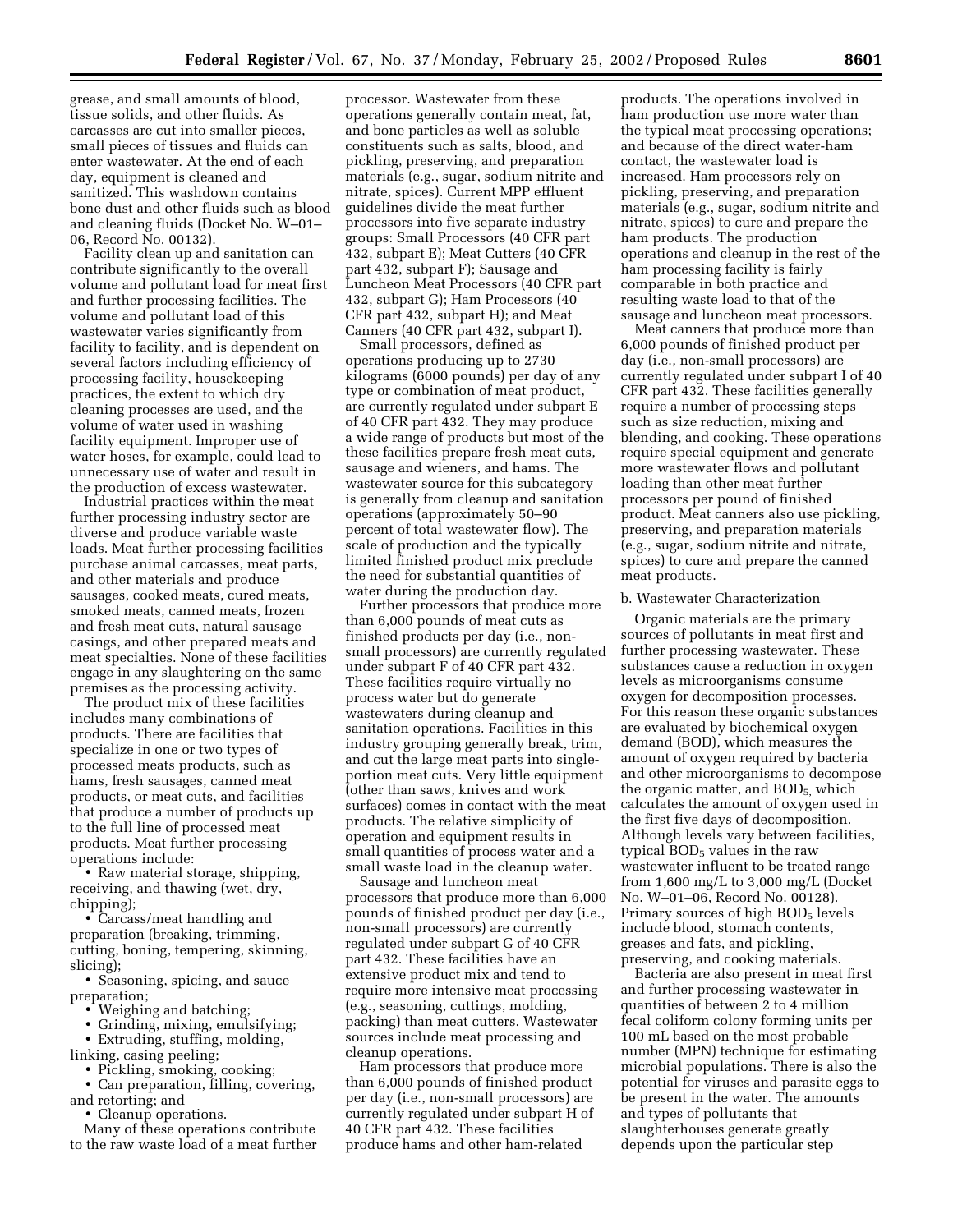considered in the slaughter process. Tables VII.B–1 and VII.B–2 give characteristics of raw wastewaters at meat product facilities.

Wastewater generated from meat further processors (*e.g.,* meat cutters, sausage producers, ham processors, meat canners) are also dominated by organic materials originating from blood, meat, fatty tissue, and meat

extracts. These organic materials also are sources of biochemical oxygen demand, nitrogen, and phosphorus. Other contaminants that can directly enter the wastewater from further processing facilities include salts, pickling, preserving, and preparation materials (*e.g.,* sugar, sodium nitrite and nitrate, spices), lubricating oils, and cleaning compounds. Both

slaughterhouses and further processors can generate significant quantities of oil and grease. Characteristics of first processing and further processing wastewaters are shown in Tables VII.B– 1 and VII.B–2. Hog and cattle operations are presented separately to highlight differences in generation rates of pollutants of concern.

| Table VII.B—1.—Characteristics of Hog Processing Raw Wastewater |
|-----------------------------------------------------------------|
|-----------------------------------------------------------------|

|                                                                                         |                       |                          |                             | Raw waste characteristics |                  |                 |                              |  |  |  |
|-----------------------------------------------------------------------------------------|-----------------------|--------------------------|-----------------------------|---------------------------|------------------|-----------------|------------------------------|--|--|--|
| Meat operations                                                                         | Daily flow<br>MGD     | BOD <sub>5</sub><br>mg/L | Suspended<br>solids<br>mq/L | Grease<br>mg/L            | TKN<br>mg/L      | TP<br>mg/L      | Fecal coliform<br>CFU/100 ml |  |  |  |
| First Processing and<br>Rendering:<br>Average<br>Range, low-high<br>Further Processing: | 1.95<br>$0.43 - 4.21$ | 2,220<br>2.014-2.462     | 3.314<br>2.896-3.732        | 674<br>406-941            | 229<br><b>NA</b> | 73<br>$67 - 78$ | 1.6E6<br><b>NA</b>           |  |  |  |
| Average                                                                                 | 0.30                  | 1,492                    | 363                         | 162                       | 24               | 82              | 1.38E6                       |  |  |  |

Source: Docket No. W–01–06, Record No. 00176

## TABLE VII.B–2.—CHARACTERISTICS OF CATTLE PROCESSING RAW WASTEWATER

|                                                                                         | Raw waste characteristics |                          |                             |                    |               |                 |                              |  |
|-----------------------------------------------------------------------------------------|---------------------------|--------------------------|-----------------------------|--------------------|---------------|-----------------|------------------------------|--|
| Meat operations                                                                         | Daily flow<br><b>MGD</b>  | BOD <sub>5</sub><br>mg/L | Suspended<br>solids<br>mq/L | Grease<br>mg/L     | TKN<br>mg/L   | ТP<br>mg/L      | Fecal coliform<br>CFU/100 ml |  |
| First Processing and<br>Rendering and Hide<br>Processing:<br>Average<br>Range, low-high | 1.60<br>$0.74 - 2.18$     | 5.771<br>3,673-7,237     | .998<br>1,153-3,332         | 1.262<br>146-3.021 | 150<br>67-306 | 41<br>$30 - 58$ | 1.2E6<br>7.3E5-1.6E6         |  |

Source: Docket No. W–01–06, Record No. 00177

#### 2. Poultry Facilities

#### a. Wastewater Sources and Water Use

As with the meat processing sector, poultry first and further processing facilities are significant consumers of water and generators of wastewaters. Poultry first processing (slaughtering) wastewaters are generated at each stage of the process, beginning with waste generated at the bird reception area from crate cleaning and ending with wastes generated from equipment cleaning during the grading and packing stage. The poultry first processing wastewaters generated at each stage of poultry first processing differ in volume and pollutant loads.

The principal sources of wastes in poultry processing are from live bird holding (reception area) and receiving, killing, defeathering, eviscerating, carcass washing, chilling, cut-up, and cleanup operations. When present, further processing and rendering operations also are significant sources of wastes. These wastes include blood not collected, feathers, viscera, soft tissue

removed during trimming and cutting, bone, urine and feces, soil from feathers, and a variety of cleaning and sanitizing compounds. Further processing and rendering can be additional sources of fat and other soft tissue as well as substances such as cooking oils.

The poultry first processing volume and pollutant load from the reception area depends on several factors including bird throughput and extent of dry cleaning employed to sanitize transport vehicles, crates, and unloading areas. Minimizing the wait period prior to slaughter reduces manure production and ultimately the volume of water needed to clean the crates and unloading areas.

The first processing (slaughtering) of poultry generates blood, grease, and cleaning water. Similar to meat facilities, the blood is collected and removed for processing as a by-product for use in feed or fertilizer.

Scalding is performed to loosen the feathers from the slaughtered birds. Scalding also results in the removal of some suspended solids, blood, and grit.

The pollutant load generated from this step is dependent on the cleanliness of the birds, the effectiveness of blood recovery, the type of scalding process, and the quantity of water used. The scalded birds are then defeathered by plucking machines. The feathers, typically collected on screens, contain soil particles, grit, and some blood. Feathers, like blood, are treated as a valuable by-product and are cooked, and grounded to form a high protein meal.

The evisceration process involves the removal of both edible offal (e.g., heart, gizzard, and liver) and inedible offal (head, guts) either by a vacuum conveyor or by a water mediated transport (flow-away) system in larger facilities, or by hand (edible offal such as feet which are captured for Asian markets) and flow-away (inedible offal) in small facilities. Screens are used in the flow away system to separate out solids. After evisceration, the carcasses are usually washed to remove any remaining blood and extraneous tissue. Viscera are captured for inedible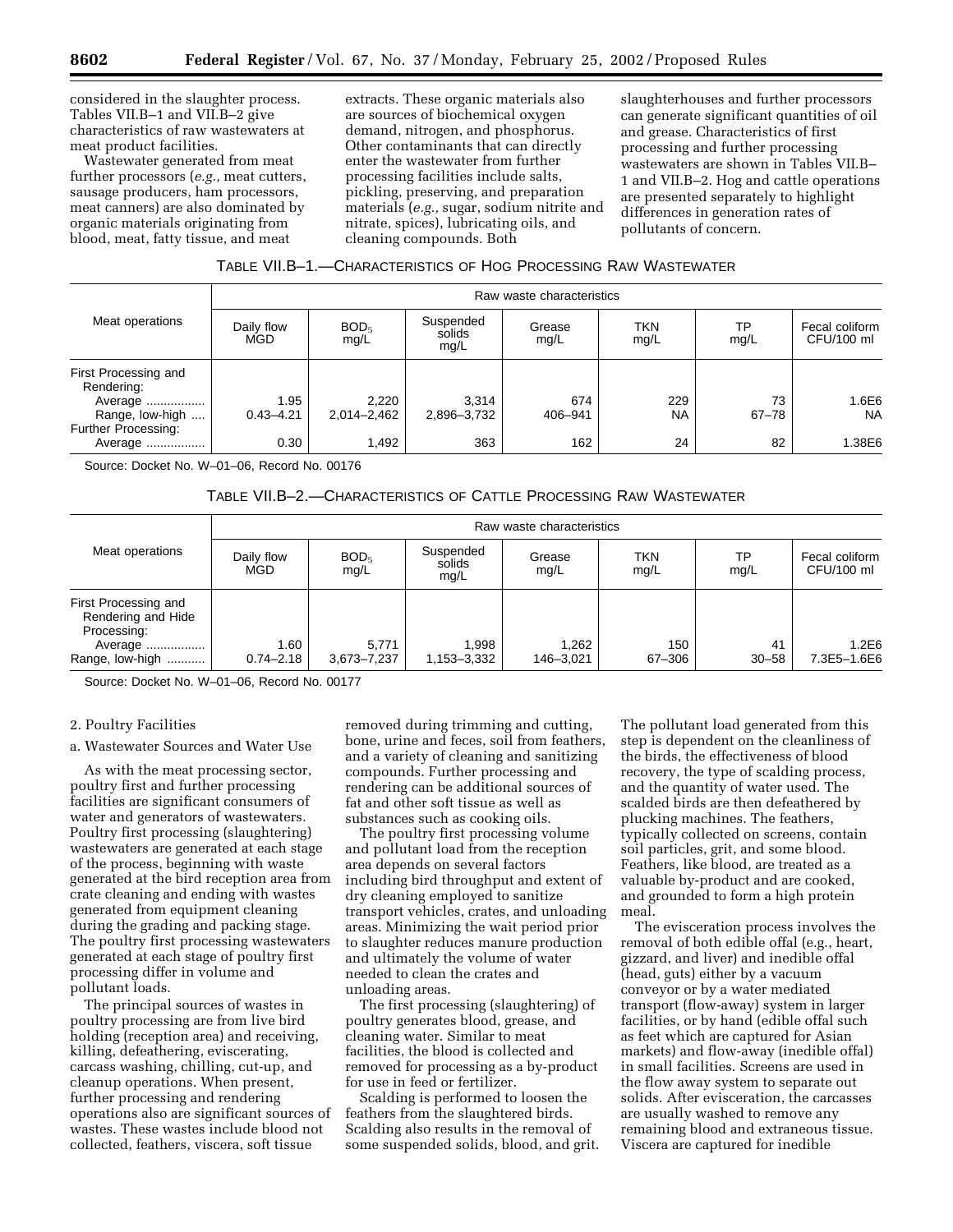rendering. Evisceration is estimated to contribute about a third of the total pollutant load (Docket No. W–01–06, Record Nos. 00133–00137).

In a wet chilling process, carcasses are immersed in cold water or unstatic slush ice to retard bacterial growth and thus spoiling of the meat. The primary pollutants generated in this process are organic matter, body fluids, and fats and grease. Pollutant loads are relatively small and the wastewater can be reused in the chilling process or in other poultry processing operations (e.g., scalding tank) after treatment. USDA FSIS regulations govern water re-use practices from a food safety perspective. USDA FSIS provides an online ''Sanitation Performance Standards Compliance Guide'' as suggested means or examples by which water can be safely re-used in various applications, meeting all regulatory requirements (Docket No. W–01–06, Record No. 10029). These USDA FSIS sanitation guidelines are not regulatory but are intended for didactic purposes only.

Clean up and sanitation can contribute significantly to the overall volume and pollutant load of a poultry first processing facility. The volume and pollutant load of this wastewater varies significantly from facility to facility, and is dependent on several factors including, efficiency of the processing facility, housekeeping practices, the extent to which dry cleaning processes are used, and the volume of water used in washing facility equipment. Improper use of water hoses, for example, could lead to unnecessary use of water and the resulting production of excess wastewater.

The main poultry further processing operations contribute in varying degrees to the raw waste load and flow. These poultry further processing operations include:

• Receiving, storage, thawing;

• Cutting, deboning, dicing, grinding, and chopping;

• Cooking, batter, breading; mixing and blending; and

• Stuffing and canning.

Poultry further processors do no slaughtering but instead produce finished poultry products. Many of the operations performed in poultry further processing facilities are similar to those of meat further processing operations; therefore, sources of wastewater are similar for both meat and poultry further processors. Cooking is involved in almost all poultry further processing operations. These poultry processing operations remove specific parts of the

birds, such as wings and legs, and then remove the remaining meat from the skeletal structure of the birds. Cooking may precede or follow this cutting operation. The meat is used in large pieces or reduced in size by using special equipment. Various ingredients are mixed with the poultry meat and the numerous types of finished products are formed, cooked, breaded, packaged, and usually frozen. The relative quantities of water and waste load are substantially less in these further processing facilities than in poultry first processing (slaughtering) facilities.

#### b. Wastewater Characterization

The principal constituents of poultry processing wastewaters are a variety of readily biodegradable organic compounds, primarily fats and proteins, present in both particulate and dissolved forms. To reduce wastewater treatment requirements, poultry processing wastewaters also are screened to reduce concentrations of particulate matter before treatment. An added benefit of this practice again is increased production of rendered byproducts. Because feathers are not rendered with soft tissue, wastewatercontaining feathers is not commingled with other wastewater; instead, it is screened separately and then combined with wastewater screened to recover soft tissue before treatment.

Poultry processing wastewaters remain high strength wastes even after screening in comparison to domestic wastewaters based on concentrations of BOD, COD, TSS, nitrogen, and phosphorus. Blood not collected, solubilized fat, and urine and feces are the principal sources of BOD in poultry processing wastewaters. As with meat processing wastewaters, the efficacy of blood collection is a significant factor in determining BOD concentration in poultry processing wastewaters.

Another significant factor in determining the  $BOD<sub>5</sub>$  of poultry processing wastewaters is the degree that manure (urine and feces), especially from receiving areas, is handled separately as a solid waste. Chicken and turkey manures have  $BOD<sub>5</sub>$  in excess of 40,000 mg/kg on an as excreted basis (Docket No. W–01–06, Record No. 00160). Although the cages and trucks used to transport broilers to processing facilities usually are not washed, cages and trucks used to transport live turkeys to processing facilities are washed to prevent disease transmission from farm to farm. Thus, manure probably is a more significant source of wastewater

BOD for turkey processing operations than for broiler processing operations.

Primarily because of immersion chilling, fat is a more significant source of BOD in poultry processing in comparison to meat processing wastewaters. Additional sources of BOD in poultry processing wastewaters are the feather and skin oils desorbed during scalding for feather removal. Thus, the oil and grease content of poultry processing wastewaters typically is higher than that in meat processing wastewaters.

Blood not collected as well as urine and feces also are significant sources of nitrogen in poultry processing wastewaters. The principal form of nitrogen in these wastewaters before treatment is organic nitrogen with some ammonia nitrogen produced by the microbially mediated mineralization of organic nitrogen during collection. Nitrite and nitrate nitrogen generally are present only in trace concentrations, less than 1 mg/L. The phosphorus in poultry processing wastewaters also is primarily from blood, manure, and cleaning and sanitizing compounds.

Due to the presence of manure in poultry processing wastewaters, densities of the total and fecal coliform and fecal streptococcus groups of bacteria generally are on the order of several million colony forming units per 100 mL. Members of these groups of microorganisms generally are not pathogenic; but they do indicate the possible presence of pathogens of enteric origin such as *Salmonella ssp.* and *Campylobacter jejuni,* gastrointestinal parasites, and pathogenic enteric viruses. *Giardia lamblia,* and *Cryptosporidium parvum* are not of concern in poultry processing wastewaters.

Poultry processing wastewaters also contain a variety of mineral elements, some of which are present in the potable water used. Water supply systems and mechanical equipment may be significant sources of metals including copper, chromium, molybdenum, nickel, titanium, and vanadium. In addition, manure is a significant source of arsenic and zinc. Although pesticides also are commonly used in the production of poultry to control external parasites, mandated withdrawal periods before slaughter typically should limit concentrations in wastewater to nondetectable or trace levels. Table VII.B– 3 gives characteristics of poultry processing raw wastewaters.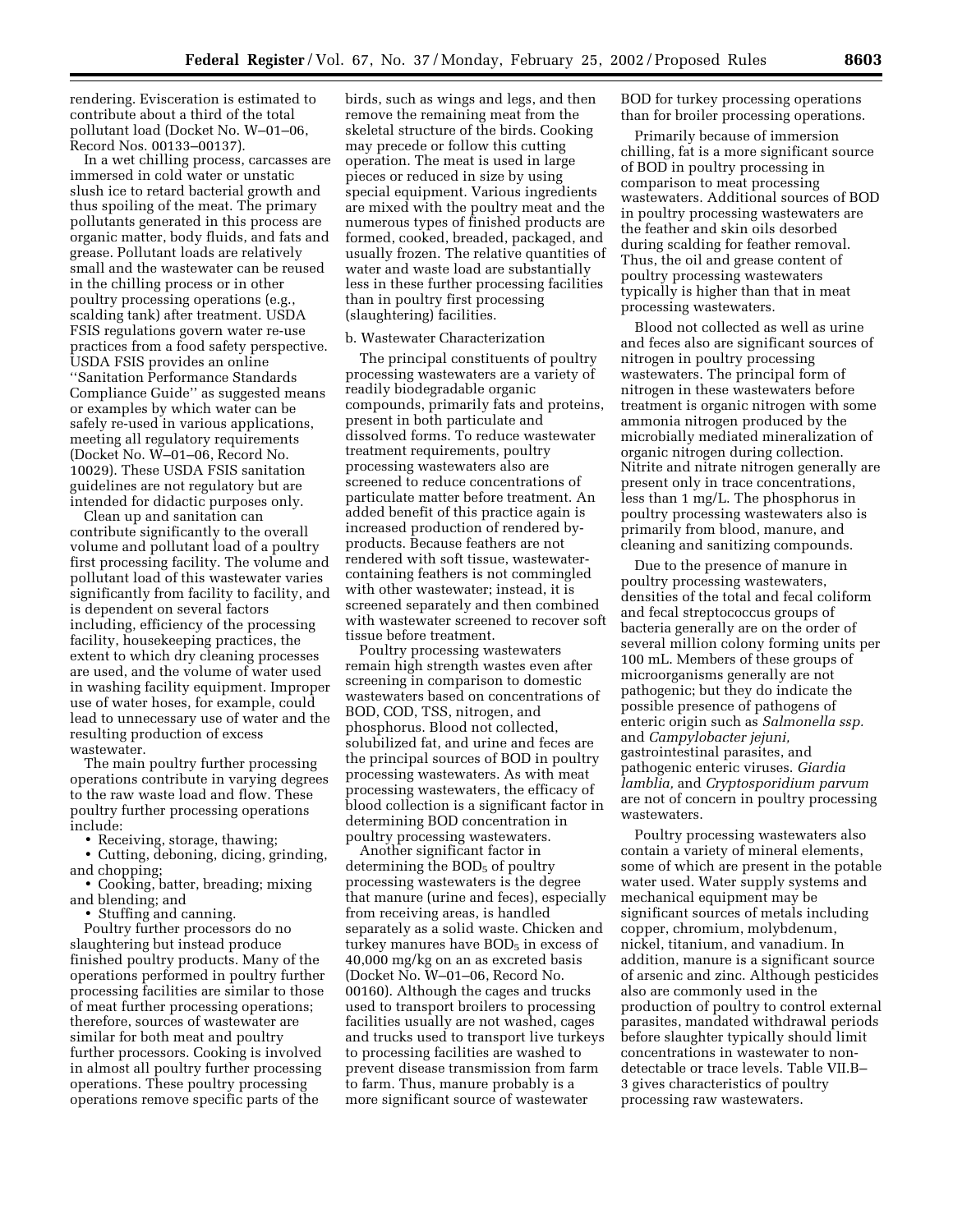|                                                                                                    |                               |                             |                             | Raw waste characteristics |                        |                      |                               |  |  |  |
|----------------------------------------------------------------------------------------------------|-------------------------------|-----------------------------|-----------------------------|---------------------------|------------------------|----------------------|-------------------------------|--|--|--|
| Poultry meat operations                                                                            | Daily flow<br>MGD             | BOD <sub>5</sub><br>mg/L    | Suspended<br>solids<br>mq/L | Grease<br>mg/L            | <b>TKN</b><br>mg/L     | ТP<br>mg/L           | Fecal coliform<br>CFU/100 ml  |  |  |  |
| First Processing:<br>Average<br>Range, low-high<br>Further Processing and<br>Rendering:<br>Average | 0.89<br>$0.60 - 1.10$<br>1.10 | 1,662<br>948-2.166<br>3,293 | 760<br>510-1,040<br>.657    | 665<br>243-1,501<br>793   | 54<br>$14 - 102$<br>80 | 12<br>$6 - 17$<br>72 | 9.8E5<br>2.6E5-1.6E6<br>8.6E5 |  |  |  |

## TABLE VII.B–3.—CHARACTERISTICS OF POULTRY PROCESSING RAW WASTEWATER

Source: Docket No. W–01–06, Record No. 00161.

#### 3. Independent Rendering Facilities

#### a. Wastewater Sources and Water Use

Rendering operations are intensive users of water and significant generators of wastewater. Water is used throughout the rendering process, for raw material sterilization, condensing cooking vapors, facility cleanup, truck and barrel washing, odor control and boiler makeup (Docket No. W–01–06, Record No. 00141). Most of these activities also generate wastewater. Rendering facilities produce approximately onehalf ton (120 gallons) of water for each ton of rendered material (Docket No. W– 01–06, Record No. 00122). Variations in wastewater flow per unit of raw material processed are largely attributable to the type of condensers used for condensing the cooking vapors and, to a lesser extent, to the initial moisture content of the raw material.

The National Rendering Association (NRA) collected data from its membership to provide a general characterization of rendering wastewaters. Results from an NRA survey of its members indicates that the average rendering facility (in terms of production) generates about 215,000 gallons/day of process wastewater and an average of 34,000 gallons/day from other sources (Docket No. W–01–06, Record No. 00122). The NRA estimates that the average sized facility discharges about 243,300 gallons/day or 169 gallons per minute (Docket No. W–01– 06, Record No. 00122).

Condensates resulting from cooking and drying are the largest contributors to the total wastewater in terms of volume and pollutant load (Docket No. W–01–06, Record No. 00127). At those rendering facilities where hide curing is also performed as an ancillary operation, additional wastewater flow is generated. Wastewaters from these operations are high in pollutant concentrations, but relatively low in volume, particularly when the curing solution is only dumped a few times

each year (Docket No. W–01–06, Record No. 00141).

Water scrubbers commonly are used to control emissions of noxious odors from the condensation of evaporated moisture produced during cooking and drying. These scrubbers can contribute up to 75 percent of the volume of wastewater discharged from these cooking and drying operations (Docket W–01–06, Record No. 00141). Condensates recovered from cooking and drying processes contain high concentrations of volatile organic acids, amines, and mercaptans, and other malodorous compounds. Thus, rendering facility condensers can be sources of significant emissions of noxious odors to the atmosphere without water scrubbing for emission control. Recycled final effluent is used for the scrubber operation; therefore, little increase in final effluent volume is produced by the scrubber operation.

Liquid drainage from raw material receiving areas can contribute significantly to the total raw waste load (Docket W–01–06, Record No. 00141). Large amounts of raw materials commonly accumulate in receiving areas (in bins or on floors). Fluids from these raw materials drain off and enter the internal facility sewers (Docket W– 01–06, Record No. 00141). At rendering facilities that process poultry, drainage of liquids can be significant because of the use of fluming to transport feathers and viscera in the processing facility. In such facilities, liquid drainage may account for approximately 20 percent of the original raw material weight.

The other important source of wastewater from rendering operations is water used for cleaning equipment and interior building surfaces, the cleanup of spills, and trucks when materials are received from off-site locations for rendering. Cleanup of rendering equipment and facilities is less intensive than for processing facilities and usually occurs only once per day, even though rendering usually is a 24 hour operation and commonly occurs

on a seven day per week schedule. The wastewater generated during cleanup operations usually accounts for about 30 percent of total rendering facility wastewater flow (Docket W–01–06, Record No. 00141).

## b. Wastewater Characterization

Although a rendering facility's wastewater pollutant concentration can vary with the quantity and state of the animal material delivered to the facility (Docket No. W–01–06, Record No. 00126), the wastewater constituents are generally the same for all facilities (Docket No. W–01–06, Record No. 00141). For example, a 1975 EPA survey found that the average and range of BOD5 wastewater values for facilities processing greater than 50 percent poultry by-products could not be differentiated from those facilities processing less than 50 percent poultry by-products or from those for the total industry. Additionally, the study found that facility size did not have an effect on the levels of pollutants in the waste stream. Facility practices are the determining factor for raw wasteload (Docket No. W–01–06, Record No. 00141). During the summer, if raw materials are received by the rendering operation in an advanced state of decay, ammonium levels in the effluents could increase.

In a typical rendering facility the raw materials that are processed include body fluids (including blood), fat, manure, hide curing solutions, tallow and grease, and animal tissue (including meal products such as meat, meat and bone, blood, feathers, hair and poultry meal) (Docket No. W–01–06, Record No. 00126; Record No. 00141). All of these products can enter the wastewater, and as a result, the wastewater typically contains organic materials such as protein (soluble and insoluble), grease, suspended solids, which are sources of biochemical oxygen demand, nitrogenous compounds, phosphorus, salts.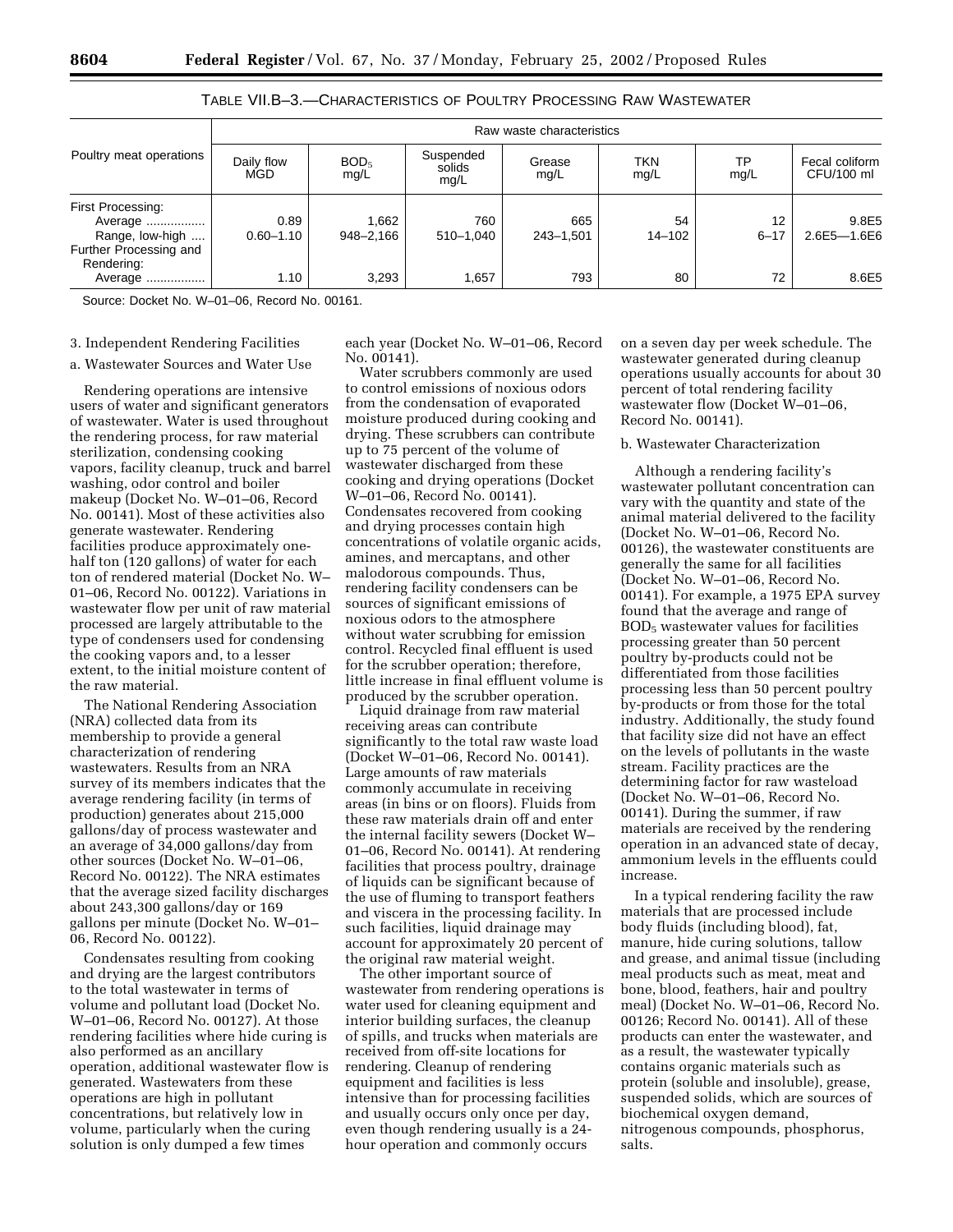As mentioned above, wastewater is generated at each step of the rendering process. Condensates formed during the cooking/drying process are extremely polluted and contain high concentrations of volatile organic acids, amines, mercaptans, and other noxious compounds. Most of the organic compounds detected in rendering wastewater are volatile fatty acids (Docket No. W–01–06, Record No. 00127).

Washdown in inedible rendering facilities is less intensive than in meat and poultry processing facilities because the same degree of sanitation is not required (Docket No. W–01–06, Record No. 00141). Washdown, the process of cleaning the areas for receiving,

grinding and cooking of raw materials and product separation with water, usually occurs at the end of a day's operation when rendering has been completed. The volume of water used for cleanup can be a significant portion of the flow per unit of raw material processed; usually, clean up water accounts for 30 percent of the total wastewater flow (Docket No. W–01–06, Record No. 00141). Other areas are typically dry cleaned. Washdown can also follow an accidental spill, further contributing to the wastewater load.

Each step in the rendering process contributes to the overall pollutant load and volume of wastewater. The relative contributions of each step in the process can be seen in Table VII.B–4. The table

presents the pollutant concentrations found in samples collected from a continuous dry rendering facility in Columbus, Ohio (Docket No. W–01–06, Record No. 00126). Samples from cooker condensate, raw blood, and washdown water were analyzed. The cooker condensate was mostly composed of condensed volatile fats and oils with some ammonia. The washdown water was facility clean-up water mixed with drainage from the raw product storage hopper (the relative proportions were not measured). Although the blood accounted for only a small percentage of the total volume of wastewater, it was very high in chemical oxygen demand (COD).

TABLE VII.B–4.—POLLUTANT LOADINGS FOR A DRY CONTINUOUS RENDERING FACILITY

| Parameter | Raw blood <sup>1</sup><br>(mg/l) | Cooker con-<br>densate $1,2$<br>(mg/l) | Wash-up<br>water <sup>3</sup><br>(mg/l) |
|-----------|----------------------------------|----------------------------------------|-----------------------------------------|
|           | 150,000                          | 2,400-6,000                            | 7,600                                   |
|           | 136.000                          | 2,400-6,000                            | 3.200                                   |
|           | 16,500                           | 430-740                                | 270                                     |
|           | 81,250                           |                                        | 1,440                                   |
|           | 3,500                            | 430-740                                | 40                                      |
|           | 9.1                              | $5.6 - 8.1$                            | 28.1                                    |
|           | 183                              | <4                                     | 15.1                                    |
|           | 820                              | >1500                                  | 503                                     |
|           | 620                              | 110-260                                | 35                                      |
|           | 798                              | <6                                     | 20.9                                    |
|           | 55                               | $<$ 1                                  | 26.4                                    |
|           | 27                               | ا>                                     | 7.3                                     |
|           | 164                              |                                        | 9.4                                     |
|           | 818                              | 0.1                                    | 37.1                                    |
|           | 0.7                              | < 0.2                                  | 0.1                                     |
|           | 1.3                              | < 0.15                                 | 0.46                                    |
|           | 0.05                             | 0.05                                   | 0.01                                    |
|           | < 0.6                            | $<$ 3                                  | < 1.3                                   |
|           | 0.3                              | < 0.2                                  | 0.12                                    |
|           | 0.05                             | < 0.01                                 | < 0.04                                  |
|           | < 0.2                            | $<$ 1                                  | < 0.4                                   |
|           | < 0.02                           | < 0.01                                 | < 0.04                                  |
|           | 300                              | <2                                     | 4.6                                     |
|           | 1700                             | <2                                     | 86                                      |

Source: Docket No. W–01–06, Record No. 00126.

**Note 1:** Each point is the mean of three samples analyzed in duplicate.

**Note 2:** Two batches of influent were used in the research. A range in concentration levels is shown for some cooker condensate parameters because of variability in strength between winter and summer batches. Cold ambient temperatures around the forced air condensers affected the COD strength of the cooker condensate. The COD strength of the blood and wash-up water was similar for both batches, so only one concentration level is presented.

Note 3: "<" and ">" symbols both indicate the limits of the analyses were exceeded.

The National Rendering Association (NRA) collected data from its membership to provide a general characterization of rendering wastewaters. Table VII.B–5 presents the results of this survey. The data represent only wastewater generated and final

effluent loadings, and do not identify specific sources of generated wastewater. The final effluent data represent pollutant loads after treatment has been applied. The NRA did not collect data on nutrients or metals. Fecal coliform bacteria were detected at

bacterial counts of 250,000,000 colony forming units per milliliter for generated wastewaters and 45,000 colony forming units per milliliter for discharged wastewaters.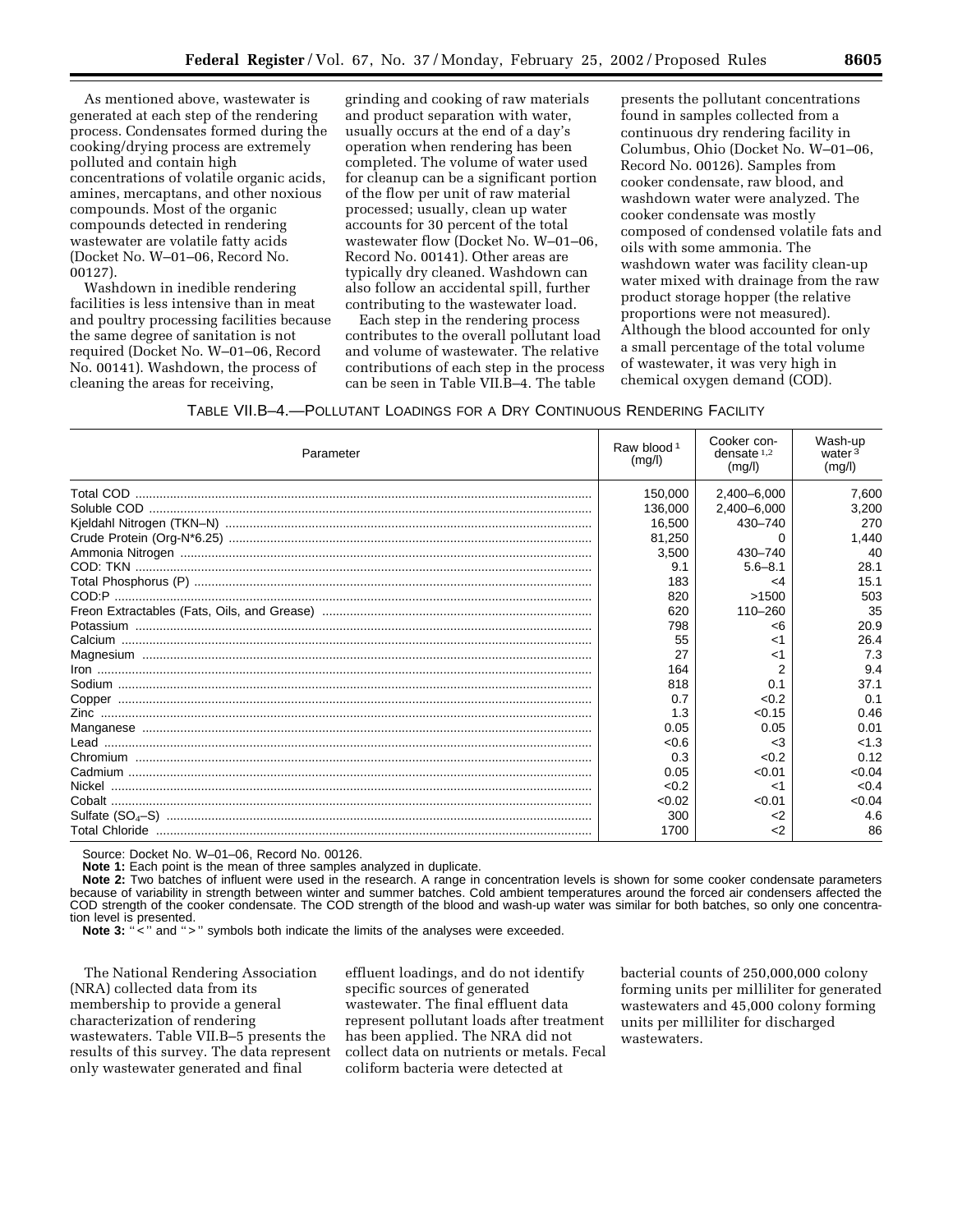| Table VII.B—5.—Wastewater Characterization of "Typical" NRA Member Render Facility |  |
|------------------------------------------------------------------------------------|--|
|------------------------------------------------------------------------------------|--|

| Parameter                       | Generated<br>wastewater<br>concentration<br>(mg/L | Discharged<br>wastewater<br>concentration<br>(mq/L) |
|---------------------------------|---------------------------------------------------|-----------------------------------------------------|
|                                 | 123.000                                           | 8,000                                               |
| Biochemical Oxygen Demand (BOD) | 80,000                                            | 5,100                                               |
|                                 | 8.400                                             | 268                                                 |
| Fats, Oils, and Greases (FOG)   | 3.200                                             | 116                                                 |
|                                 | NA                                                | 0.68                                                |

Source: NRA, 2000.

## *C. Pollutants of Concern*

EPA determined pollutants of concern for the meat and poultry products industry by assessing EPA sampling data. To establish the pollutant of concern, EPA reviewed the analytical data from influent wastewater samples to determine the pollutants which were detected at treatable levels. EPA set treatable levels at five times the baseline

value to ensure that pollutants detected at only trace amounts would not be selected. EPA obtained the pollutants of concern by establishing which parameters were detected at treatable levels in at least 10 percent of all the influent wastewater samples. Tables VII.C–1 and VII.C–2 show the result of this analysis. EPA did not sample at independent rendering facilities but

instead transferred data from on-site rendering facilities. Consequently, EPA is using all the pollutants of concern from Tables VII.C–1 and VII.C–2 for independent rendering facilities. EPA is planning further sampling at independent rendering facilities after proposal to better refine the list of pollutants of concern list for independent renderers.

| Pollutant group           | Pollutant | CAS No.           | Number of<br>times ana-<br>lyzed | Number of<br>detects |
|---------------------------|-----------|-------------------|----------------------------------|----------------------|
| Classicals or Biologicals |           | C2101             | 36                               | 36                   |
|                           |           | 7664417           | 46                               | 46                   |
|                           |           | C <sub>003</sub>  | 46                               | 45                   |
|                           |           | C <sub>0</sub> 02 | 46                               | 46                   |
|                           |           | C004              | 46                               | 46                   |
|                           |           | 16887006          | 46                               | 46                   |
|                           |           | 137259508         |                                  |                      |
|                           |           | C003D             | 46                               | 41                   |
|                           |           | 14265442D         | 46                               | 46                   |
|                           |           | C <sub>050</sub>  | 36                               | 36                   |
|                           |           | C <sub>2106</sub> | 46                               | 46                   |
|                           |           | C2107             | 46                               | 46                   |
|                           |           | C036              | 46                               | 46                   |
|                           |           | C <sub>005</sub>  | 46                               | 33                   |
|                           |           | E10606            | 46                               | 46                   |
|                           |           | C010              | 46                               | 46                   |
|                           |           | C <sub>021</sub>  | 36                               | 36                   |
|                           |           | C012              | 46                               | 46                   |
|                           |           | C034              | 46                               | 45                   |
|                           |           | 14265442          | 46                               | 46                   |
|                           |           | C <sub>009</sub>  | 46                               | 46                   |
|                           |           | C030              | 46                               | 46                   |
| Metals                    |           | 7440473           | 46                               | 46                   |
|                           |           | 7440508           | 46                               | 46                   |
|                           |           | 7439965           | 46                               | 46                   |
|                           |           | 7440326           | 46                               | 46                   |
|                           |           | 7440666           | 46                               | 46                   |
| Pesticides                |           | 63252             | 12                               |                      |
|                           |           | 61949766          | 12                               |                      |
|                           |           | 61949777          | 12                               |                      |

## TABLE VII.C–2.—POLLUTANTS OF CONCERN FOR POULTRY PROCESSING FACILITIES

| Pollutant group           | Pollutant | CAS No.                      | Number of<br>times<br>analvzed | Number of<br>detects |
|---------------------------|-----------|------------------------------|--------------------------------|----------------------|
| Classicals or Biologicals |           | C <sub>2101</sub><br>7664417 | 48                             | 17<br>47             |
|                           |           | C <sub>003</sub>             | 48                             | 48                   |
|                           |           | C <sub>0</sub> 02            | 48                             | 48                   |
|                           |           | C <sub>004</sub>             | 48                             | 48                   |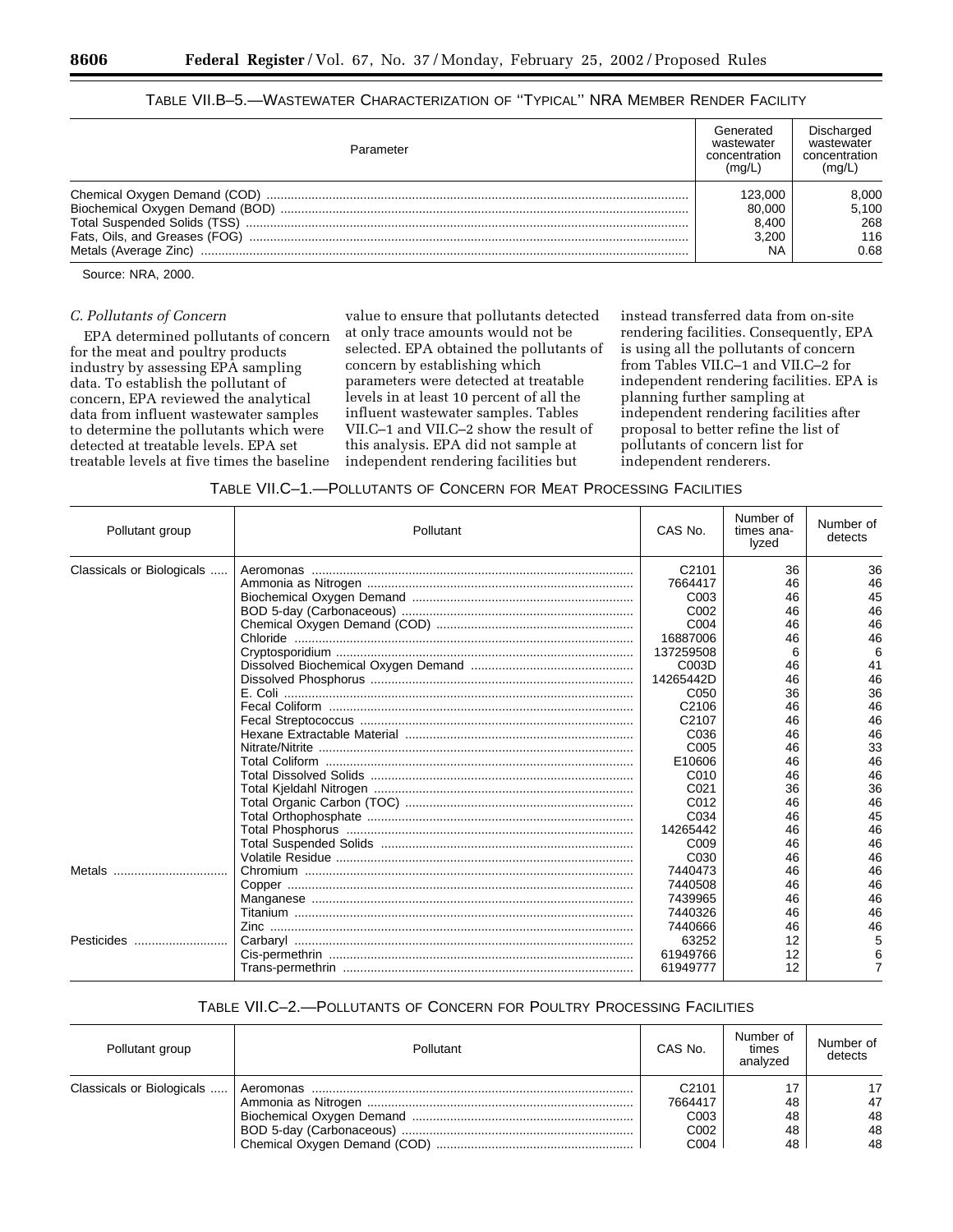| C-2.—POLLUTANTS OF CONCERN FOR POULTRY PROCESSING FACILITIES—Continued |           |                   |                                |                      |  |  |  |
|------------------------------------------------------------------------|-----------|-------------------|--------------------------------|----------------------|--|--|--|
|                                                                        | Pollutant | CAS No.           | Number of<br>times<br>analyzed | Number of<br>detects |  |  |  |
|                                                                        |           | 16887006          | 48                             | 48                   |  |  |  |
|                                                                        |           | C003D             | 48                             | 47                   |  |  |  |
|                                                                        |           | 14265442D         | 48                             | 48                   |  |  |  |
|                                                                        |           | C <sub>050</sub>  | 17                             | 17                   |  |  |  |
|                                                                        |           | C <sub>2106</sub> | 23                             | 23                   |  |  |  |
|                                                                        |           | C <sub>2107</sub> | 23                             | 23                   |  |  |  |
|                                                                        |           | C <sub>0</sub> 36 | 48                             | 48                   |  |  |  |
|                                                                        |           | C <sub>005</sub>  | 48                             | 28                   |  |  |  |
|                                                                        |           | 68583357          | 17                             | 3                    |  |  |  |
|                                                                        |           | E10606            | 23                             | 23                   |  |  |  |

Total Coliform ......................................................................................... E10606 23 23 Total Dissolved Solids ............................................................................ C010 48 48 Total Kjeldahl Nitrogen ........................................................................... C021 47 47

Total Orthophosphate ............................................................................. C034 48 44 Total Phosphorus ................................................................................... 14265442 48 48 Total Residual Chlorine .......................................................................... 7782505 48 14 Total Suspended Solids ......................................................................... C009 48 48 Volatile Residue ...................................................................................... C030 48 48

Manganese ............................................................................................. 7439965 48 47 Zinc ......................................................................................................... 7440666 48 48

## TABLE VII.O

## *D. Approach to Estimating Compliance Costs*

Pollutant group

## 1. Overview

This section describes EPA's methodology for estimating engineering compliance costs and pollutant loading reductions associated with the regulatory options proposed for the meat and poultry products industry. Costs and pollutant loading reductions were estimated for each class of MPP facilities, including meat, poultry, and meat and poultry (mixed) facilities. A description of each of the technology options is provided below and the rationale for selecting the proposed BAT and NSPS options are provided in Section XI. Detailed information on estimated compliance costs are provided in the MPP Development

Document (*see* Docket No. W–01–06, Record No. 00168).

Metals ................................. Copper .................................................................................................... 7440508 48 48

Total Organic Carbon (TOC) .................................................................. C012 48 46

2. Methods for Estimating Compliance Costs

## a. Overview

Pesticides ........................... Carbaryl .................................................................................................. 63252 21 12

This section presents EPA's estimates of industry-wide compliance costs associated with the proposed rule. EPA separated MPP facilities into groups based on the type of meat and poultry processed (*e.g.,* meat, poultry, or both meat and poultry). To ensure all facilities are accounted for, and variation in raw wastewater characteristics are considered, EPA classified all meat and poultry processing operations as either first processing (*e.g.,* slaughtering, carcass preparation and quartering), further processing (*e.g.,* deboning, cooking, sausage making), or rendering (wet or

dry) and all possible combinations of these processes. These classifications produced 19 groupings. Table VII.D–1 details the 19 different groupings. Finally, EPA divided each of the 19 groupings into four size classes (small, medium, large, and very large) based on annual total production. These groupings allow EPA to consider variations in: (1) Raw wastewater characteristics as determined by meat type and processes performed; and (2) size, which can determine wastewater volumes generated and thus the size of required treatment technology. EPA used these MPP operations, meat or poultry product types, and size classifications to develop 76 model facilities  $(= 19$  groupings  $\times$  4 size classes) in order to describe the broad range of potential MPP facilities in current operation.

## TABLE VII.D–1.—DEFINITION OF 19 MPP MODEL FACILITY GROUPINGS

|                        |      | Model fa-                                              |             | Processes performed<br>Further<br>processing<br>essing<br><br>⋏<br> |           |
|------------------------|------|--------------------------------------------------------|-------------|---------------------------------------------------------------------|-----------|
| Product type<br>Number |      | CIIItV<br>grouping<br>code                             | First proc- |                                                                     | Rendering |
| 2<br>                  |      | R <sub>2</sub><br>R <sub>12</sub>                      |             |                                                                     |           |
| 4.<br>5                | Meat | R <sub>13</sub><br>R <sub>23</sub><br>R <sub>123</sub> |             |                                                                     |           |
| <i>l</i><br>8  '       |      | P <sub>1</sub><br>P <sub>2</sub>                       |             |                                                                     |           |
| 9<br>10<br>11          |      | P <sub>12</sub><br>P <sub>13</sub><br>P <sub>23</sub>  |             |                                                                     |           |
| 12                     |      | P <sub>123</sub><br>M1                                 |             |                                                                     |           |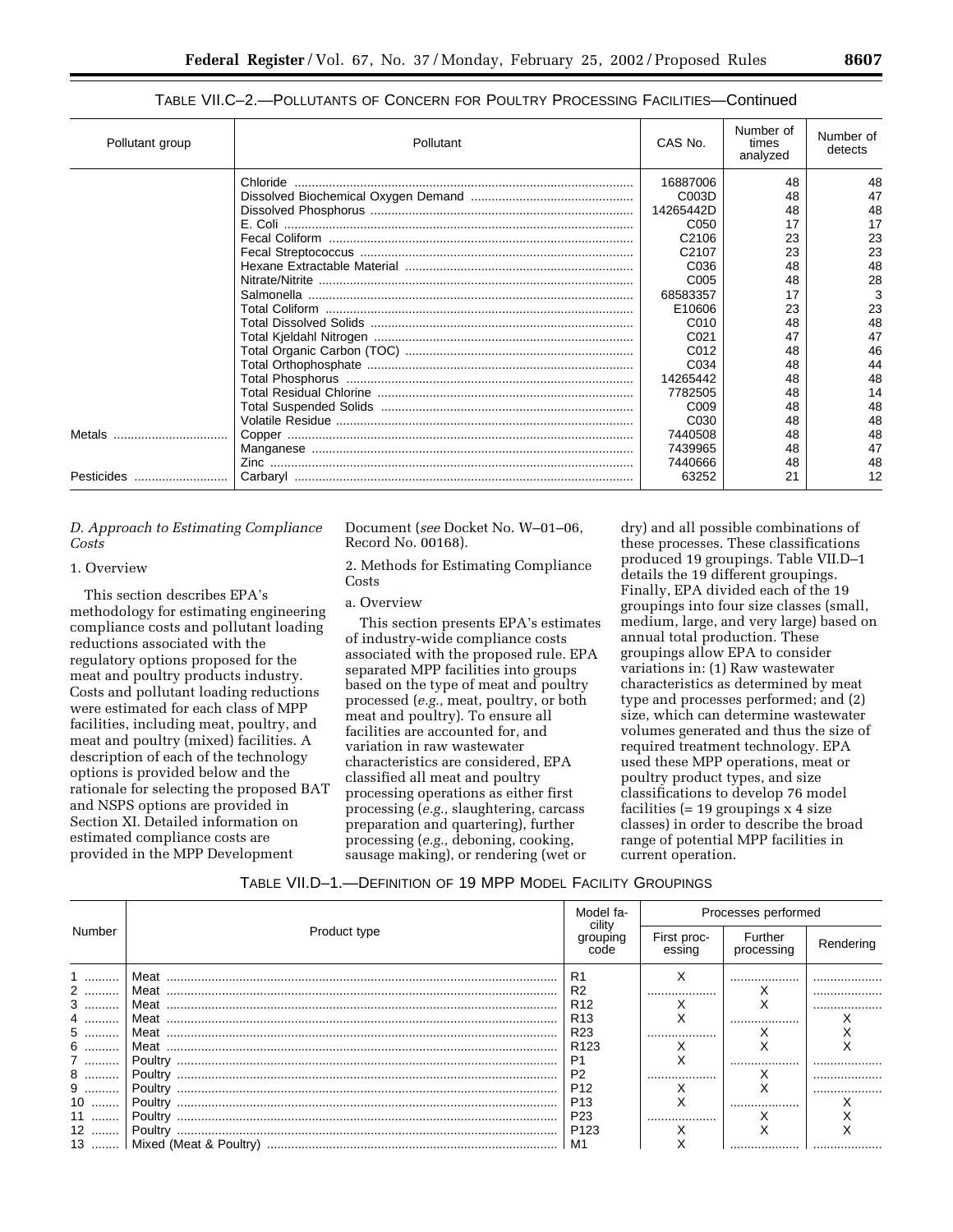|                        |  | Model fa-<br>cility                       |                       | Processes performed   |           |  |
|------------------------|--|-------------------------------------------|-----------------------|-----------------------|-----------|--|
| Number<br>Product type |  | grouping<br>code                          | First proc-<br>essina | Further<br>processing | Rendering |  |
|                        |  | M2<br>M12<br>M13<br>M23<br>M123<br>Render | <br><br>              | <br>                  | <br>      |  |

TABLE VII.D–1.—DEFINITION OF 19 MPP MODEL FACILITY GROUPINGS—Continued

EPA developed characteristics for each model facility based on the MPP Screener Survey, the MPP Detailed Survey, and EPA's sampling data. EPA used Computer Assisted Procedure For Design And Evaluation Of Wastewater Treatment Systems (CAPDET), a computerized cost model, for developing construction cost and annual costs of a treatment unit (Docket No. W–01–06, Record No. 00129). The capital cost of a treatment unit was calculated using the construction costs obtained from CAPDET.

The step-by-step method for calculating the incremental cost for each regulatory option is summarized below:

• Use the MPP Screener Survey data to establish production levels for each of the 76 model facilities;

• Use the MPP Screener Survey data to identify the median wastewater flow (model facility flow) and to estimate the number of MPP facilities nationally represented by each of the 76 model facilities;

• Use the MPP Detailed Survey data to determine frequency of occurrence for treatment units in each of the 76 model facilities;

• Develop construction costs and annual costs of treatment units from CAPDET using model facility wastewater flows and typical influent and effluent pollutant concentrations;

• Estimate capital costs of treatment units from construction costs;

• Estimate capital and annual costs for each regulatory option of the 76 model facilities using capital and

annual costs of treatment units, frequency of occurrence, and national estimate of MPP facilities for each of the 76 model facilities; and

• Estimate the regulatory cost for each subcategory based on the model facility costs.

The Agency has developed a regulatory subcategorization scheme for the proposed rule, based on various combinations of the 76 model facility costs. Table VII.D–2 defines the 10 regulatory groupings based on facility type and size. See section 11 of the MPP Development Document for more details on how EPA developed size classifications for each of the 19 groupings.

## TABLE VII.D–2.—DEFINITION OF 10 MPP REGULATORY GROUPINGS

| 40 CFR<br>subcategory | Facility size             | <b>Facility type</b>                                                        | Model facility grouping code <sup>1</sup>                                                        |
|-----------------------|---------------------------|-----------------------------------------------------------------------------|--------------------------------------------------------------------------------------------------|
|                       | Medium, large, very large |                                                                             | R <sub>1</sub> , R <sub>12</sub> , R <sub>13</sub> , R <sub>123</sub> .<br>  R1, R12, R13, R123. |
|                       | Medium, large, very large | Meat further processors<br>Meat further processors                          | R2, R23, 0.61 *M2.<br>R2, R23, 0.59*M2, 0.5*M23.                                                 |
|                       |                           | Medium, large, very large    Independent Renderers<br>Independent Renderers | Render.<br>Render.                                                                               |
|                       | Medium, large, very large | Poultry further processors                                                  | P1, P12, P13, P123.                                                                              |
|                       | Medium, large, very large | Poultry further processors    P2, P23, 0.39*M2.                             |                                                                                                  |

**Note 1:** The following abbreviations apply: R = Meat facilities; P = Poultry facilities; M = Facilities producing both meat and poultry products; 1 = First Processors; 2 = Further Processors; and 3 = Meat or Poultry facilities performing on-site rendering. **Note 2:** This group of small meat further processors includes all meat facilities that annually produce less than 50 million pounds of finished

product and also includes all facilities currently covered under Subpart E (Small Processors) (see Section III.A.1).

The MPP Screener Survey only identified medium sized facilities performing further processing on both meat and poultry (Model Facility Grouping Code = M2 and M23) and small facilities performing further processing, and further processing and rendering on both meat and poultry (Model Facility Grouping Code = M23). EPA allocated the costs for facilities that produce both meat and poultry products into the meat further processors regulatory grouping (40 CFR part 432, Subcategory E through I) and poultry

further processors regulatory grouping (40 CFR part 432, Subcategory L) based on total annual production. EPA allocated the costs equally between the two groupings if production data were not available.

## b. Available Technologies

Although EPA is proposing limitations and standards based on the performance of specific processes and treatment technologies in reducing pollutant loadings, the Agency is not proposing to require a discharger to use

those processes or technologies in treating the wastewater. Rather, the processes and technologies that would be used to treat meat and poultry processing wastewater are left to the discretion of individual facilities; the proposed rule requires only the numerical discharge limits be achieved. In establishing these limits, however, EPA evaluated a range of technology options that a facility could implement to achieve the proposed limitations and standards. The technology options evaluated for existing direct dischargers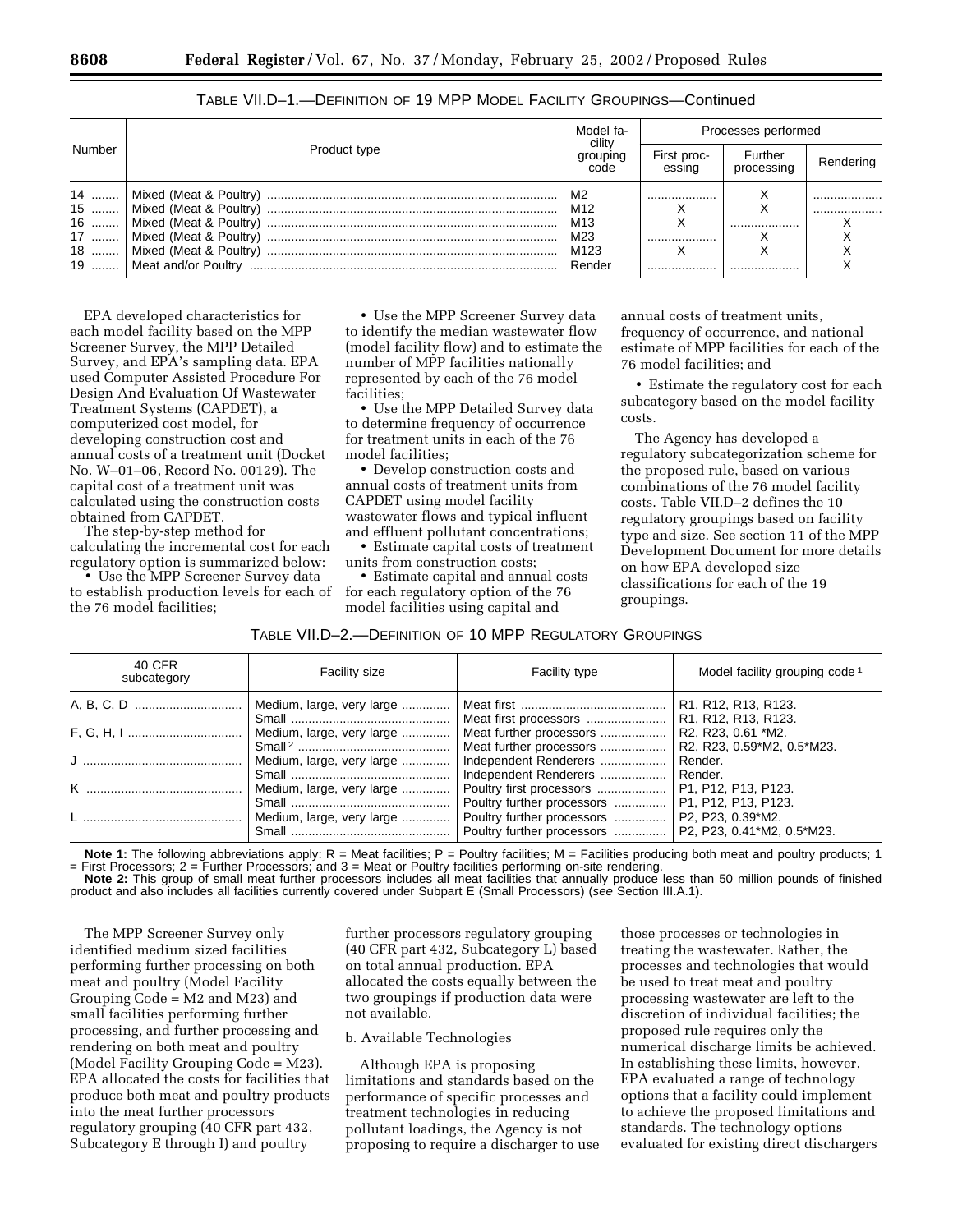(BPT/BCT/BAT) and Pretreatment Standards for Existing Sources (PSES) were selected based on an analysis of

treatment units in-place according to the summary of these technology options data supplied in the detailed surveys. A

are shown in the Table VII.D–3.

| TABLE VII.D-3.-BPT/BCT/BAT/PSES TECHNOLOGY OPTIONS CONSIDERED FOR THE MEAT AND POULTRY |                            |  |  |  |
|----------------------------------------------------------------------------------------|----------------------------|--|--|--|
|                                                                                        | <b>PROCESSING INDUSTRY</b> |  |  |  |

|                                                             |                | Technology options <sup>1</sup> |   |   |   |             |             |             |             |  |  |
|-------------------------------------------------------------|----------------|---------------------------------|---|---|---|-------------|-------------|-------------|-------------|--|--|
| <b>Treatment units</b>                                      |                |                                 |   | Δ |   | <b>PSES</b> | <b>PSES</b> | <b>PSES</b> | <b>PSES</b> |  |  |
| Screen                                                      | х              | ⋏                               |   | ⋏ | ⋏ |             |             |             |             |  |  |
|                                                             | X              |                                 | ́ | ⋏ | ́ | ∧           |             |             |             |  |  |
|                                                             |                |                                 |   |   |   | ⌒           |             | ⋏           |             |  |  |
|                                                             | X              | ⋏                               |   | ⌒ |   |             |             |             |             |  |  |
|                                                             | X <sup>1</sup> | ⋏                               |   | ∧ |   |             | ⋏           |             |             |  |  |
| Biological treatment with nitrification and denitrification |                |                                 | ∧ | ⋏ | ́ |             |             |             |             |  |  |
| Biological treatment with nitrification and denitrification |                |                                 |   |   |   |             |             |             |             |  |  |
|                                                             |                |                                 |   | ⌒ |   |             |             |             |             |  |  |
| Filter                                                      |                |                                 |   |   |   |             |             |             |             |  |  |
| <b>Disinfection</b>                                         |                |                                 |   |   |   |             |             |             |             |  |  |

X: treatment unit is required for that option. 1 Nitrification is limited for Option 1.

Note 1: EPA only considered Option5 for poultry facilities.

c. Treatment-in-Place Frequency of **Occurrence** 

The frequency of occurrence for specific treatment units was an important factor in EPA's cost estimates. To evaluate treatment-in-place, EPA categorized MPP Detailed Survey responses into two size groups: small and non-small (medium, large, very large). Data provided in the MPP Detailed Survey were not sufficiently detailed to allow further subdividing the non-small grouping into individual groupings for medium, large, and very large facilities. EPA also considered frequency of treatment units by discharge status (direct or indirect).

The Agency evaluated the wastewater treatment systems of all the facilities currently in the MPP Detailed Survey database. To determine the wastewater treatment upgrades necessary for the facilities to be in compliance with each regulatory option, the Agency compared the existing treatment system of the facility to the list of treatment units for each regulatory option (Table VII.D–3). EPA determined the treatment unit frequency of occurrence for each of the 76 model facilities. Treatment unit frequency of occurrence is defined as the ratio of the number of facilities that have the treatment unit in place (or other treatment units that can perform the same function) to the total number of facilities in that subcategory. The frequency of occurrence distribution across medium, large, and very large facilities was assumed to be identical. Facilities that do not have the treatment unit require upgrading costs to achieve the performance of the proposed technology options.

#### d. CAPDET Computer Model

The Computer Assisted Procedure For Design And Evaluation Of Wastewater Treatment Systems (CAPDET) computer model requires design specifications and pollutant wastewater concentrations as its input. Data collected through survey responses, site visits, sampling episodes, and literature were used to run the CAPDET model. The input wastewater flow for a particular subcategory was taken equal to the model flow of that subcategory. Although default influent concentration values are provided in CAPDET, EPA used sampling and survey data from MPP facilities to extent available for purposes of running the cost model. The influent concentrations for a particular subcategory were determined through the use of EPA sampling data. In general, data from sampling locations that represent influent concentrations of the wastewater treatment system for each regulatory option were selected. When data from multiple facilities were identified for a regulatory option, an average of the concentrations was derived. EPA excluded a limited amount of sampling and survey data that were considered outliers based on engineering judgement. If data were not available, EPA derived data from similar operating facilities having similar wastewater characteristics. Default values provided in CAPDET were used for several parameters for which no sampling value was available (e.g., percent volatile solids, cations, anions, non-degradable fraction of VSS). Soluble COD and settleable solids concentrations were derived based on literature. Desired effluent

concentrations for a particular subcategory for each option were determined from EPA sampling episodes and from detailed survey responses. EPA selected data from best performing red meat, poultry, rendering, and mixed facilities for each option based on effluent concentrations and the treatment scheme the facilities had inplace. If data were not available, EPA derived data from similar operating facilities having similar wastewater characteristics. Remaining design specifications were determined from literature, survey responses, site visits, and sampling episodes.

#### e. Cost Components

Capital cost, annual cost, performance cost, and retrofit costs are the four major components of costs used for estimating the incremental industry-wide cost for the proposed regulation.

The construction costs of treatment units for each subcategory were obtained as an output from CAPDET model runs. Based on the cost information obtained from the costing document for centralized waste treatment industry (Docket No. W–01– 06, Record No. 00138), the direct (excluding construction cost) and indirect costs were estimated to be 69 percent of the construction cost of the treatment units. The break up of the direct and indirect costs are provided in Table VII.D–4. The capital cost for a treatment unit was obtained by using the following equation:

Capital Cost of a treatment unit = 1.69 × Construction cost of the treatment unit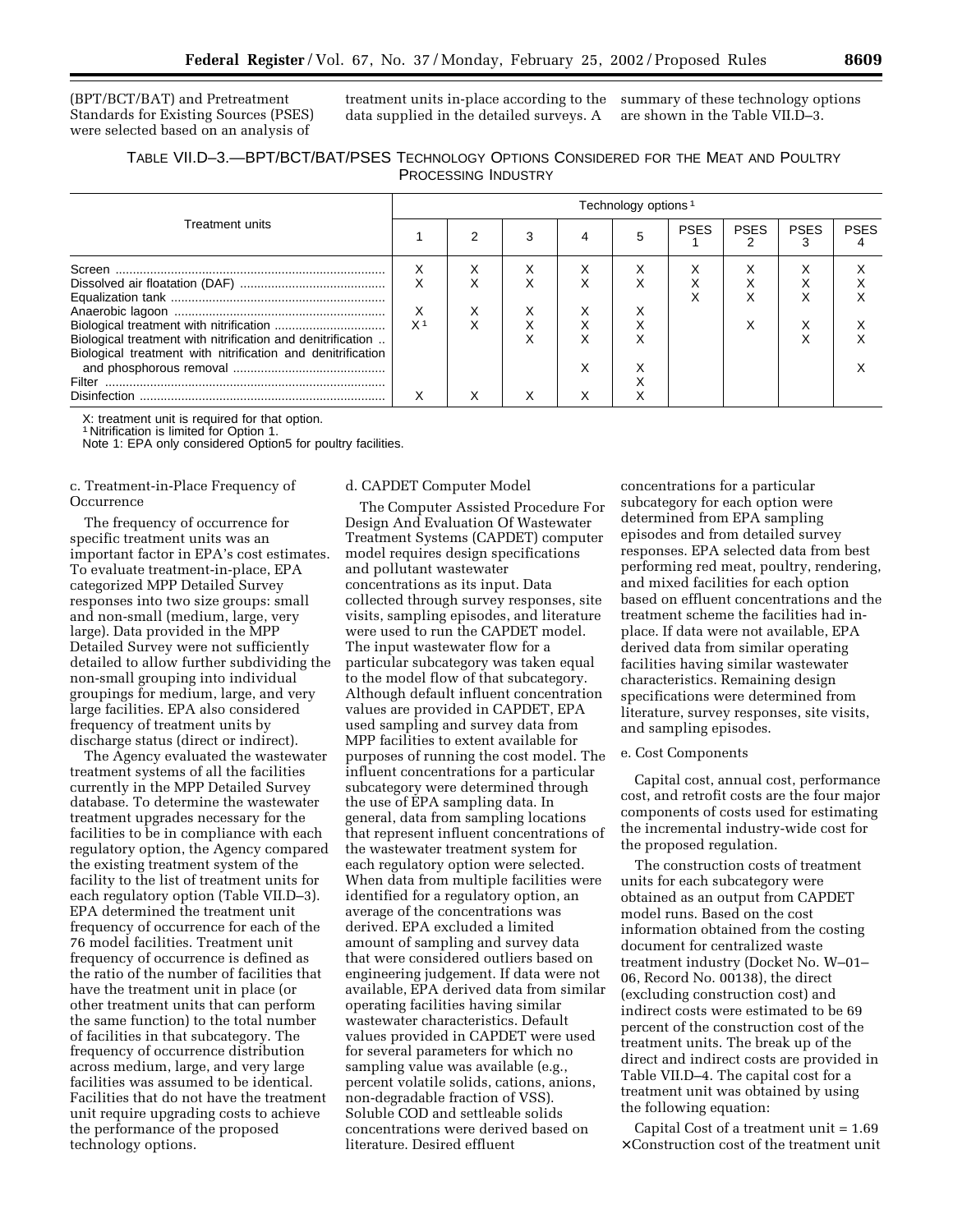TABLE VII.D–4.—COST FACTORS USED TO ESTIMATE CAPITAL COSTS

| Cost item                        | Cost type | Cost<br>factor<br>(% of<br>construc-<br>tion cost) |  |  |
|----------------------------------|-----------|----------------------------------------------------|--|--|
| Construction cost                | Direct    | 100                                                |  |  |
| Piping                           | Direct    | 17                                                 |  |  |
| Instrumentation and<br>controls. | Direct    | 13                                                 |  |  |
| Engineering                      | Indirect  | 19.5                                               |  |  |
| Contingency                      | Indirect  | 19.5                                               |  |  |
| Total capital cost               |           | 169                                                |  |  |

The annual (operations and maintenance) costs of the treatment units for each subcategory were obtained from the CAPDET model. The incremental annual costs were associated with the following cost items:

• Labor (operation, maintenance, laboratory, administrative and general),

• Maintenance (materials and vendors),

- Chemical Costs,
- Energy Costs, and
- Sludge disposal costs.

#### f. Incremental Costs Calculation

EPA estimated the incremental cost for each regulatory option by comparing the existing treatment system of the facility identified in the MPP Detailed Survey with that of the proposed regulatory option (*see* Table VII.D–3) and costed for the additional treatment units needed to meet the regulatory option. Therefore, a facility identified by the MPP Detailed Survey that has a

treatment train similar to a regulatory treatment option does not accrue any additional cost for that regulatory option. It is expected that the facilities with a technology-in-place (TIP) comparable to an option should be able to meet the proposed effluent limits of that option. However, in reality, some of these facilities with TIP may not be able to meet the proposed effluent limits because of inadequate operational practices compared to the proposed treatment unit. Therefore, to calculate the cost of improving performance, the Agency assumed a 10 percent increase in the annual costs of all the facilities with TIP as performance cost.

Since many of the existing treatment units in the facilities could be retrofitted to meet stricter regulatory options, EPA investigated the costs required to upgrade such systems. The Agency found that all nitrification systems (Option2 and PSES2) could be retrofitted to a nitrification and denitrification system (Option3, PSES3). Similarly, all nitrification and denitrification systems could be retrofitted to a nitrification, denitrification, and phosphorous removal (Option4, Option5, PSES4) system. Based on information provided by industry experts, EPA estimated that facilities with a nitrification system in place would incur 33 percent of the capital cost of a new nitrification system to upgrade the system to a nitrification and denitrification system (Docket No. W–01–06, Record No. 00130). Retrofit capital costs to convert a nitrification system to a nitrification and

denitrification and phosphorous removal system were estimated to be 54 percent of the capital cost of a new nitrification system (ibid). For direct dischargers, the Agency assumed that the retrofit costs to convert a nitrification system to: (1) A nitrification and denitrification system; and (2) a nitrification and denitrification and phosphorous removal system are 45 percent and 65 percent respectively of the cost of a nitrification and denitrification system. See the MPP Development Document for more information on what assumptions EPA used in estimating retrofit costs.

g. Summary of Annualized Engineering Costs

The recommended options with annualized costs for the non-small size category are shown in Table VII.D–5. These costs include the estimated capital investment costs annualized as described in Section VIII of this notice. EPA used the retrofit costs to estimate the total compliance cost for this industry (\$80 million). EPA notes that retrofit options are available to MPP facilities and are less costly than construction of new treatment units (e.g. tanks, piping) (Docket W–01–06, Record No. 00166.) EPA's basis for selecting the retrofit costs is that operators will choose the less costly compliance option and retrofit their WWTP when the retrofit option is available. EPA solicits comment on which costs (i.e., retrofit or upper bound) is most appropriate to consider for the final rule.

TABLE VII.D–5.—ANNUALIZED COSTS (1999\$) OF THE RECOMMENDED OPTIONS FOR NON-SMALL SIZE CLASS

| Regulatory subcategory | Discharge type | Option | Annualized<br>cost<br>(millions per<br>/earl |
|------------------------|----------------|--------|----------------------------------------------|
|                        |                | BAT3   | 42.2<br>0.5<br>0.6                           |
|                        |                |        | 34.5<br>2.2                                  |

## *E. Approach to Estimating Pollutant Reductions*

## 1. Sources and Use of Available Data

EPA used analytical data provided by the industry in the detailed surveys and analytical data from facilities sampled to estimate baseline and postcompliance pollutant concentrations. Detailed Surveys for 48 direct dischargers and 103 indirect dischargers were used in the analysis. In addition, EPA used data from the sampling efforts

conducted at 11 MPP facilities. As previously stated, two facilities were sampled by EPA and nine facilities carried out self-sampling with technical oversight provided by EPA.

2. Calculation of Average Concentrations from Analytical Data

For each facility that provided analytical data as part of their detailed survey, EPA used the average concentrations provided in the detailed survey for each pollutant of concern in

the baseline loading analysis. When a facility did not provide average concentrations but instead provided non-averaged, self-monitoring data, EPA calculated an average value to use as the baseline concentration. In calculating proposal average baseline concentrations, EPA did not edit any analytical data provided in the detailed survey. In addition, EPA did not use sample detection limits or the maximum and minimum concentration values when average values were not available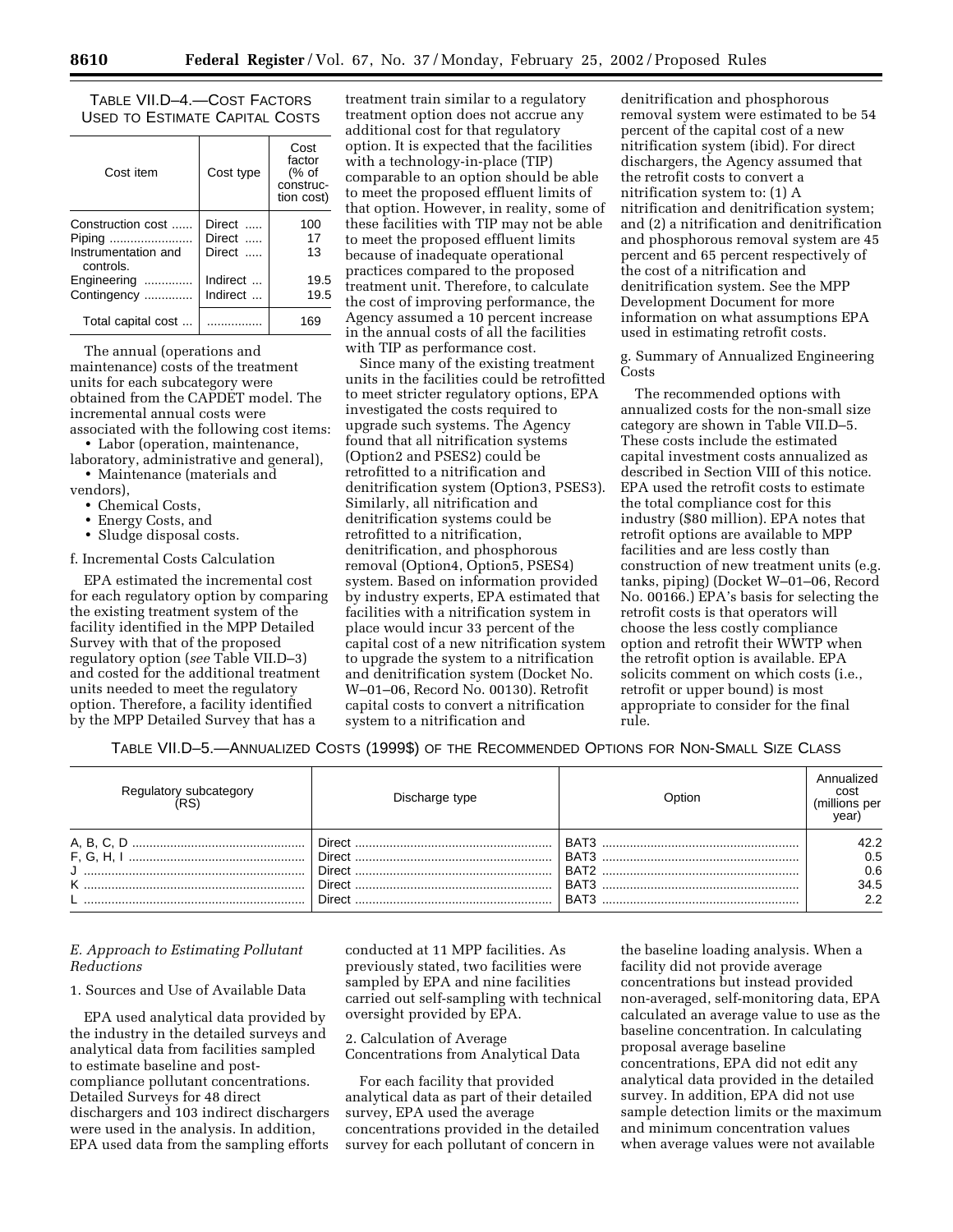in the survey. However, for EPA sampling episodes where concentrations of pollutants were reported below the sample detection limit, EPA used the reported sample detection limit as the concentration. Analytical data from the sampling episodes used for both baseline and regulatory options loading calculations were averaged on a daily basis for each sample location.

#### 3. Establishment of Baseline Concentration Data

EPA derived baseline concentrations for each POC for each of the 151 (= 48 direct + 103 indirect) facilities used to generate pollutant load reduction estimates. EPA used the following hierarchy of methods to calculate baseline concentrations for each of the 151 facilities:

• When a facility provided concentration data (average values provided in the detailed survey and averages calculated by EPA as described previously) for any of the 37 POCs, EPA used this average concentration.

• In the absence of any baseline concentration data in the detailed survey, EPA transferred analytical data from EPA sampling episodes for similar meat and poultry processors and similar treatment in-place. When such sampling data were available for more than one episode, EPA used an average concentration value of these episodes.

• For POCs where EPA sampling episode data were not available to transfer concentration data, the Agency used average concentrations from both detailed survey and EPA sampling episode data from facilities with the same processing category and treatment option to calculate an average baseline concentration for each pollutant in a subcategory.

• When data from facilities in the same meat and poultry processing category were not available, an average concentration of facilities in similar meat and poultry processing categories was used instead.

• When all of the above imputation methods failed to derive pollutant concentrations, then facility data from other, similar treatment options were used. The size of the facility (small or non-small) was not considered in transferring data within similar meat and poultry processing categories and treatment options.

After pollutant data were estimated for each facility, EPA calculated average baseline concentrations from the individual facilities, separating indirect dischargers from direct dischargers and small facilities from non-small facilities. This process yielded a total of four averages for each meat and poultry

processing category: (1) Direct, small; (2) direct, non-small; (3) indirect, small; and (4) indirect non-small. When a particular meat and poultry processing category was not represented by the facilities in the detailed survey, EPA used available data from similar meat and poultry processing categories in the detailed survey to derive average pollutant concentrations for the missing meat and poultry processing category. Averages were comprised of meat subcategory averages that best represent the subcategory without facilities. This calculation used both small and nonsmall facilities. These estimates were then used to generate baseline pollutant concentrations for each of the 19 meat and poultry processing categories (*see* Table VII.D–1) being analyzed by EPA.

4. Derivation Average Effluent Concentrations Representing Implementation of Regulatory Options

For each regulatory option being considered, EPA calculated average effluent concentrations for effluent pollutant concentrations that represent the best performing facilities (from the respective of types of treatment in-place and degree of expected pollutant removals). For purposes of proposal, EPA relied on both EPA sampling episode data and facility-submitted data to calculate average effluent concentrations. Average effluent concentrations were calculated for the following six meat and poultry processes:

- first processing (meat);
- 
- further processing (meat);<br>• rendering (meat): rendering (meat);
- 
- first processing (poultry);<br>• further processing (poultr • further processing (poultry); and
- rendering (poultry).

Average effluent concentrations were derived for each of the above six meat and poultry processes from effluent concentration data collected during the sampling episodes. Specifically, for each regulatory option, effluent concentration data from representative facilities were used to derive average effluent concentrations for each POC. In the absence of data for a particular meat and poultry process at a facility, pollutant concentration data from another facility within the same grouping as well as applicable performance data (i.e., pollutant removal efficiencies from a facility representative of the regulatory option) were used to derive appropriate concentration data. These average effluent concentrations were derived irrespective of facility size.

In order to derive average effluent concentrations for the other 13 meat groupings (other than the six above), EPA used typical flow values provided in the detailed survey to determine the percentage of flow attributable to each of the three processes (first, further and rendering). The Agency used these flow values and pollutant concentrations from the above six subcategories to derive average effluent concentrations for the various combinations of processes such as first and further, first and render, etc. Average effluent concentrations for the rendering subcategory (meat and poultry combined) were derived by averaging poultry rendering average effluent concentrations with meat rendering average effluent concentrations. Likewise, average effluent concentrations for further processing mixed subcategory were derived by averaging average effluent concentrations from poultry further processing with average effluent concentrations from meat further processing. For regulatory option BAT1, average effluent concentrations were based on those developed for regulatory option BAT2 for all pollutants except ammonia, nitrite-nitrate, and TKN. Because under regulatory option BAT1 EPA assumed less efficient nitrification was occurring and all of the sampled facilities were categorized as operating at levels at least equivalent to BAT2, EPA estimated average effluent concentrations for ammonia, nitritenitrate, and TKN. These estimates were generally derived by calculating the average ammonia effluent concentrations from facilities that submitted analytical data as part of their detailed survey and that listed their treatment system type as conventional (EPA assumed that these facilities are not operating their treatment systems to specifically achieve nitrification, and therefore would be representative of performance of the BAT1 regulatory option). EPA also assumed that the total nitrogen for regulatory option BAT1 would be equal to the total nitrogen for regulatory option BAT2 (i.e., the total and organic nitrogen would not change from BAT1 to BAT2, just the form that the nitrogen was in). Based on the total nitrogen and ammonia concentrations, EPA then derived nitrite-nitrate and TKN concentrations based on theoretical relationships between the forms of nitrogen.

## 5. Calculation of Pollutant Loadings

EPA estimated baseline and regulatory option pollutant loadings for all 37 POCs using the average concentrations for each subcategory and national flow (average) values derived from the screener survey for small and non-small facilities. The following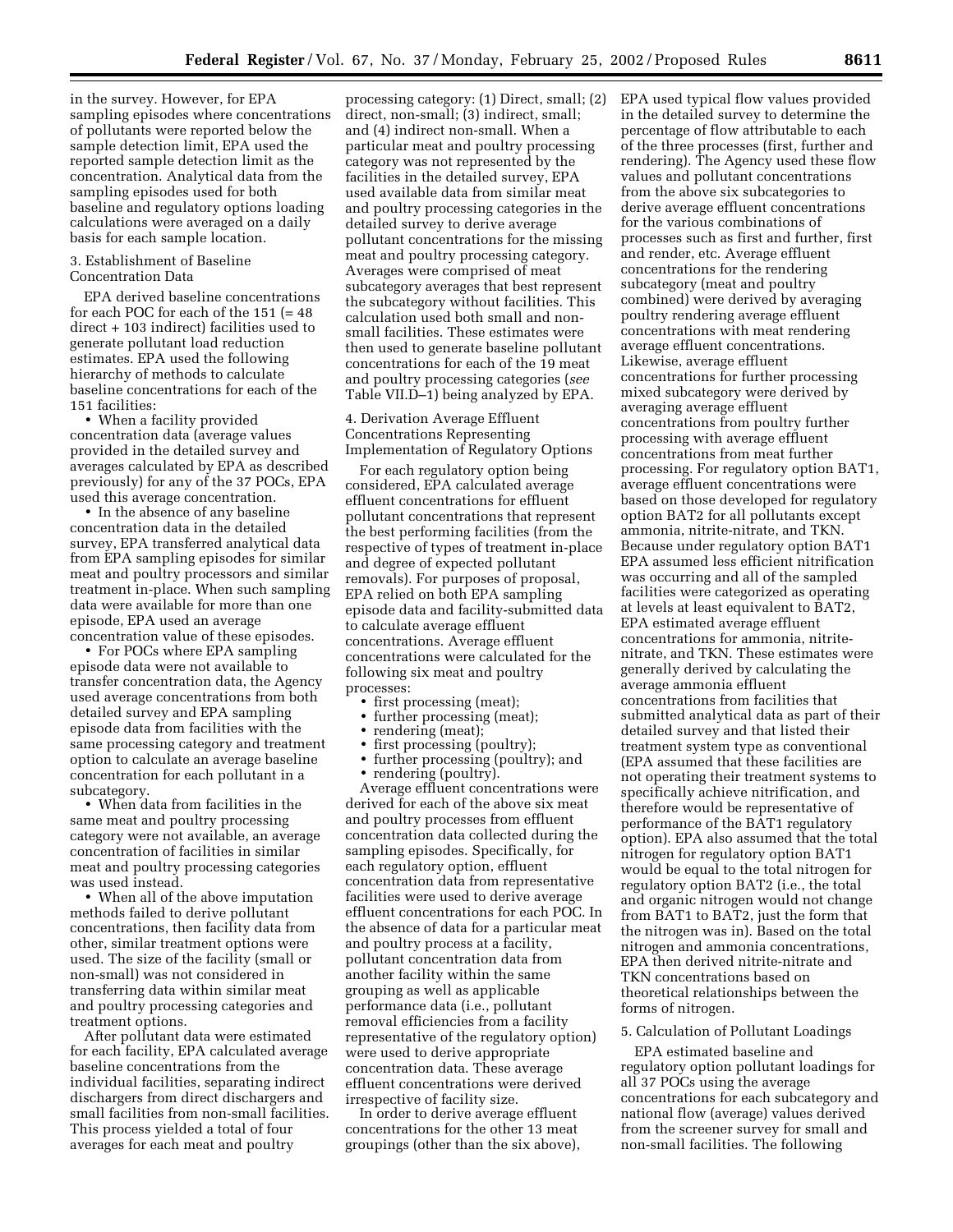equation was used for conventional pollutants, nutrients, metals and pesticides:

 $Load = Flow \times Conc. \times 8.345$ where:

Load = Pollutant loading, lbs/day

Flow = Flow rate, million gallons per day

Conc. = Average pollutant

concentration, mg/L

8.345 = Conversion factor, lbs/gal and mg/L.

For microbiological pollutants, the loads were computed using the following equation:

 $Load = Flow \times Cone. \times 37.8$ 

where: Load = Pollutant loading, Million cfu/

day

Flow = Flow rate, million gallons per day

Conc. = Average pollutant

concentration, cfu/100 mL 37.8 = Conversion factor, L/gal and

 $mL/L$ .

For Cryptosporidium, the loads were computed using the following equation by the following equation:

 $Load = Flow \times Conc. \times 3.78$ where:

Load = Pollutant loading, Million/day Flow = Flow rate, million gallons per day

Conc. = Pollutant concentration, per L 3.78 = Conversion factor, L/gal.

EPA estimated pollutant loading for the entire industry using the national estimates of the number of facilities in each meat subcategory multiplied by the subcategory loadings.

#### **VIII. Economic Analysis**

## *A. Introduction*

EPA's economic analysis assesses the costs and a variety of impacts of this proposal. This section reviews that analysis while the record for the proposal contains the detailed results of this analysis. In particular, the MPP Economic Analysis (EA) presents the results of the assessment. The MPP EA estimates the economic and financial costs of compliance with the proposal on individual facilities and companies. The MPP EA also considers impacts on new sources, foreign trade impacts and market impacts. The MPP EA also includes an analysis detailing the effects on small meat products businesses. Finally, the MPP EA contains the results of a cost-effectiveness analysis for the meat and poultry products industry.

## *B. Economic Data Collection Activities*

As noted above (*see* Section V.B), EPA sent a survey to a representative sample of meat and poultry products facilities.

However, that data has not been fully processed and, with some exceptions, is generally not available for use in the analysis for today's proposal. EPA has thus relied on secondary data sources, most importantly on data from the 1997 U.S. Census of Manufacturers.

a. Census of Manufacturers Data

For the economic analysis used in today's proposal, EPA primarily used data taken from the 1997 Census of Manufacturers published by the U.S. Census Bureau. These data are published according to four NAICS codes applicable to the meat and poultry products industry: 311611 Animal (except Poultry) Slaughtering, 311612 Meat Processed from Carcasses, 311613 Rendering and Meat Byproduct Processing, and 311615 Poultry Processing. The Census data contains a large number of financial statistics that are aggregated to the NAICS-code level. The Census data also contains some information disaggregated by size of establishment; this information is employees, payroll, cost of materials, value of shipments, and a handful of other statistics. Finally, EPA was able to obtain from the Census Bureau the mean, standard deviation, covariance, and correlation of value of shipments, payroll, and cost of materials disaggregated by size of establishment. EPA used this information to create model facilities that were matched to the engineering model facilities (*see* Section VII).

b. MPP Screener and Detailed Survey

EPA was able to use items from the screener and detailed survey in its analysis for the proposal. The questions in both the screener and detailed surveys related to amount of production (of various meat types and processing operations), employees at the facility, and employees at the company that owns the facility are most relevant to the economic analysis. The detailed survey collected a large amount of information about the individual facilities and companies that own those facilities, including general information about the type of ownership, facility and company employment, interest and discount rates, and income statements for 1997–1999 and balance sheets for 1999 (both income statement and balance sheet information were collected for the facility and the company). EPA utilized all of the information from the screener survey in this proposal but was only able to use selected items from the detailed survey due to the additional complexity and time required to process the detailed surveys. This data will be used in EPA's

post-proposal analyses and presented in its forthcoming NODA.

#### c. Other Data Sources

Although EPA relied primarily on its two surveys and the Census of Manufacturers, other data sources informed the analysis where appropriate. These other sources include numerous journals, academic publications, data and reports from USDA and other government agencies, and industry publications such as *Meat & Poultry* and *Meat Processing.*

## *C. Annualized Compliance Cost Estimates*

EPA estimates that 246 direct discharging meat and poultry products facilities would be regulated by this proposal. EPA also considered regulating the 731 largest indirect discharging facilities. EPA calculated the economic impact on each of the facilities based on the cost of compliance using the technology basis for each of the options considered for the proposal. For direct dischargers, EPA calculated impacts for compliance with BPT/BCT/BAT; for indirect dischargers, EPA calculated impacts for compliance with PSES. As detailed in Section XI, EPA based the proposed standards for direct discharges on Option 3 (except for the Rendering Subcategory, which are based on Option 2) and EPA is proposing no limitations or standards for indirect dischargers. EPA also calculated costs and impacts for the 4670 smallest facilities; these results are presented in the EA. These small facilities are not included in the estimates discussed in this section unless specifically noted.

The technologies that are the basis for today's proposal are estimated to have a total pre-tax annualized cost of \$80.0 million and a total post-tax annualized cost of \$50.5 million. The pre-tax annualized costs are the most complete estimates of annualized control costs, but the post-tax costs more accurately reflect the costs businesses will incur because they net out tax savings. For that reason, both pre-tax or post-tax costs are used in the economic impact analysis. Pre-tax costs, however, more accurately reflect the total cost to society of the rule and are used in the EO 12866 analysis, the costeffectiveness analysis, and elsewhere.

#### *D. Economic Impact Methodologies*

EPA's analysis of the economic impacts of the proposed guidelines and standards for the meat and poultry products industry examines the costs of the proposed regulations on the economic viability of facilities and firms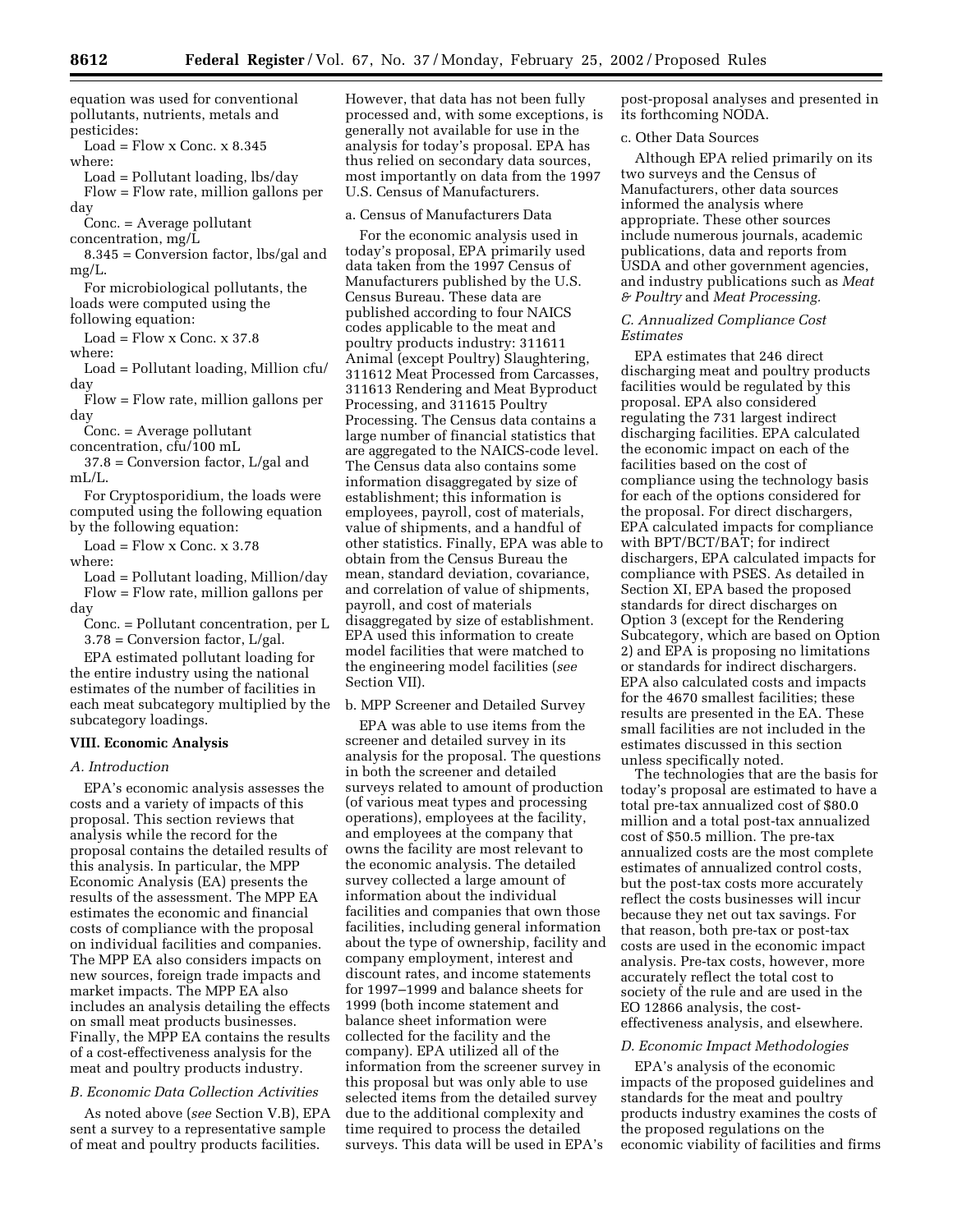using relatively standard financial analysis tools. A MPP firm is a business unit or enterprise that owns or operates a collection of MPP facilities. Since the costs are estimated for model facilities, the economic impact analysis is also performed on analogously constructed economic model facilities. This section describes the construction of those facilities and the impact analysis itself as well as a description of what the analysis will look like when the detailed survey data is available.

## 1. Economic Model Facilities

EPA based its economic model facilities on the U.S. Census Bureau's 1997 Economic Census of the four NAICS codes for meat and poultry product industries (NAICS 311611, 311612, 311613, and 311615). EPA used Census revenue and cost information at both the employment class (that is, disaggregated into size groupings based on annual production) and the industry level. At the employment class level, EPA used the Census' value of total shipments (a proxy for total revenues), payroll and material costs data. (In some cases, value of total shipments may be understated or overstated if survey respondents do not receive the full value for their shipments, as may be the case if one facility ships to another facility owned by the same company. EPA did not, however, adjust these values.) EPA used industry level data on benefits, depreciation, rent, and purchased services and attributed it to the employment class level using a small number of reasonable assumptions (*e.g.*, employment benefits are proportionate to payroll, refuse removal costs are proportionate to material costs). EPA divided each component of facility income by the number of establishments in the employment class to calculate the average for that class. EPA then estimated model facility earnings before interest and taxes (EBIT) in each class as the average value of shipments minus payroll, material costs, benefits, depreciation, rent, and purchased services. Because revenues, payroll and cost of materials are the most significant components of EBIT, the relative error introduced by attributing industry level data to the employment class level should be small.

EPA used data from Census' Annual Survey of Manufacturers (ASM), 1997 Economic Census, and the Internal Revenue Service code combined with additional assumptions to estimate model facility net income and cash flow from EBIT. EPA assumed model facility EBIT is equal to business entity taxable income as the basis for calculating tax

payments; EPA then applied 1999 federal and an average of state corporate tax rates to EBIT. EPA estimated industry level interest payments using a combination of ASM data on past investment by industry, Census data on relative investment in buildings and equipment, and assumptions about investment behavior (e.g., all investment in each year was funded through bank loans, the interest rate on those loans was equal to the nominal prime rate for that year plus 1 percent). Interest payments were then attributed to each employment class based on the percentage of industry investment accounted for by that employment class in the 1997 Census. EPA estimated net income as EBIT less estimated tax and interest payments for each model facility. Cash flow was then calculated as net income plus depreciation. EPA inflated all model income measures from the Census year, 1997, to the baseline year, 1999, using the implicit price deflator for the meat and poultry products industry.

However, the model facility in reality represents a distribution of facility incomes around the mean. Therefore, EPA estimated this distribution of income around the model facility mean by obtaining from Census a special tabulation of the variances and covariances for value of shipments, material costs, and payroll in each employment class. EPA assumed that the distribution of each variable is normal; given the relatively large number of observations within each employment class, this assumption is reasonable. Because model facility EBIT is calculated as a linear function of the means of its components, the variance of EBIT for each employment class can be calculated as a linear function of the variances and covariances of the components using well established formulae. Because the actual income measures differed from the approximate income measure (EBIT) on which variance was estimated, EPA adjusted the variance of each income measure using standard rules concerning the expected value of mean and variance.

In order to perform the economic impact analysis, EPA matched its economic model facilities to the engineering model facilities used to estimate costs. All red meat (or meat) facilities that perform animal slaughter, whether alone or in combination with other processes, were assigned economic model facilities from NAICS 311611. Red meat facilities that perform further processing but no slaughtering activities processes were assigned economic model facilities from NAICS 311612, as were facilities that process a

mix of both red meat and poultry (approximately 70 percent of their production is red meat). Facilities that process poultry, with or without slaughter, were assigned economic model facilities from NAICS 311615. Finally, facilities that only perform rendering operations were classified as NAICS 311613. The model economic facilities were further matched to the model engineering facilities by size. EPA used production from each engineering model, combined with representative meat product prices for 1999, to estimate model facility revenues. The engineering model was then assigned an economic model that most closely matched its estimated revenues.

The economic analysis is based on a wide variety of sources including the screener survey and publicly available data. However, the facility counts in each class and subcategory are based on estimates derived from the stratified random sampling procedure used to determine survey recipients. Sixty-five facilities were specifically selected to receive surveys (''certainty facilities''). Information on these 65 certainty facilities was not available in time to complete subcategorization and analysis of these facilities because information on these facilities was collected in the detailed survey and it could not be processed as quickly as the screener survey. Therefore, to project potential impacts to these 65 certainty facilities, EPA totaled impacts by subcategory (or class) and discharge type, then inflated these impacts by 8 percent. EPA is thus implicitly assuming that the 65 certainty facilities are similar to the model facilities used in the remainder of the analysis, and impacts are therefore proportionate to impacts projected for other facilities. However, EPA could not identify the subcategories or classes in which these impacts may occur in time to include precise estimates for all aspects of the analysis. Instances where the certainty facilities are excluded from the analysis are indicated clearly.

## 2. Methodology for Calculating Impacts

EPA calculated economic impacts of facilities and firms incurring the costs of compliance with the proposal. EPA estimated impacts at the facility-level in several ways: using four financial ratios and by estimating closures in two different ways. EPA also estimated firm impacts using return on assets (ROA) and Altman's Z'. EPA also estimated costs in two different ways (*see* Section VII): one estimate assumes that facilities must install each individual technology included in a given option, another option assumes that facilities would be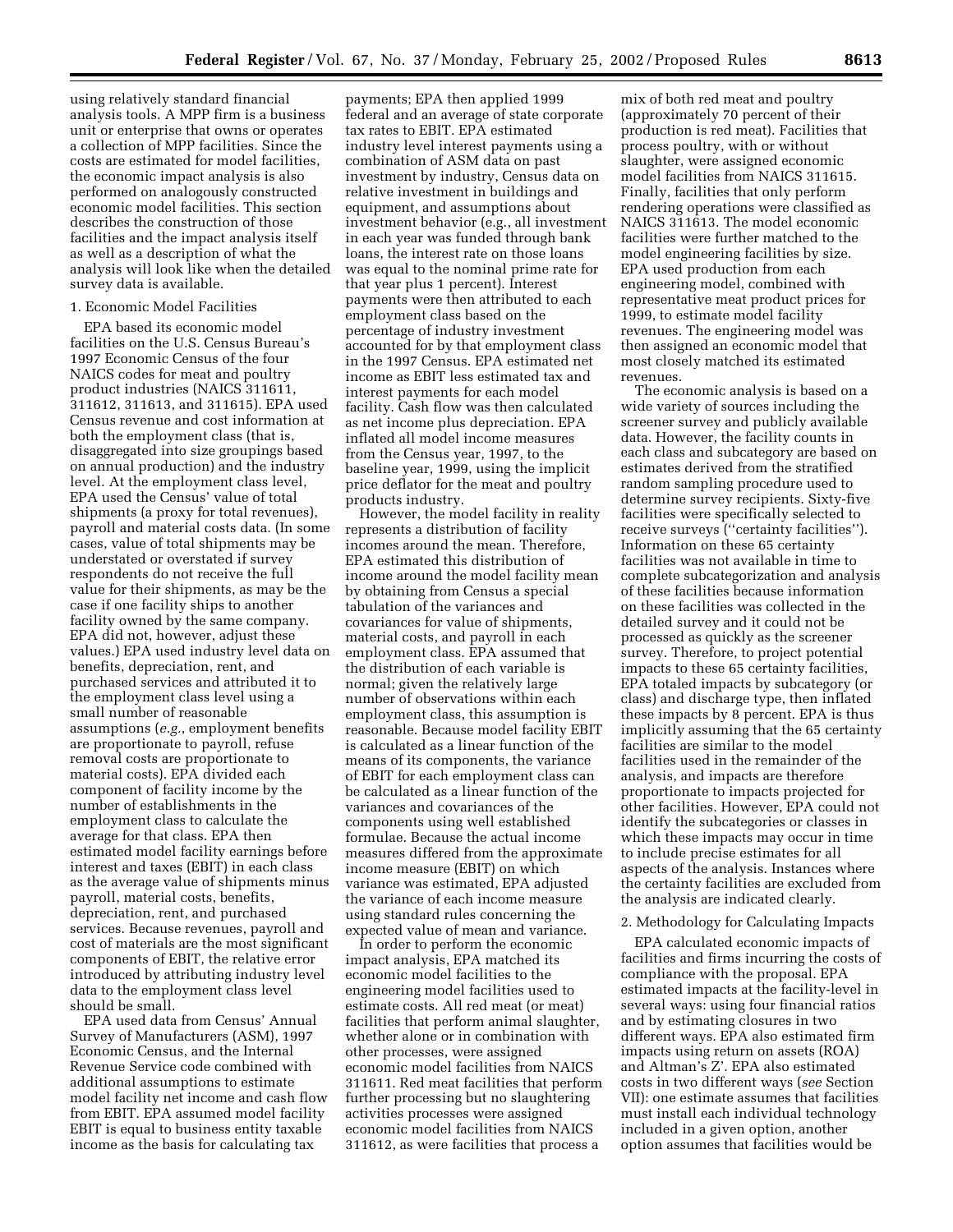able to meet the limitations with some fraction of this full cost. More specifically, facilities with nitrification (option 2) already in place would be able to upgrade their existing systems to denitrification and phosphorus removal without incurring the full capital cost of those technologies. These cost estimates are referred to as retrofit costs.

EPA used four financial ratios to estimate impacts. Each of these is a ratio of annualized compliance cost to another measure: revenues, earnings before interest and taxes (EBIT), cash flow, and net income. (EPA used pretax costs for the revenue and EBIT ratios and used the post-tax costs for the net income and cash flow ratios.) These measures are listed in decreasing order and their respective ratios will correspondingly increase for a given cost level. EPA found that these four cost ratios are highly correlated and do not individually provide unique information. That is, for all model facilities EPA found that the cost/ revenue ratio is smaller than the cost/ EBIT ratio, which is smaller than the cost/cash flow ratio. (This correlation could be a factor of the highly aggregated data on which model facilities are based because this aggregated data masks variability across facilities.) In order to simplify the presentation, EPA chose the ratio of cost/net income as its preferred (central) measure of economic achievability (the results for all of the ratios are presented in the MPP EA).

EPA also estimated the probability that a facility would close, because the cost of compliance exceeded one of the other financial measures. In the analysis, EPA used both cash flow and net income. EPA estimated these probabilities by using the variance and covariance information provided by the Census Bureau to derive the variance of both cash flow and net income. The probability that annualized compliance costs are greater than either of these measures provides a rough estimate of the probability of that facility closing. While EPA believes this approach is promising, EPA has less confidence in these closures estimates for several reasons which are discussed in detail in the MPP EA. Primarily, these estimates predict that improbably large percentages of facilities have negative net income at the baseline. Because EPA has less confidence in these closure numbers, they are not relied upon for economic achievability determinations, but the estimates are presented in the MPP EA.

EPA notes that the use of average ratios could mask considerable variability in economic impacts. This is

a shortcoming of the use of model facilities. EPA has attempted to ameliorate this shortcoming to a practicable extent by using multiple model facilities within each subcategory and by being relatively conservative in its choice of average ratios that are deemed economically achievable. EPA also considered using the probability estimates discussed in the previous paragraph but is not relying on them for its economic achievability determinations. EPA is considering, however, refined probability estimates.

As EPA continues to process the data from the detailed survey, we intend to use that data in the economic analysis for the final rule. The use of this more detailed economic data will allow the use of more facilities that better represent financial conditions across the industry and more sophisticated financial techniques such as discounted cash flow models. These models are fully documented in the MPP EA. A discounted cash flow model compares the present value of forecasted cash flow (or, alternatively, net income) with the present value of the regulatory option. If the present value of the regulatory costs exceeds that of the projected cash flow, it does not make financial sense to upgrade the facility. That is, if the present value of projected cash flow is positive before, but negative after, the incurrence of regulatory costs, the facility is presumed to close. For the analysis, cash flow at the facility-level is defined as the sum of net income and depreciation. Cash flow is widely used within industry in evaluating capital investment decisions because both net income and depreciation (which is an accounting offset against income, but not an actual cash expenditure) are potentially available to finance future investment. However, assuming that total cash flow is available over an extended time horizon to finance investments related to environmental compliance could overstate a facility's ability to comply because depreciation is the facility's way of accounting for the cost of replacing existing capital. The facility may not be able to afford this replacement if depreciation is instead allocated to environmental compliance. EPA solicits comment on the economic analysis in this proposal and the methods it is considering for subsequent analyses, particularly the use of cash flow as a measure of resources available to finance environmental compliance and suggestions for alternative methodologies.

EPA also estimated firm-level impacts to take into account the aggregate impacts on firms that own multiple facilities. These impacts could be

especially important in a concentrated industry such as the meat and poultry products industry, in which some firms own dozens of facilities. To examine firm-level impacts, EPA employed an Altman Z'-score analysis, which employs a statistical technique called multiple discriminant analysis to predict company bankruptcy based on a weighted combination of financial ratios. The Altman Z'-score is a widelyused tool used to predict firm ''financial distress'' or bankruptcy. It takes into account a company's total assets, total liabilities and earnings, which are influenced by total compliance capital costs incurred by a company because of the proposal as well as pre-tax annualized compliance costs.

The score places firms into three levels of financial health: where financial distress is unlikely, where financial distress is indeterminate, and where financial distress is likely. EPA considered firms that move from an indeterminate or unlikely distress prediction to a likely distress prediction to be at risk of bankruptcy or other serious financial disruption. The actual effects of financial distress are inherently unpredictable and a firm may avoid legal bankruptcy by taking other measures such as laying off employees, closing facilities, or selling assets. These firms still may incur very significant impacts even if they do not file for bankruptcy.

EPA developed a market model to examine the impacts of the proposal on the price and output of various meat and poultry products. The market analysis for each product depends not only on the compliance costs for that product but also on the impact of costs on the prices of the other three meat and poultry products because as prices for one product rise, consumers will purchase less of that product and more of the other three products. EPA selected a perfectly competitive structure for the meat and poultry products market model after performing an extensive literature search. EPA developed standard domestic supply, domestic demand, import supply, and export demand equations for each meat and poultry product. Domestic demand for each meat and poultry product is specified as a function of the price of the other three meat and poultry products in addition to its own price. EPA used USDA data to determine baseline market prices and quantities. Key model parameters (e.g., price elasticities) were selected from existing published sources after an extensive search. For each meat and poultry product market to be in equilibrium, U.S. domestic demand plus foreign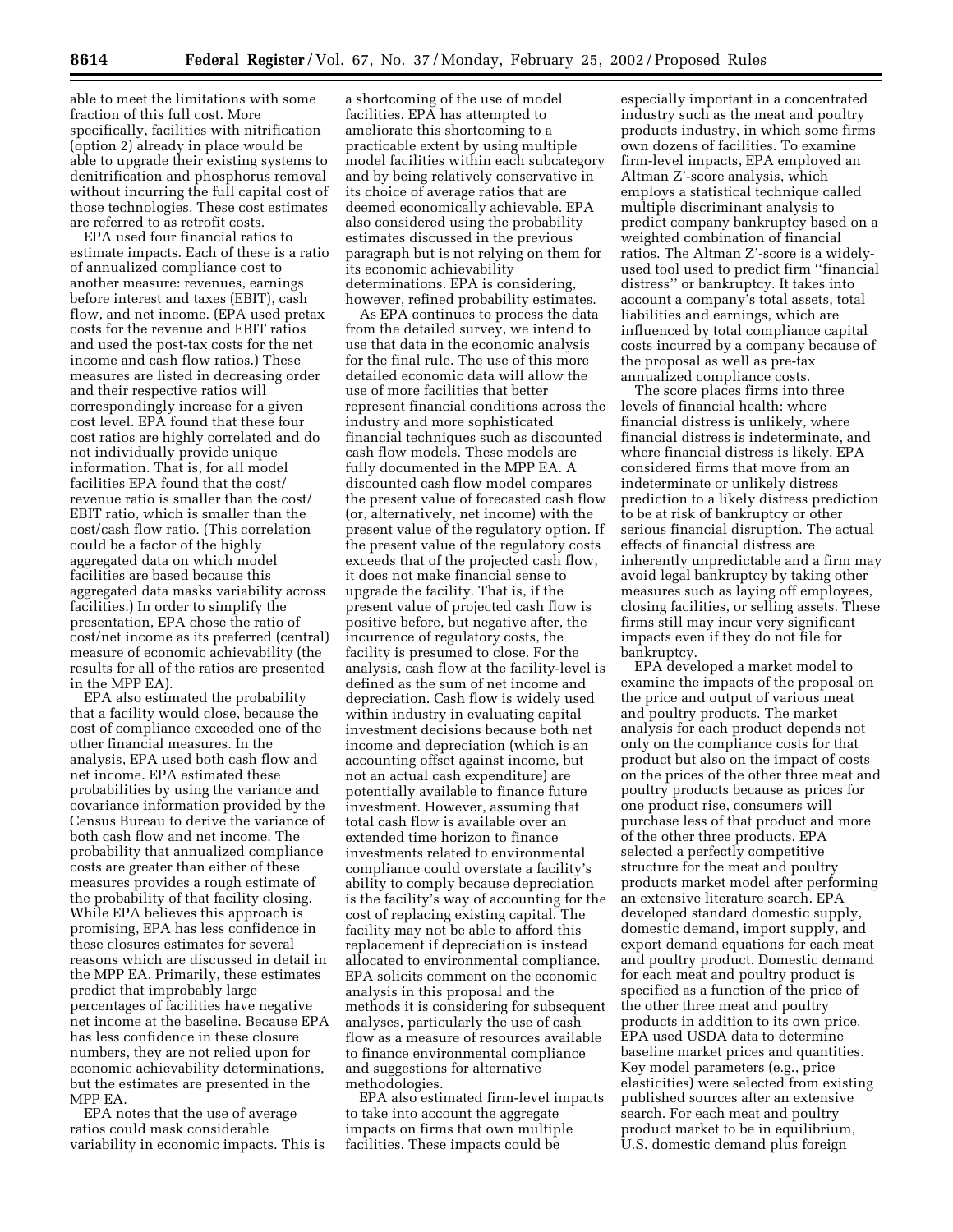demand (exports) must equal U.S. domestic supply plus foreign sales (imports) at its current market price.

Compliance costs shift the supply curve for each meat and poultry product by the average per-unit compliance cost for that product. Given the supply shift for each product, EPA solves for the post-regulatory set of meat prices that results in equilibrium in all four markets. This solution provides estimates of post-regulatory impacts. Finally, the post-regulatory prices are substituted back into the individual component equations domestic supply, domestic demand, import supply, and export demand for each meat and poultry product. Changes in prices and

these quantities for each meat and poultry product measure the marketlevel impacts of today's proposal.

## *E. Costs and Impacts of BPT/BCT/BAT Options*

Tables VIII.E–1 through VIII.E–5 present the cost and cost/net income results for the options considered by EPA for BPT, BCT, and BAT. These are options 2 through 4 for subcategories A– D, F–I, and J, and options 2 through 5 for subcategories K and L. EPA was unable to identify any direct dischargers that did not have at least option 1 in current use. Costs for this option are therefore zero for direct dischargers and are not presented.

EPA is required to determine economic achievability for individual subcategories and the industry as a whole. Thus, impacts are presented by subcategory. This presentation necessarily masks variability in costs and impacts across different types and sizes of facilities in each subcategory. More detail on these results is presented in Chapters 5 and 6 of the MPP EA. The MPP EA also presents results for the other measures of economic impact discussed in Section IV.E. The following 5 tables exclude the 65 certainty facilities from both costs and facility counts.

## TABLE VIII.E–1.—COST AND IMPACTS FOR SUBCATEGORY A–D, BPT/BCT/BAT OPTIONS

[\$1999 millions—66 facilities]

|             | Retrofit costs                            |                             | Upper-bound costs                         |                             |
|-------------|-------------------------------------------|-----------------------------|-------------------------------------------|-----------------------------|
| Option      | Post-tax<br>annualized<br>compliance cost | Cost/net in-<br>come<br>(%) | Post-tax<br>annualized<br>compliance cost | Cost/net in-<br>come<br>(%) |
| C<br>3<br>4 | 4.86<br>24.7<br>42.4                      | 0.25<br>.30<br>2.38         | 5.49<br>36.3<br>72.3                      | 0.28<br>1.90<br>4.11        |

## TABLE VIII.E–2.—COST AND IMPACTS FOR SUBCATEGORY F–I, BPT/BCT/BAT OPTIONS

[\$1999 millions—19 facilities]

|             | Retrofit costs                            |                              | Upper-bound costs                         |                         |
|-------------|-------------------------------------------|------------------------------|-------------------------------------------|-------------------------|
| Option      | Post-tax<br>annualized<br>compliance cost | Cost/net in-<br>come<br>(% ) | Post-tax<br>annualized<br>compliance cost | Cost/net income<br>(% ) |
| ົ<br>3<br>4 | 0.210<br>0.310<br>.94                     | 0.13<br>0.29<br>36. ا        | 0.221<br>0.415<br>4.28                    | 0.14<br>0.4<br>2.91     |

# TABLE VIII.E–3.—COST AND IMPACTS FOR SUBCATEGORY J, BPT/BCT/BAT OPTIONS

[\$1999 millions—21 facilities]

|                  | Retrofit costs                            |                             | Upper-bound costs                         |                             |
|------------------|-------------------------------------------|-----------------------------|-------------------------------------------|-----------------------------|
| Option           | Post-tax<br>annualized<br>compliance cost | Cost/net in-<br>come<br>(%) | Post-tax<br>annualized<br>compliance cost | Cost/net in-<br>come<br>(%) |
| $\sim$<br>3<br>4 | 0.304<br>2.51<br>2.97                     | 0.68<br>5.70<br>6.74        | 0.304<br>3.55<br>3.87                     | 0.68<br>8.03<br>8.78        |

## TABLE VIII.E–4.—COST AND IMPACTS FOR SUBCATEGORY K, BPT/BCT/BAT OPTIONS

[\$1999 millions—88 facilities]

|                  | Retrofit costs                            |                              | Upper-bound costs                         |                              |
|------------------|-------------------------------------------|------------------------------|-------------------------------------------|------------------------------|
| Option           | Post-tax<br>annualized<br>compliance cost | Cost/net<br>income<br>(%)    | Post-tax<br>annualized<br>compliance cost | Cost/net<br>income<br>(%)    |
| ◠<br>3<br>4<br>5 | 2.52<br>20.1<br>26.1<br>15.5              | 0.32<br>2.73<br>3.56<br>2.15 | 2.63<br>29.5<br>37.5<br>40.7              | 0.34<br>3.98<br>5.14<br>5.61 |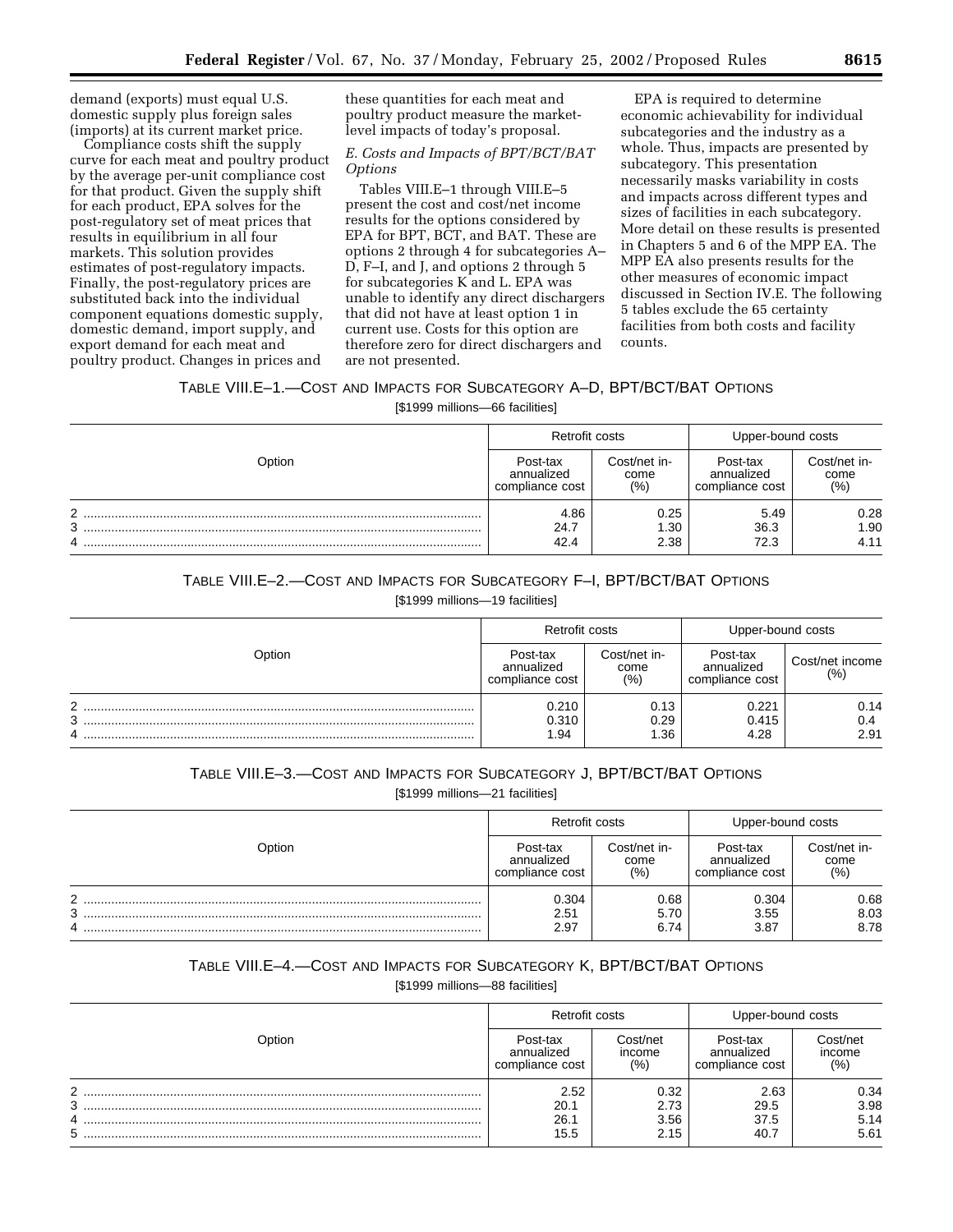TABLE VIII.E–5.—COST AND IMPACTS FOR SUBCATEGORY L, BPT/BCT/BAT OPTIONS [\$1999 millions—15 facilities]

| Option |                                          | Retrofit costs                |                                              | Upper-bound costs           |  |
|--------|------------------------------------------|-------------------------------|----------------------------------------------|-----------------------------|--|
|        | Post-tax<br>annualized<br>ompliance cost | Cost/net<br>income<br>$(\% )$ | Post-tax<br>annualized<br>compliance<br>cost | Cost/net in-<br>come<br>(%) |  |
| າ      | 0.156                                    | 0.36                          | 0.17                                         |                             |  |
| 3      | 1.28                                     | 3.01                          | 1.79                                         | 0.39<br>4.23                |  |
| 4      | 1.78                                     | 4.12                          | 2.65                                         | 6.04                        |  |
| 5      | 1.00                                     | 2.83                          | 2.37                                         | 6.71                        |  |
|        |                                          |                               |                                              |                             |  |

### *F. Results of BCT Cost Test*

In July 1986, EPA explained how it developed its methodology for setting effluent limitations based on BCT (51 FR 24974). EPA evaluates the reasonableness of BCT candidate technologies—those that remove more conventional pollutants than BPT—by applying a two-part cost test: A POTW test and an industry cost-effectiveness test.

EPA first calculates the cost per pound of conventional pollutant removed by industrial dischargers in upgrading from BPT to a BCT candidate technology, and then compares this cost to the cost per pound of conventional pollutants removed in upgrading POTWs to advanced secondary

treatment (*i.e.,* ''the POTW test''). The upgrade cost to industry must be less than the POTW benchmark of \$0.25 per pound (in 1976 dollars) or \$0.63 per pound (in 1999 dollars). In the industry cost-effectiveness test, the ratio of the cost per pound to go from BPT to BCT divided by the cost per pound to go from raw wastewater to BPT for the industry must be less than 1.29 (that is, the cost increase must be less than 29 percent).

For purposes of this analysis, EPA is assuming that for subcategories A–D, F– I, and J the existing BPT limits are equivalent to the baseline. Thus, EPA is considering only options 2 through 4 as BCT candidate options. All BCT analyses include the 65 certainty facilities.

Table VIII.F–1 presents the calculations for the BCT cost test using both the retrofit and upper-bound costs for subcategories A–D, F–I, and J (those subcategories with existing BPT limits). Option 2 passes the POTW test in subcategories A–D and J, while no other option does in those subcategories, nor do any of the options in subcategory F– I. Options 3 and 4 therefore do not pass the BCT cost test and it is not necessary to perform the industry costeffectiveness test for these options, nor is it necessary to perform the industry cost-effectiveness test for subcategory F– I. The choice of retrofit versus upperbound costs does not affect the result of the test (these two costs are identical for option 2, so the cost test result is the same for either set of costs).

TABLE VIII.F–1.—POTW COST TEST CALCULATIONS, SUBCATEGORIES A–J

|                                                              |                                                    | Retrofit costs                            |                    |                                                    | Upper-bound cost                           |                    |   |
|--------------------------------------------------------------|----------------------------------------------------|-------------------------------------------|--------------------|----------------------------------------------------|--------------------------------------------|--------------------|---|
| Conventional<br>pollutant<br>Option<br>removals<br>$(M$ lbs) | Pre-tax total<br>annualized<br>costs<br>(\$1999 M) | Ratio of costs<br>to removals<br>(\$/lb.) | Pass POTW<br>test? | Pre-tax total<br>annualized<br>costs<br>(\$1999 M) | Ratio of costs<br>to removals<br>(\$/ lb.) | Pass POTW<br>test? |   |
|                                                              |                                                    |                                           | Subcategory A-D    |                                                    |                                            |                    |   |
| 2<br>                                                        | 22.5                                               | 9.93                                      | 0.44               | Υ                                                  | 9.93                                       | 0.44               |   |
| 3                                                            | 23.7                                               | 42.3                                      | 1.78               | N                                                  | 59.5                                       | 2.51               | N |
| 4                                                            | 25.6                                               | 73.5                                      | 2.87               | N                                                  | 118                                        | 4.60               | N |
|                                                              |                                                    |                                           | Subcategory F-I    |                                                    |                                            |                    |   |
| 2                                                            | 0.461                                              | 0.404                                     | 0.88               | N                                                  | 0.404                                      | 0.88               | N |
| 3                                                            | 0.503                                              | 0.537                                     | 1.07               | N                                                  | 0.692                                      | 1.38               | N |
| 4                                                            | 0.545                                              | 3.53                                      | 6.47               | N                                                  | 7.01                                       | 12.86              | N |
|                                                              |                                                    |                                           | Subcategory J      |                                                    |                                            |                    |   |
| $\overline{2}$<br>                                           | 5.94                                               | 0.552                                     | 0.09               | Υ                                                  | 0.552                                      | 0.09               |   |
| 3                                                            | 6.16                                               | 4.28                                      | 0.70               | N                                                  | 5.80                                       | 0.94               | N |
| 4                                                            | 6.62                                               | 4.98                                      | 0.75               | N                                                  | 6.31                                       | 0.95               | N |

Table VIII.F–2 presents the industry cost-effectiveness test for option 2 for subcategories A–D and J. This option fails the test for subcategories A–D but passes the test for Subcategory J. Thus, BCT is not revised for subcategories A–D or F–I, but BCT is set equal to option 2 for subcategory J.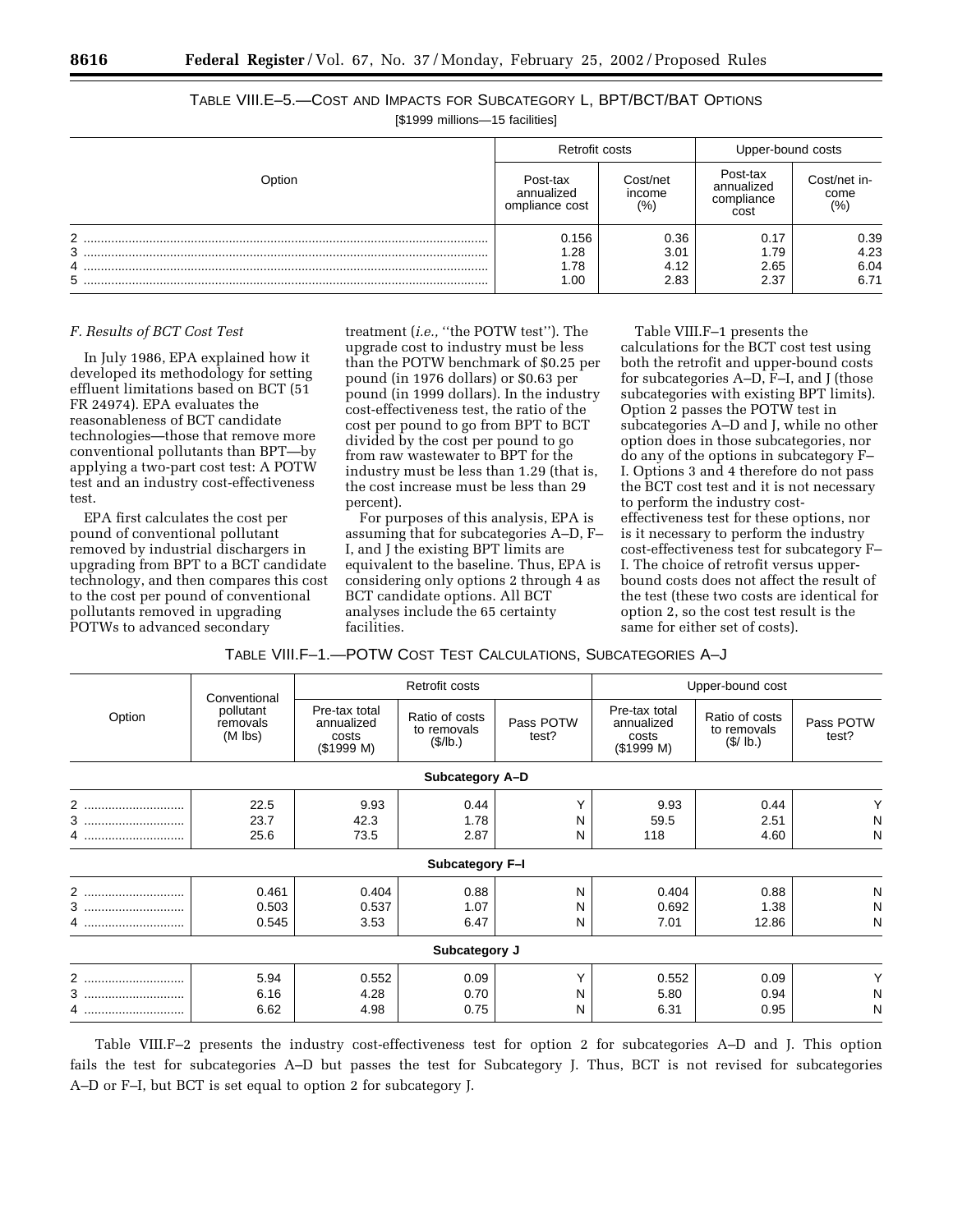| TABLE VIII.F-2.-INDUSTRY COST-EFFECTIVENESS TEST CALCULATIONS, SUBCATEGORIES A-D AND J |                                                                 |                                                               |                                                               |                                                                 |                                     |                                                 |  |  |  |  |  |
|----------------------------------------------------------------------------------------|-----------------------------------------------------------------|---------------------------------------------------------------|---------------------------------------------------------------|-----------------------------------------------------------------|-------------------------------------|-------------------------------------------------|--|--|--|--|--|
| <b>BCT</b> option                                                                      | RAW-BPT<br>conventional<br>pollutant re-<br>movals<br>$(M$ lbs) | RAW-BPT<br>pre-tax total<br>annualized<br>costs<br>(1999\$ M) | RAW-BPT<br>ratio of costs<br>to removals<br>(1999\$ M)<br>[A] | BPT-BCT<br>ratio of costs<br>to removals<br>(1999\$/lb.)<br>[B] | BPT-BCT<br>raw-BPT ratio<br>[B]/[A] | Pass industry<br>cost-<br>effectivenss<br>test? |  |  |  |  |  |
|                                                                                        |                                                                 | Subcategory A-D                                               |                                                               |                                                                 |                                     |                                                 |  |  |  |  |  |
|                                                                                        | 1.521                                                           | 270,240,482                                                   | 0.178                                                         | 0.40                                                            | 2.25                                | No.                                             |  |  |  |  |  |
| Subcategory J                                                                          |                                                                 |                                                               |                                                               |                                                                 |                                     |                                                 |  |  |  |  |  |
|                                                                                        | 19.63                                                           | 10,001,886                                                    | 0.509                                                         | 0.12                                                            | 0.24                                | Yes.                                            |  |  |  |  |  |

Table VIII.F–3 presents the calculations for the BCT cost test using both the retrofit and upper-bound costs for subcategories K and L. The test is calculated from the proposed BPT option, which is option 3. (If the test were to be conducted from a less stringent option the outcome would not

change. These calculations are presented in the MPP EA.) Neither option 4 or option 5, the only options more stringent than BPT for these subcategories, passes the POTW test. These options therefore do not pass the BCT cost test and it is not necessary to perform the industry cost-effectiveness

test in these subcategories. Thus, BCT is set equal to BPT for these subcategories. More detail on the calculation and inputs of the BCT tests is contained in the record (Docket No. W–01–06, Record No. 25,002—BCT Analysis for Meat and Poultry Products Point Source Category).

TABLE VIII.F–3.—POTW COST TEST CALCULATIONS, SUBCATEGORIES K AND L

|               |                                                      |                                                   | Retrofit costs                           |                    |                                                    | Upper-bound costs                          |                    |  |  |  |
|---------------|------------------------------------------------------|---------------------------------------------------|------------------------------------------|--------------------|----------------------------------------------------|--------------------------------------------|--------------------|--|--|--|
| Option        | Conventional<br>pollutant remov-<br>als<br>$(M$ lbs) | Pre-tax total<br>annualized<br>costs<br>(S1999 M) | Ratio of costs<br>to removals<br>(S/lb.) | Pass POTW<br>test? | Pre-tax total<br>annualized<br>costs<br>(\$1999 M) | Ratio of costs<br>to removals<br>(\$/ lb.) | Pass POTW<br>test? |  |  |  |
| Subcategory K |                                                      |                                                   |                                          |                    |                                                    |                                            |                    |  |  |  |
| 3             | 2.44                                                 | 34.5                                              | N/A                                      | N/A                | 48.4                                               | N/A                                        | N/A                |  |  |  |
| 4<br>5        | 3.95<br>4.79                                         | 44.2<br>66.1                                      | 11.20<br>13.80                           | N<br>N             | 61.3<br>66.1                                       | 15.52<br>13.80                             | N<br>N             |  |  |  |
|               |                                                      |                                                   | Subcategory L                            |                    |                                                    |                                            |                    |  |  |  |
| 3             | 0.136                                                | 2.18                                              | N/A                                      | N/A                | 2.95                                               | N/A                                        | N/A                |  |  |  |
| 4<br>5        | 0.196<br>0.230                                       | 3.03<br>3.85                                      | 15.48<br>16.72                           | N<br>N             | 4.32<br>3.85                                       | 22.06<br>16.72                             | N<br>N             |  |  |  |

## *G. Costs and Economic Impacts of PSES Options*

Tables VIII.G–1 through VIII.G–5 present the cost/net income results for the options considered by EPA for PSES. These are options 1 through 4 for subcategories A–D, F–I, and J, and

options 1 through 54 for subcategories K and L. EPA is required to determine economic achievability for individual subcategories and the industry as a whole. Thus, impacts are presented by subcategory. This presentation necessarily masks variability in costs and impacts across different types and

sizes of facilities in each subcategory. More detail on these results is presented in Chapters 5 and 6 of the MPP EA. The MPP EA also presents results for the other measures of economic impact discussed in Section IV.E. All figures in the following five tables exclude the 65 certainty facilities.

# TABLE VIII.G–1.—COST AND IMPACTS FOR SUBCATEGORY A–D, PSES OPTIONS

[\$1999 millions—60 facilities]

|        | Retrofit costs                            |                           | Upper-bound costs                         |                             |  |
|--------|-------------------------------------------|---------------------------|-------------------------------------------|-----------------------------|--|
| Dption | Post-tax<br>annualized<br>compliance cost | Cost/net<br>income<br>(%) | Post-Tax<br>annualized<br>compliance cost | Cost/net<br>income<br>(9/0) |  |
| 2      | 1.83<br>43.3                              | 0.27<br>5.28              | 4.30<br>91.3                              | 0.57<br>10.4                |  |
| 3<br>4 | 52.4<br>64.4                              | 6.53<br>7.36              | 59.0<br>74.3                              | 7.21<br>8.14                |  |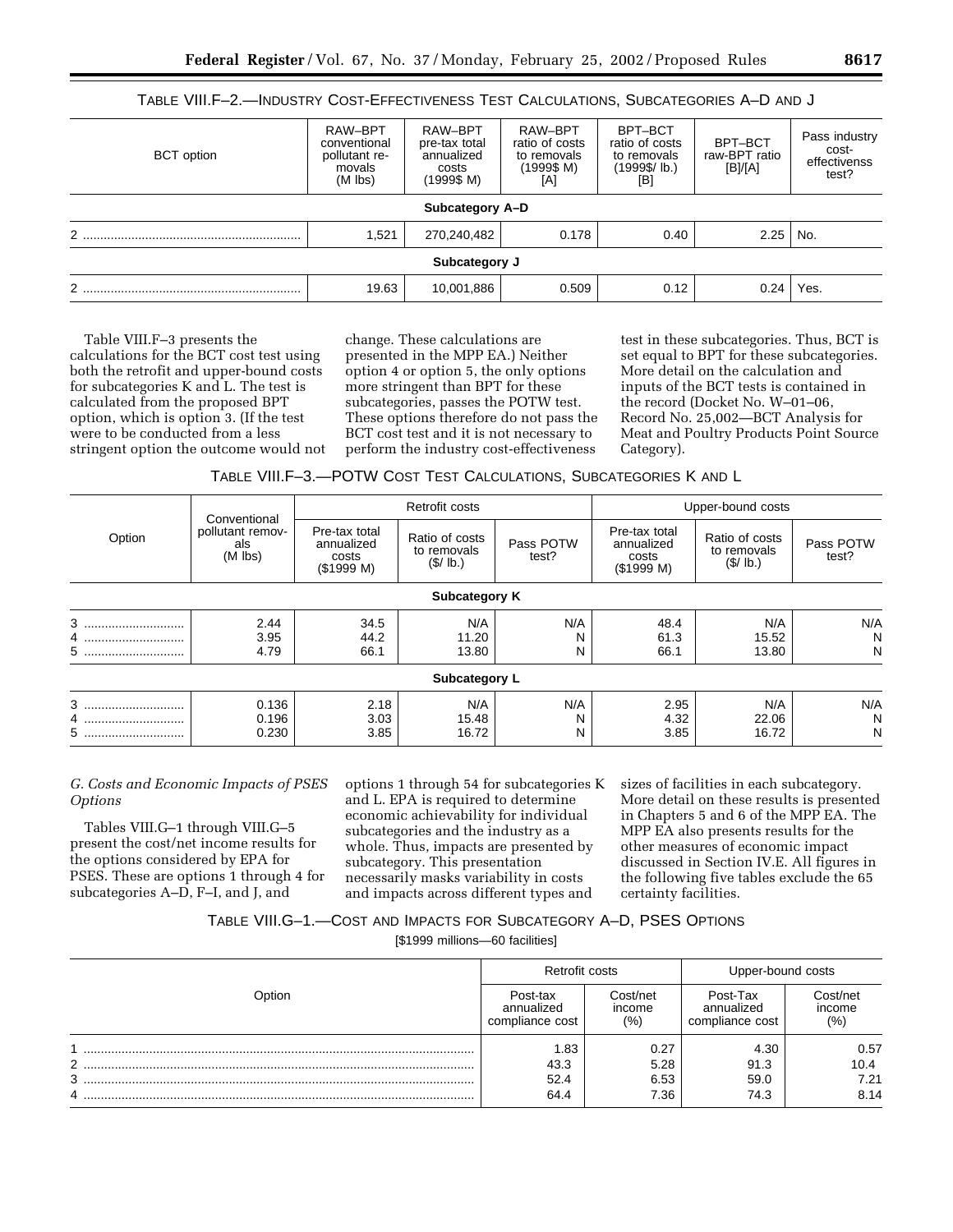# TABLE VIII.G–2.—COST AND IMPACTS FOR SUBCATEGORY F–I, PSES OPTIONS

[\$1999 millions—234 facilities]

|        | Retrofit costs                            |                           | Upper-bound costs                            |                          |  |
|--------|-------------------------------------------|---------------------------|----------------------------------------------|--------------------------|--|
| Option | Post-Tax<br>annualized<br>compliance cost | Cost/net<br>income<br>(%) | Post-tax<br>annualized<br>compliance<br>cost | Cost/net<br>income<br>(% |  |
|        | 6.37                                      | 0.46                      | 11.1                                         | 0.80                     |  |
| 2      | 31.4                                      | 2.32                      | 61.4                                         | 4.53                     |  |
| 3      | 50.6                                      | 3.71                      | 50.9                                         | 3.72                     |  |
| 4      | 67.6                                      | 5.05                      | 67.8                                         | 5.06                     |  |

# TABLE VIII.G–3.—COST AND IMPACTS FOR SUBCATEGORY J, PSES OPTIONS [\$1999 millions—75 facilities]

|             | Retrofit costs                            |                              | Upper-bound costs            |                                |  |
|-------------|-------------------------------------------|------------------------------|------------------------------|--------------------------------|--|
| Option      | Post-tax<br>annualized<br>compliance cost | Cost/net<br>income<br>(%)    | Post-tax<br>annualized       | Cost/net<br>income<br>(% )     |  |
| ົ<br>3<br>4 | 0.511<br>7.59<br>13.9<br>15.0             | 0.33<br>4.77<br>8.74<br>9.47 | 0.78<br>14.0<br>17.1<br>18.0 | 0.50<br>8.78<br>10.79<br>11.36 |  |

# TABLE VIII.G–4.—COST AND IMPACTS FOR SUBCATEGORY K, PSES OPTIONS

[\$1999 millions-138 facilities]

|                | Retrofit costs                            |                              | Upper-bound costs                         |                              |  |
|----------------|-------------------------------------------|------------------------------|-------------------------------------------|------------------------------|--|
| <b>D</b> otion | Post-tax<br>annualized<br>compliance cost | Cost/net<br>income<br>(% )   | Post-tax<br>annualized<br>compliance cost | Cost/net<br>income<br>(%)    |  |
| ົ<br>າ         | 3.24<br>54.5<br>76.8<br>80.5              | 0.28<br>4.20<br>6.16<br>6.52 | 6.50<br>114<br>81.5<br>83.9               | 0.55<br>8.71<br>6.53<br>6.80 |  |

# TABLE VIII.G–5.—COST AND IMPACTS FOR SUBCATEGORY L, PSES OPTIONS [\$1999 millions—208 facilities]

|        | Retrofit costs                            |                              | Upper-bound costs                         |                              |  |
|--------|-------------------------------------------|------------------------------|-------------------------------------------|------------------------------|--|
| Option | Post-tax<br>annualized<br>compliance cost | Cost/net<br>income<br>(%)    | Post-tax<br>annualized<br>compliance cost | Cost/net<br>income<br>(% )   |  |
| C<br>3 | 5.17<br>34.2<br>45.4<br>58.0              | 0.87<br>5.23<br>6.99<br>8.95 | 9.12<br>63.3<br>45.6<br>58.1              | 1.50<br>9.63<br>7.00<br>8.96 |  |

#### *H. Economic Impacts for New Sources*

EPA is proposing NSPS limitations equivalent to the limitations that are established for BPT/BCT/BAT for all subcategories. These limitations are economically achievable for existing sources. In general, EPA concludes that new sources will be able to comply at costs that are similar to, or less than, the costs for existing sources. They may be able to comply at lower cost since new sources can apply control technologies more efficiently than sources that need

to retrofit for those technologies. Therefore, NSPS limitations will not present a barrier to entry for new facilities.

EPA is not proposing to establish PSES or PSNS limitations for indirect dischargers, so there will be no impacts on new indirect dischargers. EPA solicits comment on whether EPA should set more stringent standards for either direct or indirect new sources.

#### *I. Firm-Level Impacts*

For those firms with available data, EPA estimated a baseline Z'-score and a corresponding score after the firm incurred the costs of complying with the proposal. EPA examined the companylevel financial data in the detailed survey for the companies with complete and consistent data. This effort yielded 20 companies with appropriate data. These firms include most of the largest beef, pork, and poultry processing companies. These firms own 421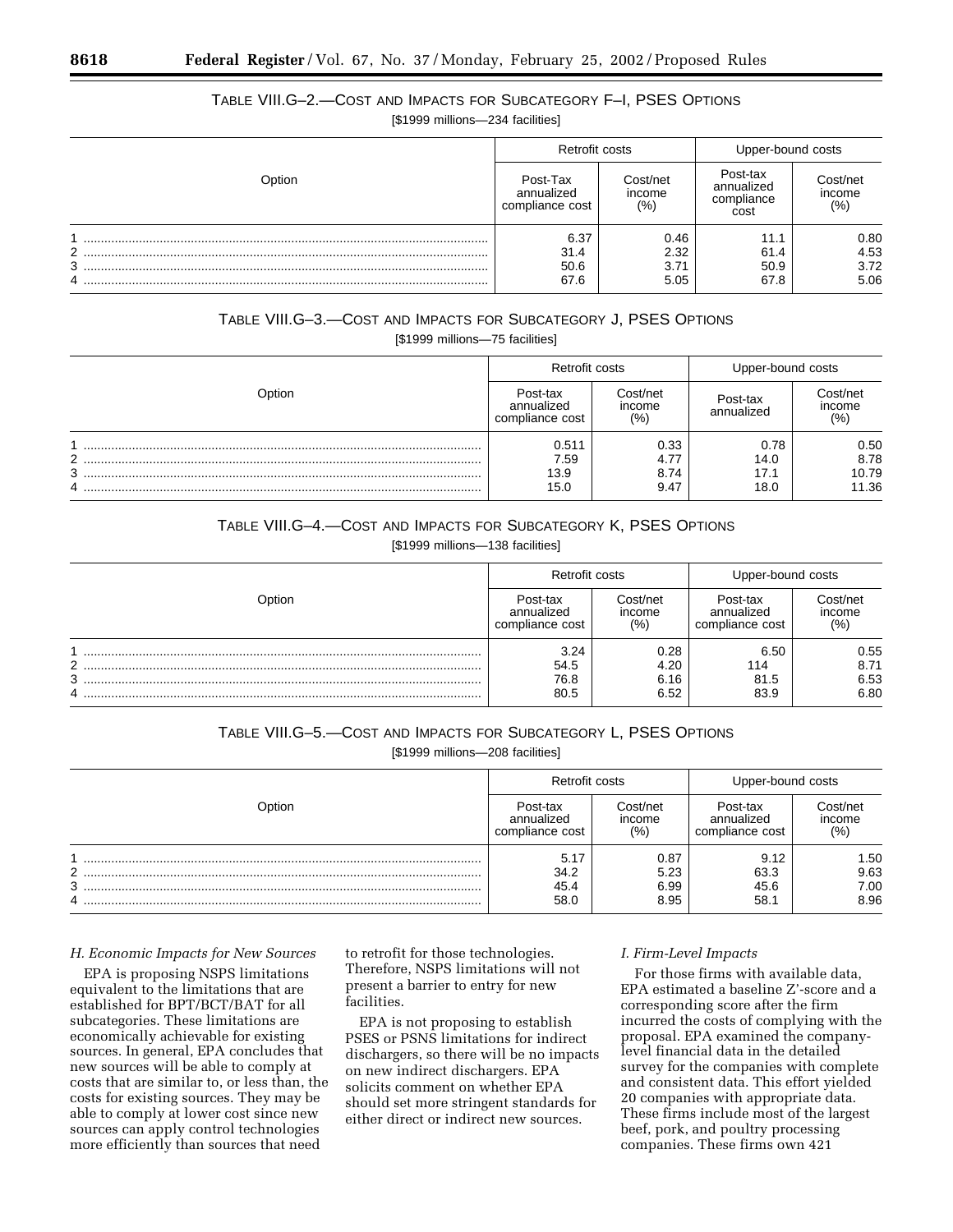facilities, or an average of 21 facilities each. EPA estimated the number of facilities owned by each company using publicly available information such as trade publications and web sites as well as information from the detailed survey.

Because EPA does not have an exact accounting of the type and size of the facilities owned by each company, EPA estimated total compliance costs for each of these companies by constructing a production-weighted average facility compliance cost for red meat, poultry and rendering facilities. This average was constructed by multiplying the compliance cost for each model facility by its production amount, summing across a given product type (meat or poultry), and dividing by total production in that product type. This average was then multiplied by the number of facilities owned by a company to estimate the total costs for a given company. The costs for the proposed option do not move any companies from unlikely or indeterminate distress to likely distress.

EPA notes that in its recent proposed rules concerning concentrated animal feeding operations (CAFOs), EPA analyzed the potential impacts from costs passed on from the CAFO to the processor (66 FR 3092–30923). Many of these processors are the same companies that are considered in this proposal and EPA estimated that from \$34 million to \$306 million could be passed from the CAFO to the processor as a result of the CAFO proposal, but EPA was unable to apportion these costs among specific companies. EPA intends to fully account for the potential costs of the final CAFO rule when the MPP guidelines are promulgated. EPA solicits comment on the most accurate method to include these potential costs in the MPP economic analysis.

### *J. Community Impacts*

The communities where the meat products facilities are located may be affected by the proposed regulation if facilities cut back operations, local employment and income may fall, sending ripple effects throughout the local community. Facility-level changes in employment could be used to calculate total employment changes. However, the model facilities used by EPA are not tied to any specific location and thus EPA does not have enough information to estimate community impacts with any level of confidence. EPA plans to conduct an analysis of community-level impacts as part of its post-proposal activities and present these results in a subsequent NODA.

## *K. Market and Foreign Trade Impacts*

Foreign trade impacts are difficult to predict, since agricultural exports are determined by economic conditions in foreign markets and changes in the international exchange rate for the U.S. dollar. However, EPA predicts small projected changes in overall supply and demand for these products and a slight increase in market prices. Thus, foreign trade impacts as a result of the proposed regulations will be minor. Using the market model for meat and poultry products, EPA estimates that the domestic supply and demand for beef, pork, chicken, and turkey all decrease by very slight amounts (all less than 0.1 percent). The decrease in domestic supply ranges from 0.02 percent to 0.05 percent and the decrease in domestic demand ranges from 0.02 percent to 0.04 percent.

Despite its position as one of the largest agricultural producers in the world, historically the U.S. has not been a major player in world markets for red meat (beef and pork) or poultry products. In fact, until recently, the U.S. was a net importer of these products. The presence of a large domestic market for meat and poultry products has limited U.S. reliance on developing export markets for its products. As the U.S. has taken steps to expand export markets for red meat and poultry products, one major obstacle has been that it remains a relatively high cost producer of these products compared to other net exporters, such as New Zealand, Australia, and Latin American countries, as well as other more established and government-subsidized exporting countries, including Canada and the countries in the European Union. Increasingly, however, continued efficiency gains and low-cost feed are making the U.S. more competitive in world markets for these products, particularly for red meat. While today's proposed regulations may raise production costs and potentially reduce production quantities that would otherwise be available for export, EPA believes that any quantity and price changes resulting from the proposed requirements will not significantly alter the competitiveness of U.S. export markets for red meat.

In contrast, U.S. poultry products now account for a controlling share of world trade and exports account for a sizable and growing share of annual U.S. production. Given the established presence of the U.S. in world poultry markets and the relative strength in export demand for these products, EPA does not expect that the predicted quantity and price changes resulting

from today's proposed regulations will have a significant impact on the competitiveness of U.S. poultry exports.

As part of its market analysis, EPA evaluated the potential for changes in traded volumes, such as increases in imports and decreases in exports, and concluded that volume trade will not be significantly impacts by today's proposed regulations. EPA estimates that imports of beef will increase by 0.01 percent or less compared to baseline (pre-regulation) levels. In no other sector is there a measurable change in imports. EPA estimates that exports decline by 0.14 percent in the chicken sector, 0.12 percent in the pork sector, 0.09 in the beef sector, and 0.05 percent in the turkey sector. None of these decreases in exports are considered to be significant.

## *L. Cost-Reasonableness and Cost-Effectiveness Analysis*

EPA compared the compliance costs for the proposal against the following three different metrics: Removal of all pollutants in pounds, removal of only toxic pollutants in toxic poundequivalents, and removal of only nutrients in pounds. Although in recently promulgated effluent guidelines, EPA has relied primarily on the toxic pollutant cost-effectiveness measure for evaluating BAT, that measure is less appropriate for comparing the relative cost-effectiveness of options to control pollutants from the meat and poultry products industry because it discharges relatively more conventional pollutants and nutrients than toxic pollutants. Furthermore, the BCT cost test evaluates the costreasonableness of the removal of conventional pollutants (*see* Section VIII.G) a description of the methodology, data, and results of these analyses in more detail is contained in the EA.

#### a. BPT Cost-reasonableness

Tables VIII.L–1 and VIII.L–2 present the results of the BPT costreasonableness analysis for direct dischargers in subcategories A–J and K&L, respectively. These results are presented separately because while the cost-reasonableness test is useful for evaluating the options in subcategories A–J, it is also a statutory criteria for evaluating the BPT options under consideration for subcategories K and L. EPA has historically considered cost/ reasonableness ratios as high as \$37/lb to be reasonable for BPT. Results are presented using both the retrofit and upper-bound costs.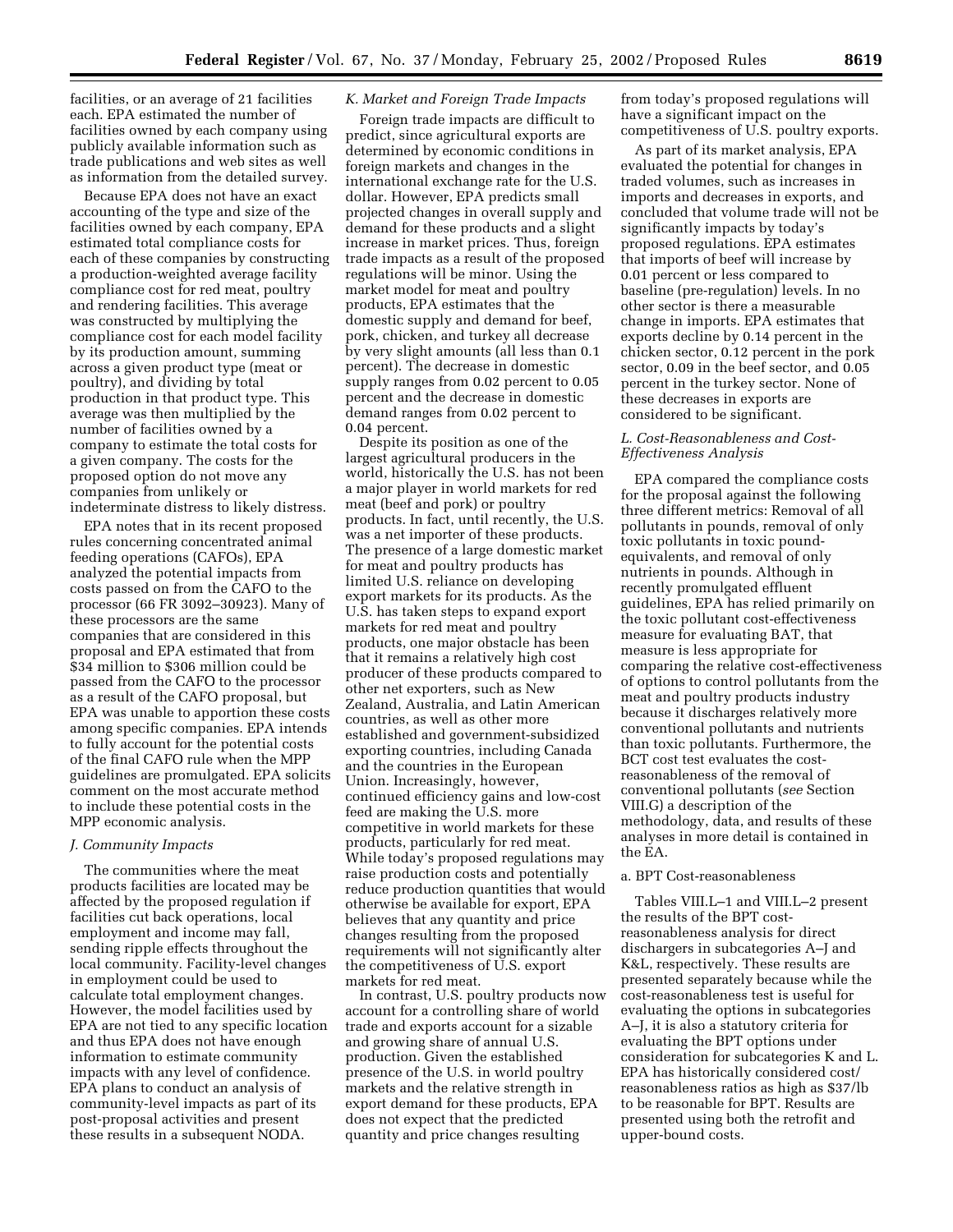|                 |                       |                                                                                                                                     | Retrofit costs       | Upper-bound costs  |                                       |  |
|-----------------|-----------------------|-------------------------------------------------------------------------------------------------------------------------------------|----------------------|--------------------|---------------------------------------|--|
| Option          | Removals<br>$(M$ lbs) | Pre-tax<br>Ave. cost/<br>total<br>annualized<br>annualized<br>lb. removal<br>costs<br>(\$/lb.)<br>costs<br>(\$1999 M)<br>(\$1999 M) |                      | Pre-tax total      | Ave. cost/<br>lb. removal<br>(\$/lb.) |  |
| Subcategory A-D |                       |                                                                                                                                     |                      |                    |                                       |  |
|                 | 12.3<br>38.7<br>41.0  | 9.9<br>42.2<br>73.5                                                                                                                 | 0.81<br>1.09<br>1.79 | 9.9<br>59.5<br>118 | 0.81<br>1.54<br>2.88                  |  |
| Subcategory F-I |                       |                                                                                                                                     |                      |                    |                                       |  |
|                 | 0.25<br>2.01<br>2.02  | 0.4<br>0.5<br>3.5                                                                                                                   | 1.59<br>0.27<br>1.74 | 0.4<br>0.7<br>7.0  | 1.59<br>0.34<br>3.47                  |  |
| Subcategory J   |                       |                                                                                                                                     |                      |                    |                                       |  |
|                 | 18.3<br>18.3<br>18.1  | 0.6<br>4.3<br>5.0                                                                                                                   | 0.03<br>0.23<br>0.27 | 0.6<br>5.8<br>6.3  | 0.03<br>0.32<br>0.35                  |  |

## TABLE VIII.L–1.—COST-REASONABLENESS ESTIMATES, SUBCATEGORIES A–J

| TABLE VIII.L-2.--COST-REASONABLENESS ESTIMATES, SUBCATEGORIES K AND L |  |  |  |
|-----------------------------------------------------------------------|--|--|--|
|-----------------------------------------------------------------------|--|--|--|

|               |                       |                                                       | Retrofit costs                       | Upper-bound costs                                     |                                       |  |
|---------------|-----------------------|-------------------------------------------------------|--------------------------------------|-------------------------------------------------------|---------------------------------------|--|
| Option        | Removals<br>$(M$ lbs) | Pre-tax<br>total<br>annualized<br>costs<br>(\$1999 M) | Ave. cost/<br>lb. removal<br>(S/lb.) | Pre-tax<br>total<br>annualized<br>costs<br>(\$1999 M) | Ave. cost/<br>lb. removal<br>(\$/lb.) |  |
| Subcategory K |                       |                                                       |                                      |                                                       |                                       |  |
| 2             | 1.63                  | 4.8                                                   | 2.95                                 | 4.8                                                   | 2.95                                  |  |
|               | 7.32                  | 34.5                                                  | 4.71                                 | 48.4                                                  | 6.61                                  |  |
|               | 8.1                   | 44.2                                                  | 5.46                                 | 61.3                                                  | 7.56                                  |  |
|               | 8.0                   | 66.1                                                  | 8.23                                 | 66.1                                                  | 8.23                                  |  |
| Subcategory L |                       |                                                       |                                      |                                                       |                                       |  |
|               | .09                   | 0.3                                                   | 3.28                                 | 0.3                                                   | 3.28                                  |  |
|               | 0.31                  | $2.2\phantom{0}$                                      | 7.11                                 | 2.9                                                   | 9.60                                  |  |
|               | 0.32                  | 3.0                                                   | 9.54                                 | 4.3                                                   | 13.59                                 |  |
|               | 0.32                  | 3.9                                                   | 11.97                                | 3.9                                                   | 11.97                                 |  |

For subcategories A–J, no option has a cost-reasonableness greater than \$ 3.47/lb using upper-bound costs, or greater than \$ 1.79 using retrofit costs. Subcategories K and L show similar magnitudes. The least cost-reasonable option for subcategory K is the most stringent option, option 5, with a costreasonableness of \$ 8.23. The costreasonableness for all of the other options for subcategory K are less than \$ 8.00/lb. The cost-reasonableness of the options for subcategory L are slightly higher, the least cost-reasonable is option 4 with upper-bound costs, at \$ 14/lb. All of these figures are well within the cost-reasonableness of previously promulgated BPT standards.

## b. Toxic Cost-Effectiveness

The results of the toxic costeffectiveness analysis are expressed in terms of the costs (in 1981 dollars) per pound-equivalent removed, where pounds-equivalent removed for a particular pollutant is determined by multiplying the number of pounds of a pollutant removed by each option by a toxic weighting factor. The toxic weighting factors account for the differences in toxicity among pollutants and are derived using ambient water quality criteria. Cost effectiveness results are presented in 1981 dollars as a reporting convention. Costeffectiveness is calculated as the ratio of pre-tax annualized costs of an option to the annual pounds-equivalent (lb-eq)

removed by that option, and can be expressed as the average or incremental cost-effectiveness for an option.

Average cost-effectiveness can be thought of as the ''increment'' between no regulation and the selected option for any given rule. Incremental costeffectiveness measures the relative costeffectiveness for two options and is the appropriate measure for comparing one regulatory option to another regulatory option for the same subcategory. Toxic cost-effectiveness results by subcategory and option are presented for direct dischargers in Table VIII.L–3 and indirect dischargers in Table VIII.L–4. The options are listed in order of increasing removals. Toxic costeffectiveness is presented using both retrofit and upper-bound costs.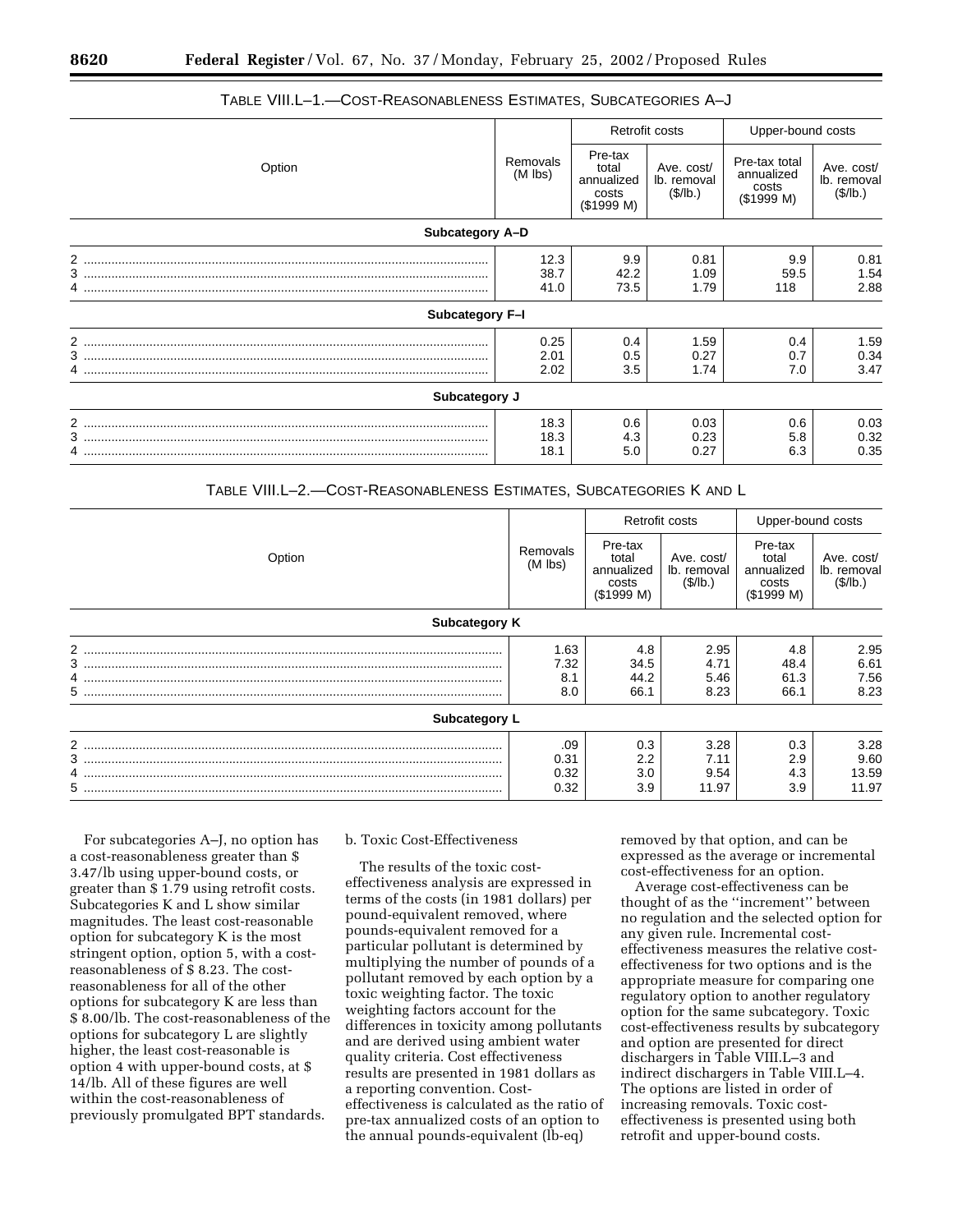|                                             |                                      |                                                         | <b>Retrofit costs</b>                                           |                                                      |                                                         | Upper bound costs                                               |                                                                         |
|---------------------------------------------|--------------------------------------|---------------------------------------------------------|-----------------------------------------------------------------|------------------------------------------------------|---------------------------------------------------------|-----------------------------------------------------------------|-------------------------------------------------------------------------|
| Option                                      | Total pounds<br>removed              | Pretax<br>annualized<br>cost<br>(millions of<br>\$1999) | Average cost<br>effectiveness<br>(\$1981/pounds)<br>equivalent) | Incremental<br>cost effective-<br>ness               | Pretax<br>annualized<br>cost<br>(millions of<br>\$1999) | Average cost<br>effectiveness<br>(\$1981/pounds)<br>equivalent) | Incremental<br>cost effective-<br>ness<br>(\$1981/pounds<br>equivalent) |
|                                             |                                      |                                                         | Subcategory A Through D                                         |                                                      |                                                         |                                                                 |                                                                         |
| BAT 2<br>BAT 3<br>BAT 4                     | 93,586<br>93,687<br>94,195           | <b>NA</b><br>\$42.25<br>\$73.53                         | <b>NA</b><br>\$263<br>\$455                                     | <b>NA</b><br><b>NA</b><br>\$35,930.0                 | \$9.93<br>\$59.52<br>\$117.98                           | \$62<br>\$371<br>\$731                                          | \$62<br>\$286,414<br>\$67,154                                           |
|                                             |                                      |                                                         | <b>Subcategory E Through I</b>                                  |                                                      |                                                         |                                                                 |                                                                         |
| BAT 2<br>BAT 3<br>BAT 4                     | 2,609<br>2,618<br>2,615              | <b>NA</b><br>\$0.54<br>\$3.53                           | <b>NA</b><br>\$120<br>\$787                                     | <b>NA</b><br><b>NA</b><br>(\$597,188.0)              | \$0.40<br>\$0.69<br>\$7.01                              | \$90<br>\$154<br>\$1,564                                        | \$90<br>\$18,512<br>(\$1,216,372)                                       |
|                                             |                                      |                                                         | Subcategory J                                                   |                                                      |                                                         |                                                                 |                                                                         |
| BAT 2<br>BAT 3<br>BAT 4                     | 1.550<br>1,621<br>1,553              | <b>NA</b><br>\$4.28<br>\$4.98                           | <b>NA</b><br>\$1.540<br>\$1,871                                 | <b>NA</b><br><b>NA</b><br>(5,991.0)                  | \$0.55<br>\$5.80<br>\$6.31                              | \$208<br>\$2,089<br>\$2,370                                     | \$208<br>\$43.028<br>( \$4,333)                                         |
|                                             |                                      |                                                         | Subcategory K                                                   |                                                      |                                                         |                                                                 |                                                                         |
| BAT 2<br>BAT 3<br><b>BAT 4</b><br>BAT 4     | 63,192<br>64,094<br>64,029<br>65,169 | <b>NA</b><br>\$34.46<br>\$44.21<br>\$66.09              | <b>NA</b><br>\$314<br>\$403<br>\$592<br>Subcategory L           | <b>NA</b><br><b>NA</b><br>(\$87,773.00)<br><b>NA</b> | \$4.82<br>\$48.37<br>\$61.25<br>\$66.09                 | \$45<br>\$440<br>\$558<br>\$592                                 | \$45<br>\$28,181<br>(\$115,860)<br>\$2,479                              |
| BAT 2<br>BAT 3<br>BAT <sub>4</sub><br>BAT 5 | 373<br>383<br>371<br>398             | <b>NA</b><br>\$2.18<br>\$3.03<br>\$3.85                 | <b>NA</b><br>\$3,329<br>\$4.769<br>\$5,645                      | <b>NA</b><br><b>NA</b><br>(\$43,685.00)<br><b>NA</b> | \$0.30<br>\$2.95<br>\$4.32<br>\$3.85                    | \$472<br>\$4,494<br>\$6.796<br>\$5,645                          | \$472<br>\$160,314<br>(\$70,689)<br>(\$10,190)                          |

# TABLE VIII.L–3.—TOXIC COST-EFFECTIVENESS, DIRECT DISCHARGERS

# TABLE VIII.L–4.—TOXIC COST-EFFECTIVENESS, INDIRECT DISCHARGERS

|        |                         |                                                         | Retrofit costs                                                  |                                                                          |                                                         | Upper bound costs                                               |                                                                         |
|--------|-------------------------|---------------------------------------------------------|-----------------------------------------------------------------|--------------------------------------------------------------------------|---------------------------------------------------------|-----------------------------------------------------------------|-------------------------------------------------------------------------|
| Option | Total pounds<br>removed | Pretax<br>annualized<br>cost<br>(Millions of<br>\$1999) | Average cost<br>effectiveness<br>(\$1981/pounds)<br>equivalent) | Incremental<br>cost effective-<br>ness<br>(\$1981/pounds)<br>equivalent) | Pretax<br>annualized<br>cost<br>(millions of<br>\$1999) | Average cost<br>effectiveness<br>(\$1981/pounds)<br>equivalent) | Incremental<br>cost effective-<br>ness<br>(\$1981/pounds<br>equivalent) |
|        |                         |                                                         | Subcategory A through D                                         |                                                                          |                                                         |                                                                 |                                                                         |
| PSES1  | 240,421                 | <b>NA</b>                                               | <b>NA</b>                                                       | <b>NA</b>                                                                | \$7.05                                                  | \$17                                                            | \$17                                                                    |
| PSES2  | 310,768                 | <b>NA</b>                                               | <b>NA</b>                                                       | <b>NA</b>                                                                | \$151.49                                                | \$284                                                           | \$1,198                                                                 |
| PSES3  | 309,081                 | \$86.42                                                 | \$163                                                           | <b>NA</b>                                                                | \$96.25                                                 | \$182                                                           | \$19,107                                                                |
| PSES4  | 309,541                 | \$105.86                                                | \$200                                                           | \$24,671                                                                 | \$120.64                                                | \$227                                                           | \$30.955                                                                |
|        |                         |                                                         | Subcategory E through I                                         |                                                                          |                                                         |                                                                 |                                                                         |
| PSES1  | 76,890                  | <b>NA</b>                                               | <b>NA</b>                                                       | <b>NA</b>                                                                | \$18.79                                                 | \$143                                                           | \$143                                                                   |
| PSES2  | 78,831                  | <b>NA</b>                                               | <b>NA</b>                                                       | <b>NA</b>                                                                | \$102.09                                                | \$756                                                           | \$25,036                                                                |
| PSES3  | 78,855                  | \$83.25                                                 | \$616                                                           | <b>NA</b>                                                                | \$83.68                                                 | \$619                                                           | (\$440,522)                                                             |
| PSES4  | 78,813                  | \$109.82                                                | \$813                                                           | (\$368,189)                                                              | \$110.20                                                | \$816                                                           | (\$367,437)                                                             |
|        |                         |                                                         | Subcategory J                                                   |                                                                          |                                                         |                                                                 |                                                                         |
| PSES1  | 3,918                   | <b>NA</b>                                               | <b>NA</b>                                                       | <b>NA</b>                                                                | \$1.33                                                  | \$198                                                           | \$198                                                                   |
| PSES2  | 4,983                   | <b>NA</b>                                               | <b>NA</b>                                                       | <b>NA</b>                                                                | \$23.25                                                 | \$2,723                                                         | \$12,011                                                                |
| PSES3  | 5,112                   | \$23.09                                                 | \$2,635                                                         | <b>NA</b>                                                                | \$27.91                                                 | \$3,185                                                         | \$21,075                                                                |
| PSES4  | 4,951                   | \$24.78                                                 | \$2,920                                                         | (\$6,157)                                                                | \$29.22                                                 | \$3,443                                                         | (\$4,757)                                                               |
|        |                         |                                                         | <b>Subcategory K</b>                                            |                                                                          |                                                         |                                                                 |                                                                         |
| PSES1  | 377,651                 | <b>NA</b>                                               | <b>NA</b>                                                       | <b>NA</b>                                                                | \$10.84                                                 | \$17                                                            | \$17                                                                    |
| PSES2  | 382,550                 | <b>NA</b>                                               | <b>NA</b>                                                       | <b>NA</b>                                                                | \$188.95                                                | \$288                                                           | \$21,212                                                                |
| PSES3  | 382,735                 | \$126.00                                                | \$192                                                           | NA.                                                                      | \$133.01                                                | \$203                                                           | (\$176,292)                                                             |

۰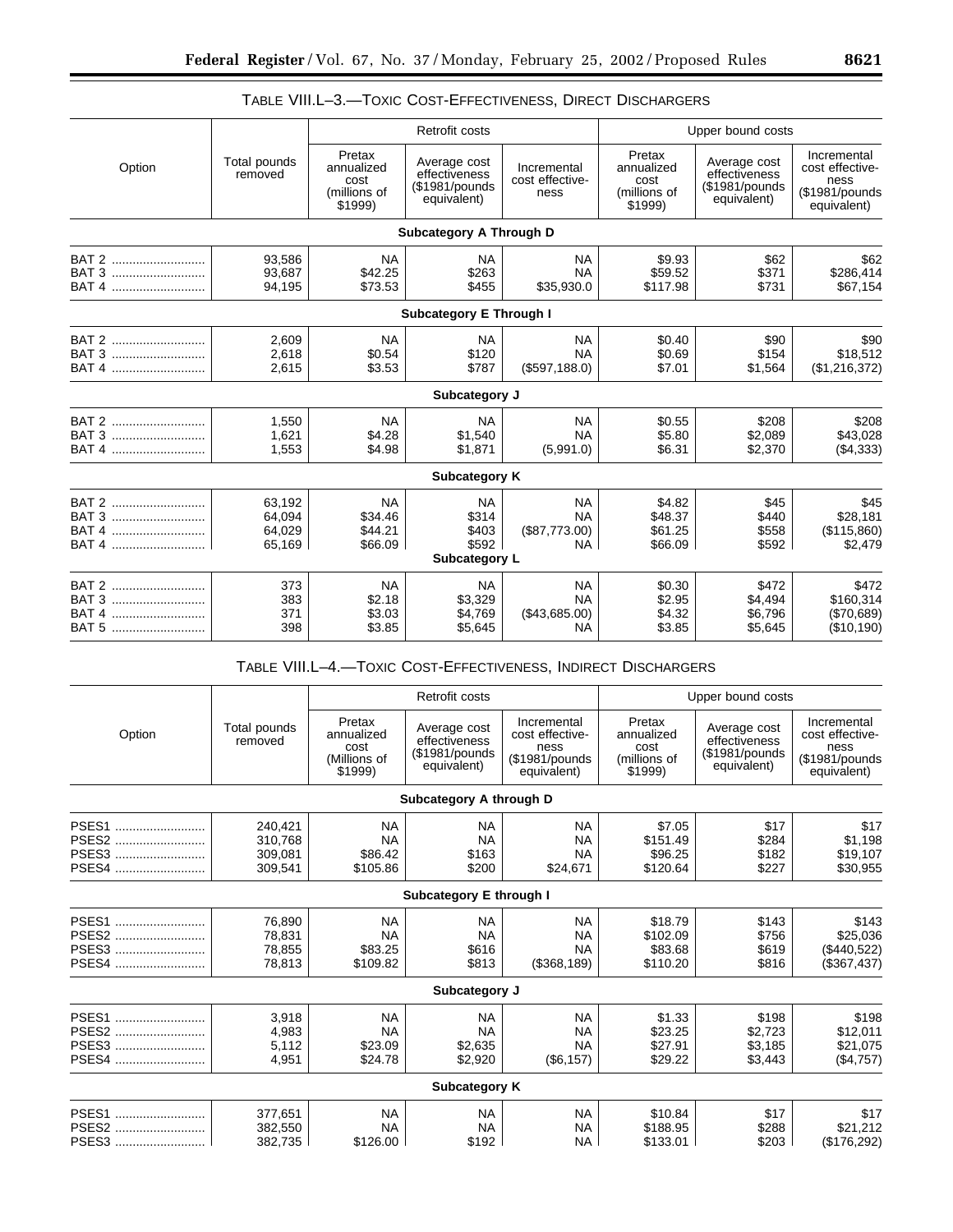|                                              |                                      | Retrofit costs                                          |                                                                |                                                                         | Upper bound costs                                       |                                                                |                                                                         |
|----------------------------------------------|--------------------------------------|---------------------------------------------------------|----------------------------------------------------------------|-------------------------------------------------------------------------|---------------------------------------------------------|----------------------------------------------------------------|-------------------------------------------------------------------------|
| Option                                       | Total pounds<br>removed              | Pretax<br>annualized<br>cost<br>(Millions of<br>\$1999) | Average cost<br>effectiveness<br>(\$1981/pounds<br>equivalent) | Incremental<br>cost effective-<br>ness<br>(\$1981/pounds<br>equivalent) | Pretax<br>annualized<br>cost<br>(millions of<br>\$1999) | Average cost<br>effectiveness<br>(\$1981/pounds<br>equivalent) | Incremental<br>cost effective-<br>ness<br>(\$1981/pounds<br>equivalent) |
| PSES4                                        | 381,751                              | \$131.39                                                | \$201                                                          | (\$3,196)                                                               | \$136.54                                                | \$209                                                          | (\$2,093)                                                               |
|                                              |                                      |                                                         | Subcategory L                                                  |                                                                         |                                                         |                                                                |                                                                         |
| PSES <sub>1</sub><br>PSES2<br>PSES3<br>PSES4 | 49,950<br>51,257<br>51.367<br>51,237 | <b>NA</b><br><b>NA</b><br>\$74.25<br>\$93.89            | <b>NA</b><br><b>NA</b><br>\$843<br>\$1,069                     | <b>NA</b><br><b>NA</b><br><b>NA</b><br>(\$88,323)                       | \$15.26<br>\$105.33<br>\$74.56<br>\$94.11               | \$178<br>\$1,199<br>\$847<br>\$1,072                           | \$178<br>\$40.224<br>(\$162, 814)<br>(\$87,885)                         |

## TABLE VIII.L–4.—TOXIC COST-EFFECTIVENESS, INDIRECT DISCHARGERS—Continued

The average toxic cost-effectiveness values for the selected options generally range from \$120/lb-eq to \$400/lb-eq. The average toxic cost-effectiveness values for subcategory L are an exception, and are estimated at \$3,329/ lb-eq or \$4,494/lb-eq. For all subcategories except J, the incremental toxic cost-effectiveness is extremely high by historic standards (see Appendix B of the EA for a comparison) however, control of toxic pollutants is

not the main goal of the proposal. Rather, EPA focused primarily on costreasonableness (for total pounds) and nutrient cost-effectiveness in selecting among options.

c. Nutrient Cost-Effectiveness

EPA also has calculated the costeffectiveness of the removal of nutrients for the options considered in today's proposal. As a basis of comparison, EPA has estimated that the average cost-

effectiveness of nutrient removal by POTWs with biological nutrient removal is \$4/lb for nitrogen and \$10/lb for phosphorus.

Tables VIII.L–5 and VIII.L–6 present the results of the nutrient costeffectiveness analysis for direct and indirect dischargers, respectively. The options are listed in order of increasing removals. Toxic cost-effectiveness is presented using both retrofit and upperbound costs.

#### TABLE VIII.L–5.—NUTRIENT COST-EFFECTIVENESS, DIRECT DISCHARGERS

|                                             |                                                |                                                         | Retrofit costs                                                 |                                                                         |                                                         | Upper bound costs                                              |                                                                         |
|---------------------------------------------|------------------------------------------------|---------------------------------------------------------|----------------------------------------------------------------|-------------------------------------------------------------------------|---------------------------------------------------------|----------------------------------------------------------------|-------------------------------------------------------------------------|
| Option                                      | Total pounds<br>removed                        | Pretax<br>annualized<br>cost<br>(millions of<br>\$1999) | Average cost<br>effectiveness<br>(\$1999/pounds)<br>eqivalent) | Incremental<br>cost effective-<br>ness<br>(\$1999/pounds<br>equivalent) | Pretax<br>annualized<br>cost<br>(millions of<br>\$1999) | Average cost<br>effectiveness<br>(\$1999/pounds<br>equivalent) | Incremental<br>cost effective-<br>ness<br>(\$1999/pounds<br>equivalent) |
|                                             |                                                |                                                         | <b>Subcategory A Through D</b>                                 |                                                                         |                                                         |                                                                |                                                                         |
| BAT 2<br>BAT 3<br>BAT 4                     | 1,972,012<br>42,818,320<br>44,916,551          | <b>NA</b><br>\$42.25<br>\$73.53                         | <b>NA</b><br>\$1.0<br>\$1.6                                    | <b>NA</b><br><b>NA</b><br>\$14.9                                        | \$9.93<br>\$59.52<br>\$117.98                           | \$5.0<br>\$1.4<br>\$2.6                                        | \$5.0<br>\$1.2<br>\$27.9                                                |
|                                             |                                                |                                                         | Subcategory E through I                                        |                                                                         |                                                         |                                                                |                                                                         |
| BAT 2<br>BAT 3<br>BAT 4                     | 35.700<br>2,115,639<br>2,120,199               | <b>NA</b><br>\$0.54<br>\$3.53                           | <b>NA</b><br>\$0.3<br>\$1.7                                    | <b>NA</b><br><b>NA</b><br>\$656.1                                       | \$0.40<br>\$0.69<br>\$7.01                              | \$11.3<br>\$0.3<br>\$3.3                                       | \$11.3<br>\$0.1<br>\$1,385.8                                            |
|                                             |                                                |                                                         | Subcategory J                                                  |                                                                         |                                                         |                                                                |                                                                         |
| BAT 2<br>BAT 3<br>BAT 4                     | 86,772<br>482,224<br>531,196                   | <b>NA</b><br>\$4.28<br>\$4.98                           | <b>NA</b><br>\$8.9<br>\$9.4                                    | <b>NA</b><br><b>NA</b><br>\$14.3                                        | \$0.55<br>\$5.80<br>\$6.31                              | \$6.4<br>\$12.0<br>\$11.9                                      | \$6.4<br>\$13.3<br>\$10.3                                               |
|                                             |                                                |                                                         | Subcategory K                                                  |                                                                         |                                                         |                                                                |                                                                         |
| BAT 2<br>BAT 3<br>BAT 4<br>BAT 5            | 809,883<br>8,371,827<br>8,870,390<br>8,856,078 | <b>NA</b><br>\$34.46<br>\$44.21<br>\$66.09              | <b>NA</b><br>\$4.1<br>\$5.0<br>\$7.5                           | <b>NA</b><br><b>NA</b><br>\$19.6<br><b>NA</b>                           | \$4.82<br>\$48.37<br>\$61.25<br>\$66.09                 | \$6.0<br>\$5.8<br>\$6.9<br>\$7.5                               | \$6.0<br>\$5.8<br>\$25.8<br>(\$338.4)                                   |
|                                             |                                                |                                                         | Subcategory L                                                  |                                                                         |                                                         |                                                                |                                                                         |
| BAT 2<br>BAT 3<br>BAT <sub>4</sub><br>BAT 5 | 0<br>320,160<br>318,194<br>334,187             | <b>NA</b><br>\$2.18<br>\$3.03<br>\$3.85                 | <b>NA</b><br>\$6.8<br>\$9.5<br>\$11.5                          | <b>NA</b><br><b>NA</b><br>(\$432.9)<br><b>NA</b>                        | \$0.30<br>\$2.95<br>\$4.32<br>\$3.85                    | <b>NA</b><br>\$9.2<br>\$13.6<br>\$11.5                         | <b>NA</b><br>\$8.3<br>(\$700.6)<br>\$29.5                               |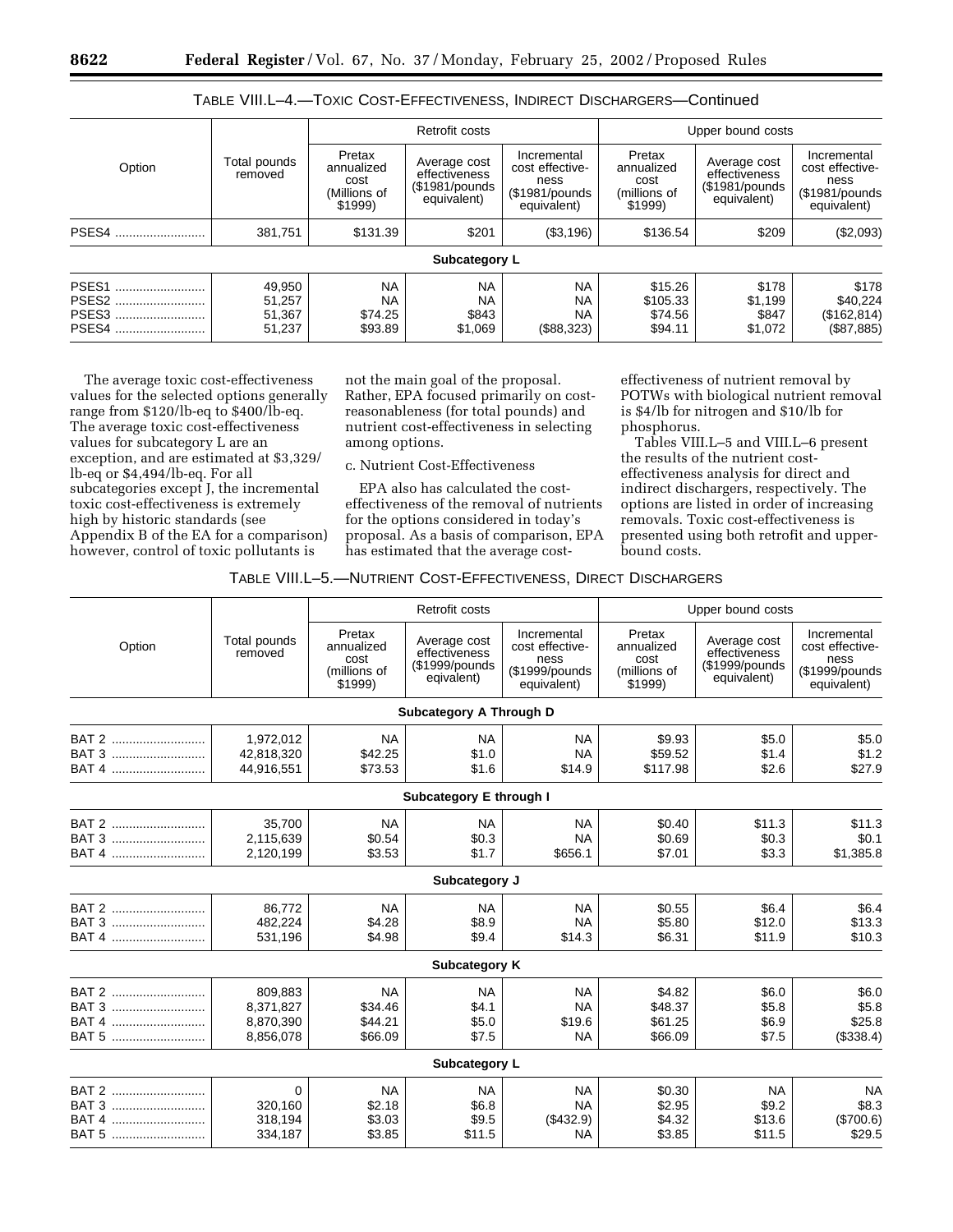|                                  |                                                    |                                                      | Retrofit costs                                                  |                                                                          |                                                      | Upper bound costs                                             |                                                                         |
|----------------------------------|----------------------------------------------------|------------------------------------------------------|-----------------------------------------------------------------|--------------------------------------------------------------------------|------------------------------------------------------|---------------------------------------------------------------|-------------------------------------------------------------------------|
| Option                           | Total pounds<br>removed                            | Pretax<br>annualized<br>cost (millions<br>of \$1999) | Average cost<br>effectiveness<br>(\$1999/pounds)<br>equivalent) | Incremental<br>cost effective-<br>ness<br>(\$1999/pounds)<br>equivalent) | Pretax<br>annualized<br>cost (millions<br>of \$1999) | Average cost<br>effectivess<br>(\$1999/pounds)<br>equivalent) | Incremental<br>cost effective-<br>ness<br>(\$1999/pounds<br>equivalent) |
|                                  |                                                    |                                                      | <b>Subcategory A Through D</b>                                  |                                                                          |                                                      |                                                               |                                                                         |
| PSES1<br>PSES2<br>PSES3<br>PSES4 | 907,327<br>1,573,317<br>33,837,795<br>35,215,559   | <b>NA</b><br><b>NA</b><br>\$86.42<br>\$105.86        | <b>NA</b><br><b>NA</b><br>\$2.55<br>\$3.01                      | <b>NA</b><br><b>NA</b><br><b>NA</b><br>\$14.11                           | \$7.05<br>\$151.49<br>\$96.25<br>\$120.64            | \$7.77<br>\$96.29<br>\$2.84<br>\$3.43                         | \$7.77<br>\$216.88<br>(\$1.71)<br>\$17.70                               |
|                                  |                                                    |                                                      | <b>Subcategory E Through I</b>                                  |                                                                          |                                                      |                                                               |                                                                         |
| PSES1<br>PSES2<br>PSES3<br>PSES4 | 1,997,640<br>1.510.007<br>4,616,635<br>4,603,357   | <b>NA</b><br><b>NA</b><br>\$83.25<br>\$109.82        | <b>NA</b><br><b>NA</b><br>\$18.03<br>\$23.86                    | <b>NA</b><br><b>NA</b><br><b>NA</b><br>(\$2,001.07)                      | \$18.79<br>\$102.09<br>\$83.68<br>\$110.20           | \$9.41<br>\$67.61<br>\$18.13<br>\$23.94                       | \$9.41<br>(\$170.82)<br>(\$5.93)<br>(\$1,996.98)                        |
|                                  |                                                    |                                                      | Subcategory J                                                   |                                                                          |                                                      |                                                               |                                                                         |
| PSES1<br>PSES2<br>PSES3<br>PSES4 | 8,233,864<br>146.708<br>10,194,886<br>10,379,498   | <b>NA</b><br><b>NA</b><br>\$23.09<br>\$24.78         | <b>NA</b><br><b>NA</b><br>\$2.26<br>\$2.39                      | <b>NA</b><br><b>NA</b><br><b>NA</b><br>\$9.18                            | \$1.33<br>\$23.25<br>\$27.91<br>\$29.22              | \$0.16<br>\$158.51<br>\$2.74<br>\$2.82                        | \$0.16<br>(\$2.71)<br>\$0.46<br>\$7.09                                  |
|                                  |                                                    |                                                      | Subcategory K                                                   |                                                                          |                                                      |                                                               |                                                                         |
| PSES1<br>PSES2<br>PSES3<br>PSES4 | 5,468,191<br>2,827,350<br>18,404,976<br>19,217,341 | <b>NA</b><br><b>NA</b><br>\$126.00<br>\$131.39       | <b>NA</b><br><b>NA</b><br>\$6.85<br>\$6.84                      | <b>NA</b><br><b>NA</b><br><b>NA</b><br>\$6.63                            | \$10.84<br>\$188.95<br>\$133.01<br>\$136.54          | \$1.98<br>\$66.83<br>\$7.23<br>\$7.11                         | \$1.98<br>(\$67.45)<br>(\$3.59)<br>\$4.34                               |
|                                  |                                                    |                                                      | Subcategory L                                                   |                                                                          |                                                      |                                                               |                                                                         |
| PSES1<br>PSES2<br>PSES3<br>PSES4 | 2,715,456<br>1,893,734<br>5,911,953<br>5,936,000   | <b>NA</b><br><b>NA</b><br>\$74.25<br>\$93.89         | <b>NA</b><br><b>NA</b><br>\$12.56<br>\$15.82                    | <b>NA</b><br><b>NA</b><br><b>NA</b><br>\$769.90                          | \$15.26<br>\$105.33<br>\$74.56<br>\$94.11            | \$5.62<br>\$55.62<br>\$12.61<br>\$15.85                       | \$5.62<br>(\$109.61)<br>(\$7.66)<br>\$792.95                            |

TABLE VIII.L–6.—NUTRIENT COST-EFFECTIVENESS, INDIRECT DISCHARGERS

The nutrient cost-effectiveness for the selected options varies by subcategory from \$0.10/lb to \$8.30/lb. These values are all within the approximate benchmarks determined by EPA for phosphorus. In fact, for Subcategories A–I, Option 3 is more cost-effective (in terms of nutrients) than Option 2 and is well within the benchmark for nitrogen as well. For subcategories J, K, and L, the nutrient cost-effectiveness numbers for the proposed options range from \$5.80 to \$9.20 per pound. These exceed the benchmark for nitrogen. When broken out by nitrogen and phosphorus, Option 2 meets the individual benchmarks, but option 3 does not for subcategories K and L. These options thus may not be cost-effective for nutrient removal.

## *M. Small Business Analysis*

EPA analyzed the economic impacts on small businesses in order to comply with its obligations under the Regulatory Flexibility Act (RFA) as amended by the Small Business

Regulatory Enforcement Fairness Act. The RFA provides that the default definitions for small businesses are based on size standards determined by the Small Business Administration (SBA). The standards are for firms, not facilities, and are based on NAICS codes. The size standard for all of the NAICS codes in the meat and poultry products industry is 500 employees.

The first step in the analysis was determining how many facilities in the industry are owned by small businesses and how many are owned by large businesses. EPA took two separate approaches to make this determination and compared the estimates to information from other sources on the number of facilities owned by large businesses to determine which was more accurate. The first approach relied on data from the SBA website on the number of firms and facilities of a certain size; this data was provided under a special contract with the Census Bureau and matches the employment classes used in the Census of

Manufacturers. The second approach relied on data from the screener survey.

Using the SBA/Census data, EPA first checked the employment class for each model facility. If the model facility was in an employment class exceeding 500, then all facilities controlled by the same firm were assumed to be large business owned. If not, then EPA assigned to that model facility the ratio of facilities to establishments for the corresponding employment class in the SBA/Census special study. Multiplying that ratio by the number of facilities represented by the model facility resulted in our estimate of small business owned facilities.

For example, suppose the model facility for R12, medium was in the 100–249 employee class, and the SBA/ Census special study tells us that for NAICS 311611, there are 200 firms and 210 facilities with 100–500 employees. In that case, we assumed 95% of R12, medium facilities were stand alone small businesses, and 5% of R12,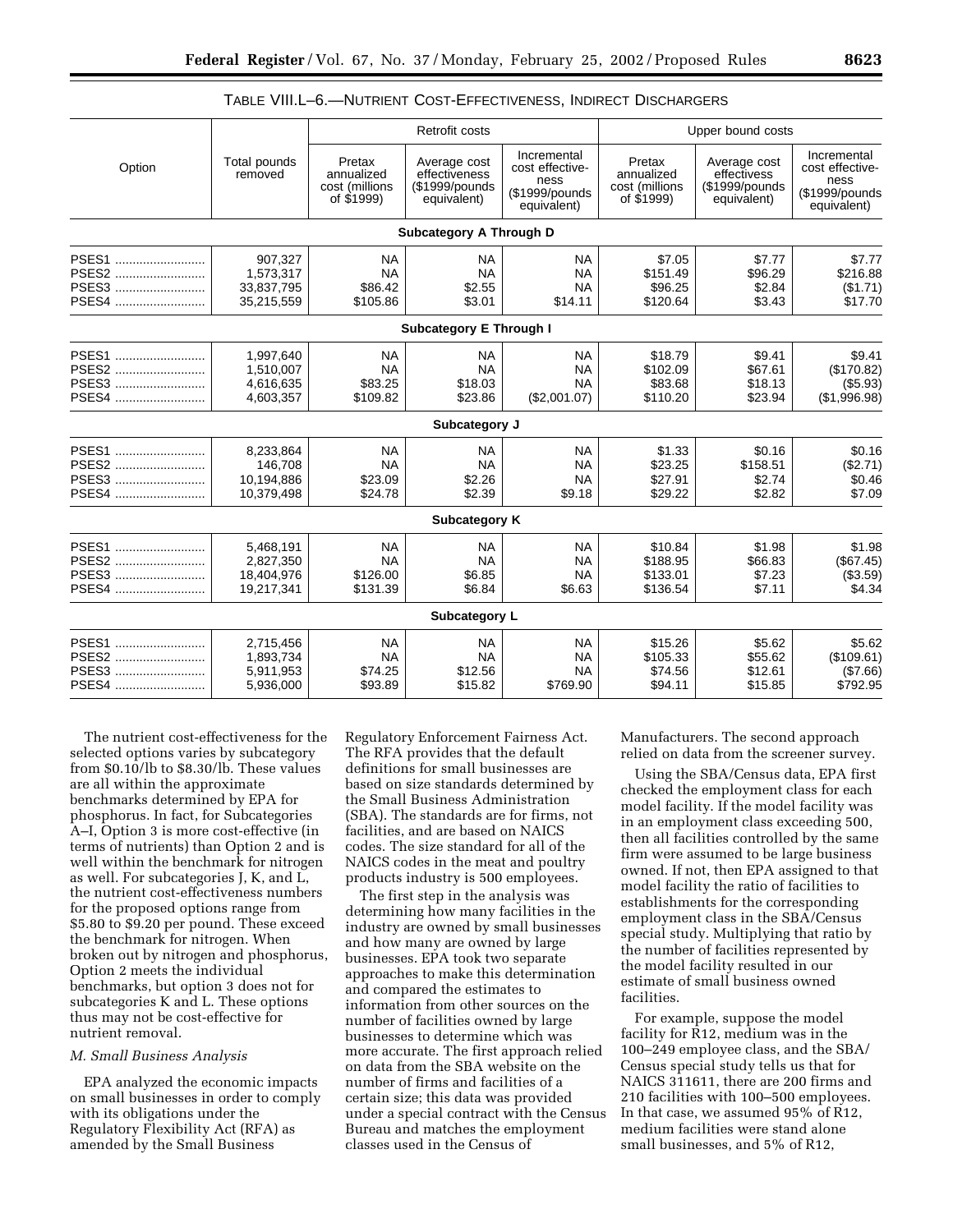medium facilities were large business owned.

As an alternative to the estimates from the SBA/Census data, EPA also examined responses from the screener survey, which asks for facility and company employment for each facility. EPA then compared the resulting estimates of the numbers of businesses from each alternative approach to information from the various sources in the industry profile on the number of facilities owned by large businesses. For all the subcategories except rendering, the SBA/Census data appeared to provide more accurate comparative

estimates and was used to generate the numbers of small and large businesses. EPA used the screener survey to generate this data for rendering facilities. EPA determined that none of the certainty facilities are owned by small businesses.

EPA estimates the 73 facilities owned by small businesses will be affected by this regulation: 69 nonsmall facilities in subcategories A–K with new BPT/BCT/ BAT requirements and 4 small facilities in Subcategory L subject to new BPT requirements. Average cost/sales ratios for facilities owned by small businesses are presented in Table VIII.M–1 as well

as the range of cost/sales ratios calculated for those facilities. Average cost/net income ratios for facilities owned by small businesses are presented in Table VIII.M–2 with the range of cost/net income ratios calculated for those facilities. The ranges are generated by calculating the ratios for each of the model facilities that make up each subcategory. The average ratio is thus a weighted average of the ratios for the model facilities. Therefore, this average ratio may vary from the ratio for the subcategory as a whole.

TABLE VIII.M–1.—COST/SALES RATIOS FOR SMALL BUSINESS-OWNED FACILITIES, SELECTED OPTIONS

| Subcategory  | Number of<br>small busi- | Cost/net income<br>(%) |      |      |  |
|--------------|--------------------------|------------------------|------|------|--|
|              | ness-owned<br>facilities | Average                | Low  | High |  |
| $A-D$        |                          | 0.02                   | 0.25 | 0.25 |  |
| $F-I$        | 10                       | 0.07                   | 0.01 | 0.27 |  |
|              | 12                       | 0.17                   | 0.17 | 0.17 |  |
| κ            | 28                       | 0.58                   | 0.37 | 1.00 |  |
| L (nonsmall) | 12                       | 0.55                   | 0.27 | 0.59 |  |
| $L$ (small)  |                          | 0.20                   | 0.20 | 0.20 |  |

TABLE VIII.M–2.—COST/NET INCOME RATIOS FOR SMALL BUSINESS-OWNED FACILITIES, SELECTED OPTIONS

| Subcategory  | Number of<br>small busi-<br>ness-owned | Cost/net income<br>(%` |      |      |  |
|--------------|----------------------------------------|------------------------|------|------|--|
|              | facilities                             | Average                | LOW  | High |  |
| $A-D$        |                                        | 0.25                   | 0.25 | 0.25 |  |
| $F-I$        | 10                                     | 0.55                   | 0.09 | 2.03 |  |
|              | 12                                     | 0.68                   | 0.68 | 0.68 |  |
| κ            | 28                                     | 6.82                   | 5.03 | 8.94 |  |
| L (nonsmall) | 12                                     | 4.87                   | 2.03 | 5.31 |  |
| (small)      |                                        | 2.44                   | 2.44 | 2.44 |  |

## **IX. Water Quality Analysis and Environmental Benefits**

## *A. Qualitative Description of Water Quality Benefits*

EPA evaluated the environmental benefits of controlling the discharges of conventional pollutants from meat and poultry production industry (MPP) facilities to surface waters in national analyses of direct and indirect discharges. EPA used the National Water Pollution Control Assessment Model (NWPCAM version 1.1) to model the instream Dissolved Oxygen (DO) concentration, as influenced by pollutant reductions of BOD<sub>5</sub>, Total Kjeldahl Nitrogen (TKN), Total Suspended Solids (TSS) and Fecal Coliform (FC). Based upon each reach mile concentration of DO, BOD<sub>5</sub>, FC and TSS, EPA estimated the change in each reaches' use category. The use categories ladder is as follows, from poorest to best: No use, boatable, fishable, and

swimmable; where swimmable waters are most desirable.

EPA modeled a sample set of 97 facilities. EPA estimates that the proposed rule will improve overall use of 17 to 28 reach miles for the sample set. Scaling these results to represent the nation level of 246 facilities, EPA estimates the national improvement in overall use to be 29 to 49 reach miles. The national monetized benefits for this overall use improvement range from \$15.5 million to \$16.1 million.

## *B. Facilities Modeled*

EPA estimates that 246 red meat, poultry, and rendering facilities are covered under this proposed rule. EPA mailed out 350 detailed surveys to generate both environmental and economic data. EPA received 241 detailed surveys in time for data analysis of this proposed rule making (*see* Section V.B). Of the 241 detailed surveys, EPA was able to model the

environmental impacts of 97 facilities (36 direct dischargers and 61 indirect dischargers). EPA did not evaluate: (1) 79 facilities which report storing water in on-site lagoons or land applying their wastewater; or (2) 65 facilities for which EPA had insufficient data to conduct the water quality analysis.

## *C. Pollutants of Concern*

EPA identified 30 pollutants of concern for the meat processing segment of the industry and 27 pollutants of concern for the poultry processing segment of the industry (*see* Section V.C). This list includes Ammonia as Nitrogen, Carbonaceous  $BOD<sub>5</sub>$ , Chemical Oxygen Demand (COD), Nitrate +Nitrite (as Nitrogen), Hexane Extractable Method (HEM), Oil and Grease, Total Recoverable Oil and Grease, pH, Temperature, Total Nitrogen and Total Phosphorous (as  $PO<sub>4</sub>$ ).

Discharges of these pollutants of concern into freshwater and estuarine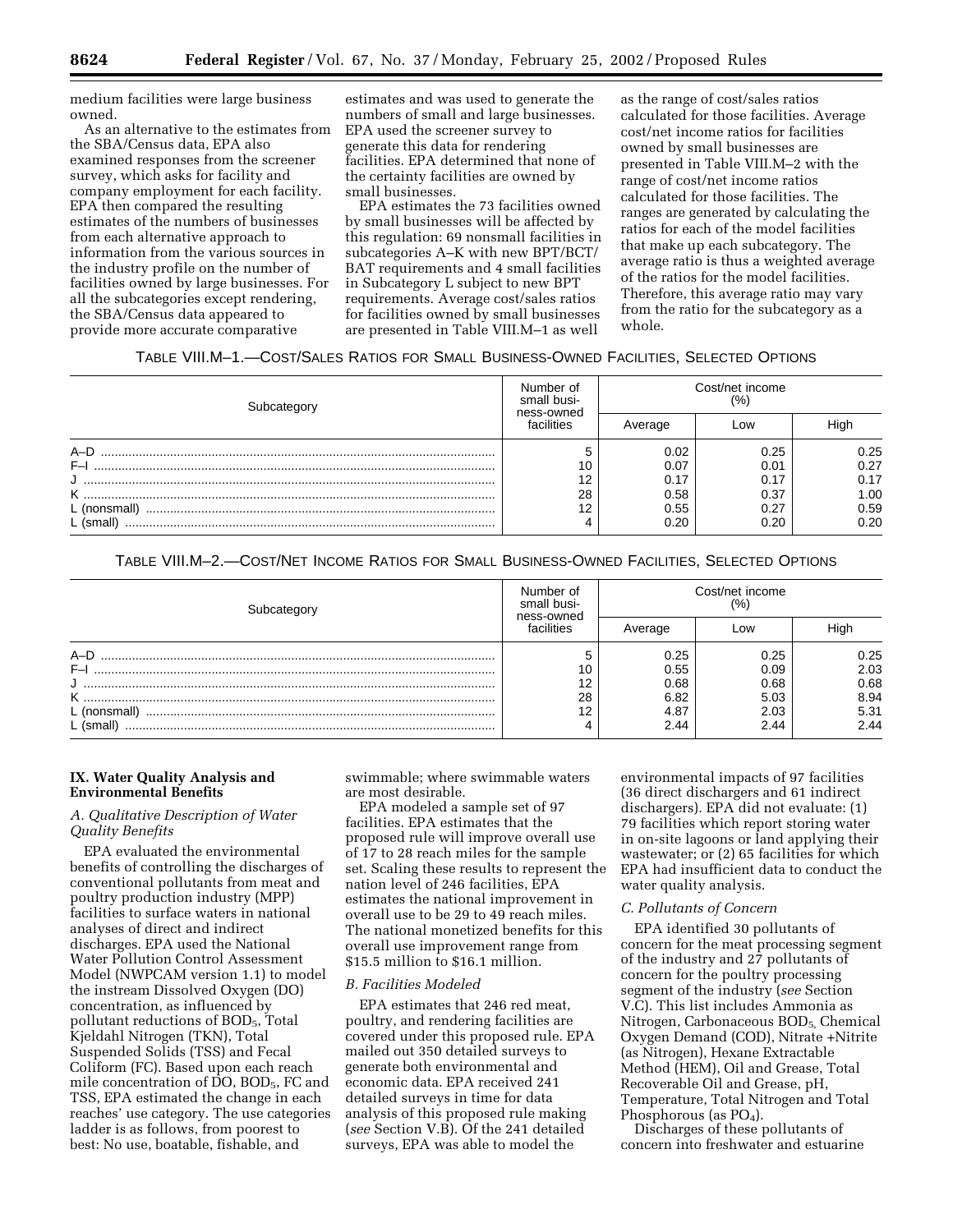ecosystems may alter aquatic habitats and adversely affect aquatic biota. For example, habitat degradation can result from increased suspended particulate matter that reduces light penetration, and thus primary productivity, or from accumulation of suspended particles that alter benthic spawning grounds and feeding habitats. Nutrients, including phosphorus and nitrogen are the primary causes of surface water eutrophication, which can reduce dissolved oxygen content of waterbodies to levels insufficient to support fish and invertebrates. Eutrophication may also increase the incidence of harmful algal blooms which release toxins as they die and can severely affect wildlife as well as humans.

BOD5 and COD are important measures of the organic content of an effluent. When effluents with high  $BOD<sub>5</sub>$ or COD are discharged to surface waters, the process of microbial degradation of organic compounds can, under certain conditions, reduce dissolved oxygen levels in receiving water bodies below the threshold necessary to support aquatic life. Additionally, meat and poultry processing raw wastewaters contain significant amounts of organic nitrogen which rapidly breaks down into ammonia which, if left untreated, are a direct toxicant to aquatic communities. Oil and grease are known to produce toxic effects on aquatic organisms (*i.e.,* fish, crustacea, larvae and eggs, gastropods, bivalves, invertebrates, and flora). Pathogens are known to impact a variety of water uses including recreation, drinking water sources, and aquatic life and fisheries (Docket No. W–01–06, Record No. 10024).

#### *D. Benefits Modeling Methodology*

EPA chose to use the National Water Pollution Control Assessment Model (NWPCAM) version 1.1 to estimate environmental impacts to surface water quality resulting from implementation of various scenarios for regulating MPP facilities. Specifically, EPA developed NWPCAM v1.1 to model instream Dissolved Oxygen (DO) concentration, as influenced by pollutant reductions of BOD5, Total Kjeldahl Nitrogen (TKN), Total Suspended Solids (TSS) and Fecal Coliform (FC). Based upon each reach mile concentration of DO, BOD5, FC and TSS, EPA estimates the change in each reaches' use category. The use categories ladder is as follows, from poorest to best: 0 = no use; 1 = boatable; 2 =

fishable; and  $3 =$  swimmable (where swimmable waters are most desirable).

The NWPCAM is a national-scale water quality model that characterizes water quality conditions for the Nation's network of river and streams. As of present, the NWPCAM v1.1 only models DO, BOD<sub>5</sub>, Fecal Coliform, TKN and TSS. EPA is presently working to modify the model to include the following: (1) Modeling of nutrients for an eutrophication analysis of ponds and lakes; and (2) modeling of other pollutants for rivers and streams. This model update should be completed in time for the final rule.

Since the meat and poultry processing industry waste streams are mostly nontoxic organic pollutants, EPA is satisfied that NWPCAM v1.1 models the majority of pollutant pounds generated by the 97 MPP facilities included in this rule making. However, for this reason, EPA acknowledges that the environmental impacts and benefits are probably underestimated.

In addition, EPA did not evaluate the impact on receiving waters from conventional pollutants (BOD<sub>5</sub>, TSS, Oil and Grease and Fecal Coliform) and other pollutants (metals, nutrients) which pass through the POTW (*see* Section XI.B). EPA is, however, soliciting comment on whether pretreatment standards are necessary for this industry and how EPA should model these potential benefits from controls on MPP indirect dischargers.

#### *E. Modeled Technology Option Scenarios*

EPA estimated the benefits from the improvements in water quality expected for 8 different scenarios of the various regulatory options.

TABLE IX.E–1.—BENEFITS SCENARIOS MODELED

|                                        | Scenario                   | Regulatory options <sup>1</sup>                                                                                                                             |
|----------------------------------------|----------------------------|-------------------------------------------------------------------------------------------------------------------------------------------------------------|
| 1<br>$\mathcal{P}$<br>3<br>4<br>5<br>6 | .<br>.<br>.<br>.<br>.<br>. | BAT <sub>2</sub><br>BAT3<br>BAT4<br>BAT2 + PSES1<br>BAT3 + PSES1<br>BAT4 + PSES1<br>BAT3 (meat, poultry), BAT2<br>(rendering)<br>BAT3 (meat, poultry), BAT2 |
|                                        |                            | (rendering) + PSES1                                                                                                                                         |

**Note 1:** BAT options apply to within scope direct dischargers and PSES options apply to within scope indirect dischargers (see Section III).

The regulatory options evaluated for direct dischargers were:

- BAT2: Dissolved Air Flotation (DAF) (advanced oil/water separation), Lagoon, and Disinfection (Oil and Grease, BOD5, TSS, Pathogen removal) + Nitrification (Ammonia (NH3) removal)
- BAT3: BAT2 + Denitrification (Nitrogen removal)
- BAT4: BAT3 + (Phosphorus removal)

The regulatory Options evaluated for indirect dischargers were:

PSES1: DAF, Equalization (Oil and Grease, TSS, removal)

#### *F. Documented Impacts and Permit Violations*

EPA identified 10 articles documenting environmental impacts due to meat and poultry processing facilities. Documented impacts include 4 reaches with nutrient loadings, 2 sites with contaminated well water, 1 site with contaminated ground water, and 1 lake threatened by nutrient loadings. EPA also documented 20 permit violations by meat and poultry processing facilities. The permit levels mostly violated are  $NH<sub>3</sub>-N$ , PO<sub>4</sub>, and TSS.

EPA identified 18 articles which document legal action in criminal cases taken against meat and poultry processing facilities. Documented legal action includes: (1) Conspiracy of 5 facilities to violate the CWA; (2) one case of illegal dumping of waste; and (3) five cases of falsifying records, diluting waste samples and or destroying records. These legal actions resulting in 3 possible cases of incarceration and fines ranging from \$0.25 million to \$12.6 million. All of these articles and permit violations are documented in the record (Docket No. W–01–06, Record No. 10033).

## **G. Modeled Water Quality Impacts**

The environmental analysis for 97 meat and poultry processing facilities is presented in Table IX.G–1. EPA estimates that the proposed rule would decrease end-of-pipe pollutant loadings 10 percent for all subcategories. The baseline load of 49.9 million lbs/yr (BOD5, TSS, Nitrogen, Phosphorus and TKN) would be reduced to 45.1 million lbs/yr. The recommended treatment option would result in the over-all use improvement of 21 river miles at the sample set, and approximately 36 miles at the national level.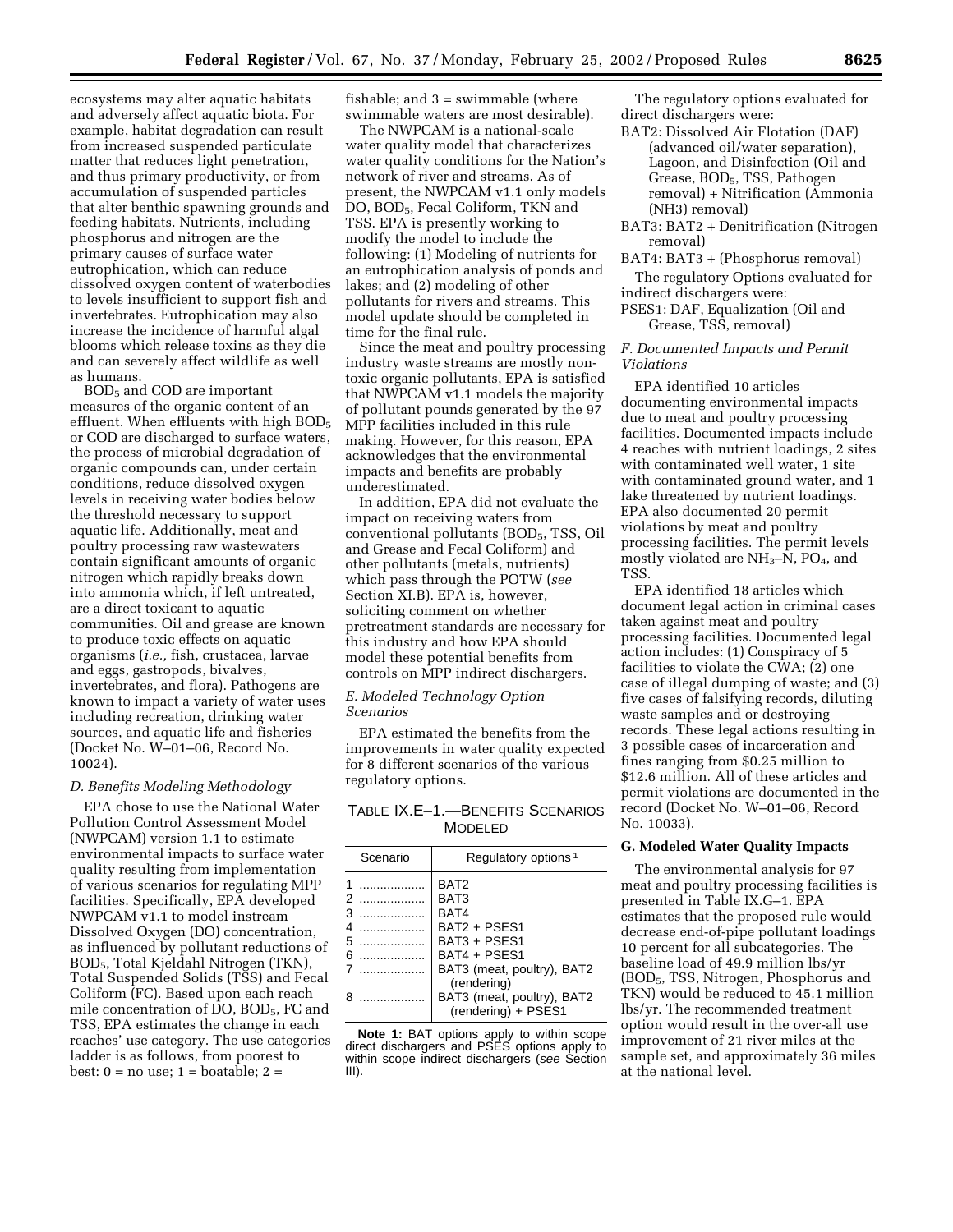| Scenario | Regulatory options                             | Pollutant <sup>1</sup><br>Load | Pollutant Re-<br>duction | Overall use improvement <sup>2</sup><br>(reach miles) |          |
|----------|------------------------------------------------|--------------------------------|--------------------------|-------------------------------------------------------|----------|
|          |                                                | (million lbs/vr)               | (percent)                | Sample                                                | National |
| Baseline |                                                | 49.9                           |                          |                                                       |          |
|          |                                                | 47.5                           |                          |                                                       | 29       |
| 2        |                                                | 45.0                           | 10                       |                                                       | 36       |
|          |                                                | 44.8                           | 10                       | 21                                                    | 36       |
|          |                                                | 36.2                           | 27                       | 24                                                    |          |
|          |                                                | 33.7                           | 32                       | 28                                                    | 48       |
|          |                                                | 33.5                           | 33                       | 21                                                    | 36       |
| 7        |                                                | 45.1                           | 10                       | $\Omega$                                              | 36       |
| 8  1     | BAT3 (meat, poultry), BAT2 (Rendering) + PSES1 | 33.7                           | 32                       | 28                                                    | 48       |

TABLE IX.G–1.—MODELED ENVIRONMENTAL BENEFITS (97 FACILITIES)

**Note 1:** Baseline = 49.9 Million lbs/yr. Pound totals include BOD, TSS, Nitrogen, Phosphorus and TKN from 97 facilities. Some overlap between categories may be occurring

**Note 2:** Sample set represents 97 facilities. National set represents 246 facilities. Of the 246 facilities represented, 79 facilities are zero dischargers, and therefore do not contribute to these modeled water quality impacts/improvements.

> TABLE IX.H–1.—MODELED ENVIRON-MENTAL BENEFITS (97 FACILITIES)

#### *H. Monetized Water Quality Benefits*

Economic benefits associated with the meat and poultry products scenarios are based on incremental changes in water quality use-support (i.e., boatable, fishable, swimmable) and the population benefitting from the changes. Benefits are calculated state-by-state at the State (local) scale as well as at the national level. For each State, benefits at the local-scale represent the value that the State population is willing to pay for improvements to waters within the State or adjoining the State. For each State, benefits at the national-scale represent the value that the State population is willing to pay for improvements to waters in all other states in the continental United States. EPA solicits comment on additional methods for estimating and monetizing benefits.

Table IX.H–1 summarizes the resulting estimates of economic benefits for each of the six regulatory scenarios analyzed. Based on the subset of facilities included in the NWPCAM analysis, the total national willingnessto-pay (WTP) benefits at the local-scale for all water quality use-supports ranged from approximately \$15.5 million for BAT2 to \$16.1 million for BAT4 + PSES1. EPA estimates that the annual benefits of the proposed regulatory action (i.e., Scenario 7) is \$15.6 million per year. Since these benefits are for a subset of the facilities regulated by the proposal, they should not be compared to the total costs of the rule. EPA estimates that the costs for Scenario 7 for the facilities included in the benefits analysis are \$33.7 million. If the ratio of costs to benefits for these facilities is the same as the ratio of costs to benefits for all facilities, the total benefits of the rule would be \$37.0 million.

| Scenario                                  | Regulatory<br>options                                                                                                                                                                           | Monetized<br>benefits<br>(\$1999<br>million)                 |
|-------------------------------------------|-------------------------------------------------------------------------------------------------------------------------------------------------------------------------------------------------|--------------------------------------------------------------|
| 3<br>.<br>4<br>.<br>5<br>.<br>6<br>.<br>8 | BAT2<br>BAT3<br><b>BAT4</b><br>BAT2 + PSFS1<br>$\cdots$<br>BAT3 + PSES1<br>$\sim$<br>BAT4 + PSES1<br>BAT3 (meat, poul-<br>try), BAT2 (Ren-<br>dering).<br>BAT3 (meat, poul-<br>try), BAT2 (Ren- | 15.5<br>15.6<br>15.6<br>15.9<br>16.0<br>16.1<br>15.6<br>16.0 |
|                                           | dering) + PSES1.                                                                                                                                                                                |                                                              |

## **X. Non-Water Quality Environmental Impacts**

Sections 304(b) and 306(b) of the Clean Water Act require EPA to consider non-water quality environmental impacts (including energy requirements) associated with effluent limitations guidelines and standards. To comply with these requirements, EPA considered the potential impact of the proposed MPP rule on energy consumption, air emissions, and solid waste generation. A discussion of the proposed technology options is given in Section VII of this preamble. Considering energy use and environmental impacts across all media, the Agency has determined that the impacts identified in this section are justified by the benefits associated with compliance with the proposed limitations and standards. Section X.A discusses the energy requirements for implementing wastewater treatment technologies at

MPP facilities. Section X.B presents the impact of the proposed technologies on air emissions, and section X.C discusses the impact on wastewater treatment sludge generation.

#### *A. Energy Requirements*

EPA estimates that compliance with this rule will result in a small net decrease in energy consumption at nonsmall MPP facilities that are direct dischargers and no change in energy consumption at all MPP facilities that are indirect dischargers (as EPA is proposing no PSES and PSNS for all MPP subcategories) (*see* Section III.A.1 for EPA's definition of small and nonsmall facilities). EPA did, however, estimate the energy consumption at non-small MPP facilities that are indirect dischargers and noted a small net increase in energy consumption. Table X.A–1 and X.A–2 present estimates of energy usage by technology option for both non-small direct and indirect dischargers, respectively. For the selected proposal technology options, EPA estimates that there will be a reduction in total annual energy use across all non-small direct dischargers (a net reduction of 144 million KWH/ yr). This is a relatively small net reduction in comparison with the total annual amount of energy purchased by non-small direct facilities (2,929 million KWH/yr). There are no incremental energy use impacts for direct dischargers that are small poultry slaughterers (subpart K) or small poultry further processors (subpart L) as all of these small facilities are currently implementing the proposed limitations and standards (Docket No. W–01–06, Record No. 00168).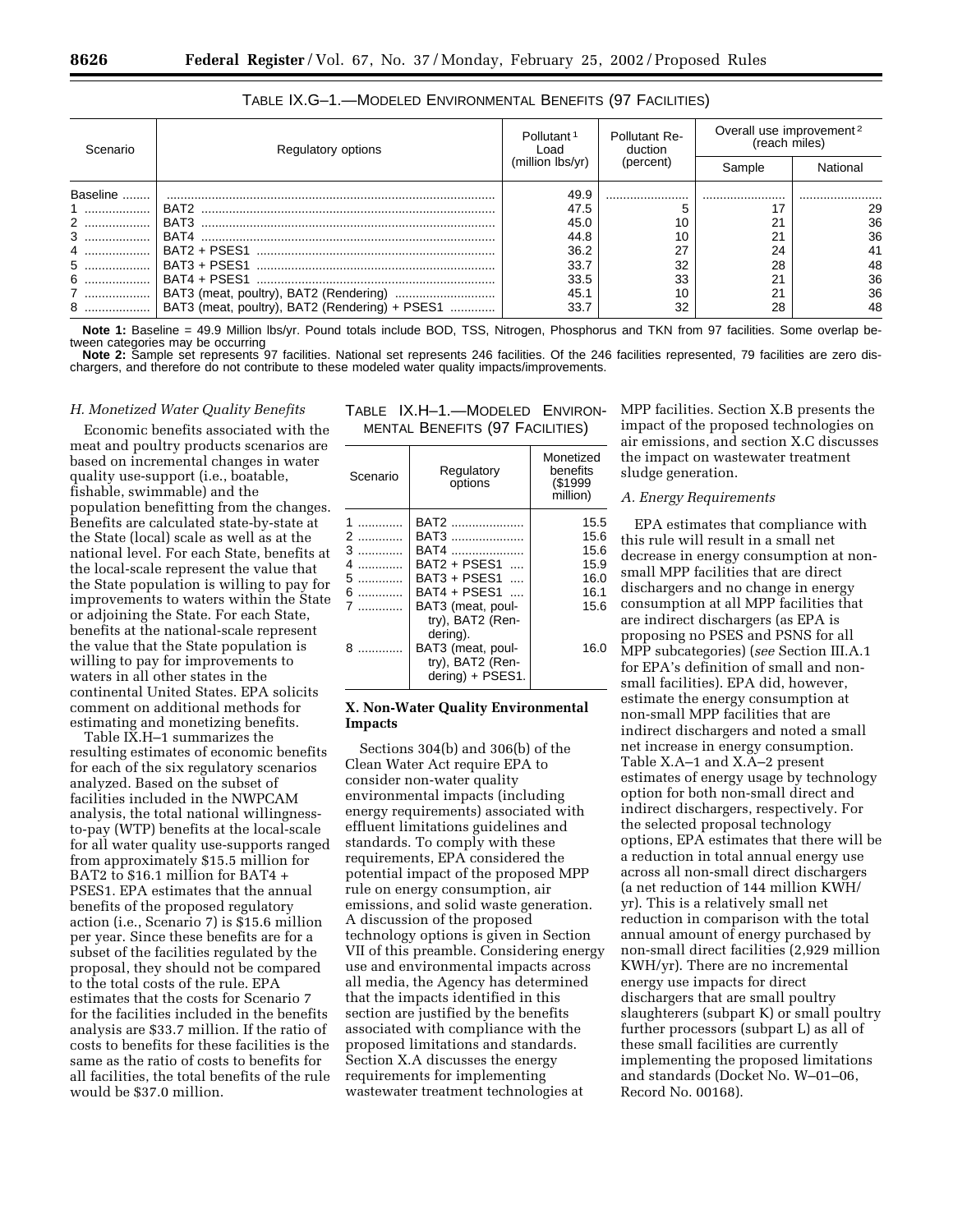|  | Table X.A—1.—Incremental Energy Use for Existing Non-Small MPP Facilities, Direct Dischargers |  |
|--|-----------------------------------------------------------------------------------------------|--|
|--|-----------------------------------------------------------------------------------------------|--|

| 40 CFR part 432 subcategory groupings <sup>1</sup> | <b>Total Energy</b><br>purchased per<br>non-small<br>MPP facility | Incremental MPP WWTP energy use per non-small MPP facility<br>in units of million KWH/fac.-yr and total energy usage percent In-<br>crease per non-small MPP facility [% increase] |                          |                           |                          |
|----------------------------------------------------|-------------------------------------------------------------------|------------------------------------------------------------------------------------------------------------------------------------------------------------------------------------|--------------------------|---------------------------|--------------------------|
|                                                    | (million KWH/<br>$fac-vr$                                         | BAT <sub>2</sub>                                                                                                                                                                   | BAT3                     | BAT4                      | BAT5                     |
|                                                    | 11.42                                                             | 0.0221<br>[0.19%]                                                                                                                                                                  | $-0.9324$<br>$[-8.89\%]$ | $-1.0759$<br>$[-10.40\%]$ | <b>NA</b>                |
|                                                    | 13.46                                                             | 0.0017<br>[0.01%]                                                                                                                                                                  | $-0.0239$<br>$[-0.18\%]$ | $-0.0354$<br>[-0.26%]     | <b>NA</b>                |
|                                                    | 5.47                                                              | $[0.00\%]$                                                                                                                                                                         | $-0.2415$<br>$[-4.62\%]$ | $-0.261$<br>$[-5.01\%]$   | <b>NA</b>                |
|                                                    | 13.53                                                             | 0.0031<br>[0.02%]                                                                                                                                                                  | $-0.627$<br>[-4.86%]     | $-0.6076$<br>$[-4.70\%]$  | $-0.6033$<br>$[-4.67\%]$ |
|                                                    | 13.46                                                             | 0.0021<br>[0.02%]                                                                                                                                                                  | $-0.1088$<br>I – 0.81%]  | $-0.1094$<br>$[-0.82\%]$  | $-0.1519$<br>$[-1.14\%]$ |

**Note 1:** Small Processors (Subpart E) are not covered under the proposal (see Section III.A.1) and do not have any net incremental NWQIs (including energy usage).

TABLE X.A–2.—INCREMENTAL ENERGY USE FOR EXISTING NON-SMALL MPP FACILITIES, INDIRECT DISCHARGERS

| 40 CFR part 432 subcategory groupings <sup>1</sup> | Total energy<br>purchased per<br>non-small<br>MPP facility | Incremental MPP WWTP energy use per non-small MPP facility<br>in units of million KWH/fac.-yr and total energy usage percent in-<br>crease per non-small MPP facility<br>[% Increase] |                               |                                  |                                     |
|----------------------------------------------------|------------------------------------------------------------|---------------------------------------------------------------------------------------------------------------------------------------------------------------------------------------|-------------------------------|----------------------------------|-------------------------------------|
|                                                    | (million KWH/<br>$fac-vr$ )                                | PSES <sub>1</sub>                                                                                                                                                                     | PSES <sub>2</sub>             | PSES3                            | PSES4                               |
|                                                    | 11.42                                                      | 0.2644                                                                                                                                                                                | 4.5467                        | 2.0473                           | 1.6061                              |
|                                                    | 13.46                                                      | $[2.26\%]$<br>0.1227<br>$[0.90\%]$                                                                                                                                                    | [28.48%]<br>0.6021<br>[4.28%] | $[15.20\%]$<br>0.3404<br>[2.47%] | $[12.33\%]$<br>0.3137               |
|                                                    | 5.47                                                       | 0.0243<br>[0.44%]                                                                                                                                                                     | 0.4617<br>$[7.78\%]$          | 0.0061<br>[0.11%]                | [2.28%]<br>$-0.0547$<br>$[-1.01\%]$ |
|                                                    | 13.53                                                      | 0.1423<br>[1.04%]                                                                                                                                                                     | 2.6724<br>[16.49%]            | 0.9385<br>[6.49%]                | 0.8078<br>[5.63%]                   |
|                                                    | 13.46                                                      | 0.0995<br>[0.73%]                                                                                                                                                                     | 0.6519<br>[4.62%]             | 0.3194<br>[2.32%]                | 0.2933<br>$[2.13\%]$                |

**Note 1:** Small Processors (Subpart E) are not covered under the proposal (see Section III.A.1) and do not have any net incremental NWQIs (including energy usage).

The Direct Option BAT3 results in a net decrease in energy use. This is a result of the nitrification/denitrification process (BAT3) utilizing less oxygen and less mixing than the nitrification process (BAT2). Oxygen transfer and mixing operations require energy to run blowers and mixers, respectively. The electrical energy costs of a fully nitrifying wastewater treatment plant (WWTP) can typically be reduced by approximately 20% by implementation of denitrification with influent BOD as the necessary organic carbon source (Docket No. W–01–06, Record No. 00166).

EPA used facility count, wastewater flow, and treatment-in-place data from the Screener Survey and Detailed Survey to develop the previous energy use estimations. The MPP Development Document provides more detailed information on the development of these energy use estimations.

#### *B. Air Emissions Impacts*

The Agency believes that the end-ofpipe technologies included in the technology options for this rule do not generate significant incremental air emissions either directly from the facility or indirectly through increased air emissions impact from the electric power generation facilities providing the additional energy.

Odors are the only significant air pollution problem associated with MPP facility wastewater treatment. Malodorous conditions usually occur in anaerobic waste treatment processes or localized anaerobic environments within aerobic systems. However, it is generally agreed that anaerobic tanks and ponds will not create serious odor problems unless the process water has a high sulfate content. The proposed technology options will not significantly increase odors as the proposed technology options do not create additional amounts of methane.

The anaerobic contact tank or pond odor is unpredictable as evidenced by

the few facilities that have odor problems without sulfate waters (Docket No. W–01–06, Record No. 00162). Facilities generally utilized a scum layer on the anaerobic contact tank or pond to minimize odors (Docket No. W–01– 06, Record No. 10034). Additionally, covers and collectors of off-gases from tanks or ponds may also control odors. If the off-gas has sufficient methane content it can then be recovered for energy or burned in a flare. Dissolved air flotation systems can also generate localized odors if facilities do not: (1) Properly remove the skimmings or grease-containing solids; or (2) provide sufficient ventilation around the treatment system if it is located indoors. Odors can best be controlled by elimination, at the source, in preference to treatment for odor control.

EPA visited several MPP facilities that EPA considered to be operating the selected proposal technology options. None of these BAT facilities had odor control problems. One MPP WWTP operator noted that his facility, which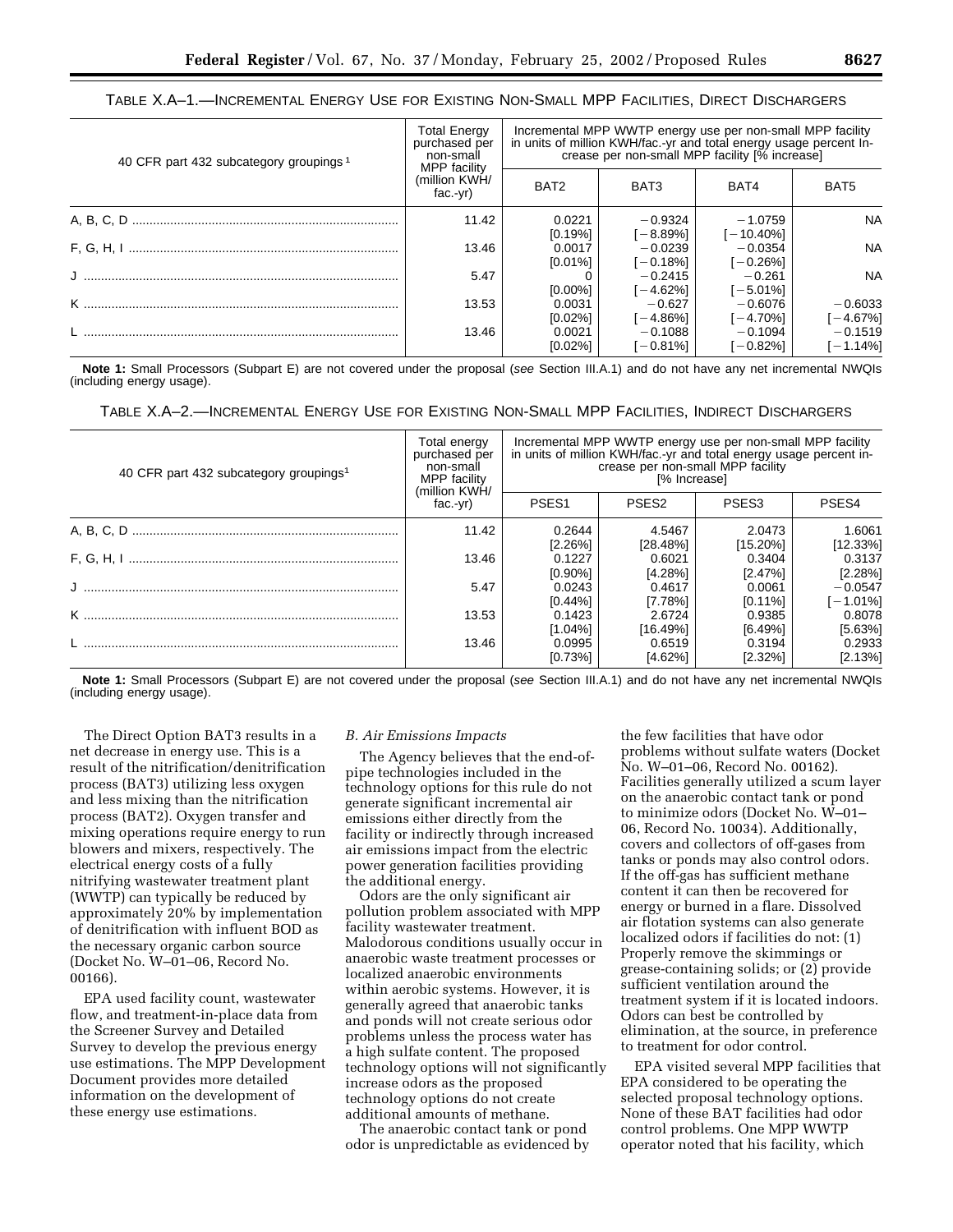operates BAT5 technology (biological nutrient removal with disc filter), has had no odor control problem since the installation of his new WWTP even with private residences located within 1⁄4 mile of the WWTP (Docket No. W–01– 06, Record No. 00154).

As previously stated, EPA estimates an annual net energy reduction of 144 million KWH for the selected proposal technology options. EPA is proposing no PSES or PSNS regulatory controls for indirect dischargers. This annual net energy reduction, however, is small compared with the amount of energy used by MPP direct dischargers (2,929 million KWH/yr) and trivial when compared with the total electricity used by the entire United States in 1999 (3,501 billion KWH) (Docket No. W–01– 06, Record No. 00139).

### *C. Solid Waste Generation*

The most significant non-water quality environmental impact (NWQI) is the generation of additional solids from MPP WWTP. These additional solids are generally nonhazardous. Some solids are recovered for additional processing (rendering) and are not considered solid wastes or NWQIs. Screening devices of various design and operating principles are used primarily for removal of largescale solids (*e.g.,* feathers, large animal particles) from the meat and poultry processing facility raw water before the

raw water reaches the headworks of the WWTP. These large-scale solids have economic value as inedible rendering raw material.

The organic and inorganic solid material separated from the MPP wastewater, including chemicals added to aid solids separation, is called sludge. Typically, this sludge contains 95 to 98 percent water before dewatering. The raw sludge can be concentrated, digested, dewatered, dried, incinerated, land-filled, or spread in sludge holding ponds. Facilities may use combinations of these sludge management options for different periods of the year. A WWTP operator for a poultry slaughtering facility, which utilizes BAT5 technology, noted that sludges from his facility are used as a soil amendments via spray irrigation for crops raised on the facility's property, while during the off-growing season (July through March) these sludges are kept in a lagoon. The operator pays a fee for land application of the WWTP sludge. EPA noted during site visits to two independent rendering operations that sludges from dissolved air floatation units which use chemical additions to promote solids separation are rendered, however, the chemical bond between the organic matter and the polymers requires that the sludges be processed (rendered) at higher temperatures (260 °F) and longer retention times (Docket No. W–01–06,

Record No. 10042). EPA estimates that compliance with this proposed rule will result in a decrease in wastewater treatment sludges at MPP facilities.

For the selected proposal technology options, EPA estimates that there will be a 3.4% reduction in total annual sludge production across all non-small direct dischargers (a net reduction of approximately 16,500 tons/yr). This is a relatively small net reduction in comparison with the current total annual amount of sludge production by non-small direct facilities (approximately 500,000 tons/yr). Tables X.C–1 and X.C–2 present the amount of wastewater treatment sludge expected to be reduced at non-small facilities as a result of implementing each of the technology options. There are no incremental sludge generation impacts for direct dischargers that are small poultry slaughterers (subpart K) or small poultry further processors (subpart L) as all of these small facilities are currently implementing the proposed limitations and standards (Docket No. W–01–06, Record No. 00168).

EPA is proposing no PSES and PSNS for all indirect dischargers in all MPP subcategories. EPA did, however, estimate the sludge generation at nonsmall MPP facilities that are indirect dischargers and noted a small net increase in sludge generation.

TABLE X.C–1.—INCREMENTAL SLUDGE GENERATION FOR EXISTING NON-SMALL MPP FACILITIES, DIRECT DISCHARGERS

| 40 CFR part 432 subcategory groupings <sup>1</sup> | Baseline total<br>sludge gen-<br>erated at non-<br>small MPP fa-<br>cilities, direct<br>dischargers<br>(tons/year) | Incremental Sludge Generated—tons/yr and percent increase [%]<br>Increase] for non-small MPP facilities, direct dischargers |                         |                        |                  |  |
|----------------------------------------------------|--------------------------------------------------------------------------------------------------------------------|-----------------------------------------------------------------------------------------------------------------------------|-------------------------|------------------------|------------------|--|
|                                                    |                                                                                                                    | BAT <sub>2</sub>                                                                                                            | BAT3                    | BAT4                   | BAT <sub>5</sub> |  |
|                                                    | 353,794                                                                                                            | $[0.0\%]$                                                                                                                   | $-5,976$<br>$[-1.7\%]$  | $-5,334$<br>$[-1.5\%]$ | <b>NA</b>        |  |
|                                                    | 6,564                                                                                                              | $[0.0\%]$                                                                                                                   | $-45$<br>$[-0.7\%]$     | $-26$<br>$[-0.4\%]$    | <b>NA</b>        |  |
|                                                    | 3,655                                                                                                              | $[0.0\%]$                                                                                                                   | $-124$<br>$[-3.4\%]$    | $-124$<br>[-3.4%]      | <b>NA</b>        |  |
|                                                    | 129.917                                                                                                            | $[0.0\%]$                                                                                                                   | $-10.353$<br>$[-8.0\%]$ | 8.533<br>$[6.6\%]$     | 8,533<br>[6.6%]  |  |
|                                                    | 3,326                                                                                                              | $[0.0\%]$                                                                                                                   | $-146$<br>$-4.4%$ ]     | $-137$<br>$-4.1%$      | $-909$<br>27.3%] |  |

**Note 1:** Small Processors (Subpart E) are not covered under the proposal (see Section III.A.1) and do not have any net incremental NWQIs (including sludge generation).

| TABLE X.C-2.—INCREMENTAL SLUDGE GENERATION FOR EXISTING NON-SMALL MPP FACILITIES, INDIRECT DISCHARGERS |  |
|--------------------------------------------------------------------------------------------------------|--|
|--------------------------------------------------------------------------------------------------------|--|

| 40 CFR part 432 subcategory groupings <sup>1</sup> | Baseline total<br>sludge gen-<br>erated at non-<br>small MPP fa-<br>cilities, indirect<br>dischargers<br>(tons/year) | Incremental sludge generated—tons/yr and percent increase [%]<br>Increase] for non-small MPP facilities, indirect dischargers |                     |                        |                     |
|----------------------------------------------------|----------------------------------------------------------------------------------------------------------------------|-------------------------------------------------------------------------------------------------------------------------------|---------------------|------------------------|---------------------|
|                                                    |                                                                                                                      | PSES <sub>1</sub>                                                                                                             | PSES <sub>2</sub>   | PSES <sub>3</sub>      | PSES <sub>4</sub>   |
|                                                    | 63.466                                                                                                               | $[0.0\%]$                                                                                                                     | 227.567<br>[358.6%] | 187.011<br>$[294.7\%]$ | 189.695<br>[298.9%] |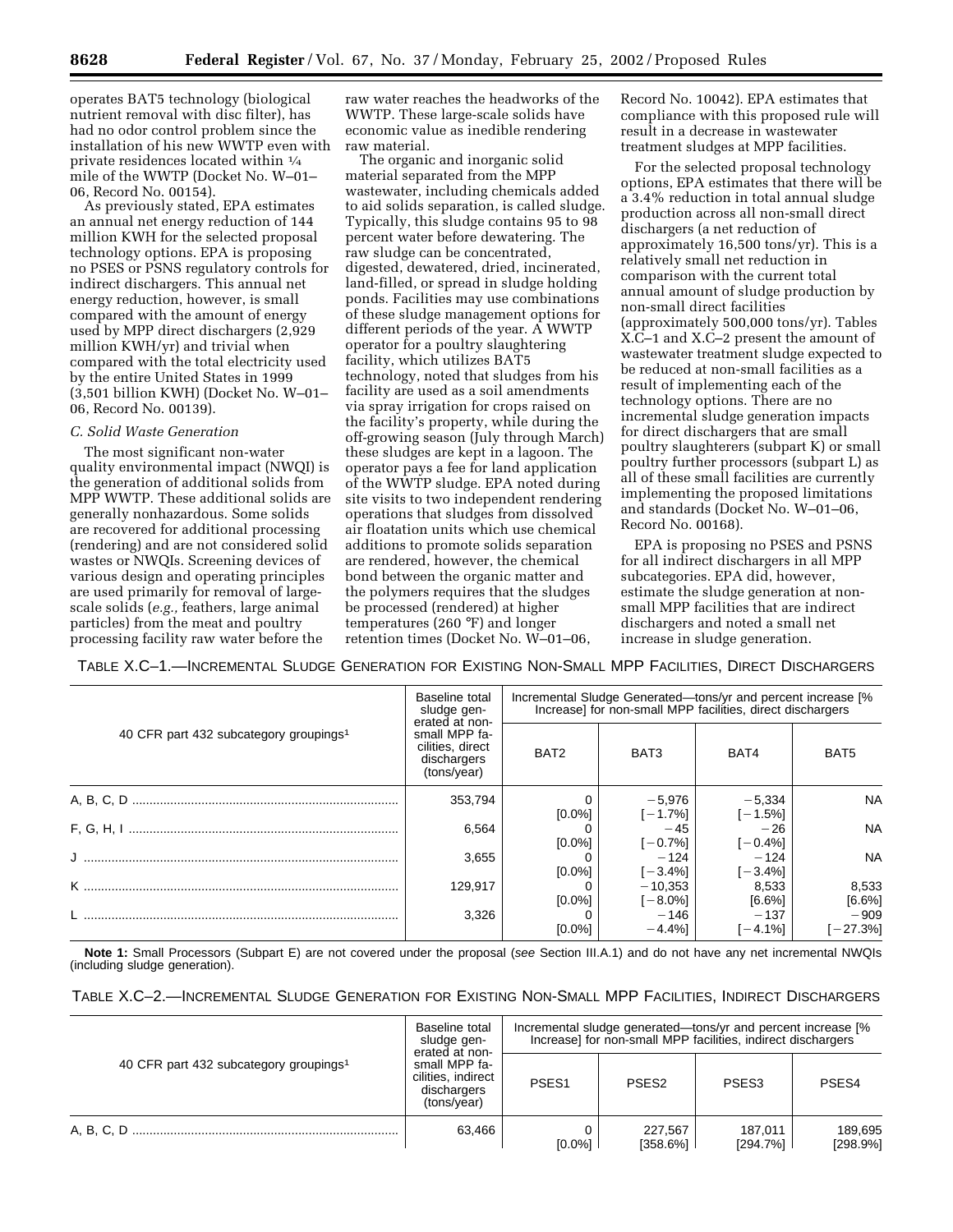| TABLE X.C—2.—INCREMENTAL SLUDGE GENERATION FOR EXISTING NON-SMALL MPP FACILITIES, INDIRECT |                       |  |  |
|--------------------------------------------------------------------------------------------|-----------------------|--|--|
|                                                                                            | DISCHARGERS-Continued |  |  |

|                                                    | Baseline total<br>sludge gen-<br>erated at non-<br>small MPP fa-<br>cilities, indirect<br>dischargers<br>(tons/year) | Incremental sludge generated—tons/yr and percent increase [% Increase] for non-small MPP facilities, indirect dischargers |                        |                        |                      |
|----------------------------------------------------|----------------------------------------------------------------------------------------------------------------------|---------------------------------------------------------------------------------------------------------------------------|------------------------|------------------------|----------------------|
| 40 CFR part 432 subcategory groupings <sup>1</sup> |                                                                                                                      | PSES <sub>1</sub>                                                                                                         | PSES <sub>2</sub>      | PSES <sub>3</sub>      | PSES4                |
|                                                    | 2.599                                                                                                                | 302<br>[11.6%]                                                                                                            | 58.071<br>$[2234.6\%]$ | 48.598<br>$[1870.1\%]$ | 50,046<br>[1925.8%]  |
|                                                    | 9,520                                                                                                                | 32<br>$[0.3\%]$                                                                                                           | 11.259<br>[118.3%]     | 9.212<br>[96.8%]       | 9,522<br>$[100.0\%]$ |
|                                                    | 38.422                                                                                                               | 97<br>[0.3%]                                                                                                              | 188.012<br>[489.3%]    | 162.621<br>[423.3%]    | 162,589<br>[423.2%]  |
|                                                    | 2.360                                                                                                                | 228<br>$[9.6\%]$                                                                                                          | 61.213<br>[2593.6%]    | 53.794<br>[2279.2%]    | 54,233<br>[2297.8%]  |
|                                                    |                                                                                                                      |                                                                                                                           |                        |                        |                      |

**Note 1:** Small Processors (Subpart E) are not covered under the proposal (see Section III.A.1) and do not have any net incremental NWQIs (including sludge generation).

As shown in Table X.C–1, Direct Option BAT3 results in a net decrease in sludge generation for non-small direct dischargers. This is a result of the nitrification/denitrification (BAT3) metabolism which reduces sludge production as compared with nitrification (BAT2) metabolism for the same solids retention time (Docket No. W–01–06, Record No.00166). Full-scale domestic WWTP have shown a 5 to 15% reduction in waste sludge production after the inclusion of the nitrification/ denitrification process (Docket No. W– 01–06, Record No. 10035).

EPA also expects that water conservation and pollution prevention technologies may result in a greater sludge reduction. EPA expects these technologies to reduce sludge generation for the following reasons:

• Water conservation technologies reduce the amount of source water used and thus mass of pollutants in the source water which reduces the amount of sludge generated during treatment.

• Pollution prevention practices reduce the mass of pollutants in treatment system influent streams which reduces the amount of WWTP sludge.

EPA used facility count, wastewater flow, and treatment-in-place data from the MPP Screener Survey and Detailed Survey to develop the previous sludge generation estimations. The MPP Development Document provides more detailed information on the development of these sludge generation estimations.

#### **XI. Options Selected for Proposal**

#### *A. Introduction*

1. Methodology for Proposed Selection of Regulated Pollutants

EPA selects the pollutants for regulation based on the pollutants of concern (POCs) identified for each subcategory.

EPA selected a subset of pollutants for which to establish numerical effluent limitations from the list of POCs for each regulated subcategory. Section VII.C. discusses EPA's methodology for selecting POCs and identifies on a subcategory basis the POCs relevant to this proposal. Generally, a chemical is considered a POC if it was detected in the untreated process wastewater at 5 times the minimum level (ML) in more than 10 percent of samples.

Monitoring for all POCs is not necessary to ensure that Meat and Poultry Products wastewater pollution is adequately controlled, since many of the pollutants originate from similar sources, have similar treatabilities, are removed by similar mechanisms, and are treated to similar levels. Therefore, it may be sufficient to monitor for one pollutant as a surrogate or indicator of several others.

Regulated pollutants are pollutants for which the EPA would establish numerical effluent limitations and standards. EPA selected a POC for regulation in a subcategory if it meets all the following criteria:

- —Chemical is not used as a treatment chemical in the selected technology option.
- —Chemical is not considered a volatile compound.
- —Chemical is effectively treated by the selected treatment technology option.
- —Chemical is detected in the untreated wastewater at treatable levels in a significant number of samples, *e.g.,* generally 5 times the minimum level at more than 10 percent of the raw wastewater samples.
- —Chemicals whose control through treatment processes would lead to control of a wide range of pollutants with similar properties; these

chemicals are generally good indicators of overall wastewater treatment performance.

Based on the methodology described above, EPA proposes to regulate pollutants in each subcategory that will ensure adequate control of a range of pollutants.

2. Selection of Proposed Regulated Pollutants for Existing and New Direct Dischargers

The current regulation requires facilities to maintain the pH between 6.0 and 9.0 at all times. EPA intends to retain this limitation and proposes to codify identical pH limitations for previously unregulated subcategories. The pH shall be monitored at the point of discharge from the wastewater treatment facility to which effluent limitations derived from this part apply.

In addition, EPA is proposing to establish effluent limitations for MPP facilities for the following pollutants of concern: BOD, COD, TSS, oil and grease, fecal coliforms, ammonia, total nitrogen, and total phosphorus. The specific justifications for the pollutants to be regulated for each subcategory are provided below. In general, EPA selected these pollutants because they are representative of the characteristics of meat processing wastewaters generated in the industry, and are key indicators of the performance of treatment processes that serve as the basis for the proposed effluent limitations.

A number of POCs evaluated by EPA are parameters that identify the quantity of material in an effluent that is likely to consume oxygen as it breaks down in surface waters after it has been discharged. These parameters include total organic carbon, BOD, COD and dissolved BOD. Values for these POCs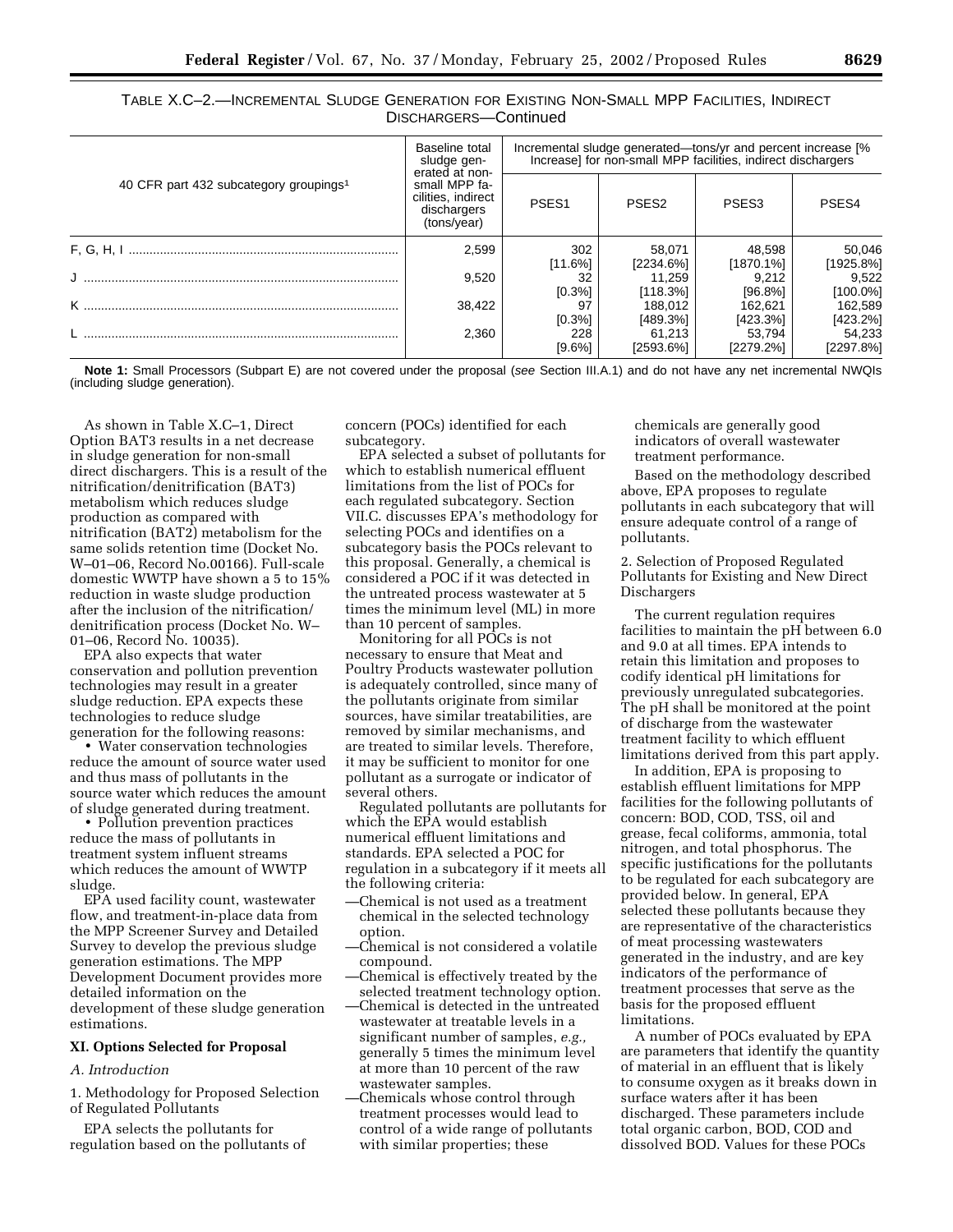in meat poultry processing wastes are typically very high due to the wastewaters generated from killing, evisceration, further processing, and rendering processes. EPA is proposing to regulate BOD and COD, which will be used as indicators of the performance of biological treatment systems to remove all oxygen-demanding pollutants.

Total suspended solids (TSS), total dissolved solids (TDS), and total volatile solids are parameters that measure the quantity of solids in a wastewater. Meat processing facilities typically produce wastewaters high in organic solids including blood, carcass, feathers, and feces. These solids cause a high oxygen demand (both chemical and biochemical) and are high in protein and nitrogen content. Because some nutrients bind to solids, and solids often include oxygen-demanding organic material, limiting the loading of solids will prevent degradation of surface waters. EPA proposes to regulate TSS as an indicator of performance of biological treatment systems to remove solids. EPA considered regulation of TDS, however, as organic matter is broken down in a biological system, levels of TDS may increase, which makes regulation of TDS not feasible. EPA is considering setting TDS direct and/or indirect limitations and standards for certain meat and poultry further processors (*e.g.,* ham processors) that use significant amounts of brine or pickling solutions for the final rule. EPA solicits comment on whether such TDS limitations and standards are necessary, what technologies would be appropriate for this industry for TDS removal, and which industry subcategories (if any) should be subject to these potential limitations and standards.

Wastewaters from meat processing facilities have high concentrations of nutrients associated primarily with solids from feces wastes and facility cleaning processes. In addition, those facilities employing advanced biological treatment systems to remove ammonia convert organic nitrogen to nitrate and nitrites. Due to the potential degrading impacts to surface waters associated with the discharge of nutrients (*e.g.,* eutrophication), EPA proposes to regulate total nitrogen and total phosphorus. In regulating total nitrogen and total phosphorus, EPA will ensure that biological treatment systems used by facilities are effectively removing all forms of these nutrients including total kjeldahl nitrogen (TKN), nitrate/nitrite, ammonia as nitrogen, orthophosphate, and dissolved phosphorus. EPA proposes to regulate total nitrogen to ensure that the relationship between organic nitrogen (estimated by the

pollutant TKN) and inorganic nitrogen (estimated by nitrate/nitrite) is maintained, thus EPA is defining ''total nitrogen'' to be the sum of nitrate/nitrite and TKN. EPA is also proposing to specifically regulate ammonia as nitrogen because of the significant oxygen demand it exerts, as well as its relatively high toxicity to aquatic life. In conjunction with the proposed regulations for total nitrogen, EPA proposes to approve EPA Method 300.0 at 40 CFR part 432. Alternatively, EPA may amend 40 CFR part 136 to include Method 300.0 for determination of nitrate/nitrite from wastewaters in the meat and poultry products point source category. The analytical methods for nitrite/nitrate that are currently approved at 40 CFR part 136 include many that are based on colorimetric techniques (*i.e.,* adding reagents to a sample that form a colored product when they react with the nitrate/nitrite and measuring the intensity of the colored product). Such methods can be subject to interferences in the difficult matrices associated with this industry where samples may contain blood, animal tissue, and/or other particulates which affect both the color development and ability to pass light through the sample to measure the intensity of the colored product. In contrast, Method 300.0 employs the technique known as ion chromatography to measure 10 inorganic anions, including nitrate and nitrite. Ion chromatography permits the various inorganic anions to be separated from one another, as well as from other materials and contaminants present in the sample. Each anion can be identified on the basis of its characteristic retention time (the time required to pass through the instrumentation). After separation, the anions are measured by a conductivity detector that responds to changes in the effluent from the ion chromatograph that occur when the negatively charged anions (analytes) elute at characteristic retention times, thereby changing the conductivity of the solution. Thus, Method 300.0 offers better specificity for nitrate and nitrite in the presence of interferences compared to the approved colorimetric methods. Method 300.0 is located in the rulemaking record (Docket No. W–01– 06, Record No. 10036). EPA requests comment on the use of this method for the meat and poultry point source category and whether the method should be approved at 40 CFR part 432 or at 40 CFR part 136 or both.

Oil and grease (as n-hexaneextractable material) is a parameter that measures oil and grease concentrations in effluents. Oil and grease is contained

in many of the meat processing operations. EPA is proposing the control of oil and grease is necessary to ensure that treatment systems are effective in removing oil and grease. Excessive oil and grease concentrations can be associated with high BOD demand in a surface water and present other nuisance problems. In the proposed rule, these limitations and standards are listed as ''O&G (HEM)'' to indicate that the parameter should be measured as hexane extractable material (HEM). In contrast, EPA has retained the previous notation of ''O&G'' for the existing BPT limitations, but has included footnotes that indicate it can be measured as HEM. EPA has used the two different notations because the existing BPT limitations and today's proposed limitations were based upon analytical testing methods that used two different extraction solvents: freon and n-hexane, respectively. EPA has determined that the two methods are comparable (*see* ''Approval of EPA Methods 1664, Revision A, and 9071B for Determination of Oil and Grease and Non-polar Material in EPA's Wastewater and Hazardous Waste Programs'' (EPA– 821–F–98–005, February 23, 1999, located at *www.epa.gov/ost/methods/ 1664fs.html*) and *Analytical Method Guidance for EPA Method 1664A Implementation and Use* (EPA–821–R– 00–003, February 2000, located at *www.epa.gov/ost/methods/ 1664guide.pdf)).* Because freon is an ozone-depleting agent and becoming more expensive, EPA believes that facilities will prefer to measure oil and grease as HEM for the existing BPT limitations. EPA solicits comments on its notation for the two types of oil and grease limitations and standards in the proposed rule.

Chlorides measure the quantity of chloride ion dissolved in solution. In the meat processing industry, salts may be used for cleaning and antimicrobial purposes. The presence of chloride in discharges to surface waters may impact aquatic organisms because of their sensitivity to concentrations of salt. Although EPA determined that chlorides are a pollutant of concern, EPA is not proposing to regulate chlorides because biological systems are not specifically designed and operated to treat chlorides. In fact, EPA observed in some instances an increase in chlorides within the biological treatment system (*i.e.,* from the influent to the effluent) at several facilities. As a result, EPA believes that a facility will not be able to manage a biological treatment process to consistently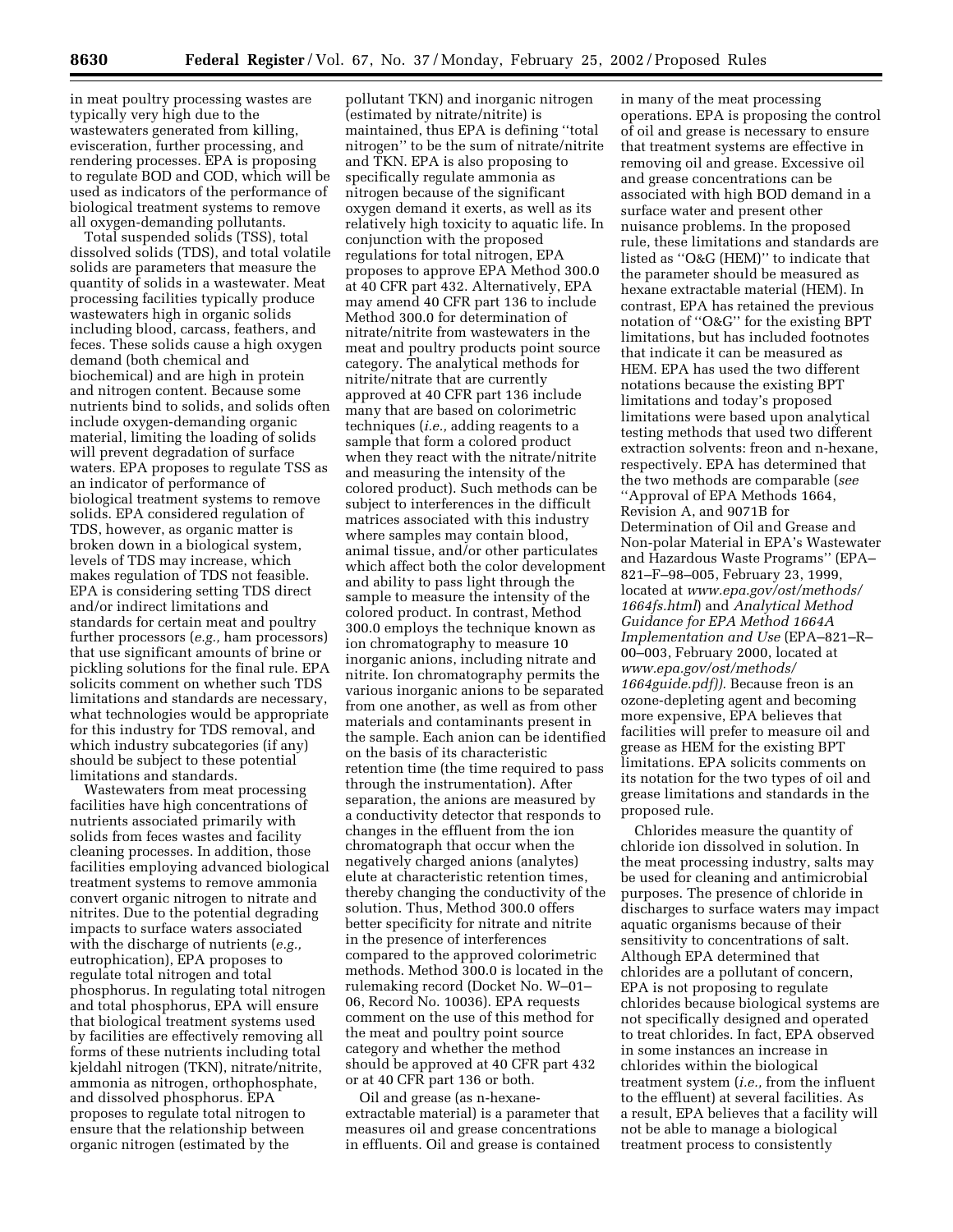achieve effluent limitations for chlorides.

Total coliform, fecal coliform, E. coli, fecal streptococci, Salmonella, and Aeromonas were considered POCs because they provide information on concentrations of potential bacterial and other pathogens in meat processing wastewaters. Meat processing wastewaters are typically high in pathogens as they are associated with the organic solids such as feces, blood, and internal organ wastes that are produced in many of the processes. The control of pathogens is important to ensure efficient treatment to prevent impairment of surface water uses such as a drinking water source or as a recreation water. EPA is proposing to regulate fecal coliform as an indicator of the efficacy of treatment processes to control pathogens. Because analytical methods require that fecal coliforms be measured within eight hours of sample collection, EPA is currently conducting a study to determine if longer holding times affect the number of viable bacteria remaining in the sample during the eight hour holding time period. A number of organisms are being tested for, including fecal and total coliforms, *Escherichia coli,* Aeromonas species, fecal streptococci, Salmonella species and *Enterococcus faecium.* In addition, in developing the proposed limitations and standards, EPA measured fecal coliform counts in samples that had been retained longer than eight hours. The EPA study is testing for viable organisms between 8 and 48 hours holding time. Thus, EPA will conduct this holding time study for two purposes: to evaluate the use of data in developing the limitations and standards; and for possible revisions to currently approved methods. In the forthcoming NODA, EPA will provide the data collected during the study and its evaluation of the results.

In many instances, EPA found meat processing facilities utilizing chlorine to disinfect treated wastewaters. As a disinfectant, chlorine is highly toxic to aquatic life. In light of the fact that EPA is proposing to regulate fecal coliform, EPA is also considering regulating total residual chlorine as means to control the amount of chlorine that is discharged to surface waters for the final rule. However, EPA is not proposing to regulate total residual chlorine at this time. EPA solicits comment on this issue (*see* discussion on disinfection techniques in Section XI.A.3).

Metals may be present in meat processing wastewaters due to a variety of reasons. They are used as feed additives, they may be contained in sanitation products, or they may result

from deterioration of meat processing machinery and equipment. Many metals are toxic to algae, aquatic invertebrates, and/or fish. Although metals may serve useful purposes in meat processing operations, most metals retain their toxicity once they are discharged into receiving waters. Although EPA observed that many of the biological treatment systems used within the meat processing industry provide substantial reductions of most metals, biological systems are not specifically designed and operated to remove metals. As a result, EPA believes that a facility will not be able to manage a biological treatment process to consistently achieve effluent limitations. Therefore, EPA is not proposing to regulate metals.

Pesticides are used for controlling animal parasites and may be present in wastewaters from initial animal wash and processing operations. Some pesticides are bioaccumulative and retain their toxicity once they are discharged into receiving waters. Similar to metals, although EPA observed that many of the biological treatment systems used within the meat processing industry provide adequate reductions of pesticides, most biological systems are not specifically designed and operated to remove pesticides. As a result, EPA believes that a facility will not be able to manage a biological treatment process to consistently achieve effluent limitations for pesticides. Therefore, EPA is not proposing to regulate pesticides.

3. Approach to Determining Long Term Averages, Variability Factors, and Effluent Limitations Guidelines and Standards

This subsection describes the statistical methodology used to develop long-term averages, variability factors, and limitations for BPT, BCT, BAT, and NSPS. The same basic procedures apply to the calculation of all effluent limitations guidelines and standards for this industry, regardless of whether the technology is BPT, BCT, BAT, or NSPS. For simplicity, the following discussion refers only to effluent limitations guidelines; however, the discussion also applies to new source standards.

The proposed limitations for pollutants for each option, as presented in today's notice, are provided as maximum daily discharge limitations and maximum monthly average discharge limitations. Definitions provided in 40 CFR 122.2 state that the ''maximum daily discharge limitation'' is the ''highest allowable 'daily discharge' '' and the ''maximum average for monthly discharge limitation'' is the ''highest allowable average of 'daily

discharges' over a calendar month, calculated as the sum of all 'daily discharges' measured during a calendar month divided by the number of 'daily discharges' measured during that month.'' Daily discharge is defined as the 'discharge of a pollutant' measured during a calendar day or any 24-hour period that reasonably represents the calendar day for purposes of sampling.''

EPA calculates the limitations based upon percentiles chosen with the intention, on one hand, to accommodate reasonably anticipated variability within the control of the facility and, on the other hand, to reflect a level of performance consistent with the Clean Water Act requirement that these effluent limitations be based on the ''best'' technologies properly operated and maintained. The daily maximum limitation is an estimate of the 99th percentile of the distribution of the daily measurements. The maximum monthly average limitation is an estimate of the 95th percentile of the distribution of the monthly averages of the daily measurements. The percentiles for both types of limitations are estimated using the products of longterm averages and variability factors.

In the first of two steps in estimating both types of limitations, EPA determines an average performance level (the ''long-term average'') that a facility with well-designed and operated model technologies (which reflect the appropriate level of control) is capable of achieving. This long-term average is calculated from the data from the facilities using the model technologies for the option. EPA expects that all facilities subject to the limitations will design and operate their treatment systems to achieve the long-term average performance level on a consistent basis because facilities with well-designed and operated model technologies have demonstrated that this can be done. In the second step of developing a limitation, EPA determines an allowance for the variation in pollutant concentrations when processed through well designed and operated treatment systems. This allowance for variance incorporates all components of variability including process and wastewater generation, sample collection, shipping, storage, and analytical variability. This allowance is incorporated into the limitations through the use of the variability factors, which are calculated from the data from the facilities using the model technologies. If a facility operates its treatment system to meet the relevant long-term average, EPA expects the facility to be able to meet the limitations. Variability factors assure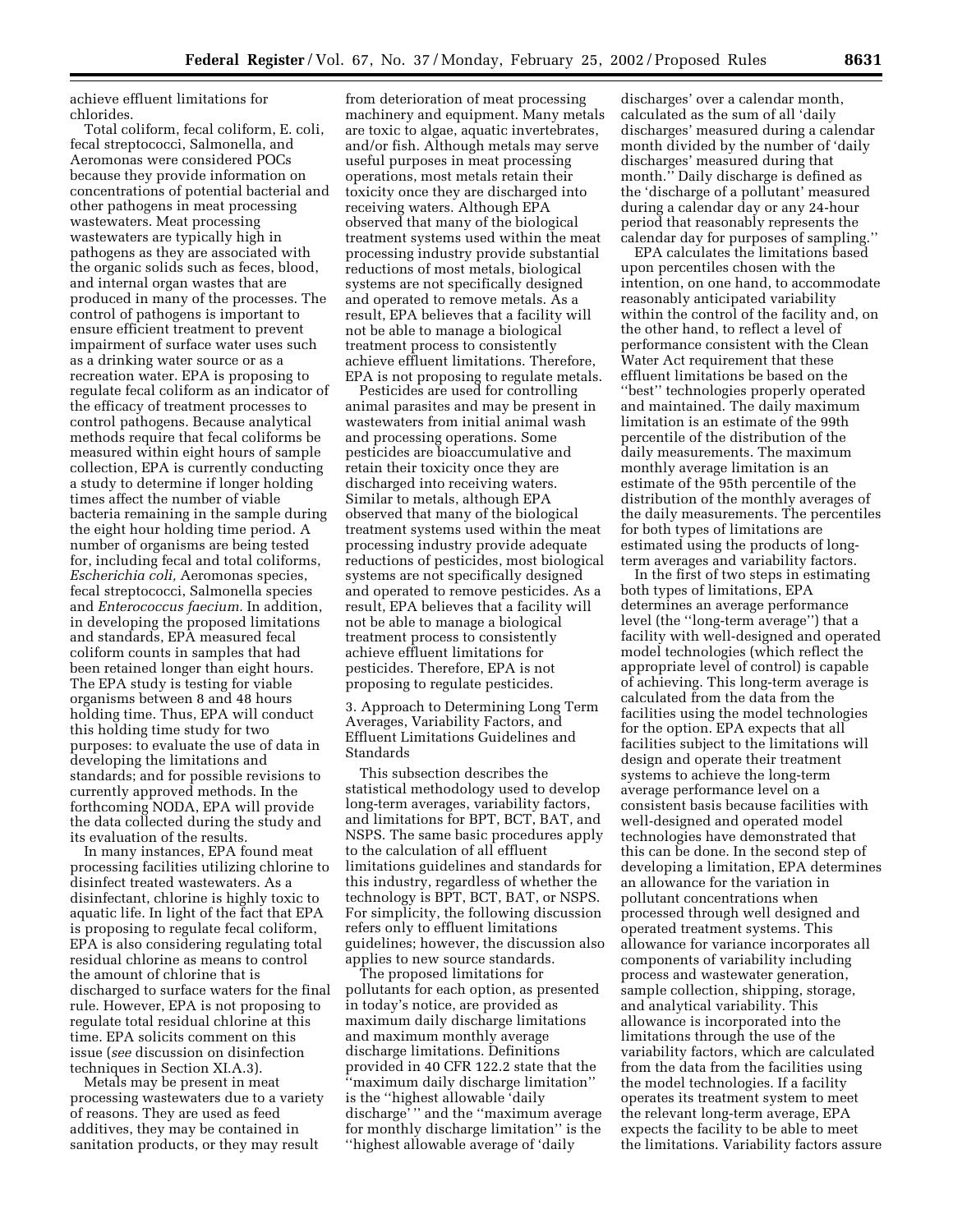that normal fluctuations in a facility's treatment are accounted for in the limitations. By accounting for these reasonable excursions above the longterm average, EPA's use of variability factors results in limitations that are generally well above the actual longterm averages.

EPA recognizes that, as a result of modifications to 40 CFR part 432, some dischargers may need to improve treatment systems, process controls, and/or treatment system operations in order to consistently meet effluent limitations based on revised effluent limitations guidelines and standards. EPA believes that this consequence is consistent with the Clean Water Act statutory framework, which requires that discharge limitations reflect the best available technology.

While the actual monitoring requirements will be determined by the permitting authority, the Agency has assumed thirty samples per month (i.e., daily monitoring) in determining the proposed maximum monthly average limitations. EPA recognizes that small poultry facilities are unlikely to operate on weekends and is soliciting comment on whether their monthly limitations should be based upon 20 days. Increasing or decreasing monitoring frequency does not affect the statistical properties of the underlying distribution of the data used to derive the limitations. However, monitoring less frequently theoretically results in average values that are more variable. As a consequence, average values based on 20 monitoring samples per month from small poultry facilities theoretically could be numerically larger than average values based upon 30 monitoring samples from non-small facilities. Thus, operators of small poultry facilities may find they need to design treatment systems to achieve an average below the long term average basis of the proposed limitations and/or more control over variability of the discharges in order to maintain compliance with the limitations. The MPP Development Document provides a list of both the proposed limitations and those derived using a 20-day monitoring assumption.

The long-term averages, variability factors, and limitations were based upon pollutant concentrations collected from two data sources: EPA sampling episodes and data submitted by industry. When the data from the EPA sampling episodes at a facility met the data editing criteria, EPA used the sampling data and any monitoring data provided by the facility. In the absence of transferable data, data received in the detailed surveys was used to develop

LTAs. In particular for regulatory option2 for poultry:

• The further processing portion for TSS is estimated at 9.76 mg/L, which is the largest value in survey data for poultry facilities with further processing operations that has Option2 treatment in place, and

• The rendering portion for Oil and Grease(HEM) is estimated at 19.5 mg/L, which is the largest value in survey data for poultry facilities with rendering operations that has Option2 treatment in place.

• For one conventional pollutant, fecal coliform, the EPA sampling data show that chlorine disinfection followed by dechlorination is extremely effective treatment, and very low longterm averages were calculated for fecal coliform based on chlorine disinfection. However, EPA has decided not to use the long-term averages as calculated based on the fact that ultraviolet disinfection (or other types of disinfection) may overall be better for the environment than chlorine disinfection because they don't produce a residual effect that can be harmful to humans or aquatic life. Since ultraviolet disinfection (or other types of disinfection) are not always as effective as chlorine disinfection, EPA has decided to propose fecal coliform limitations equal to the existing ones, which are currently being met by MPP facilities with varying types of disinfection. EPA intends to further assess ultraviolet and other disinfection technologies following proposal and may set revised limitations for the final rule. EPA solicits data on disinfection technologies and comments on this decision. See MPP Development Document Section 11 for more information.

#### 4. BPT

In general, the BPT technology level represents the average of the best existing performances of plants of various processes, ages, sizes or other common characteristics. Where existing performance is considered uniformly inadequate, BPT may be transferred from a different subcategory or industry. Limitations based upon transfer of technology must be supported by a conclusion that the technology is indeed transferable and a reasonable prediction that it will be capable of meeting the prescribed effluent limits. See *Tanners' Council of America* v. *Train,* 540 F.2nd 1188 (4th Cir. 1976). BPT focuses on end-of-pipe treatment rather than process changes or internal controls, except where the process changes or

internal controls are common industry practice.

The cost-benefit inquiry for BPT is a limited balancing, committed to EPA's discretion, which does not require the Agency to quantify the benefits in monetary terms. In balancing costs in relation to effluent reduction benefits, EPA considers the volume and nature of existing discharges expected after the application of BPT, the general environmental effects of the pollutants, and the cost and economic impact of the required pollution controls. When setting BPT limitations, EPA is required under Section 304(b) to perform a limited cost-benefit balancing to ensure the costs are not wholly out of proportion to the benefits achieved. See *Weyerhaeuser Company* v. *Costle,* 590 F.2d 1011 (D.C. Cir. 1978).

a. New Subcategories/Segments. EPA proposes BPT limitations for conventional pollutants (BOD, TSS, fecal coliform, pH, and oil and grease) and non-conventional pollutants (ammonia as nitrogen, total nitrogen and total phosphorus) for the following subcategories or segments that have not previously been regulated under part 432: Poultry First Processing and Poultry Further Processing. There are no BPT limitations in the current regulation applicable to these types of facilities.

b. Existing Subcategories/Segments. EPA is retaining the existing BPT limitations (BOD, TSS, fecal coliform, pH and oil and grease) for all facilities currently covered under 40 CFR part 432. In addition, EPA proposes new BPT limitations for larger MPP facilities. Specifically,

• For facilities in Subcategories A, B, C and D that slaughter more than 50 million pounds (LWK) per year, EPA proposes to add BPT limitations for one non-conventional pollutant (COD) to reflect the better design and operation of the existing BPT treatment technology. The Agency is proposing the same COD BPT limitation for each of these subcategories (Subcategories A, B, C and D).

• For facilities in Subcategories F, G, H and I that produce more than 50 million pounds of finished product per year, EPA proposes to add BPT limitations for one non-conventional pollutant (COD) to reflect the better design and operation of the existing BPT treatment technology. The Agency is proposing the same COD BPT limitation for each of these subcategories (Subcategories F, G, H and I).

• For facilities in Subcategory J that render more than 10 million pounds per year of raw material, EPA proposes to add a BPT limitation for one non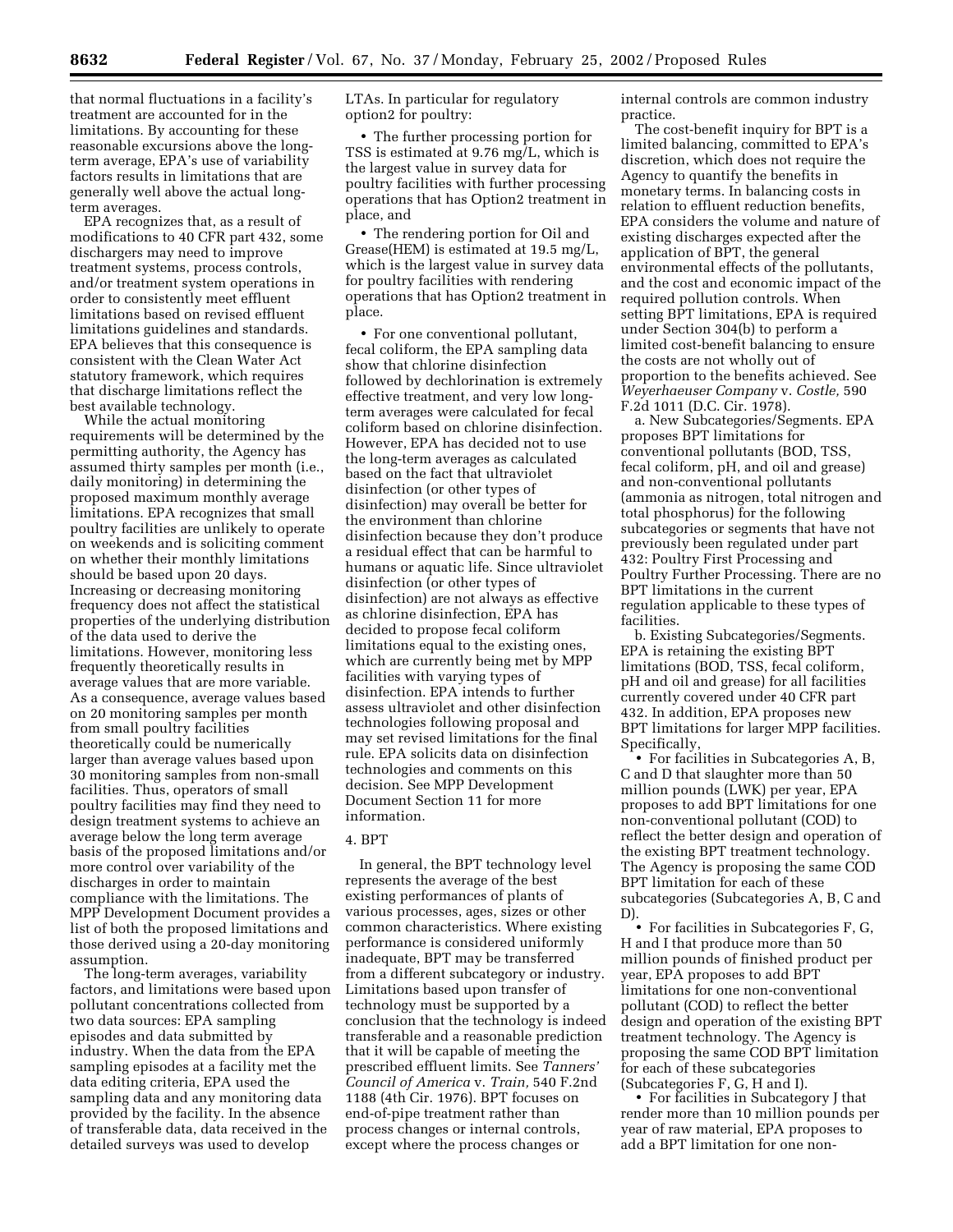conventional pollutant (COD) to reflect the better design and operation of the existing BPT treatment technology.

EPA is proposing the addition of COD to reflect the average of the best existing performances based on new information collected for this proposal (*see* Section V). Further, EPA has determined to revise BPT for COD because the biological treatment technology used as a basis for the limitations really represents BPT technology and is widely used in the industry. EPA considers the control of COD as the most appropriate parameter to represent the BPT level of control for nonconventional and conventional pollutants. The bulk parameter and nonconventional pollutant COD is an indicator of organic matter in the wastestream that is susceptible to strong oxidation, and as such would also measure organic material susceptible to biochemical oxidation, as well as some that is more difficult to oxidize biochemically. While it is EPA's view that it can revise BPT limitations for conventional pollutants without passing the BCT cost test (where the BPT effluent reduction ratio is favorable), the Agency is not generally inclined to do so unless the removals achieved by the existing BPT limitations are significantly fewer than would be achieved through revision of BPT. That was not the case here. Revising BPT to incorporate COD will not only remove large amounts of COD, but also achieve significant incidental removals of  $BOD<sub>5</sub>$ and TSS. For this reason, EPA has determined that it is not necessary to separately revise the BPT limits for  $BOD<sub>5</sub>$  and TSS in this case.

EPA is retaining the existing BPT limitations and proposing no new BPT limitations for ''small'' facilities. EPA used production based thresholds to subcategorized these small facilities (*see* Section III). EPA defines small MPP facilities as MPP facilities that produce less then the production based thresholds defined above (and in Section III). See also Section III.A.1 for a description of why and how EPA developed these production based thresholds.

### 5. BCT

The BCT methodology, promulgated in 1986 (51 FR 24974), discusses the Agency's consideration of costs in establishing BCT effluent limitations guidelines. EPA evaluates the reasonableness of BCT candidate technologies (those that are technologically feasible) by applying a two-part cost test:

(1) The POTW test; and

(2) The industry cost-effectiveness test.

In the POTW test, EPA calculates the cost per pound of conventional pollutant removed by industrial discharges in upgrading from BPT to a BCT candidate technology and then compares this cost to the cost per pound of conventional pollutant removed in upgrading POTWs from secondary treatment. The upgrade cost to industry must be less than the POTW benchmark of \$0.25 per pound (in 1976 dollars).

In the industry cost-effectiveness test, the ratio of the incremental BPT to BCT cost divided by the BPT cost for the industry must be less than 1.29 (i.e., the cost increase must be less than 29 percent). See Section VIII.F for details on the calculation of the BCT cost tests.

In developing BCT limits, EPA considered whether there are technologies that achieve greater removals of conventional pollutants than proposed for BPT, and whether those technologies are cost-reasonable according to the prescribed BCT tests. For subcategories A–D, E–I, K and L, EPA identified no technologies that can achieve greater removals of conventional pollutants than the BPT standards that also pass the BCT. Accordingly, EPA proposes to establish BCT effluent limitations equal to the current BPT limitations for these subcategories. In the Rendering subcategory (subcategory J), EPA found that Option 2 would achieve greater removal of conventional pollutants and was cost-reasonable under the BCT cost tests and therefore proposes this technology as BCT.

6. Consideration of Statutory Factors for BAT and NSPS Technology Options Selection

Based on the record before it, EPA has determined that each proposed model technology is technically available. EPA is also proposing that each is economically achievable for the segment to which it applies. Further, EPA has determined, for the reasons set forth in Section X, that none of the proposed technology options has unacceptable adverse non-water quality environmental impacts. EPA also considered the age, size, processes, and other engineering factors pertinent to facilities in the proposed segments for the purpose of evaluating the technology options. EPA is proposing to establish separate limits for facilities on the basis of size. As discussed in more detail in Section III.A.1 above, EPA is not proposing to establish more stringent limitations to small meat slaughterers nor is the Agency proposing to revise the limitations for

the small meat processors subcategory (Subpart E). EPA survey data indicate that there are approximately 107 small meat processing facilities that would have been subject to any new limitations. EPA estimates that the additional pollutant reductions achieved by establishing more stringent limitations for these small facilities would be minimal. For example, under regulatory option BAT 3, pollutant load reductions attributable to small facilities is less than 0.1 percent of the total expected pollutants load reductions.

In selecting its proposed NSPS technology for these segments and subcategories, EPA considered all of the factors specified in CWA Section 306, including the costs of achieving effluent reductions and the effect of costs on new projects (barrier-to-entry). The Agency also considered energy requirements and other non-water quality environmental impacts for the proposed NSPS options and concluded that these impacts were no greater than for the proposed BAT technology options and are acceptable. EPA therefore concluded that the NSPS technology basis proposed constitutes the best available demonstrated control technology for those segments.

#### *B. Pretreatment Standards*

National pretreatment standards are established for those pollutants in wastewater from indirect dischargers that may pass through, interfere with or are otherwise incompatible with POTW operations. Generally, pretreatment standards are designed to ensure that wastewaters from direct and indirect industrial dischargers are subject to similar levels of treatment. In addition, many POTWs are required to develop and implement local treatment limits applicable to their industrial indirect dischargers to satisfy any local requirements (*see* 40 CFR 403.5). POTWs that are not required to implement approved programs, and have not had interference or pass through issues are not required to develop and implement local limits. There are approximately 1,500 POTWs with approved Pretreatment Programs and 13,500 small POTWs that are not required to develop and implement approved Pretreatment Programs.

National pretreatment standards have three principal objectives: (1) Prevent the wide-scale introduction of pollutants into publicly owned treatment works (POTWs) that will interfere with POTW operations, including use or disposal of municipal sludge; (2) prevent the introduction of pollutants into POTWs which will pass through the treatment works or will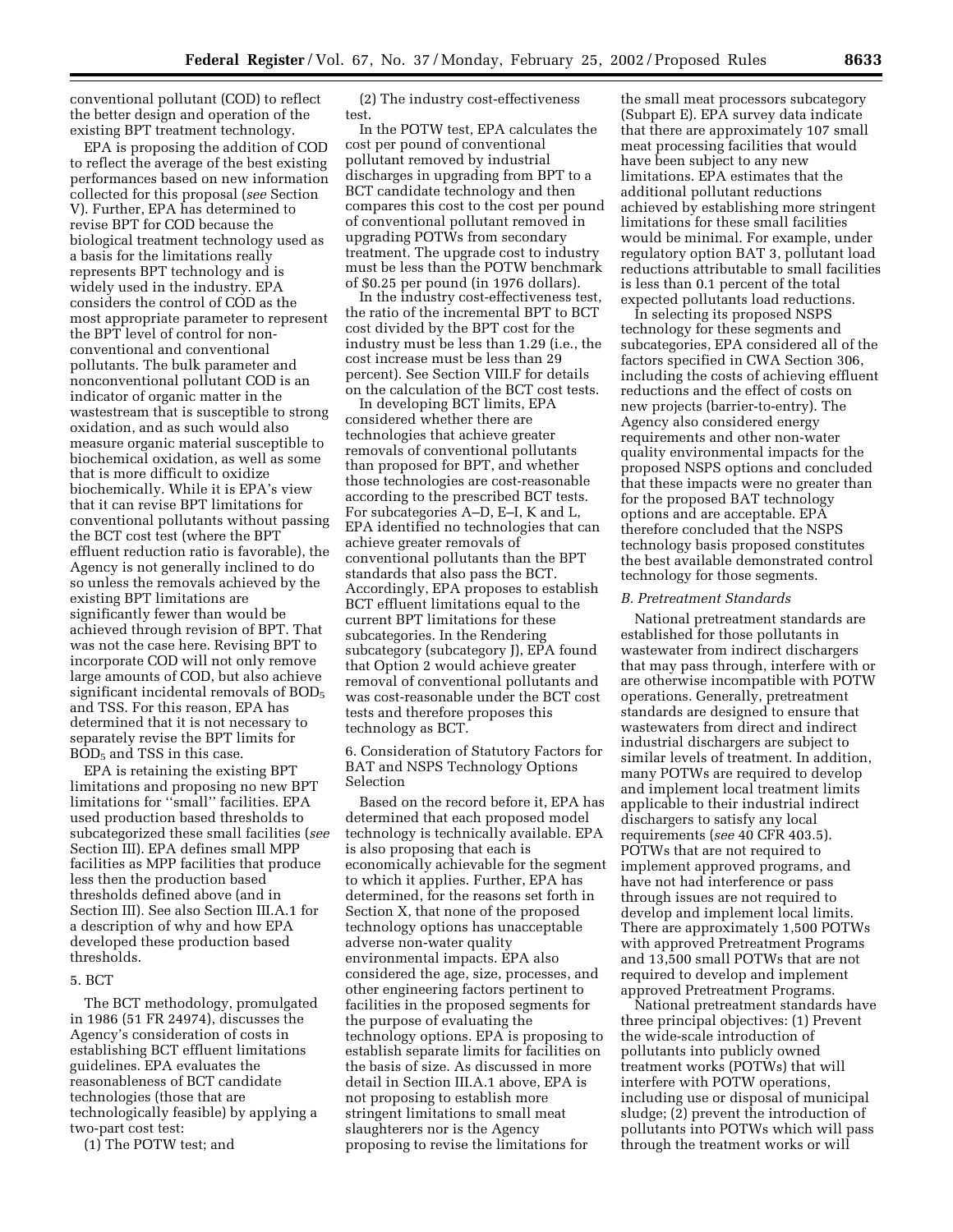otherwise be incompatible with the treatment works; and (3) improve opportunities to recycle and reclaim municipal and industrial wastewaters and sludges.

Currently there are no categorical pretreatment standards for the MPP point source category. EPA is not proposing new pretreatment standards for existing or new MPP indirect dischargers. While EPA has some information regarding effluents from MPP indirect dischargers that may pass through, interfere with, or otherwise be incompatible with POTW operations, it is not clear that it justifies categorical pretreatment standards for this industry. The following sections discuss the information EPA was able to collect and what information EPA is soliciting in this proposal and planning to collect after proposal.

## 1. POTW Interference

As noted above, there are no categorical pretreatment standards for MPP indirect dischargers, however, the national pretreatment standards prohibit the discharge of, ''Any pollutant, including oxygen demanding pollutants (BOD, etc.) released in a Discharge at a flow rate and/or pollutant concentration which will cause Interference with the POTW ,'' (*see* 40 CFR 403.5(b)(4)). All indirect dischargers are prohibited from introducing into a POTW any pollutant(s) which cause pass through or interference whether or not categorical pretreatment standards or any national, State, or local pretreatment requirements apply (*see* 40 CFR 403.5(a)(1)). POTWs are required to develop and enforce Pretreatment Programs and/or set local limits to ensure renewed and continued compliance with the POTW's NPDES permit or sludge use or disposal practices (*see* 40 CFR 403.5(c)). According to data provided in the detailed surveys, approximately onethird of the MPP facilities discharge to POTWs which discharge less than 5 MGD. These POTWs are often not required through their NPDES permits to implement Pretreatment Programs.

EPA typically does not establish pretreatment standards for conventional pollutants (e.g., BOD<sub>5,</sub> TSS, Oil and Grease) since POTWs are designed to treat these pollutants, but EPA has exercised its authority to establish categorical pretreatment standards for conventional pollutants. For example, EPA established categorical pretreatment standards for new and existing sources with a one day maximum concentration of 100 mg/L oil and grease in the Petroleum Refining Point Source Category (40 CFR 419).

This standard is based on the performance of either of two technologies (primary oil removal or DAF). EPA identified this pretreatment standard as necessary to ''minimize the possibility of slug loadings of oil and grease being discharged to POTW,'' (Docket No. W–01–06, Record No. 00167). EPA notes that oil and grease from Petroleum Refineries is not the same material as oil and grease from MPP facilities. EPA solicits comment on the use of the 100 mg/L standard for preventing POTW interference by vegetable/animal oil and grease discharges.

EPA previously identified that high organic loadings and grease remaining in the MPP facility effluent may cause difficulty in the POTW treatment system and that the performance of trickling filters appear to be particularly sensitive (Docket No. W–01–06, Record No.00162; Record No.00140). High loadings of oil and grease can also clog pipes and promote the growth of filamentous bacteria which can inhibit the performance of the POTW (especially trickling filters which are more often used at smaller POTWs) (Docket No. W–01–06, Record No. 00085). A concentration of 100 mg/L for Oil and Grease is often cited as a local limit and compliance with this limit may require an effective dissolved air floatation device in addition to a catch basin and other primary treatment system (Docket No. W–01–06, Record No.00162; Record No.00140). EPA recognizes that much of this data was developed in the 1970s but believes that it is still relevant today.

EPA also previously identified that oil and grease of petroleum origin has been reported to interfere with the aerobic processes of POTWs (Docket No. W–01– 06, Record No. 00167). It is believed that the principal interference is caused by the attachment of oil and grease of petroleum origin onto floc particles, resulting in a slower settling rate, loss of solids by carryover out of the settling basin, and excessive release of BOD from the POTW to the environment. Additionally, EPA identified that oil and grease of petroleum origin may coat the biomass in activated sludge treatment units, thereby interfering with oxygen transfer and reducing treatment efficiency.

EPA Regional and State permit writers and pretreatment coordinators identified approximately twenty cases where MPP indirect dischargers interfered with POTW operations (Docket No. W–01–06, Record No. 10037). While some specific details are lacking, these cases generally describe

how overloadings of various parameters (e.g., BOD<sub>5</sub>, Oil and Grease, TSS, Ammonia) and unequalized flows from MPP indirect dischargers have resulted in POTW interference incidents and POTW NPDES permit violations.

It is not clear, however, whether these identified interference incidents represent an industry-wide problem or if they are site specific and more appropriately addressed by the general pretreatment prohibitions and local limits, or by POTW upgrades. Some of these instances do involve violations of local limits or were resolved by POTW upgrades, and therefore the general pretreatment prohibitions and local limits did work. However, EPA does not know how frequently this was the case. More detailed information will be gathered to determine whether these facilities were in violation of the local limits, POTWs have upgraded since the incident, or these were one-time problems. EPA solicits more detailed information on these identified interference incidents and other POTW interference and pass through incidents. EPA will collect more information from EPA and State pretreatment program coordinators, POTWs, and MPP indirect dischargers after proposal to: (1) Understand whether the general pretreatment prohibition is sufficient to address POTW interference and pass through incidents for this industry; and (2) determine if reoccurrences of these POTW interference and pass through incidents necessitate categorical pretreatment standards at the time of the final rule for non-small facilities.

Many POTWs are capable of controlling MPP indirect discharges through local limits or sufficient dilution with domestic wastewaters. Most of the approximately 1,500 POTWs with approved Pretreatment Programs have numeric oil and grease limits and many POTWs without approved Pretreatment Programs also have oil and grease limits. For example, EPA identified approximately two dozen Pretreatment Programs with local limits on oil and grease (Docket No. W–01–06, Record No. 10037). Oil and grease limits were most often in the range of 50 mg/ L to 450 mg/L with 100 mg/L as the most common reported limit. Other Pretreatment Programs use descriptive requirements to limit interference from high oil and grease concentrations.

While most POTWs are not significantly affected by MPP indirect discharges, EPA notes that some, primarily smaller POTWs, including those not required to implement approved Pretreatment Programs, may have difficulty in properly treating MPP indirect discharges or in setting local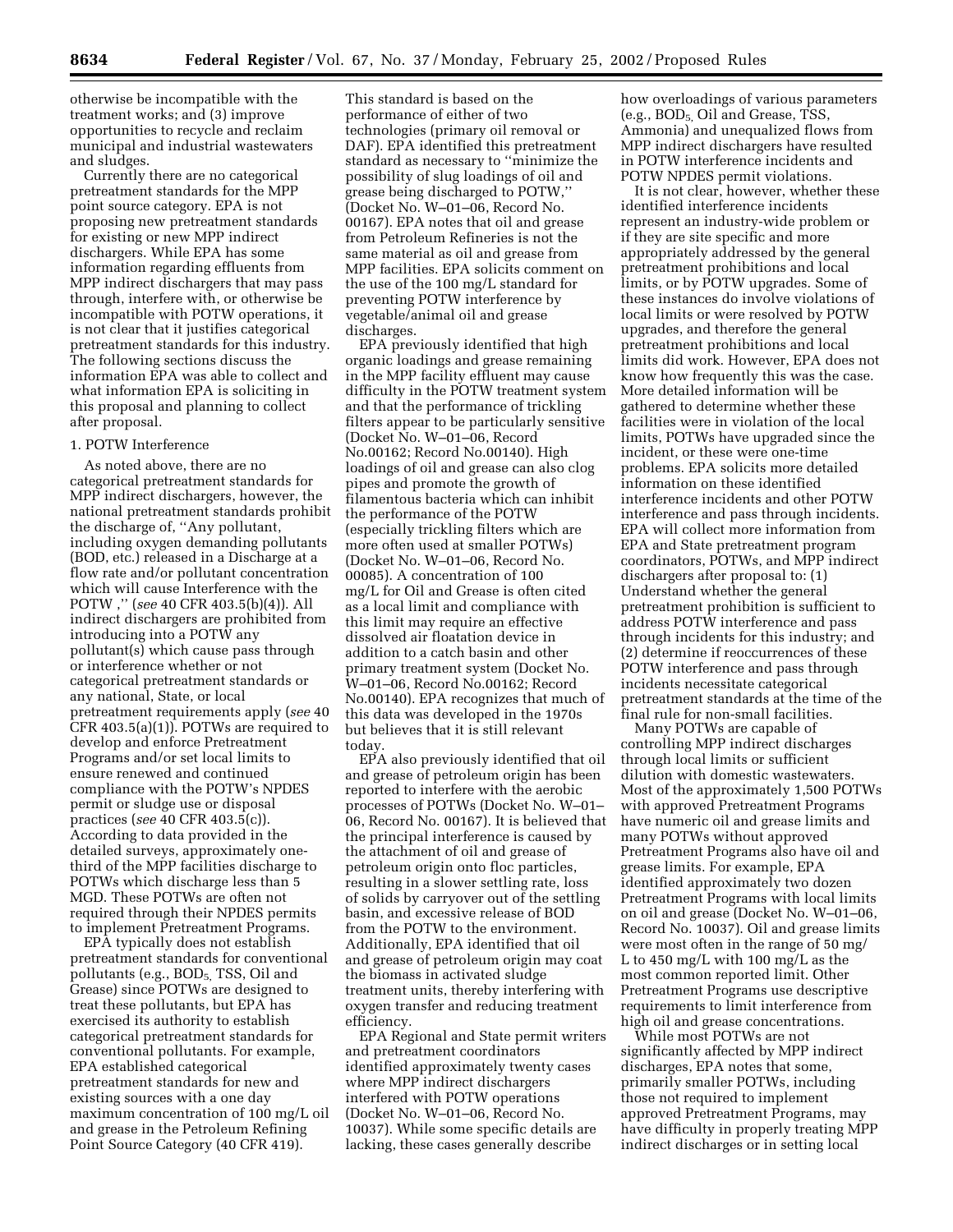limits. Some POTWs may be particularly susceptible to high and variable organic and oil and grease loadings. If MPP indirect dischargers are unable to reduce or equalize their high organic and oil and grease concentrations, some small POTWs receiving these discharges may be unable to dampen the peak loadings or equalize high organic and oil and grease concentrations from MPP indirect dischargers with domestic wastewater. MPP indirect discharges range from 3 to 20 times in organic concentrations than typical domestic wastewater (Docket No. W–01–06, Record No. 10038). Small POTW facilities are generally more susceptible to high and variable loadings from large MPP indirect dischargers. Small POTWs often use less sophisticated wastewater treatment systems (*e.g.,* trickling filters, simple anaerobic lagoons) which may not be able to operate properly during periods of high flow or handle slug loads discharged by MPP facilities after a shut-down period (*e.g.,* no or low MPP indirect loadings during weekend operations when there are no or limited MPP operations taking place). Trickling filters at small POTW facilities may be unable to effectively process high organic and oil and grease concentrations and may allow unacceptable amounts of BOD and oil and grease concentrations to pass through if MPP indirect dischargers are not properly controlled. Anaerobic lagoons at small POTW facilities may be unable to convert ammonia to nitrate (a

less toxic form of nitrogen) and are therefore unsuitable as a treatment step to ensure that the receiving water doesn't receive toxic amounts of ammonia. In one such instance, a MPP facility was directed to establish biological pretreatment (by installing a biological sequencing batch reactor) in order to discharge to the local POTW which has a simple anaerobic lagoon system (Docket No. W–01–06, Record No. 10039).

Industry and the Association of Metropolitan Sewerage Agencies (AMSA) stated to EPA that cases of POTW interference from MPP indirect dischargers are relatively infrequent occurrences and that they are best handled through local limits and proper enforcement (Docket No. W–01–06, Record No. 10040). AMSA is a membership organization that represents approximately 10% of the largest POTWs in the United States (about 150 of the 1,500 POTWs with Pretreatment Programs) and some small POTWs. However, none of the approximately 20 cases of interference incidents identified in the record involve AMSA members. EPA solicits information on other potential positive and negative impacts on POTW operations if EPA were to set national categorical pretreatment standards for the prevention of interference of POTW operations. AMSA has stated that any attempt to reduce organic loadings from MPP facilities would also reduce the amount of revenue collected by their POTW and have a detrimental effect on

its operations. (Docket No. W–01–06, Record No. 10040). EPA also solicits information on whether MPP indirect dischargers are causing interference issues on a national, on-going basis and whether POTWs are addressing these interference issues in a timely manner once they are identified. Finally, EPA also solicits information on whether increased attention from Federal and State Pretreatment Programs and/or Total Maximum Daily Load (TMDL) programs would sufficiently deal with MPP indirect discharges that may cause POTW interference in lieu of national categorical pretreatment standards.

#### 2. POTW Pass Through

As noted above, Federal categorical pretreatment standards are also designed to prevent the introduction of pollutants into POTWs which will pass through the treatment works or will otherwise be incompatible with the treatment works. Generally, to determine if pollutants pass through POTWs, EPA compares the percentage of the pollutant removed by welloperated POTWs achieving secondary treatment with the percentage of the pollutant removed by each of the indirect technology options. EPA identified the following MPP pollutants, based on EPA sampling efforts, that EPA would normally determine to pass through using EPA's standard methodology (i.e., indirect technology option has a percent removal higher than the POTW percent removal).

## TABLE XI.B–1.—MEAT POLLUTANTS OF CONCERN REMOVAL EFFICIENCIES

| MPP pollutant of concern | CAS number | <b>PSES</b> indirect<br>option 1 treat-<br>ment efficiency | <b>POTW</b> treat-<br>ment effi-<br>ciency <sup>1</sup> |
|--------------------------|------------|------------------------------------------------------------|---------------------------------------------------------|
| Oil and Grease           | C036       | 95                                                         | 86                                                      |
| Copper                   | 7440508    | 91                                                         | 84                                                      |
| Molybdenum               | 7439987    | 82                                                         | 19                                                      |
| Zinc.                    | 7440666    | 91                                                         | 79                                                      |

**Note 1:** These POTW removal efficiencies are from the 50-POTW study (Docket No. W–01–06, Record No. 00180).

| MPP pollutant of concern | CAS number | <b>PSES</b> indirect<br>option treat-<br>ment efficiency | <b>POTW</b> treat-<br>ment effi-<br>ciency <sup>1</sup> |
|--------------------------|------------|----------------------------------------------------------|---------------------------------------------------------|
|                          | C036       | 90                                                       | 87                                                      |
|                          | C021       | ᢇ                                                        | 57                                                      |
|                          | 4265442    | 67                                                       | 57                                                      |
|                          | 7440393    | 78                                                       | 16                                                      |
| Manganese                | 7439965    | 60                                                       | 36                                                      |
| Nickel                   | 7440020    | 65                                                       | 51                                                      |
| Zinc                     | 7440666    | 53                                                       | 79                                                      |
|                          |            |                                                          |                                                         |

# TABLE XI.B–2.—POULTRY POLLUTANTS OF CONCERN REMOVAL EFFICIENCIES

**Note 1:** These POTW removal efficiencies are from the 50–POTW study (Docket No. W–01–06, Record No. 00180).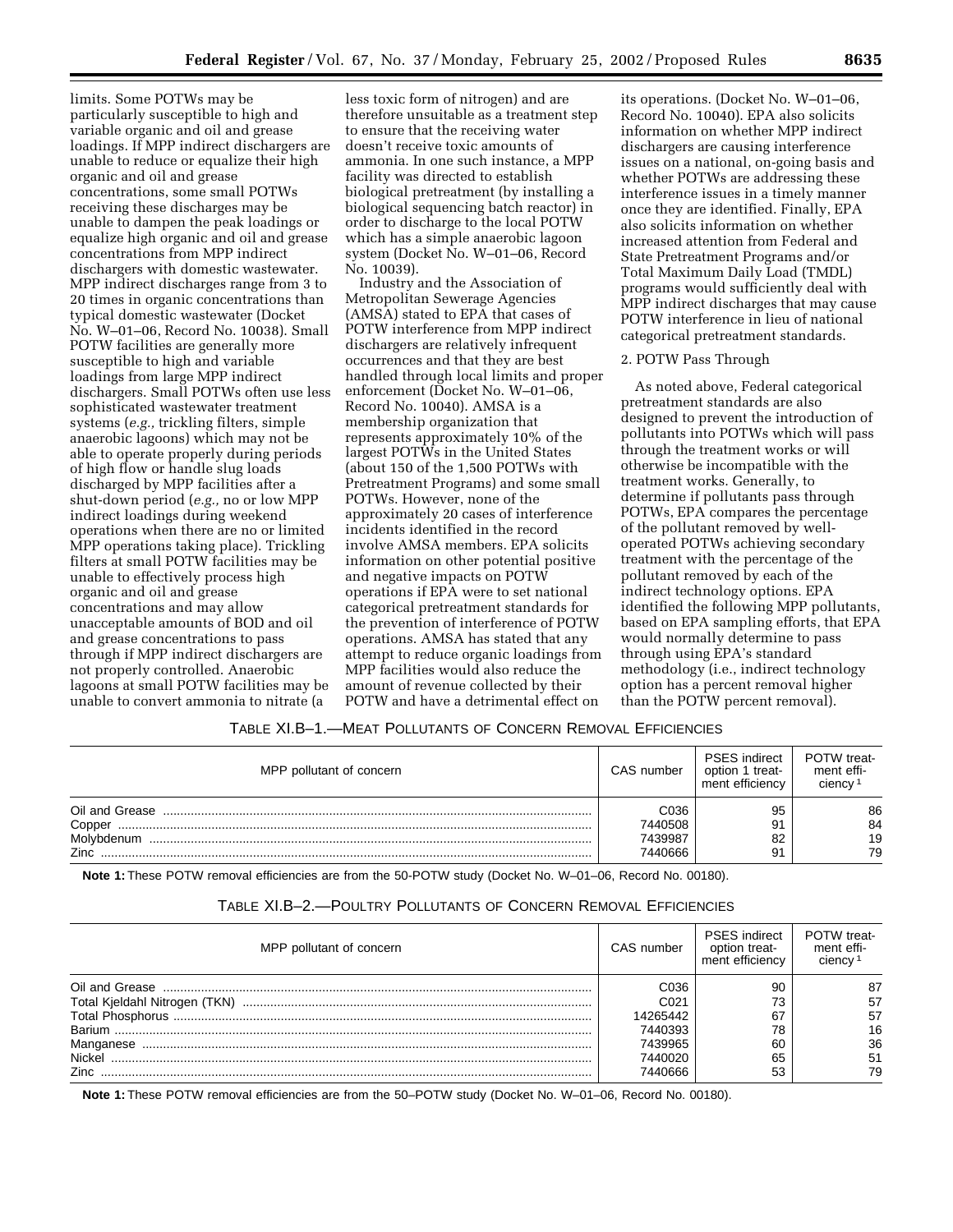PSES Indirect Option 1 (PSES1) is a physical-chemical treatment system [dissolved air floatation (DAF) with chemical flocculant addition, equalization tank] that primarily targets conventional pollutants including oil and grease. As the tables above indicate, PSES1 shows some metal and nutrient removals but it is not clear why a technology designed to control conventional pollutants also affects the level of other pollutants. EPA notes that many of these pollutants of concern that would normally be determined to exhibit pass through do so in low concentrations. For example metal concentrations in MPP indirect dischargers are relatively low in comparison with conventional pollutants concentrations (e.g., BOD, TSS, and oil and grease). EPA will further investigate the data and potential mechanisms behind the removals of metals and nutrients by PSES1 to confirm the PSES1 treatment efficiencies and at the final regulation may issue pretreatment standards based on pass through for all or a sub-set of these pollutants.

Further, EPA has received comments from AMSA that the database used to characterize POTW removal efficiencies is outdated and current POTW performance has improved. EPA is considering different options on how to examine current POTW performance. One option is to evaluate removal efficiencies based on a subset of the 50– POTW database that mainly includes those POTWs that receive large amounts of industrial and/or MPP indirect discharges. EPA solicits comment on

how to examine current POTW performance for all pollutants including those pollutants in Tables XI.B–1 and XI.B–2. EPA will publish its revised analysis of PSES1 treatment efficiencies, loadings removals, and POTW removal efficiencies in the forthcoming NODA for public comment. EPA also solicits data regarding the POTW removal efficiencies for all pollutants identified in Tables VII.C–1 and VII.C–2 (*see* also Section XV for data submission instructions).

EPA seeks information on any cases of significant pass through from MPP indirect dischargers where the local limits were not set or exceeded and comments on whether EPA should promulgate pretreatment standards for certain parameters (e.g., nutrients, TDS) based on their potential pass through of POTWs into receiving waters.

Although some pollutants may pass through POTWs following fairly limited treatment, current information available to EPA suggests that the overall levels of these pollutants in MPP raw wastewater does not justify establishing numeric categorical pretreatment standards. EPA is not proposing to establish pretreatment standards based on the difference between MPP pretreatment options and POTW removal efficiencies because the Agency is uncertain that it accurately reflects the incidences of pass through for this industry as a whole. MPP Development Document details the national estimates of pollutants of concern that have greater removal efficiencies under each indirect technology option than POTWs for each of the MPP subcategories.

3. MPP Pretreatment Options Considered

Before determining no pass through or interference that justifies proposing additional regulations, EPA considered four pretreatment options for both existing and new sources. Table XI.B–3 details the summary of EPA's economic analysis of the PSES1 pretreatment option for the various MPP subcategories. EPA includes this information here for public comment. If information presented during the comment period following proposal or the NODA shows that there is sufficient interference or pass through to justify categorical pretreatment standards for this industry, EPA will rely on the information provided here and in the record of this rulemaking to promulgate pretreatment standards. The public is encouraged to comment fully on the following information. With respect to preventing interference incidents, after proposal EPA will evaluate comments and additional information to determine whether another annual production size cut-off for MPP indirect dischargers should be established. Additionally, EPA is soliciting comment on whether it should exempt from categorical pretreatment standards MPP indirect discharges who are below 5% of POTW dry weather hydraulic or organic capacity of the POTW treatment or another percentage level that is appropriate to prevent interference incidents if EPA decides to set categorical pretreatment standards for non-small facilities in the final rule.

TABLE XI.B–3.—ECONOMIC IMPACTS AND TOXIC COST-EFFECTIVENESS SUMMARY TABLE FOR PSES OPTION 1, NON-SMALL FACILITIES

| MPP industry sector (40 CFR part 432, subcategory) | Cost/net in-<br>come<br>(in percent) | Pre-tax<br>annualized<br>cost<br>(S1999 M)   | PSES option 1 toxic<br>cost-effectiveness       |                               |
|----------------------------------------------------|--------------------------------------|----------------------------------------------|-------------------------------------------------|-------------------------------|
|                                                    |                                      |                                              | Removals<br>$(lb-eq)$                           | \$1981/lb-eq                  |
|                                                    | 0.57<br>0.80<br>0.50<br>0.55<br>1.50 | \$7.0<br>\$18.8<br>\$1.3<br>\$10.8<br>\$15.3 | 240.421<br>76,890<br>3.918<br>377.651<br>49.950 | 17<br>143<br>198<br>17<br>178 |

EPA notes that the PSES1 pretreatment option cost is generally at or below 1% of the facility's net income (profit). Also, based on detailed surveys received in time for EPA's analysis, EPA notes that PSES1 is widely used in nonsmall MPP pretreatment operations to reduce BOD and oil and grease concentrations. Results from the MPP Detailed Survey used in estimating compliance costs indicate that 26 of the

103 indirect MPP facilities utilize PSES1. The MPP Detailed Survey also identified the following breakdown of treatment-in-place: (1) 64 facilities utilize no pretreatment or pretreatment less effective than PSES1 (*e.g.,* catch basins); (2) 12 facilities utilize PSES2; (3) 1 facility utilize PSES3; and (4) no facilities utilize PSES4. Based on MPP Detailed Survey data, the average oil and grease concentration from MPP

indirect facilities employing PSES1 technology (equalization basin, DAF) is 99.5 mg/L.

As previously stated, EPA is not proposing new pretreatment standards for existing or new MPP indirect dischargers because EPA did not have sufficient information to demonstrate that effluents from MPP indirect dischargers interfere with, are incompatible with, or pass through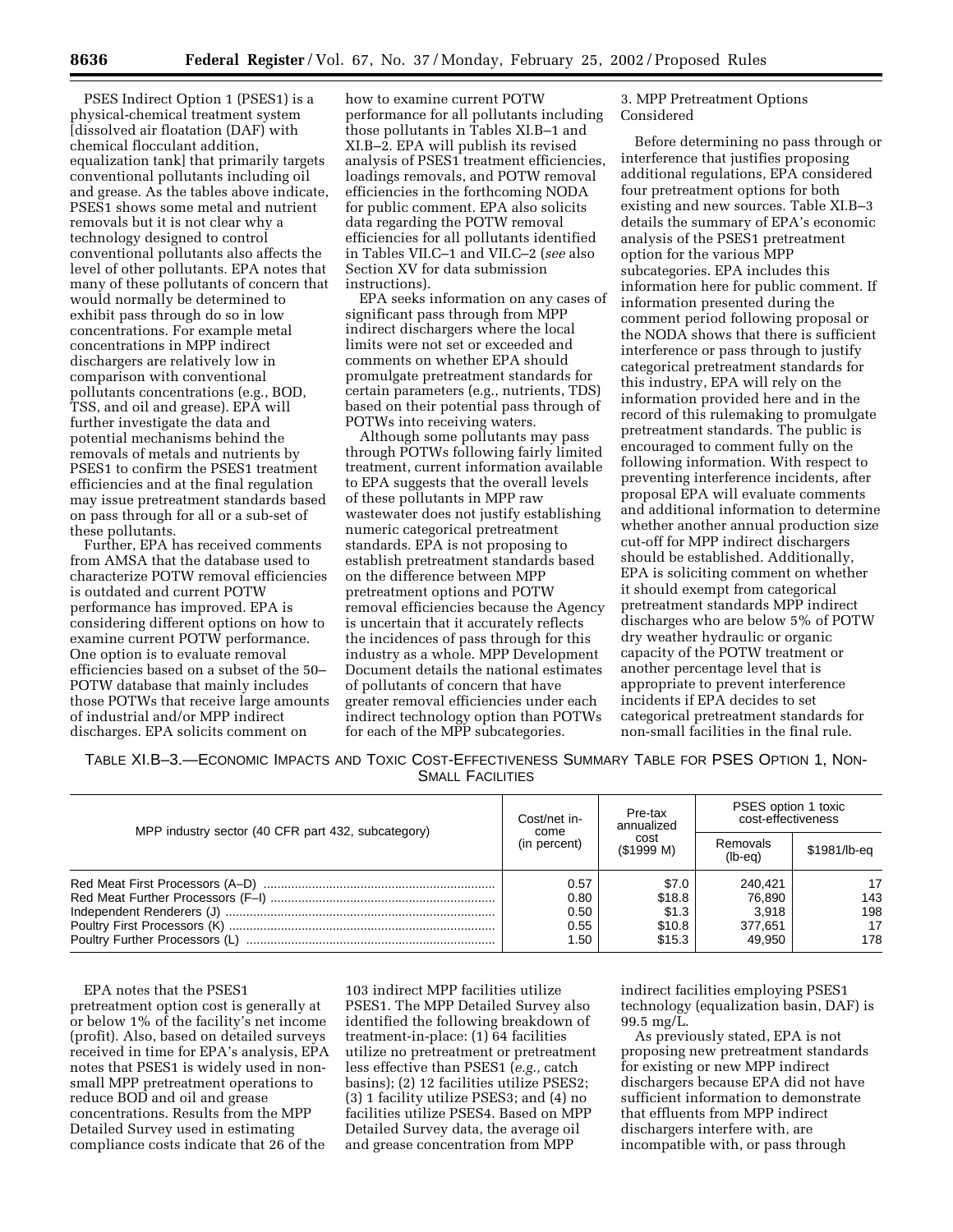POTW operations on enough of a widescale basis to justify national categorical pretreatment standards. Further, EPA has received comments from AMSA that the database used to characterize POTW removal efficiencies is outdated and current POTW performance has improved. EPA will work with States and pretreatment control authorities to collect additional data on a more systematic basis to determine whether or not national categorical pretreatment standards are necessary. If the additional and existing data indicate that MPP indirect dischargers interfere with or pass through POTW operations, one or more of the following options may be used to establish national categorical pretreatment standards in the final rule for non-small indirect dischargers.

• Establish numeric pretreatment standards for oil and grease and/or ammonia as nitrogen based on PSES1 (equalization and DAF) to prevent POTW interference;

• Establish numeric pretreatment standards for oil and grease and/or ammonia based on equalization alone to reduce MPP indirect discharge variable loads which can, in some cases, prevent POTW interference;

• Establish numeric pretreatment standards to prevent POTW pass through (e.g., oil and grease, nutrients, and/or metals);

• Establish narrative pretreatment standards for oil and grease and/or ammonia as nitrogen based on PSES1 (equalization and DAF) or equalization along to prevent POTW interference;

• Allow POTWs to waive national categorical pretreatment standards for MPP indirect dischargers that do not interfere with POTW operation (e.g., MPP indirect discharger below 5% of POTW dry weather hydraulic or organic capacity of the POTW treatment plant);

• Allow a POTW to waive national categorical pretreatment standards for ammonia for any MPP indirect discharges it receives when that POTW has nitrification capability (*see* 40 CFR 439 as an example of this type of waiver);

• Allow MPP indirect dischargers to demonstrate compliance with either numeric pretreatment standards or with EMS/BMP voluntary alternatives (*see* Section XI<sub>F</sub>).

• Establish national categorical pretreatment standards for MPP indirect dischargers based on compliance with BMPs or a regulatory BMP alternative.

EPA is soliciting comment on 100 mg/ L as a potential pretreatment maximum daily standards for oil and grease and/ or ammonia as nitrogen. EPA notes that this is not completely a parallel case

and EPA solicits comment on how EPA should consider setting pretreatment standards for ammonia as nitrogen to prevent interference. EPA is basing the 100 mg/L potential pretreatment maximum daily standards on the Petroleum Refining Industry oil and grease and ammonia standards because those standards were designed to prevent POTW interference, which may be a problem for the meat and poultry products industry as well. The Petroleum Refining Industry oil and grease pretreatment standard of 100 mg/ L is based on the necessity to minimize POTW interference by minimizing the possibility of slug loadings of oil and grease being discharged to POTWs. (Docket No. W–01–06, Record No. 00167). Ammonia as nitrogen concentrations above 100 mg/L can exhibit inhibitory effects on the activated sludge process and cause POTW interference (Docket No. W–01– 06, Record No. 00167). EPA is also soliciting comment on potential concentration pretreatment maximum daily standards for oil and grease and ammonia as nitrogen, respectively based on the performance of PSES1 technology (DAF with chemical flocculant addition, equalization tank). These PSES1 concentration based standards are all below 100 mg/L for oil and grease with the exception of one limit for poultry facilities that do slaughtering and rendering operations (*see* MPP Development Document). EPA solicits comment on whether these potential pretreatment maximum daily standards for oil and grease and ammonia as nitrogen would sufficiently prevent POTW interference. EPA is also soliciting comment whether these standards should be presented as production based standards (e.g., lbpollutant/1000 lb-LWK) (*see* MPP Development Document).

## *C. Meat Facilities (Subcategories A, B, C, D, F, G, H and I)*

After considering all of the technology options described in Section VII.A, in light of the factors specified in Section 304(b)(2)(B) and 306 of the Clean Water Act, as appropriate, EPA proposed to select the technology options identified below as BPT, BAT, BCT, and NSPS for Subcategories A, B, C, D, F, G, H and I of the proposed rule. The proposed effluent limitations apply only to meat facilities that slaughter more than 50 million pounds per year (for Subcategories A, B, C and D) or produce more than 50 million pounds per year of finished products (for Subcategories F, G, H and I). EPA is not revising limitations and standards for meat facilities in Subpart E as all of these

facilities are small facilities (*see* Section III.A.1).

1. Subcategories A through D (Meat Slaughtering Facilities)

a. Regulated Pollutants. i. BPT EPA proposes establishing BPT limitations for COD. These pollutants are characteristic of meat slaughtering wastewater. These proposed regulated pollutants are key indicators of the performance of the secondary biological treatment process, which is the key component of the model BPT treatment systems for these subcategories.

ii. BAT. EPA proposes establishing BAT limitations for ammonia-N, total nitrogen and total phosphorus. These pollutants are characteristic of meat slaughtering wastewater. These proposed regulated pollutants are key indicators of the performance of the tertiary biological treatment process, which is the technology basis for the BAT and NSPS requirements for these subcategories.

iii. NSPS. EPA proposes to regulate the same pollutants for NSPS as those for BAT, with the addition of BOD, TSS, oil and grease (measured as HEM) and fecal coliform.

b. Technology Selected. i. BPT. The Agency is proposing effluent limitations guidelines based on BPT–2 for Subcategories A through D. The treatment technologies that serve as the basis for the development of the proposed BPT limits are: equalization, dissolved air flotation, secondary biological treatment including some degree of nitrification and chlorination/ dechlorination. BPT–2 represents an improved version of the existing BPT technology. EPA has determined that the cost and removal comparison for this option is reasonable.

As presented in Section VII, three BPT options were considered. EPA estimated the costs and pollutant reductions that would be achieved if these options were applied to all 71 facilities subject to today's proposal. Limitations based on BPT–2 remove at least 12.3 million pounds of pollutants over current discharge at an annualized compliance cost of \$9.9 million (\$1999). Limitations based on BPT–2 results in a cost to net income ratio of 0.28%, which means that approximately 0.28% of a facility's profits would be spent on compliance if they were to implement this option. Also, the results of the BPT cost to effluent reductions benefits is \$0.81 (\$1999/pound). Thus, this option is considered cost-reasonable.

EPA also evaluated option 3 and option 4 as basis for establishing BPT limitations that would be more stringent than the level of control being proposed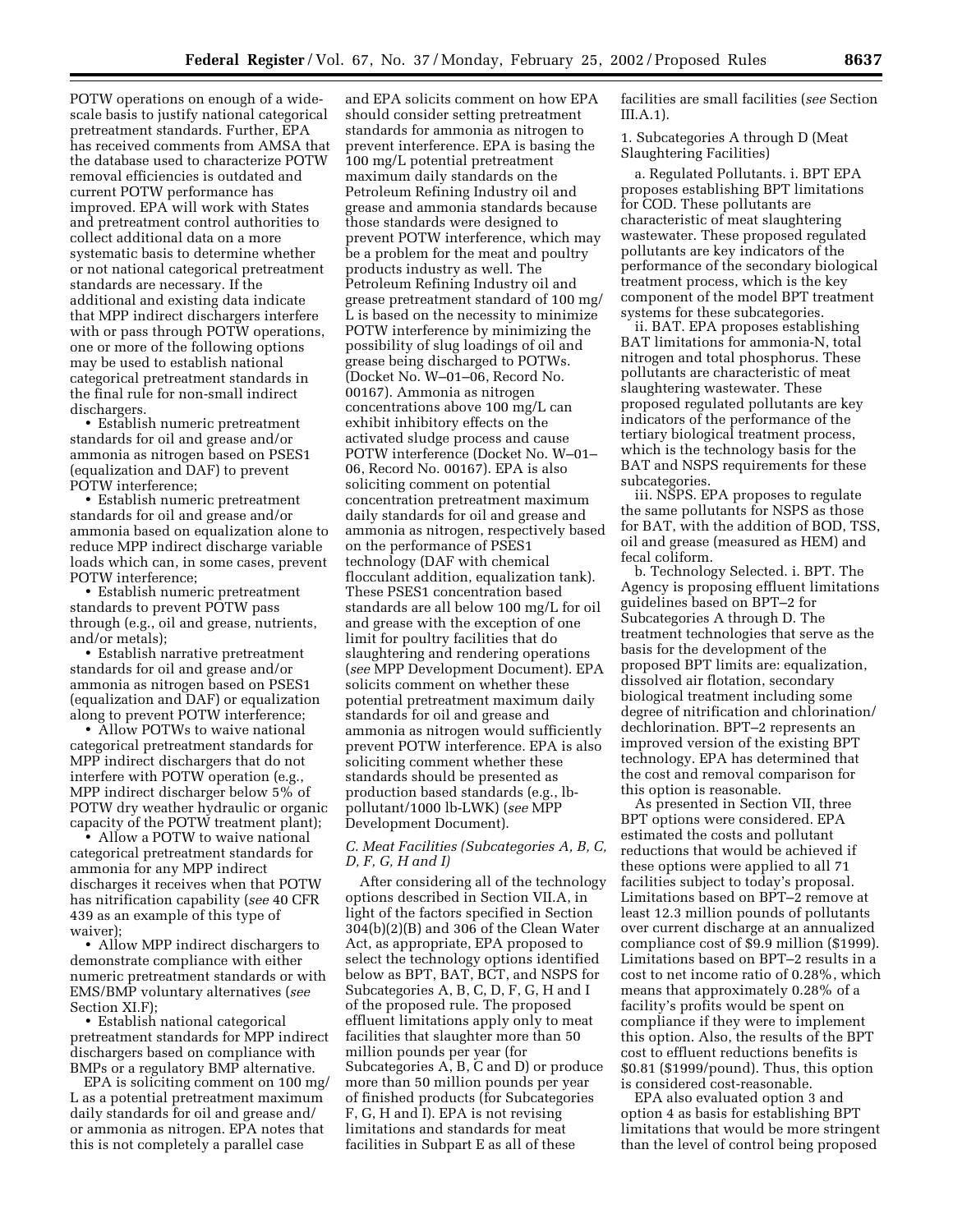today. However, EPA believes that Option 2 represent BPT (or ''average of the best'') treatment for this industry subcategory. These options were evaluated in the BCT analysis.

ii. BAT. The Agency is proposing effluent limitations guidelines based on BAT–3 for Subcategories A through D. The treatment technologies that serve as the basis for the development of the proposed BAT limits are: equalization, dissolved air flotation and secondary biological treatment with nitrification and denitrification. EPA has determined that the cost for nutrient removal for this subcategory is cost effective; *i.e.* is less than the cost for nutrient removal performed at a POTW. The Economic Analysis Section (*see* Section VIII) presents the methodology for evaluating cost effectiveness for nutrient pollutants. As presented in Section VII.A, three BAT options were under consideration. Effluent limitations based on BAT–2 remove approximately 2.0 million pounds of phosphorus over current discharge at an annualized compliance cost of \$9.9 million (\$1999). BAT–3 removes an additional 40 million pounds of nitrogen and phosphorus over BAT–2 at an additional annualized compliance cost of \$32.3 million (\$1999). Both of these options result in a cost to net income ratio of less than 1.5%, so both are considered economically achievable. However, since BAT–3 removes more pounds of nutrients at a cost that is economically achievable, EPA has chosen to propose effluent limitations based on BAT–3.

EPA also evaluated BAT–4 as a basis for establishing BAT more stringent than the level of control being proposed today. As was the case for BAT–3, the cost to net income of less than 2.4% shows that the option is economically achievable. However, EPA is not proposing to establish limits based on BAT–4 because BAT–3 achieves nearly equivalent reductions in nitrogen and phosphorus for much less cost. EPA has determined that BAT–3 would remove 42.8 million pounds of nitrogen and phosphorus per year at a total annualized cost of \$42.2 million (\$1999). In contrast, BAT–4 would remove 44.9 million pounds of nitrogen and phosphorus per year at a total annualized cost of \$73.5 million (\$1999). In view of the fact that BAT– 4 appears to achieve an increase in removals of only 5.0% and yet would prompt annualized costs to increase by 74%, EPA has determined that BAT–3, not BAT–4 is the ''best available'' technology economically achievable for Subcategories A, B, C and D.

iii. NSPS. The treatment technologies that serve as the basis for the development of the proposed NSPS limits are the same as the BAT for these subcategories. As was the case for BAT, EPA did not pursue additional, more stringent, options for NSPS because as with existing sources Option 4 is not expected to achieve significant incremental pollutant reductions. Further EPA does not expect the cost to construct the treatment system to achieve Option 4 performance would be significantly less for a new source than if would be for an existing source to retrofit their existing system. Therefore, EPA proposes BAT–3 as the technology basis for NSPS for subcategories A–D because EPA believes it represents the best demonstrated technology for this subcategory.

2. Subcategories F through I (Meat Further Processing Facilities)

a. Regulated Pollutants.

i. BPT EPA proposes establishing BPT limitations for COD. These pollutants are characteristic of meat further processing wastewater. These proposed regulated pollutants are key indicators of the performance of the secondary biological treatment process, which is the key component of the model BPT treatment systems for these subcategories.

ii. BAT. EPA proposes establishing BAT limitations for ammonia-N, total nitrogen and total phosphorus. These pollutants are characteristic of meat further processing wastewater. These proposed regulated pollutants are key indicators of the performance of the tertiary biological treatment process, which is the key component of the model BAT and NSPS treatment system for these subcategories.

iii. NSPS EPA proposes to regulate the same pollutants for NSPS as those for BAT, with the addition of BOD, TSS, oil and grease (measured as HEM) and fecal coliform.

b. Technology Selected. i. BPT The Agency is proposing to establish effluent limitations based on BPT–2 for Subcategories F through I. The treatment technologies that serve as the basis for the development of the proposed BPT limits are: Equalization, dissolved air flotation, secondary biological treatment and chlorination/ dechlorination. As discussed above, the proposed BPT–2 limits for COD reflects average of the best performance of the existing technology in place at meat processing facilities, which also calls for secondary biological treatment. EPA has determined that the cost and removal comparison for this option is reasonable.

As presented in Section VII.A, three BPT options were under consideration. BPT–2 removes at least 0.25 million pounds of pollutants over current discharge at an annualized compliance cost of \$0.4 million (\$1999). Option 2 results in a cost to net income ratio of 0.14%, which means that approximately 0.14% of a facility's profits would be spent on compliance if they were to implement this option. Also, the results of the BPT cost to effluent reductions benefits is \$1.59 (\$1999/pound). Thus, this option is considered costreasonable.

EPA also evaluated option 3 and option 4 as basis for establishing BPT more stringent than the level of control being proposed today. However, EPA believes that Option 2 represent BPT (or ''average of the best'') treatment for this industry subcategory. These options are considered in the evaluation of BCT controls.

ii. BAT. The Agency is proposing to establish effluent limitations based on BAT–3 for Subcategories F, G, H and I. The treatment technologies that serve as the basis for the development of the proposed BAT limits are: equalization, dissolved air flotation and secondary biological treatment with nitrification and denitrification. EPA has determined that the cost for nutrient removal for this subcategory is cost effective and less than the cost for nutrient removal performed at a POTW. As presented in Section VII.A, three BAT options were under consideration. EPA estimates that the 20 facilities in Subparts F through I would achieve a removal approximately 0.04 million pounds of phosphorus over current discharge at an annualized compliance cost of \$0.4 million (\$1999) with BAT–2. BAT–3 removes an additional 2.08 million pounds of nitrogen and phosphorus over BAT–2 at an additional annualized compliance cost of \$0.1 million (\$1999). Both of these options result in a cost to net income ratio of less than 0.5%, so both are considered economically achievable. However, since BAT–3 removes more pounds of nutrients at a cost that is economically achievable, EPA has chosen to propose effluent limitations based on BAT–3.

EPA also evaluated BAT–4 as a basis for establishing BAT more stringent than the level of control being proposed today. As was the case for BAT–3, the cost to net income of less than 1.4% shows that the option is economically achievable. However, EPA is not proposing to establish limits based on BAT–4 because it determined that BAT– 3 achieves nearly equivalent reductions in nitrogen and phosphorus for much less cost. EPA has determined that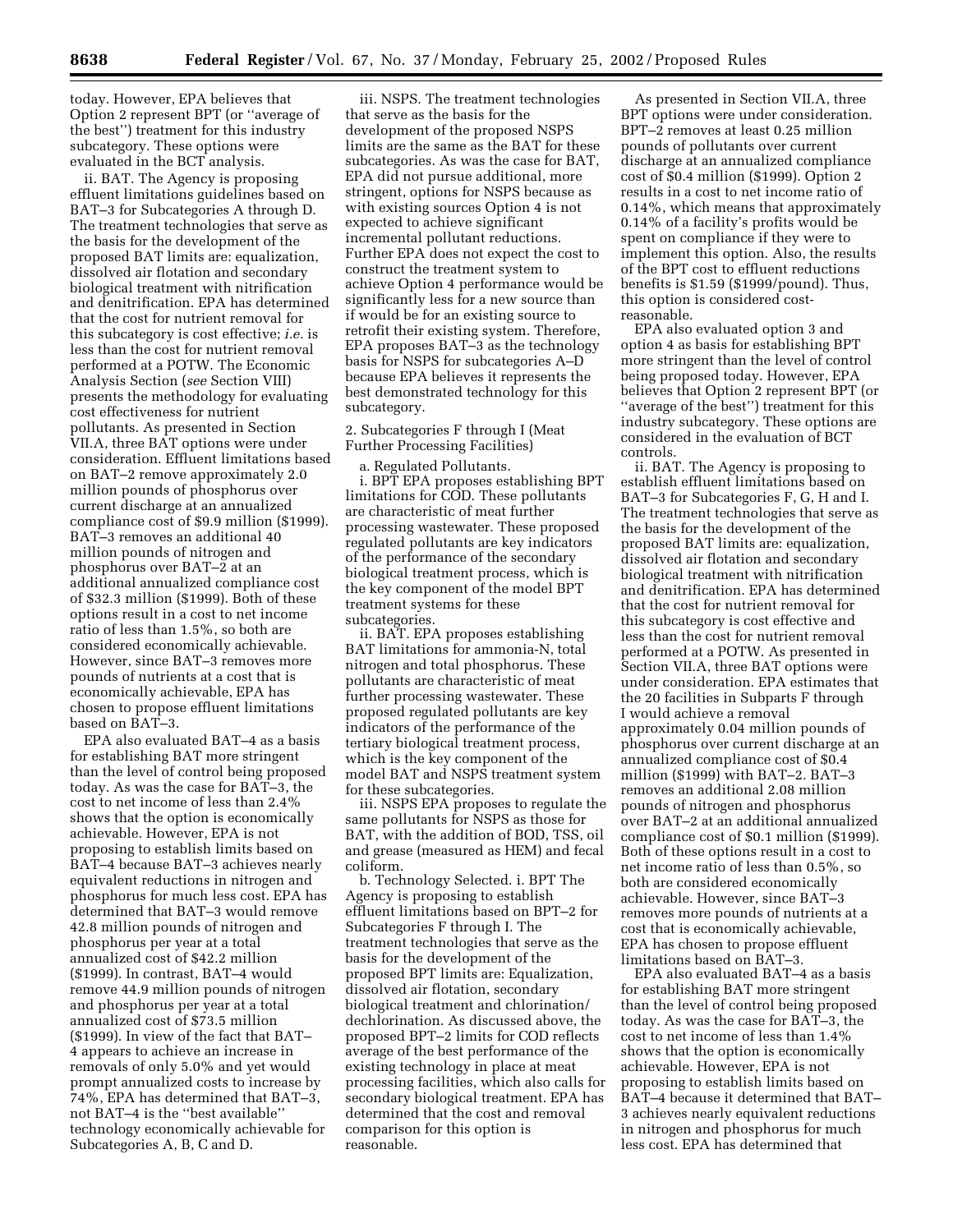BAT–3 would remove 2.12 million pounds of nitrogen and phosphorus per year at a total annualized cost of \$0.5 million (\$1999). In contrast, BAT–4 would remove only 4,530 additional pounds of nitrogen and phosphorus per year at a total annualized cost of \$3.5 million (\$1999). In view of the fact that BAT–4 appears to achieve an increase in removals of only 0.2% and yet would prompt annualized costs to increase by 600%, EPA has determined that BAT– 3, not BAT–4 is the ''best available'' technology economically achievable for Subcategories F, G, H and I.

iii. NSPS. As was the case for BAT, EPA did not pursue additional, more stringent, options for NSPS because as with existing sources Option 4 is not expected to achieve significant incremental pollutant reductions. Further EPA does not expect the cost to construct the treatment system to achieve Option 4 performance would be significantly less for a new source than if would be for an existing source to retrofit their existing system. Therefore, EPA proposes BAT–3 as the technology basis for NSPS for Subcategories F–I because EPA believes it represents the best demonstrated technology for this subcategory.

#### *D. Independent Rendering Facilities (Subcategory J)*

After considering all of the technology options described in Section VII.A, in light of the factors specified in section 304(b)(2)(B) and 306 of the Clean Water Act, as appropriate, EPA proposed to select the technology options identified below as BPT, BAT, BCT, and NSPS for Subcategory J of the proposed rule.

1. Regulated Pollutants. a. BPT. EPA proposes establishing BPT limitations for COD. These pollutants are characteristic of meat rendering wastewater. These proposed regulated pollutants are key indicators of the performance of the secondary biological treatment process, which is the key component of the model BPT treatment systems for these subcategories.

b. BAT. EPA proposes to revise BAT limitations for ammonia-N. This pollutant is characteristic of meat rendering wastewater. The proposed regulated pollutant is a key indicator of the performance of the secondary biological treatment process, which is the key component of the model BPT, BAT and NSPS treatment system for this subcategory.

c. NSPS. EPA proposes to revise the new source performance standards for BOD, TSS, oil and grease (measured as HEM), fecal coliform and ammonia.

#### 2. Technology Selected

a. BPT. The Agency is proposing to establish effluent limitations based on BPT–2 for Subcategory J. The treatment technologies that serve as the basis for the development of the proposed BPT limits are: Equalization, dissolved air flotation and secondary biological treatment with nitrification. Since secondary biological treatment already accomplishes some nitrification, EPA believes that the proposed BPT is an improved version of the existing BPT technology basis which calls for secondary biological treatment. Option 2 results in a cost to net income ratio of 0.68%, which means that approximately 0.68% of a facility's profits would be spent on compliance if they were to implement this option. Also, the results of the BPT cost to effluent reductions benefits is \$0.03 (\$1999/pound). Thus, this option is considered costreasonable.

EPA also evaluated option 3 and option 4 as basis for establishing BPT more stringent than the level of control being proposed today. However, EPA believes that Option 2 represent BPT (or ''average of the best'') treatment for this industry subcategory. These options were considered as possible options for revising the BCT limitations.

b. BAT. The Agency is proposing to establish effluent limitations based on BAT–2 for Subcategory J. The treatment technologies that serve as the basis for the development of the proposed BPT limits are: Equalization, dissolved air flotation and secondary biological treatment with nitrification. EPA has determined that this option is costeffective and economically achievable. As presented in Section VII.A, three BAT options were under consideration. EPA estimates that the 23 existing facilities that would be subject to today's proposal would achieve removals of approximately 87,000 pounds of nitrogen and phosphorus over current levels discharged at an annualized compliance cost of \$0.6 million (\$1999) under BAT–2. BAT–3 removes an additional 396,000 pounds of phosphorus over BAT–2 at an additional annualized compliance cost of \$3.7 million (\$1999). BAT–2 results in a cost to net income ratio of less than 0.7%, so this option is considered economically achievable. BAT–3 results in a cost to net income ratio of greater than 5.5%, which is also considered economically achievable. However, since EPA has determined that the cost for nutrient removal for BAT–3 is not cost effective and is more than the cost for nutrient removal performed at a POTW, EPA has chosen to propose

effluent limitations based on BAT–2 for Subcategory J.

EPA also evaluated BAT–4 as a basis for establishing BAT more stringent than the level of control being proposed today. The cost to net income of more than 6.7% for BAT–4 is even greater than the ratio for Option 3. Since the Agency is not proposing Option 3 on the basis of the potential economic impact, EPA is not proposing Option 4 which has a greater potential impact. Thus, EPA has determined that BAT–2 is the ''best available'' technology economically achievable for Subcategory J.

c. NSPS. The treatment technologies that serve as the basis for the development of the proposed NSPS limits are the same as the BAT and BPT for this subcategory. EPA does not expect a substantial cost savings for new facilities to design and construct a treatment system to achieve more stringent effluent standards consistent with either Option 3 or 4. Thus, EPA believes Options 3 and 4 could pose a barrier to entry for new sources in this Subcategory. Therefore, EPA proposes BAT–2 as the technology basis for NSPS for Subcategory J because EPA believes it represents the best demonstrated technology economically achievable for this subcategory.

## *E. Poultry Facilities (Subcategories K and L)*

EPA is proposing to establish different effluent limitations to apply only to Poultry facilities that slaughter more than 10 million pounds per year (for Subcategory K) or produce more than 7 million pounds per year of finished products (for Subcategory L).

## 1. Poultry First Processing Facilities (Subcategory K)

After considering all of the technology options described in Section VII.A, in light of the factors specified in section 304(b)(2)(B) and 306 of the Clean Water Act, as appropriate, EPA proposes to select the technology options identified below as BPT, BAT, BCT, and NSPS for Subcategory K of the proposed rule.

a. Regulated Pollutants. i. BPT. EPA proposes establishing BPT limitations for BOD, TSS , Oil and Grease (measured as HEM), and ammonia as N for facilities that slaughter no more than 10 million pounds per year (small facilities). EPA proposes establishing BPT limitations for BOD, TSS, Oil and Grease (measured as HEM), fecal coliform, ammonia as N, total nitrogen and total phosphorus for facilities that slaughter more than 10 million pounds per year (large facilities). These pollutants are characteristic of poultry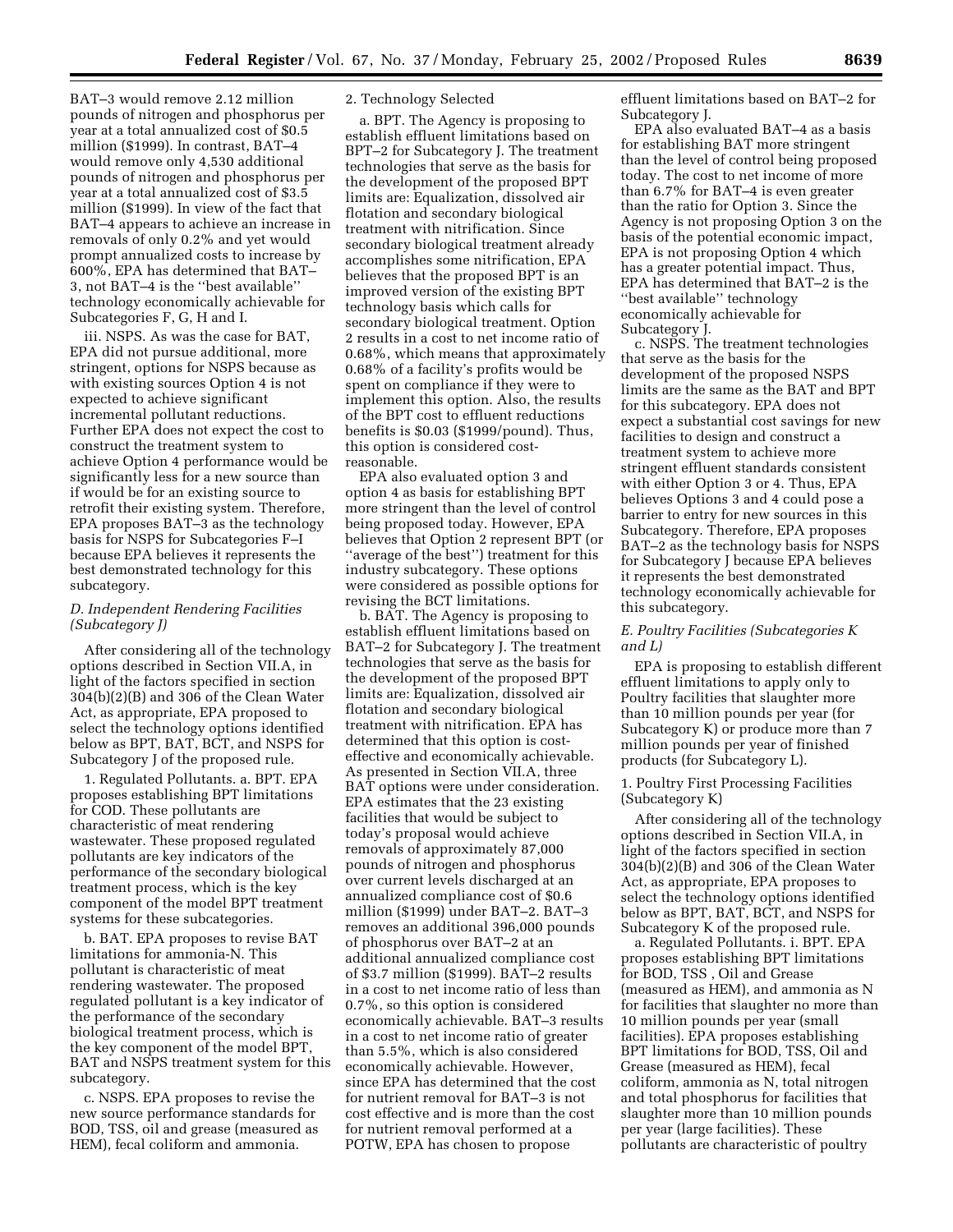slaughtering wastewater. These proposed regulated pollutants are key indicators of the performance of the secondary and tertiary biological treatment process, which are the key components of the model BPT treatment systems for the small and large facilities, respectively.

ii. BAT. EPA proposes to regulate the same pollutants for BAT as those for BPT.

iii. NSPS. EPA proposes to regulate the same pollutants for NSPS as those for BAT.

b. Technology Selected. i. BPT. The Agency is proposing to establish effluent limitations based on BPT–1 for small facilities in Subcategory K. This option is based on the current practices in place at facilities as reported to EPA through the detailed surveys. Option 1 assumes a less aggressive nitrification treatment than Option 2. Based on the survey responses the Agency has reviewed to date we do not believe that there are any small poultry first processors, however, in the event that a small number of facilities exist which were not captured through EPA's survey efforts, EPA is proposing to establish BPT limits.

The Agency is proposing to establish effluent limitations based on BPT–3 for large facilities in Subcategory K. The treatment technologies that serve as the basis for the development of the proposed BPT limits are: Equalization, dissolved air flotation and secondary biological treatment with nitrification and denitrification. As presented in Section VII.A, three BPT options were under consideration. EPA has estimated the costs and pollutant reductions associated with each technology option as it would apply to the 95 facilities that would be subject to these proposed requirements. BPT–2 removes at least 1.63 million pounds of pollutants over current discharge at an annualized cost of \$4.8 million (\$1999). BPT–3 removes at least an additional 5.7 million pounds of pollutants over BPT–2, at an additional annualized compliance cost of \$29.7 million. BPT Option 2 results in a cost to net income ratio of 0.34%, which means that approximately 0.34% of a facility's profits would be spent on compliance if they were to implement this option. Also, the results of the BPT cost to effluent reductions benefits is \$2.95 (\$1999/pound). Option 3 results in a cost to net income of 2.73%, and the results of the BPT cost to effluent reduction benefits is \$4.71 (\$1999/ pound). Thus, both of these options are considered cost-reasonable. However, since Option 3 removes more pollutants at a cost that is reasonable, BPT–3 was selected for this subcategory.

EPA also evaluated option 4 as basis for establishing BPT more stringent than the level of control being proposed today. EPA estimates that BPT–4 results in a cost to net income ratio of 3.56% and the ratio of cost to effluent reduction benefits is 5.46. However, EPA is not proposing to establish BPT limits based on BPT–4 because it determined that BPT–3 achieves nearly equivalent pollutant reductions at less cost. EPA has determined that BPT–3 would remove at least 7.32 million pounds of pollutants per year at a total annualized cost of \$34.5 million (\$1999). In contrast BPT–4 would remove an additional 10.7% of pollutants at an additional cost of 28%. In view of the fact that BPT–4 appears to achieve minimal additional pollutant removals and yet would prompt additional total annualized costs of \$9.7 million (\$1999), EPA has selected BPT– 3, not BPT–4, for this Subcategory.

ii. BAT. The Agency is proposing to set BAT equal to BPT for small facilities in Subcategory K EPA was unable to determine whether or not there is an economically achievable BAT treatment technology more stringent than proposed for BPT because no small poultry first processors were identified. EPA based it's decision on the fact that there is no economically achievable BAT treatment technology more stringent than proposed for BPT for poultry further processors.

The Agency is proposing to set BAT equal to BPT for large facilities in Subcategory K because EPA has determined that there is no economically achievable BAT treatment technology more stringent than the proposed BPT treatments. Also, EPA has determined that the cost for nutrient removal for this subcategory is cost effective; it is less than the cost for nutrient removal performed at a POTW. As presented in Section VII.A, three BAT options were under consideration. BAT–2 removes approximately 810,000 pounds of phosphorus over current discharge at an annualized compliance cost of \$4.8 million (\$1999). BAT–3 removes an additional 7.7 million pounds of nitrogen and phosphorus over BAT–2 at an additional annualized compliance cost of \$29.7 million (\$1999). BAT–2 results in a cost to net income ratio of less than 0.4%, so this option is considered economically achievable. Since BAT–3 results in a cost to net income ratio of less than 2.8%, which is also economically achievable, EPA has chosen to set BAT equal to BPT for Subcategory K.

EPA also evaluated BAT–4 as a basis for establishing BAT more stringent than the level of control being proposed

today. The cost to net income of more than 3.6% for BAT–4 shows that the option is economically achievable. However, EPA is not proposing to establish BAT limits based on BPT–4 because it determined that BPT–3 achieves nearly equivalent pollutant reductions at less cost. EPA has determined that BPT–3 would remove at least 8.37 million pounds of total nitrogen and total phosphorus per year at a total annualized cost of \$34.5 million (\$1999). In contrast BPT–4 would remove only 8.87 pounds of total nitrogen and total phosphorus at an additional cost of 28%. In view of the fact that BPT–4 achieves similar pollutant removals and yet would prompt additional total annualized costs of \$9.7 million (\$1999), EPA has selected BPT–3, not BPT–4, for this Subcategory. Thus, EPA has determined that BAT–3, not BAT–4 is the ''best available'' technology economically achievable for large facilities in Subcategory K.

iii. NSPS. EPA did not pursue additional, more stringent, options for small facilities in Subcategory K for NSPS because EPA does not expect the cost to construct the treatment system to achieve Option 2 performance would be significantly less for a new source than if would be for an existing source to retrofit their existing system. Therefore, EPA proposes BAT–1 as the technology basis for NSPS for small facilities in Subcategory K because EPA believes it represents the best demonstrated technology for this subcategory.

As was the case for BAT, EPA did not pursue additional, more stringent, options for large facilities in Subcategory K for NSPS because, as with existing sources, Option 4 is not expected to achieve significant incremental pollutant reductions. Further EPA does not expect the cost to construct the treatment system to achieve Option 4 performance would be significantly less for a new source than it would be for an existing source to retrofit their existing system. Therefore, EPA proposes BAT–3 as the technology basis for NSPS for large facilities in Subcategory K because EPA believes it represents the best demonstrated technology for this subcategory.

## 2. Poultry Further Processing Facilities (Subcategory L)

After considering all of the technology options described in Section VII.A, in light of the factors specified in Section 304(b)(2)(B) and 306 of the Clean Water Act, as appropriate, EPA proposed to select the technology options identified below as BPT, BAT, BCT and NSPS for Subcategory L of the proposed rule.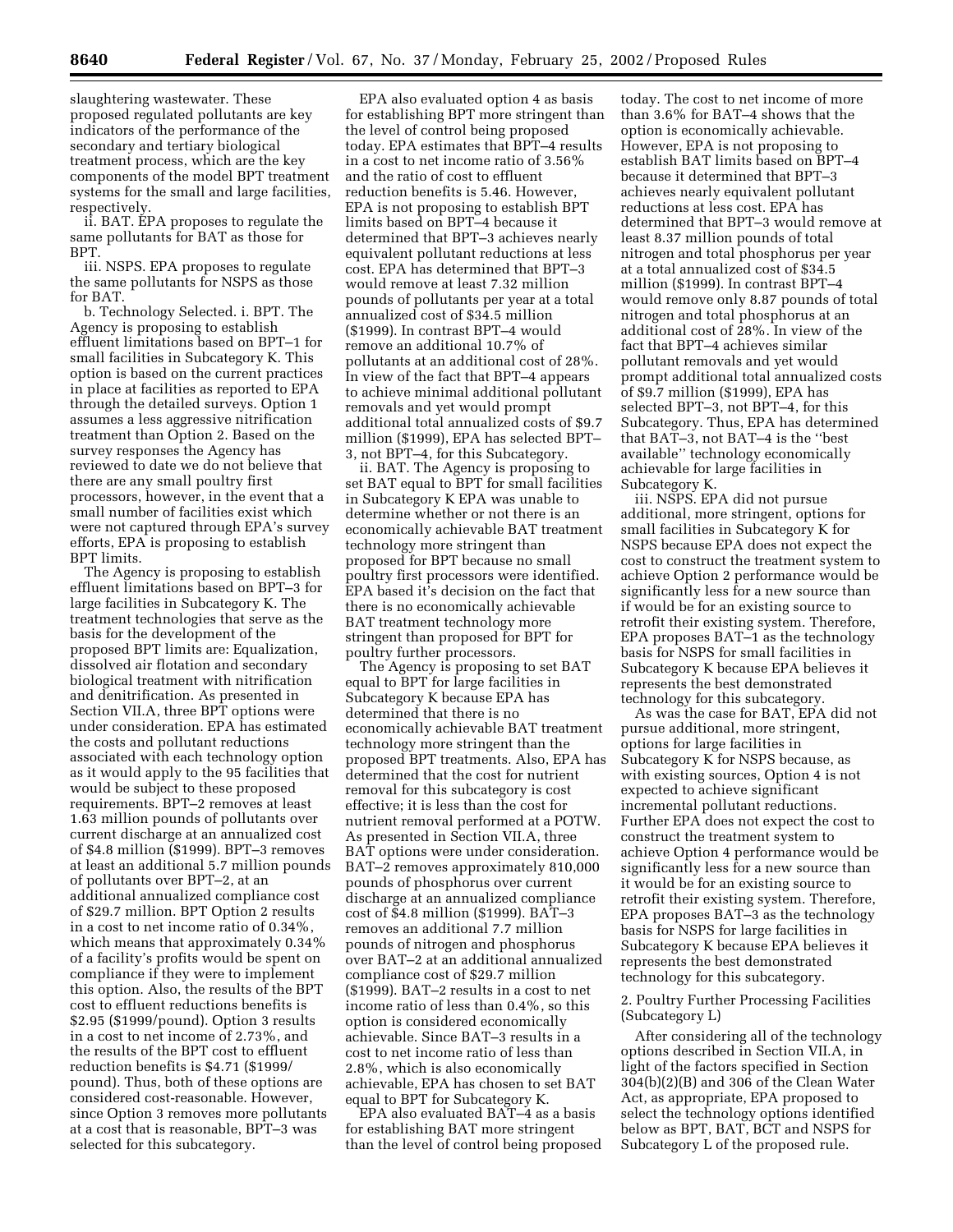a. Regulated Pollutants. i. BPT. EPA proposes establishing BPT limitations for BOD, TSS , Oil and Grease (measured as HEM), and ammonia as N for facilities that slaughter no more than 7 million pounds per year (small facilities). EPA proposes establishing BPT limitations for BOD, TSS, Oil and Grease (measured as HEM), fecal coliform, ammonia as N, total nitrogen and total phosphorus for facilities that slaughter more than 7 million pounds per year (large facilities). These pollutants are characteristic of poultry further processing wastewater. These proposed regulated pollutants are key indicators of the performance of the secondary and tertiary biological treatment process, which are the key components of the model BPT treatment systems for the small and large facilities, respectively.

ii. BAT. EPA proposes to regulate the same pollutants for BAT as those for BPT.

iii. NSPS. EPA proposes to regulate the same pollutants for NSPS as those for BAT.

b. Technology Selected. i. BPT. The Agency is proposing to establish BPT– 1 for small facilities in Subcategory L. This is the same technology as described above for Subcategoy K. EPA estimates that there are four small facilities that could be affected by these proposed requirements and these requirements could cost \$2,600.

The Agency is proposing to establish BPT–3 for large facilities in Subcategory L. The treatment technologies that serve as the basis for the development of the proposed BPT limits are: equalization, dissolved air flotation and secondary biological treatment with nitrification and denitrification. As presented in Section VII.A, three BPT options were under consideration. For the sixteen facilities that would be subject to these proposed requirements EPA estimates that BPT–2 removes at least 0.09 million pounds of pollutants over current discharge at an annualized cost of \$0.3 million (\$1999). BPT–3 removes at least an additional 0.22 million pounds of pollutants over BPT–2, at an additional annualized compliance cost of \$1.9 million. BPT Option 2 results in a cost to net income ratio of 0.39%, which means that approximately 0.39% of a facility's profits would be spent on compliance if they were to implement this option. Also, the results of the BPT cost to effluent reductions benefits is \$3.28 (\$1999/pound). Option 3 results in a cost to net income of 4.23%, and the results of the BPT cost to effluent reduction benefits is \$7.11 (\$1999/ pound). Thus, both of these options are considered cost-reasonable. However,

since Option 3 removes more pollutants at a cost that is reasonable, BPT–3 was selected for this subcategory.

EPA also evaluated option 4 as basis for establishing BPT more stringent than the level of control being proposed today. EPA estimates that BPT–4 results in a cost to net income ratio of 6.04% and the ratio of cost to effluent reduction benefits is 9.54. EPA is not proposing to establish BPT limits based on BPT–4 because it determined that BPT–3 achieves nearly equivalent pollutant reductions at less cost. EPA has determined that BPT–3 would remove at least 0.31 million pounds of pollutants per year at a total annualized cost of \$2.2 million (\$1999). In contrast BPT–4 would remove at least 0.32 million pounds of pollutants at an additional cost of 36%. In view of the fact that BPT–4 appears to achieve less pollutant removals and yet would prompt additional total annualized costs of \$1.9 million (\$1999), EPA has selected BPT–3, not BPT–4, for this Subcategory.

ii. BAT. The Agency is proposing to set BAT equal to BPT for small facilities in Subcategory L because EPA has determined that there is no economically achievable BAT treatment technology more stringent than the proposed BPT treatment. BAT–2 results in a cost to net income ratio of greater than 20%, which would cause significant economic impacts for these facilities, so EPA has chosen to set BAT equal to BPT for small facilities in Subcategory L.

The Agency is proposing to establish effluent limitations based on BAT–3 for large facilities in Subcategory L. The treatment technologies that serve as the basis for the development of the proposed BAT limits are: equalization, dissolved air flotation and secondary biological treatment with nitrification and denitrification. EPA has determined that there is no economically achievable BAT treatment technology more stringent than the proposed BPT treatment. As presented in Section VII.A, three BAT options were under consideration. BAT–2 removes approximately zero pounds of phosphorus over current discharge at an annualized compliance cost of \$0.3 million (\$1999). BAT–3 removes an additional 0.32 million pounds of nitrogen and phosphorus over BAT–2 at an additional annualized compliance cost of \$1.9 million (\$1999). BAT–2 results in a cost to net income ratio of less than 0.4%, so this option is considered economically achievable. BAT–3 results in a cost to net income ratio of less than 4.25%, which is also economically achievable, so EPA has

chosen to set BAT equal to BPT for Subcategory L.

EPA also evaluated BAT–4 as a basis for establishing BAT more stringent than the level of control being proposed today. The cost to net income of more than 6% for BAT–4 shows that the option would cause significant economic impacts. Also, EPA is not proposing to establish BAT limits based on BPT–4 because it determined that BAT–3 achieves nearly equivalent pollutant reductions at less cost. EPA has determined that BAT–3 would remove at least 0.32 million pounds of total nitrogen and total phosphorus per year at a total annualized cost of \$2.2 million (\$1999). In contrast BPT–4 would remove only 0.318 pounds of total nitrogen and total phosphorus at an additional cost of 36%. In view of the fact that BPT–4 appears to achieve reduced pollutant removals and yet would prompt additional total annualized costs of \$0.8 million (\$1999), EPA has selected BPT–3, not BPT–4, for this Subcategory. Thus, EPA has determined that BAT–3, not BAT– 4 is the ''best available'' technology economically achievable for large facilities in Subcategory L.

iii. NSPS. EPA did not pursue additional, more stringent, options for small facilities in Subcategory L for NSPS because EPA does not expect the cost to construct the treatment system to achieve Option 2 performance would be significantly less for a new source than if would be for an existing source to retrofit their existing system. Therefore, EPA proposes BAT–1 as the technology basis for NSPS for small facilities in Subcategory L because EPA believes it represents the best demonstrated technology for this subcategory.

The treatment technologies that serve as the basis for the development of the proposed NSPS limits are the same as the BAT for this subcategory. As was the case for BAT, EPA did not pursue additional, more stringent, options for NSPS because, as with existing sources, Option 4 is not expected to achieve significant incremental pollutant reductions. Further, EPA does not expect the cost to construct the treatment system to achieve Option 4 performance would be significantly less for a new source than it would be for and existing source to retrofit their system. Therefore, EPA proposes BAT– 3 as the technology basis for NSPS for subcategory L because EPA believes it represents the best demonstrated technology for this subcategory.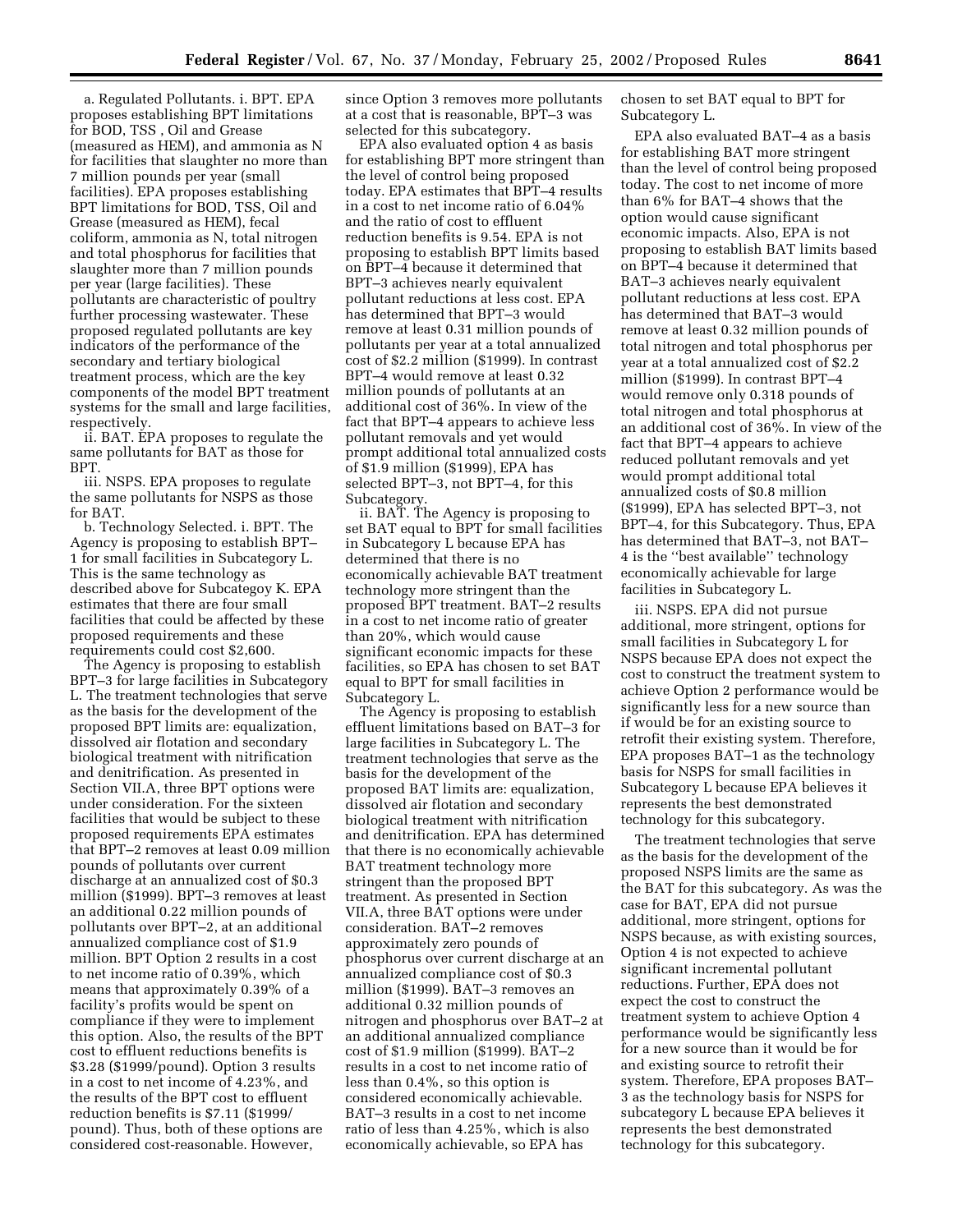## *F. Regulatory Alternatives for Meat and Poultry Products Industry*

EPA is soliciting comment on alternative approaches that the Agency is considering for the meat and poultry products industry. EPA primarily considered these approaches as alternatives to potential numeric pretreatment standards before the Agency determined that it did not have enough information necessary to establish categorical pretreatment standards for this industry (*see* Section XI.B). The purpose of any alternative would be to help facilities in this industry comply with regulations or foster voluntary adoption of environmental management systems that could help organizations reduce environmental impacts from unregulated activities through pollution prevention and other approaches. Specifically, the Agency is considering the following two options.

Under the first option, EPA would not issue pretreatment standards for indirect dischargers in the final rule. Rather, EPA would work with the industry to develop and implement voluntary environmental management systems (EMSs). In a few years, EPA would plan to evaluate the performance of the voluntary program and either conclude that the voluntary program is sufficient, revisit the issue of pretreatment standards for indirect dischargers, and/ or consider other appropriate steps.

Under the second option, EPA would promulgate pretreatment standards for non-small indirect dischargers. However, indirect dischargers would also receive the option of meeting regulatory obligations by implementing EMSs that include environmental audit programs (EAPs). Each of these options is discussed below.

EPA is also considering whether an EMS-based compliance alternative similar to the second option could be applied also to direct dischargers. This option is also discussed further below.

1. Application of Regulatory or EMS Alternatives to Meat and Poultry Processors

EPA believes these EMS-based alternatives would be attractive to many meat and poultry processors that discharge wastewater to Publicly Owned Treatment Works (POTWs) if EPA establishes categorical pretreatment standards. The majority of the meat and poultry products facilities are discharging wastewater indirectly through POTWs and besides the use of Dissolved Air Flotation (DAF) or other types of oil and grease treatment and equalization, few of these facilities

reported having any significant amount of wastewater treatment to reduce nutrient pollutants. Although the Agency is not proposing to establish nutrient standards for indirect dischargers, the Agency believes that a significant reduction of nutrients can be achieved through the implementation of an EMS or an EAP and the implementation of specific BMPs. Each of these (EMS, EAP and specific BMPs) will be described in more detail in subsequent discussions. Implementation of an EMS or EAP by meat and poultry products facilities could also result in a range of other environmental benefits (*e.g.,* reduced odor, noise, energy and or water consumption). Given the potential benefits of an EMS, EPA is considering an approach in which no pretreatment standards would be developed for meat and poultry products indirect dischargers rather, EPA would initiate an expanded program to work in partnerships with meat industry facilities, organizations, and other interested parties to promote the adoption and implementation of EMSs by these facilities. EPA would develop guidance on how to develop EMSs for meat and poultry product indirect dischargers and then work with our partners at the State Permitting and Control Authorities to inform them and the meat and poultry processors about the potential benefits of implementing an EMS. EPA would monitor actions toward the development of EMSs by meat and poultry processors and evaluate the improvements to water quality and the environment that result. Not later than five years after promulgation of this regulation, EPA would issue a report providing a comprehensive evaluation of the EMS initiative. The EMS or EAP alternatives EPA is considering would allow indirect dischargers the opportunity to avoid installing wastewater treatment and could, therefore, be less costly.

EPA notes that allowing operators the use of an EMS to demonstrate compliance with potential pretreatment standards assumes that the POTW or the controlling authority is knowledgeable and available. EPA also notes that the MPP indirect dischargers of greatest concern are frequently in smaller communities where the POTW typically operates without an approved pretreatment program or the POTW is typically a small-scale operation. EPA solicits comment on whether these rural or small POTW operations are in a position to adequately assess compliance with the EMS regulatory option and to effectively respond to significant deficiencies. EPA also

solicits comment on whether the burden for ensuring compliance with this EMS regulatory alternative would fall on the States or EPA Regions as control authorities and whether such evaluations would be much more difficult to perform on a national basis than a numeric standard. EPA also solicits comment on what requirements can prevent facilities, which use the EMS regulatory alternative and still cause pass through or interference at a POTW, from causing such pass through or interference again. EPA also solicits comments on implementation of a voluntary EMS, perhaps as part of the Performance Partnership (see below).

EPA also solicits comment on how this compliance alternative can be applied to direct dischargers. Most direct dischargers have already installed wastewater treatment to comply with their NPDES Permits. Depending on the effectiveness of the BMPs, EPA may consider offering reduced requirements for monitoring wastewater requirements for direct dischargers which implement an EMS. This could include reduction in the frequency of monitoring, or monitoring for a reduced list of specific pollutants. EPA solicits comments on how an EMS compliance alternative could be applied to direct dischargers and whether EPA should consider this as a compliance alternative for direct dischargers.

2. Performance Improvement Partnership With the Meat and Poultry Processing Industry

In parallel with the development of the MPP ELGS proposal, EPA is working in partnership with the meat and poultry processing industry, State and local government agencies, USDA, and other stakeholders to promote improved environmental performance in the meat and poultry products industry. This partnership has been developed under the Agency's Sustainable Industries Partnership Program. Through the Sustainable Industries program, part of the Agency's overall innovations agenda, EPA works with selected industry sectors to voluntarily set industry-wide performance improvement objectives, develop the right tools and incentives to beneficially affect facility performance, address sector-specific regulatory reform needs, and measure results.

The voluntary partnership program for the meat and poultry processing industry is still under development as of the date of this proposed rule. The purpose of the program is to bring environmental improvements that will benefit meat and poultry processing facilities and their surrounding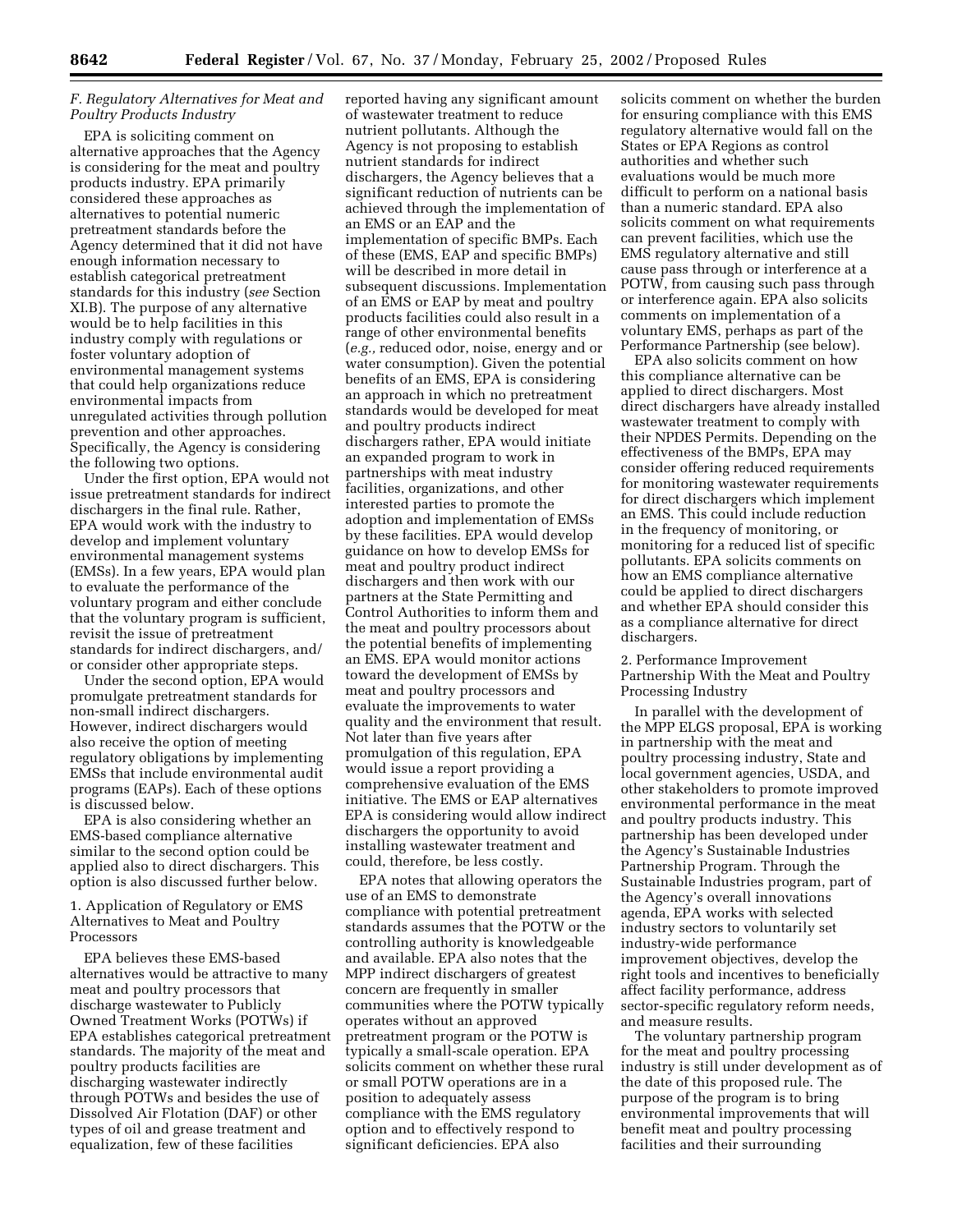communities while maintaining extremely high levels of food safety. The program has industry-generated performance objectives, plus four project elements that were identified as important actions to assist and promote better environmental performance by meat and poultry processing facilities and others.

Participants in developing this program include the American Meat Institute (AMI), the American Association of Meat Processors (AAMP), the U.S. Department of Agriculture (USDA), several State agencies, EPA programs and regions, and other interested constituent groups. Combined, the AMI and AAMP membership totals approximately 2,500 members and represents more than 75% of the total production volume for the meat and poultry processing industry.

Although the elements of the voluntary partnership are under development, AMI and AAMP have stated their commitment to the pursuit of continuous environmental improvement and compliance with environmental regulations at the facility level and in the industry at large. Elements of this commitment may include the following, performancerelated actions:

(1) To work in partnership with Federal and State government agencies to promote nationwide industry compliance;

(2) To expand education on best practices, including the promotion of appropriate environmental management systems (EMS);

(3) To reduce environmental impacts, including wastewater discharges and solid waste, associated with facility operations;

(4) To work with suppliers and customers to identify and promote pollution prevention practices to achieve cleaner production and reduced waste;

(5) To develop guidance for communicating with employees, suppliers, customers, and the public about the environmental impacts of the industry; and

(6) To conserve and protect natural resources.

In support of the voluntary performance objectives, the Meat and Poultry Processing Partnership Program includes a set of four projects, currently underway, that will help to enable the meat industry as a whole to achieve the voluntary performance objectives. The projects are described briefly.

a. Environmental Management System (EMS). Program partners drafted guidance materials and a training program for the meat industry to

broadly implement corporate/facilityappropriate EMSs. The project team has drafted an EMS Guide for the Meat and Poultry Processing Industry, on the plan-do-check-act continuous improvement model. This EMS Guide consists of 10 modules covering policy, planning, implementation and operation, checking and corrective action, and management review.

This voluntary EMS tailored for meat and poultry processors can be used by both small and large meat and poultry processors to implement an EMS. Currently, EPA is partnering with the Iowa Waste Reduction Center (IWRC) and the Iowa Department of Natural Resources (IDNR) to pilot test the Guide with five companies. IWRC and IDNR are providing technical assistance and implementation consulting to the five companies. The pilot will be completed in July 2002 and then EPA will evaluate the pilot and incorporate lessons learned into the final draft of the EMS Guide for Meat and Poultry Processors. The final guide is expected to be completed by September 2002, at which point this tool will be widely marketed throughout the meat and poultry processing industry with the direct involvement of the industry's two major trade groups.

This EMS project is strictly a voluntary approach that is part of the larger partnership program with the meat and poultry processing industry. The project is designed to develop and market a tool tailored to the needs of this specific industry, to be used by the industry itself to promote improved performance by individual facilities. The Agency is also seeking comment on the option of using a standardized EMS as a stand-alone alternative to the setting of national numeric pretreatment standards (*see* Section XI.B).

b. Customer-oriented'' compliance assistance tools. Program partners are developing tools to assist meat and poultry processors in maintaining compliance with Federal, State and local environmental requirements. Many meat and poultry processors have indicated that they have difficulty in keeping up with the many environmental regulations surrounding their facilities. Currently, the project team is developing a custom checklist of regulatory requirements, designed specifically for meat and poultry processing facilities. Guidance is also being developed to help small processors dispose of solid waste and biosolids.

The Office of Compliance in EPA's Office of Enforcement and Compliance Assurance, in partnership with industry, academic institutions,

environmental groups, and other Federal and State agencies, has established a ''virtual'' (web-based) national Compliance Assistance Center known as the National Agriculture Compliance Assistance Center (Ag Center: *http://es.epa.gov/oeca/ag/*). The Ag Center offers comprehensive, easyto-understand information on environmentally protective and agriculturally sound approaches to compliance. EPA will use the Ag Center as one of its tools for publicizing the final Effluent Limitation Guideline and related voluntary approaches.

c. External stewardship program with livestock suppliers. Nutrient management by livestock producers is the most important environmental issue facing the overall industry. EPA is developing a replicable external stewardship program for meat and poultry processors to work with their suppliers on pilot projects to test and measure the impact of environmental best management practices (BMPs), with a focus on nutrient management. Project teams in Iowa and other midwest States are working to design and voluntarily implement BMPs and nutrient management plans for livestock producers, building on existing processor-supplier relationships. The goal of this project is to demonstrate that voluntary environmental stewardship by livestock producers can be defined, documented, measured, and progress achieved. Project results will help demonstrate whether voluntary programs can be used to augment existing regulations and eliminate the need for expanded regulatory actions.

d. Best management practice tools. Reducing, chloride, nitrogen and phosphorus pollutants in meat and poultry processing wastewater while maintaining high food quality standards poses a challenge to many meat and poultry processors. In addition, the disposal of meat and poultry processing biosolids and renderable materials such as offal poses a serious threat to the economic viability of small meat and poultry processors. To address these environmental impacts through nonregulatory means, EPA and its partners are developing BMP guidance materials for handling and disposal of rendering materials, and for chloride, nitrogen, and phosphorus discharges. The project team will evaluate these management practices and develop measures of their effectiveness. Long-term deployment of the final tools will occur through the active leadership of the industry's trade associations.

The Meat and Poultry Processing Partnership Program is intended to help improve the environmental performance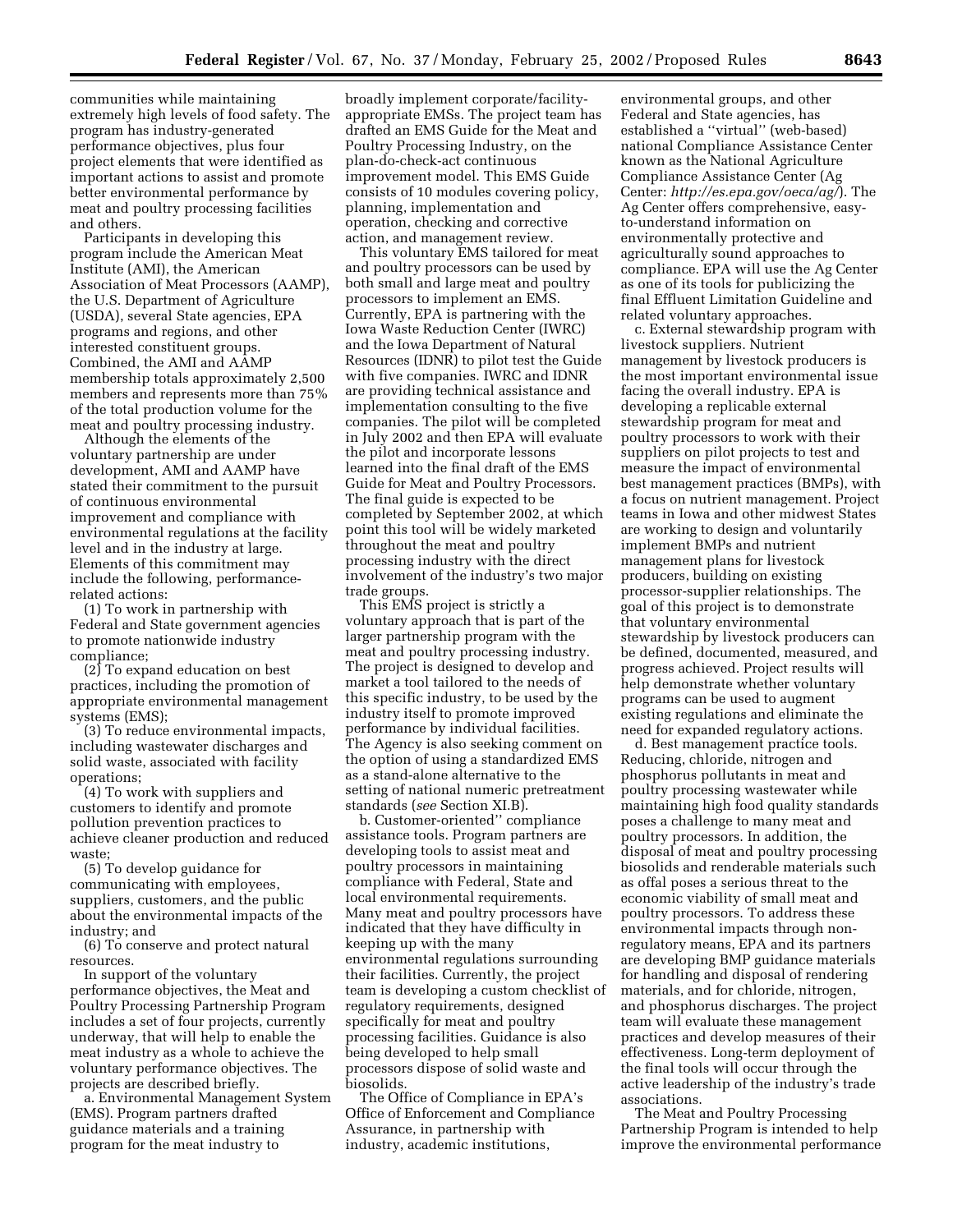of meat and poultry processors across the entire industry and, in the case of the external stewardship project, the performance of livestock suppliers as well. This innovative, non-regulatory program has the potential to affect the practices of all 6,000-plus meat and poultry products facilities, thereby fostering environmental improvement among facilities that are excluded from the proposed ELGS standards. In that regard, it is a reflection of EPA's commitment, along with its partners, to achieve continuous performance improvement and environmental stewardship on an industry-wide scale, above and beyond what is intended to be accomplished with this rule.

This voluntary program was not intended, when designed, specifically as a regulatory alternative to the proposed ELGS, but rather as a complement to the proposed standards. Nevertheless, EPA solicits public comment on whether this program would be an adequate replacement for any potential national numeric pretreatment standards and, if so, whether specific program modifications or enhancements should be adopted in response to the issues discussed in this preamble. That determination would be based, in part, on results that are yet to be achieved by the voluntary partnership. EPA and its partners therefore will evaluate and share publicly the environmental results achieved to date, and during the time period preceding promulgation of the final rule, by the meat and poultry processing industry through its participation in this program, to help determine whether this voluntary performance-based approach should be considered a viable alternative to national numeric pretreatment standards. Information is available at *www.SectorStar.org.* 

3. Environmental Management Systems (EMSs)

A simple definition of an EMS is ''a continual cycle of planning, implementing, reviewing, and improving the actions an organization takes to meet its environmental obligations.'' These obligations include, but are in no way limited to regulated activities. EMSs are a potentially powerful tool to reduce the range of environmental impacts that may not be amenable to regulation (e.g., odor, noise, energy consumption, or water consumption). In conjunction with reducing environmental impacts, EMSs offer other benefits including cost savings, increased operational efficiency, risk reduction, improved internal communication, and improved relations with external parties.

The use of environmental management systems is increasing throughout the world, especially since the publication of the ISO 14001 International EMS Standard in 1996. ISO standards are developed by an International Body with the goal of establishing standardized product goals. ISO 14001 established a standardized procedure for developing Environmental Management Systems. Approximately 16,000 organizations, including approximately 1,500 organizations in the U.S. have adopted EMSs based on ISO 14001, including certification to the standard through independent third party audits, and the rate of adoption is increasing rapidly. A much larger number of organizations have adopted EMSs consistent with the overall approach embodied in ISO 14001, but tailored to their own particular operations. Implementation of an EMS, while it has the potential to enhance compliance with regulatory requirements, does not expressly constitute or ensure compliance with legal requirements. Compliance assurance, however, is an express public policy and regulatory goal.

In addition, concerns have been expressed that ISO 14001 may not be appropriate for certain industries or certain small and medium-sized organizations. Several industry groups have developed, or are in the process of developing, voluntary programs which use EMSs. These include, but are not limited to, egg production, biosolids management, and water/wastewater utilities. Other industry groups, such as the American Chemical Council (formerly the Chemical Manufacturer's Association), have had similar programs in place for a number of years.

EPA has been involved in strategically promoting the voluntary adoption of EMSs for several years. The Agency's policy in this area was clearly described in our 1999 Report entitled ''Aiming for Excellence''. This report states that ''we will encourage organizations to use EMSs that improve compliance, pollution prevention, and other measures of environmental performance''. Copies of this report are available at *www.epa.gov/reinvent/ taskforce/report99.* EPA has also developed an action plan that identifies a wide range of activities the Agency is or expects to undertake to follow up on the recommendations of the Aiming for Excellence Report dealing with EMSs.

Some of the key EMS-based programs EPA is supporting, in partnership with industry and others, are the National Environmental Performance Track (NEPT), the United Egg Producers XL Project, and the National Biosolids

Partnership EMS program. As described previously under the Sustainable Industries Programs, EPA is partnering with IWRC and IDNR and five meat and poultry companies to pilot test the ''EMS Guide for the Meat and Poultry Processing Industry.''

#### **Contents of an EMS**

The factors described in more detail below would be included in EMSs developed voluntarily under the alternative being considered by the Agency:

*Environmental Policy*—a written statement of policy, defined by top facility management that includes commitments to: Compliance with both legal requirements and voluntary commitments; pollution prevention, and continual improvement of environmental performance in order to reduce negative impacts on the environment over time; involving the public in an appropriate fashion in EMS development and implementation, and sharing information about environmental performance of the EMS with the community and sharing information about environmental performance of the EMS with the public.

*Environmental Planning*—identify and document all environmental aspects and impacts of the facility and determine which of these are most significant.

• Document both applicable environmental legal requirements and voluntary commitments.

• Set and document measurable objectives and measurable targets to meet policy commitments and legal requirements and to reduce the facility's significant environmental impacts.

• Describe and document programs to achieve the objectives, targets and commitments in the EMS, including the means and time frames for their completion.

*Implementation of Policy and Plan*— The following actions provide mechanisms for implementing and maintaining the EMS policy and plan.

• Establish roles and responsibilities for meeting objectives and targets of the overall EMS and compliance with legal requirements, including a top management representative with authority and responsibility for the EMS.

• Define procedures for: (1) Communicating relevant information regarding the EMS, including the facility's environmental performance, throughout the organization; (2) providing appropriate incentives for personnel to meet the EMS requirements; and (3) document and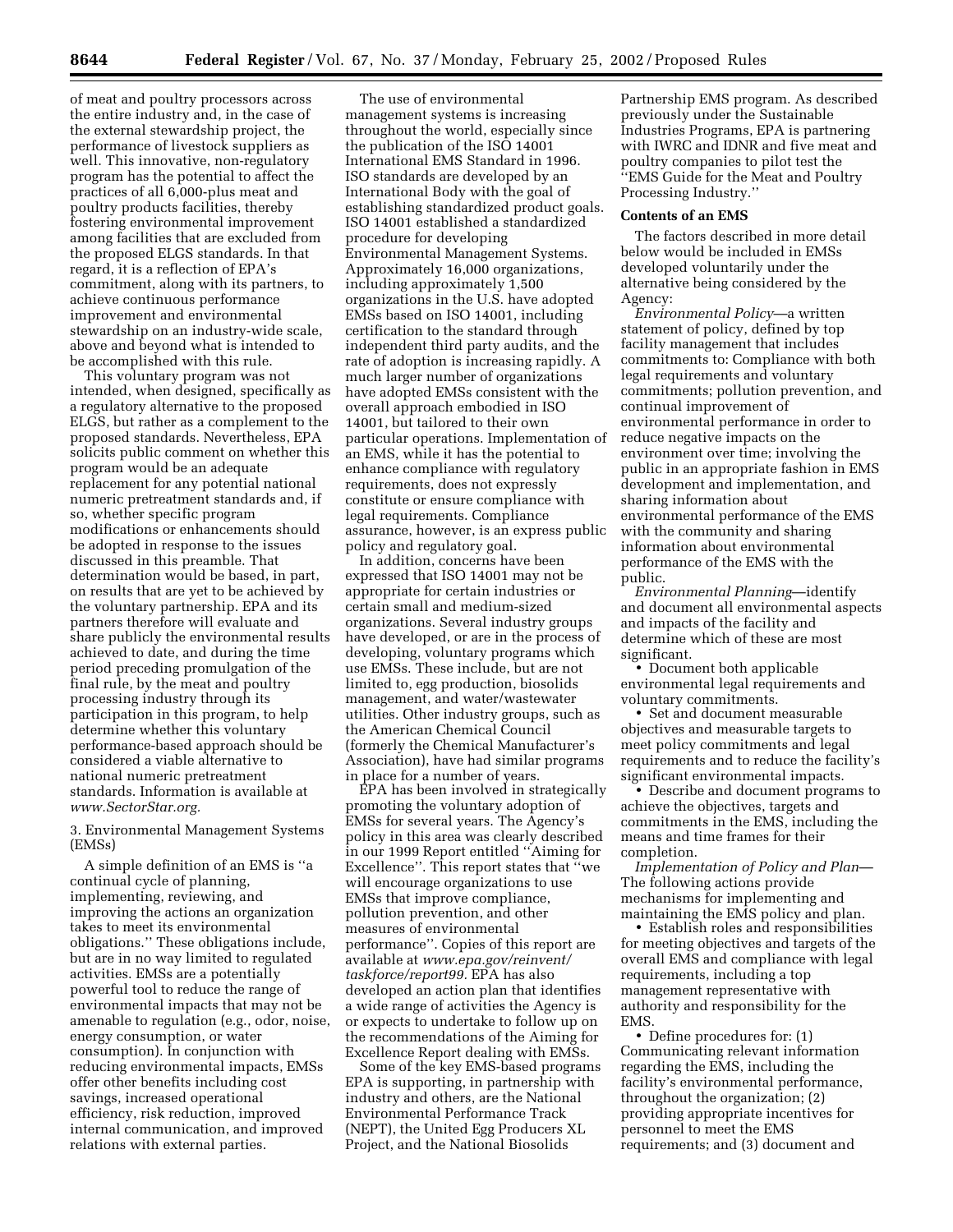record control, including where documents related to the EMS will be located and who will maintain them.

• Provide for general environmental training programs for all employees, and specific training for those whose jobs and responsibilities involve activities directly related to achieving objectives and targets and to compliance with legal requirements.

• Establish operation and maintenance programs for equipment and for other operations that are related to legal compliance and other significant environmental aspects.

• Develop a documented emergency preparedness and response program.

*Community Involvement/External Communications*—The following actions provide mechanisms for incorporating community involvement and external communications.

• Ensure that interested community members and others are given the opportunity to provide input to the facility as it sets objectives and targets in its EMS

• Maintain regular communications with these stakeholders on the performance of the EMS as it is implemented and address relevant issues raised by these stakeholders.

• Report publicly on EMS performance by, for example, making information from self and third party audits available to the public. EPA solicits comment on the most appropriate method of sharing the audit results, including website publication, as well as their content and frequency.

*Corrective Action*—The following actions provide mechanisms for identifying and correcting operation controls and procedures to ensure EMS effectiveness.

• Adoption of necessary operational controls and procedures to ensure that the EMS is effectively implemented.

• Implementation of an active program for assessing performance and preventing and detecting nonconformance with legal and other requirements (including regulatory compliance) of the EMS

• Maintain records that document EMS implementation and compliance

*Management Review*—Operators should document management review of performance against the established objectives and targets and the effectiveness of the EMS in meeting policy commitments.

#### *Environmental Management System and Audit Program*

As discussed earlier in this proposal, EPA is interested in considering the possible use of EMSs in various aspects of its relationships with the meat and

poultry processing industry. EMSs can provide significant internal benefits to organizations such as improved internal communication and better integration of environmental considerations into business decisions. However, EPA is also interested in considering whether EMSs could serve as method of promoting overall environmental accountability to ensure real pollution reductions external. One potential method of ensuring greater accountability and confidence is to include independent third party auditing as a component of an EMS program. Third party auditing is designed to provide facilities with an independent evaluation of their EMSs, based on a particular set of EMS elements or standards.

While third party EMS audits are primarily designed to evaluate the overall suitability of a management *system,* as opposed to particular metrics related to regulatory compliance or environmental performance, they do examine how and if an organization is meeting the environmental objectives it has set for its own operations, including compliance and reduced impacts from unregulated activities.

Therefore, EPA is also considering establishing in the final regulation an option that would allow the meat and poultry products industry to develop an Environmental Management System (EMS) program that would also include independent third party audits by a qualified organization. Indirect dischargers would have the option of meeting potential pretreatment standards or agreeing to participate in the EMS/Audit Program. Third party auditing could substitute for a review by the control authority. Facilities participating in the program would develop EMSs with the elements described above.

## Eligibility Criteria

EPA could offer the EMS regulatory alternative to all facilities. Alternatively, EPA could limit the alternative's availability to facilities meeting certain criteria. EPA solicits comment on eligibility criteria for determining whether facilities should be allowed to adopt EMSs in lieu of installing otherwise required wastewater treatment. The purpose of the criteria would be to screen the facilities to ensure they can demonstrate an appropriate compliance history and commitment. For example, EPA could specify in the final rule that if the facility has had a particular type of violation within a certain number of years (e.g., five) the owner/operator would have to demonstrate that the

violation was corrected and steps taken to prevent recurrence. EPA may also wish to specify that persons whose compliance history includes certain types of serious violations (e.g., criminal violations) must comply with numeric effluent limits. The regulatory authority may be in the best position to determine at the outset whether a facility's compliance history should exclude it from participation. EPA solicits comments on whether all facilities should be allowed to participate or on other potentially appropriate criteria, as well as on the timing of the screening. EPA also wants to know whether the regulatory authority has the time and resources to research these facilities and whether the need for the review merits the resources required.

## Frequency of Third Party Auditing

EPA is considering requiring facilities to complete an initial and follow up audits in the range from each year to every three years, but solicits comment on other frequencies. EPA is also seeking comment on whether a facility's internal audit might substitute for a third party audit in certain years if the previous third party audit indicated that the facility was making good progress on implementing its EMS. EPA also solicits comment on how to define 'making good progress' in such situations. Finally, at some point, each facility would need to complete a full reaudit of its environmental management plan by an independent third party. EPA solicits comment on the frequency of these full reaudits.

## Qualifications of Third Party Auditors

For any third party EMS auditing program to be successful, all parties must have confidence in the individuals conducting the audits. Under this proposal, third party auditors could be certified by EPA or another organization as lead auditors under the relevant ISO guidelines with sufficient additional experience in the field of food safety or wastewater management to enable the auditors to, among other things, competently assess facility conformance with objectives and requirements and applicable BMPs. A similar approach is being used in the biosolids industry, where third party auditors must hold credentials as an ISO 14001 lead auditor *and* have a minimum of 5 years experience in biosolids and wastewater management.

Alternatively, EPA could develop a separate set of qualifications for auditors. We are seeking comment on the relevant qualifications for third party auditors and suggestions for existing organizations that might be in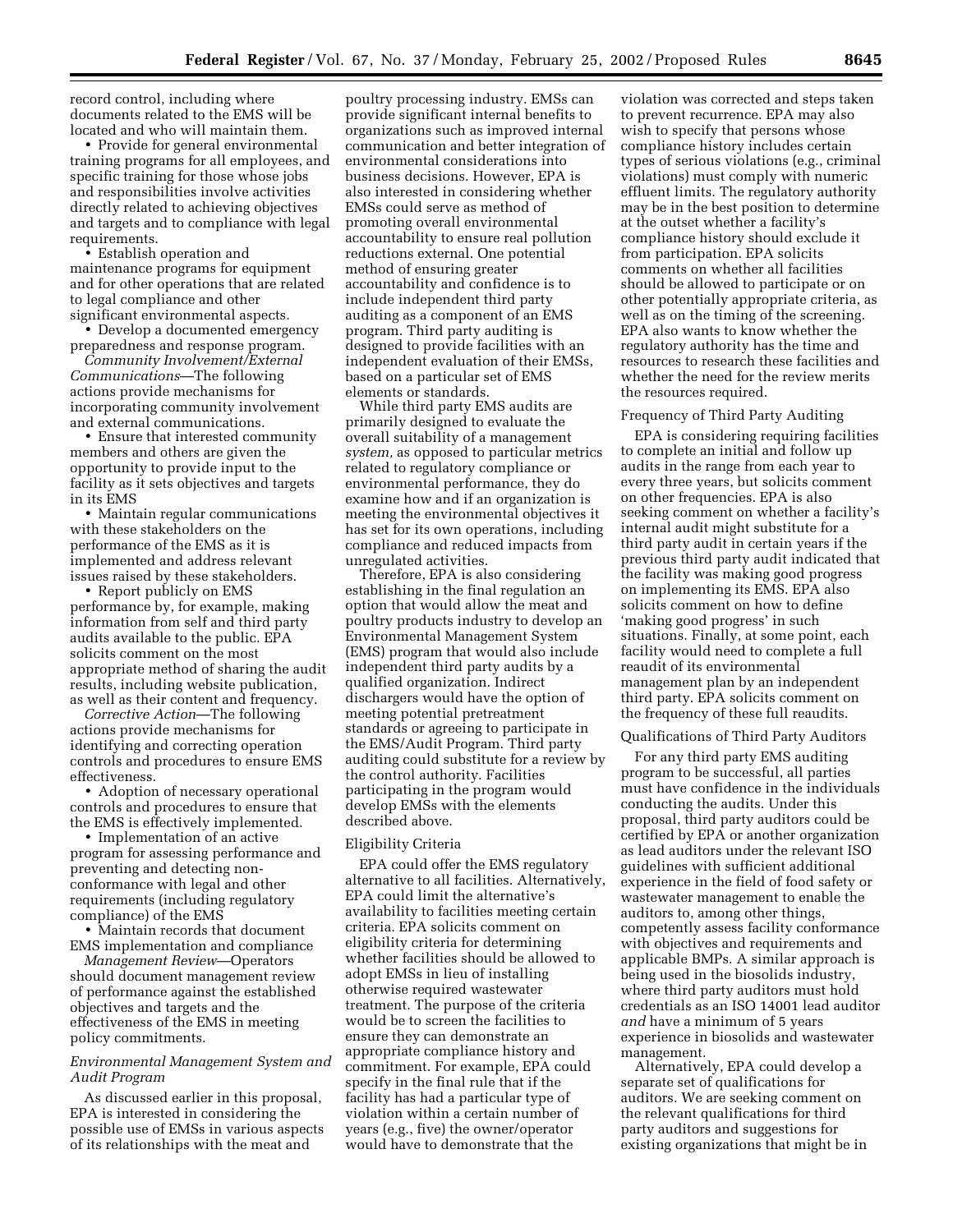a position to manage an auditing program.

Content of Audit Reports and Sharing of Information

Third party audit information is essential to maintain ongoing communications with the community and other key stakeholders. However, EPA recognizes the burden that providing this information may pose to individual facilities. EPA also recognizes that some of the information in the audit may be considered CBI by the facility. Therefore, we are seeking comment on the most efficient way to make this information available to the public and on what limits if any should be placed on this information. For example, the information could be made available through the web site of the control authority or State regulatory agency, as opposed to requiring the facility to make it available. The content of this information is also an important consideration. EPA proposes to limit the scope of this information to information derived from the EMS audit, including that which relates to the BMPs designed to control pollutants discharged in wastewater, and not necessarily information about all aspects of facility operations. Some of the information that is contained in actual audit reports may be of little interest to the community. In contrast, information that focuses on the areas of strength and needed improvement as a result of the audit may be quite useful. EPA solicits comment on the specific information from audits that should be publicly available as well as the most efficient and effective way of accomplishing this.

## Ensuring Auditor Consistency and Integrity

Ensuring that auditors perform their duties in a consistent and objective manner is essential. A May 2001 National Academy of Public Administrators (NAPA) report on third party auditing of EMS under ISO 14001, for example, noted that, given public policy implications, it is important to ensure credible and consistent results so that all who rely on the EMSs, including the public, have appropriate expectations of what it represents (Docket No. W–01–06, Record No. 10041). EPA believes there should be a mechanism for periodically evaluating the effectiveness of the third party audit program and considering appeals to auditor decisions. The Agency solicits comment on how this can best be accomplished and the roles that various parties, including States, should play.

Correction of Nonconformance/Return to Regulatory Coverage

EPA assumes that facilities wishing to take advantage of this alternative will make a good faith effort to successfully implement their environmental management programs. However, some facilities will inevitably experience serious nonconformance, potentially including noncompliance with meeting the goals of the EMS including BMPs to control pollutant discharges. Such problems can range from minor deficiencies with implementation of environmental management programs that have minimal environmental impact and can be easily corrected to serious problems which lead to imminent and substantial endangerments, have significant environmental impacts, or reflect criminal conduct.

EPA's intent is to balance the need to provide facilities with incentives to seek the third party alternative described in this proposal with the need to ensure that regulatory authorities can react promptly and effectively to serious problems that may result in a facility being returned to regulatory coverage. There are a number of options EPA could consider to address this issue. These are not mutually exclusive and include (1) allowing facilities with minor audit nonconformance and/or noncompliance to correct these problems in lieu of returning to regulatory coverage, (2) requiring facilities with major nonconformance and/or noncompliance to address the issue within a specified period of time and have the corrective action reviewed by the auditor or regulatory agency, or (3) requiring that any major noncompliance with the EMS result in a return to regulatory coverage. EPA solicits comment on the best approach or combination of approaches from those listed above or any other approach for addressing nonconformance and noncompliance with regulatory requirements, including, for example, determining who is responsible for noncompliance when there are actual discharges, and when such discharges will be treated as violations of the Clean Water Act. EPA also solicits comment on whether, when, and how related information should be shared with the public.

#### Reporting and Recordkeeping

To assure compliance with regulatory alternatives to numerical effluent limits, EPA believes it must be able to monitor EMS/EAP implementation and performance. EPA's preferred approach would be to maintain records on-site for

3 years. EPA solicits comment on types of records and reports that might be appropriate for this purpose and where and how long they would be maintained, including their availability to regulators and/or the public.

#### Best Management Practices

Both the EMS and EAP alternative approaches include commitments to meeting effluent standards through treatment or commitments to implementation of BMPs. EPA has identified several BMPs that are believed to be effective at reducing the pollutant loads discharged in process wastewater from meat and poultry products facilities. Implementation of these BMPs would be a mandatory component of the EAP when it serves as a compliance alternative to potential pretreatment standards. The BMPs that are described below are currently being used at meat and poultry processing facilities and were identified by industry representatives as having the greatest potential to reduce nutrient pollutants from the effluent at meat and poultry processing facilities.

Many of these best management practices simply prevent raw materials or by-products from coming in contact with wastewater, thus reducing the pollutant load which reaches the water stream. All meat and poultry processing and rendering facilities must use water to clean their equipment and facilities to maintain a clean, hygienic environment and keep food safe from bacterial contamination. Prior to the disinfecting water cleaning, collecting as much of the solid by-products that may have accumulated around work areas will reduce the pollutants that reach water. Many of these by-products have value as rendered product and, thus, should not become a solid waste requiring disposal to land.

EPA believes that preventing solid raw materials and byproducts such as offal from entering the wastewater stream has the potential to greatly reduce the loading of nitrogen that is discharged from meat and poultry products facilities. The nitrogen is still in organic form and does not have the opportunity to begin the biochemical breakdown that occurs in wastewater which releases ammonia. Once the nitrogen has been converted to ammonia it is much more difficult to remove from the wastewater stream. Likewise phosphorus loadings in wastewater should also be reduced when solid materials are kept out of the wastewater.

The implementation of some of the BMPs described herein may require reconfiguring equipment or work areas within the facility to facilitate dry clean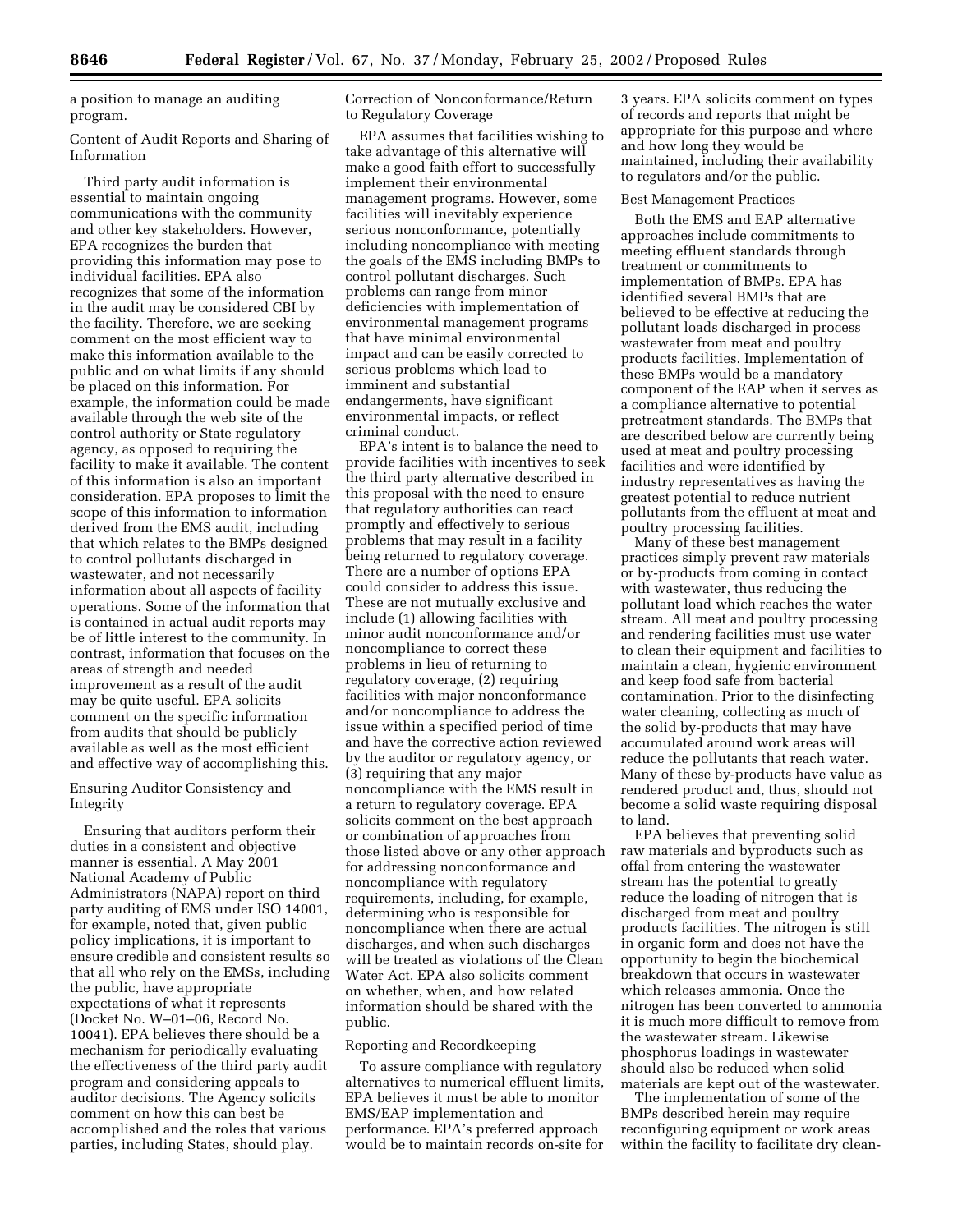up methods. These reconfigurations can probably be done over time as there will be some trade-off between labor requirements necessary to conduct the dry clean-up in the more difficult areas and the costs associated with retrofitting these areas with equipment that facilitates this dry clean-up. However, as a compliance alternative to potential pretreatment standards, the regulation would specify that the facility operator must be able to demonstrate implementation of the required BMPs in order to be eligible for this EAP alternative.

Some of the BMPs identified by EPA are specific to a particular aspect of the production, such as slaughtering. Slaughtering facilities can accomplish reductions in the nutrient pollutants discharged by maximizing blood collection and using dry clean-up techniques prior to sanitation. Dry collection and handling of other offal and by-products are also effective practices. Some meat and poultry processing facilities use water to transport offal and other by-products away from the processing area either to the on-site rendering facility or to trucks for transport to an off-site renderer. This can result in loss of these by-products when the material is separated from the wastewater and promote chemical break down of these by-products which converts organic nitrogen to water soluble ammonia.

Manure management can also be a consideration at slaughter facilities. Facilities should ensure that manure is properly handled and when possible handled as a solid waste rather than adding it to the facilities wastewater stream. Practices would include dry cleaning of pens and trucks prior to wet cleaning and sanitizing. In addition, there may be pollution prevention practices that can be implemented in association with manure management involving removing the animals from feed at some point prior to shipping them to the slaughterhouse.

Facilities that do not slaughter animals, but do further processing of meat and poultry products should also maximize the use of dry collection and cleaning of the facilities prior to sanitation. There are also concerns with some of the specific processes such as pickling, spicing and marinating which are used to make meat and poultry products. These processes involve preparing a solution containing salts, sugars, phosphates and nitrites among other things. These solutions should be managed to minimize waste and loss. Some of the practices that EPA is considering include using multiple, smaller batches of these solutions to

reduce the volume and pollutant loads when a batch requires disposal. These practices include collection, screening, and reuse of spent pickle from injection or tumbler machines. EPA is also considering ways that the product could be removed and packaged following this process in such a way as to minimize the loss of the solution. Facilities would also be asked to develop a protocol for determining when a solution requires disposal to maximize the usefulness of these solutions and reduce the overall volume disposed. Facilities should also examine and maintain the equipment used in these processes to minimize spills and leaks.

Finally, specific best management practices that are being considered for the rendering sector include managing the raw materials to prevent leaks and spills especially for materials that may be entering the rendering facility as a liquid such as blood or oil and grease. Losses of rendered product following the cooking process should be avoided by providing and maintaining traps in the cooking vapor lines and controlling pressure reduction and agitation after cooking.

All meat and poultry products facilities should minimize water usage and employ water conservation practices including installing operator controlled nozzles on hoses and other sources of water. Facilities should also examine the chemicals used to sanitize equipment. Whenever possible the use of sanitizers containing phosphorus should be avoided.

EPA will continue to evaluate these management practices and work with stakeholders to identify measures, monitoring or recordkeeping that EPA could use to ensure the proper implementation of these BMPs. EPA expects to fully describe these measures in a subsequent notice and seek public comment on them.

#### *Assessment of Alternatives*

To assess the extent to which an EMS or an EAP alternative can achieve comparable pollutant reduction performance as the end-of-pipe effluent standard, EPA needs data which document the pollutant reductions achieved by implementing the BMPs. The specific performance data that EPA is seeking includes effluent concentrations taken from wastewater discharges prior to and after implementing the BMPs for nutrient pollutants. The nutrient pollutants should be analyzed using EPA's approved methods, found at 40 CFR part 136 for Total Kjeldahl Nitrogen (TKN), Ammonia, Nitrates, Dissolved Phosphorus and Total Phosphorus. EPA

also solicits concentration information on Hexane Extractable Material which measures oil and grease (HEM method for oil and grease), 5-day Biochemical Oxygen Demand (BOD<sub>5</sub>), Biochemical Oxygen Demand and Total Suspended Solids (TSS). In addition to the concentration information, EPA needs to know the production practices, the wastewater flow and production rates associated with the concentration measurements. The longer the time period during which data is collected both before and after implementation of BMPs the more helpful the data will be to EPA.

EPA will also need to evaluate the costs associated with implementing the BMPs and the EMS or EAP to determine whether they are comparable to costs estimated for compliance with today's wastewater treatment that are being considered for possible pretreatment standards. EPA encourages the industry and the public to provide information on the costs associated with implementing an EMS or EAP, including costs to hire consultants and staff time necessary to develop and implement an EMS or EAP. EPA has included some cost and estimates of labor requirements for the implementation of EMS that were provided to EPA and reflect the implementation of EMSs to manage biosolids. EPA is also interested in data that documents materials necessary to implement the BMPs. Facilities are asked to also provide data which documents cost savings such as reduced water usage resulting in lower water bills.

EPA would also welcome any data on the actual performance of EMSs. This could include data that demonstrates other environmental benefits associated with implementing EMSs or EAPs such as reductions in energy or water usage, improvements in food safety or reductions in odor or air emissions, or data on EMS limitations. EPA is also interested in knowing about other BMPs that would be as effective as those identified in today's notice.

In summary, EPA is soliciting comment on a variety of alternative approaches that can be implemented in the meat and poultry products industry to beneficially affect industry-wide and facility performance and measure results. Through the Sustainable Industries Program, stakeholders will identify and test the best methodologies and approaches to collecting information and data to measure environmental results of various voluntary concepts (i.e. BMP's, EAP's and EMS). This effort will begin during the initial period immediately following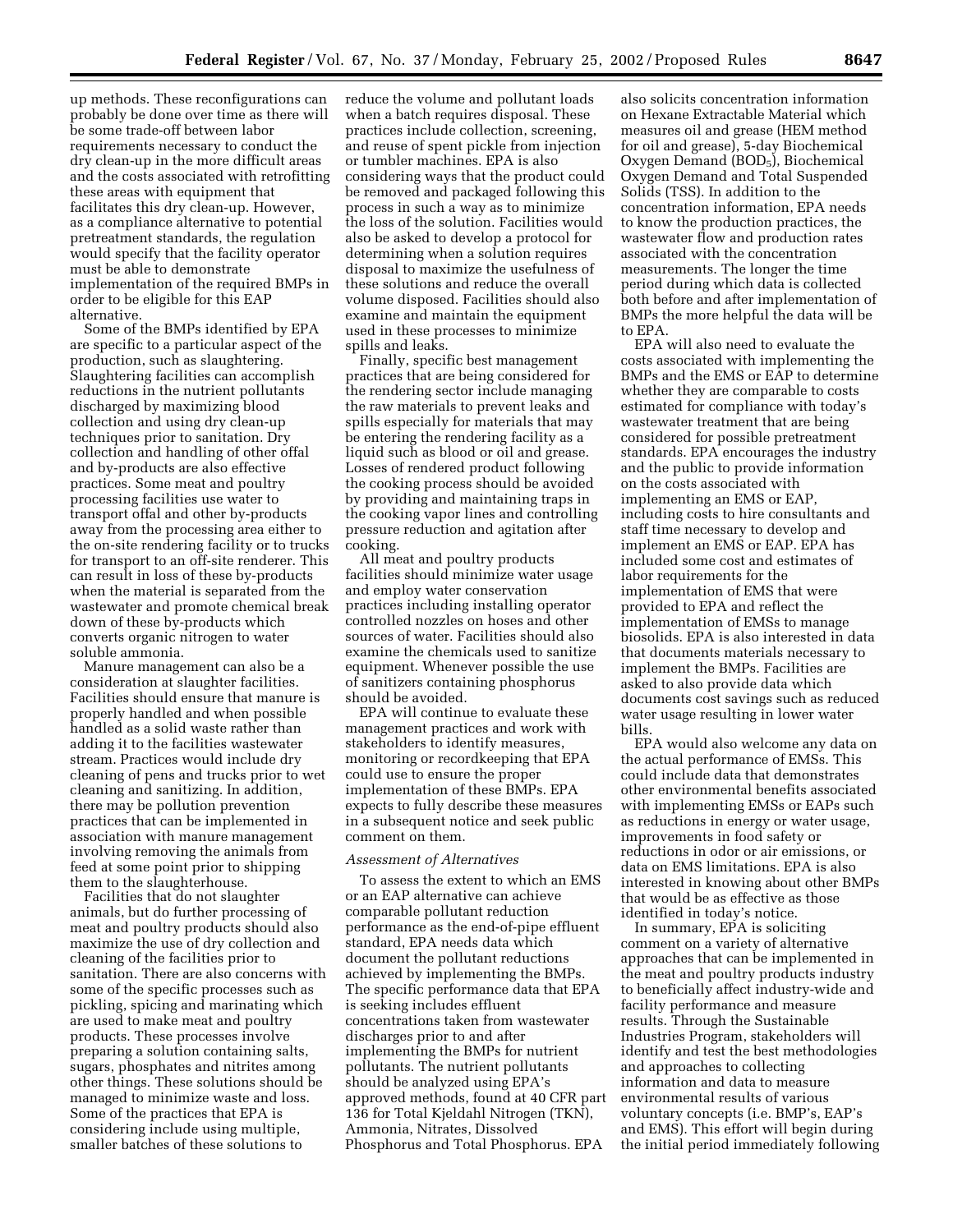proposal of this regulation. The results and an evaluation of various alternative approaches will be included in a subsequent Notice of Data Availability (NODA), which will also describe in detail an alternative approach and solicit comment.

#### **XII. Regulatory Implementation**

*A. Implementation of Part 432 Through the NPDES Permit Program and the National Pretreatment Program*

Under sections 301, 304, 306 and 307 of the CWA, EPA promulgates national effluent limitations guidelines and standards of performance for major industrial categories for three classes of pollutants: (1) Conventional pollutants (i.e., total suspended solids, oil and grease, biochemical oxygen demand, fecal coliform, and pH); (2) toxic pollutants (e.g., toxic metals such as chromium, lead, nickel, and zinc; toxic organic pollutants such as benzene, benzo-a-pyrene, and naphthalene); and (3) non-conventional pollutants (e.g., ammonia-N, fluoride, iron, total phenols, and 2,3,7,8– tetrachlorodibenzofuran).

As discussed in Section II, EPA considers development of six types of effluent limitations guidelines and standards for each major industrial category, as appropriate:

# *Abbreviation/Effluent Limitation Guideline or Standard*

- BPT—Best Practicable Control Technology Currently Available
- BAT—Best Available Technology Economically Achievable
- BCT—Best Control Technology for Conventional Pollutants
- NSPS—New Source Performance Standards
- PSES—Pretreatment Standards for Existing Sources
- PSNS—Pretreatment Standards for New Sources

Pretreatment standards apply to industrial facilities with wastewater discharges to POTWs. The effluent limitations guidelines and new source performance standards apply to industrial facilities with direct discharges to navigable waters.

#### 1. NPDES Permit Program

Section 402 of the CWA establishes the National Pollutant Discharge Elimination System (NPDES) permit program. The NPDES permit program is designed to limit the discharge of pollutants into navigable waters of the United States through a combination of various requirements including technology-based and water qualitybased effluent limitations. This

proposed regulation contains the technology-based effluent limitations guidelines and standards applicable to the meat and poultry processing industry to be used by permit writers to derive NPDES permit technology-based effluent limitations. Water quality-based effluent limitations (WQBELs) are based on receiving water characteristics and ambient water quality standards, including designated water uses. They are derived independently from the technology-based effluent limitations set out in this proposed regulation. The CWA requires that NPDES permits must contain for a given discharge, the more stringent of the applicable technologybased and water quality-based effluent limitations.

Section 402(a)(1) of the CWA provides that in the absence of promulgated effluent limitations guidelines or standards, the Administrator, or her designee, may establish technologybased effluent limitations for specific dischargers on a case-by-case basis. Federal NPDES permit regulations provide that these limits may be established using ''best professional judgment'' (BPJ) taking into account any proposed effluent limitations guidelines and standards and other relevant scientific, technical and economic information.

Section 301 of the CWA, as amended by the Water Quality Act of 1987, requires that BAT effluent limitations for toxic pollutants are to have been achieved as expeditiously as possible, but not later than three years from date of promulgation of such limitations and in no case later than March 31, 1989. See 301(b)(2). Because the proposed revisions to 40 CFR part 432 will be promulgated after March 31, 1989, NPDES permit effluent limitations based on the revised effluent limitations guidelines must be included in the next NPDES permit issued after promulgation of the regulation and the permit must require immediate compliance.

#### 2. New Source Performance Standards

New sources must comply with the new source performance standards and limitations of the MPP rule (once it is finalized) at the time they commence discharging MPP process wastewater. Because the final rule is not expected within 120 days of the proposed rule, the Agency considers a discharger a new source if construction of the source begins after promulgation of the final rule (40 CFR 122.2; 40 CFR 403.3). EPA expects to take final action on this proposal in December 2003.

However, the currently codified NSPS continue to have force and effect for a

limited universe of new sources. Specifically, following promulgation of any revised NSPS, the existing NSPS would continue to apply for a limited period of time to new sources that commenced discharging MPP process wastewater within the time period beginning ten years before the effective date of a final rule revising part 432. Thus, if EPA promulgates revised NSPS for part 432 in December 2003, and those regulations take effect in January 2004, any direct discharging new source that commenced discharge after January 1994 but before February 2004 would be subject to the currently codified NSPS for ten years from the date it commenced discharge or during the period of depreciation or amortization of such facility, whichever comes first. See CWA section 306(d). After that ten year period expires, any new or revised BAT limitations would apply with respect to toxics and nonconventional pollutants. Limitations on conventional pollutants would be based on the current NSPS for conventional pollutants unless EPA promulgates revisions to BPT/BCT for conventional pollutants that are more stringent than these NSPS requirements. EPA is reproducing in the MPP Development Document the NSPS codified in the 2001 edition of the Code of Federal Regulations for use during the applicable ten-year period.

## 3. National Pretreatment Standards

40 CFR Part 403 sets out national pretreatment standards which have three principal objectives: (1) To prevent the introduction of pollutants into publicly owned treatment works (POTWs) that will interfere with POTW operations, including use or disposal of municipal sludge; (2) to prevent the introduction of pollutants into POTWs which will pass through the treatment works or will otherwise be incompatible with the treatment works; and (3) to improve opportunities to recycle and reclaim municipal and industrial wastewaters and sludges.

The national pretreatment and categorical standards comprise a series of prohibited discharges to prevent the discharge of ''any pollutant(s) which cause Pass Through or Interference.'' (*see* 40 CFR 403.5(a)(1)) Local control authorities are required to implement the national pretreatment program including application of the federal categorical pretreatment standards to their industrial users that are subject to such categorical pretreatment standards, as well as any pretreatment standards derived locally (i.e., local limits) that are more restrictive than the federal standards. This proposed regulation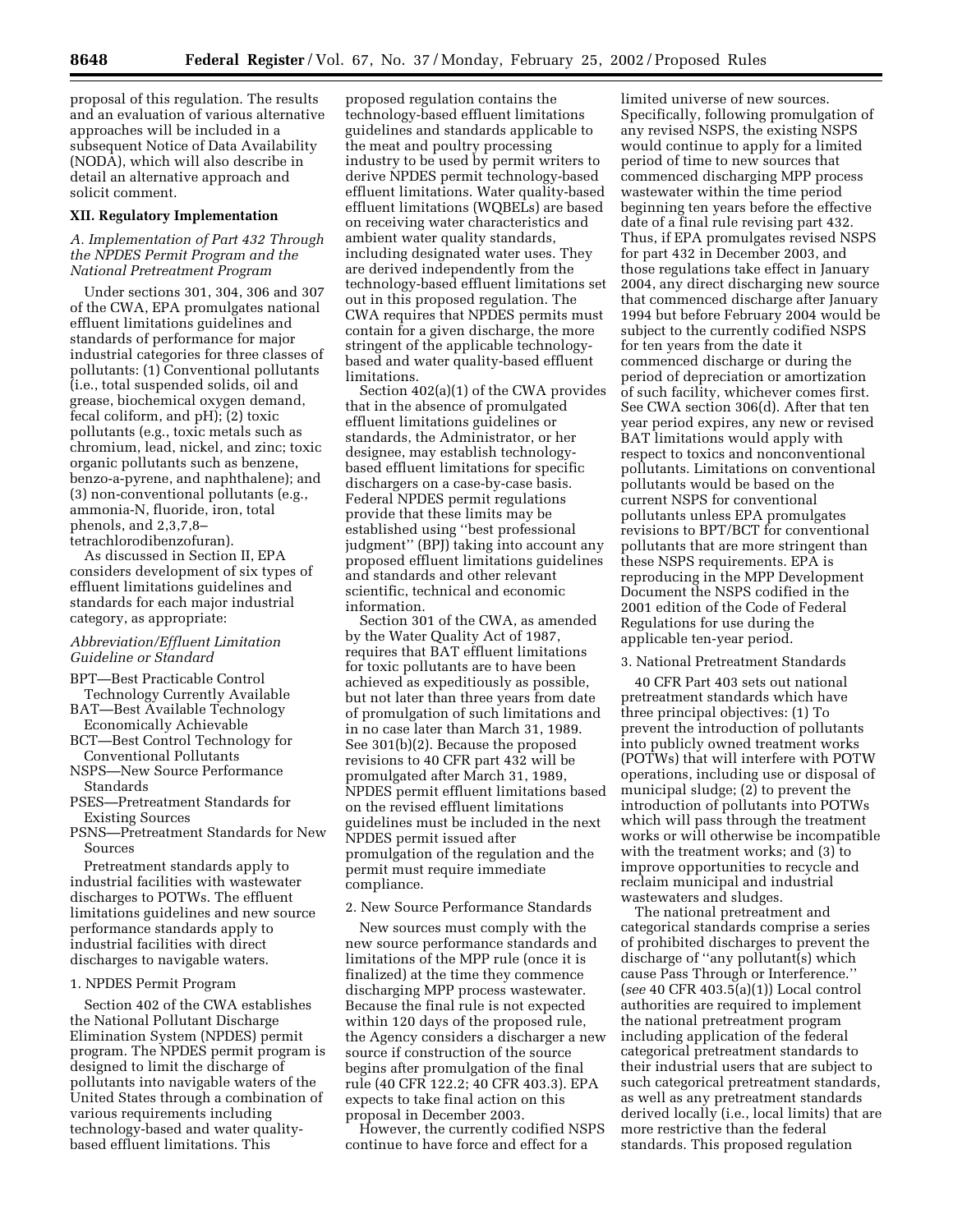does not revise federal categorical pretreatment standards (PSES and PSNS) applicable to meat and poultry processing facilities regulated by 40 CFR part 432.

The federal categorical pretreatment standards for existing sources must be achieved not later than three years following the date of publication of the final standards. If EPA were to promulgate PSNS in the final rule, MPP new sources would be required to comply with the new source performance standards of the MPP rule (once it is finalized) at the time they commence discharging MPP process wastewater. Because the final rule is not expected within 120 days of the proposed rule, the Agency considers an indirect discharger a new source if its construction commences following promulgation of the final rule (40 CFR 122.2; 40 CFR 403.3). EPA expects to take final action on this proposal in December 2003.

In addition, § 403.7 of the Clean Water Act provides the criteria and procedures to be used by a Control Authority to grant a categorical industrial user (CIU) variance from a pollutant limit specified in a categorical pretreatment standard to reflect removal by the POTW treatment plant of the pollutant. Procedures for granting removal credits are specified in 40 CFR 403.11.

#### *B. Upset and Bypass Provisions*

A ''bypass'' is an intentional diversion of the streams from any portion of a treatment facility. An ''upset'' is an exceptional incident in which there is unintentional and temporary noncompliance with technology-based permit effluent limitations because of factors beyond the reasonable control of the permittee. EPA's regulations concerning bypasses and upsets for direct dischargers are set forth at 40 CFR 122.41(m) and (n) and for indirect dischargers at 40 CFR 403.16 and 403.17.

#### *C. Variances and Modifications*

The CWA requires application of effluent limitations established pursuant to section 301 or pretreatment standards of section 307 to all direct and indirect dischargers. However, the statute provides for the modification of these national requirements in a limited number of circumstances. Moreover, the Agency has established administrative mechanisms to provide an opportunity for relief from the application of the national effluent limitations guidelines and pretreatment standards for categories of existing sources for toxic, conventional, and nonconventional pollutants.

1. Fundamentally Different Factors Variances

EPA will develop effluent limitations or standards different from the otherwise applicable requirements if an individual discharging facility is fundamentally different with respect to factors considered in establishing the limitation of standards applicable to the individual facility. Such a modification is known as a ''fundamentally different factors'' (FDF) variance.

Early on, EPA, by regulation provided for the FDF modifications from the BPT effluent limitations, BAT limitations for toxic and nonconventional pollutants and BPT limitations for conventional pollutants for direct dischargers. For indirect dischargers, EPA provide for modifications from pretreatment standards. FDF variances for toxic pollutants were challenged judicially and ultimately sustained by the Supreme Court. (*Chemical Manufacturers Assn* v. *NRDC,* 479 U.S. 116 (1985)).

Subsequently, in the Water Quality Act of 1987, Congress added new section 301(n) of the Act explicitly to authorize modifications of the otherwise applicable BAT effluent limitations or categorical pretreatment standards for existing sources if a facility is fundamentally different with respect to the factors specified in section 304 (other than costs) from those considered by EPA in establishing the effluent limitations or pretreatment standard. Section 301(n) also defined the conditions under which EPA may establish alternative requirements. Under Section 301(n), an application for approval of a FDF variance must be based solely on (1) information submitted during rulemaking raising the factors that are fundamentally different or (2) information the applicant did not have an opportunity to submit. The alternate limitation or standard must be no less stringent than justified by the difference and must not result in markedly more adverse non-water quality environmental impacts than the national limitation or standard.

EPA regulations at 40 CFR part 125, subpart D, authorizing the Regional Administrators to establish alternative limitations and standards, further detail the substantive criteria used to evaluate FDF variance requests for direct dischargers. Thus, 40 CFR 125.31(d) identifies six factors (*e.g.,* volume of process wastewater, age and size of a discharger's facility) that may be considered in determining if a facility is fundamentally different. The Agency must determine whether, on the basis of one or more of these factors, the facility

in question is fundamentally different from the facilities and factors considered by EPA in developing the nationally applicable effluent guidelines. The regulation also lists four other factors (*e.g.,* infeasibility of installation within the time allowed or a discharger's ability to pay) that may not provide a basis for an FDF variance. In addition, under 40 CFR 125.31(b) (3), a request for limitations less stringent than the national limitation may be approved only if compliance with the national limitations would result in either (a) a removal cost wholly out of proportion to the removal cost considered during development of the national limitations, or (b) a non-water quality environmental impact (including energy requirements) fundamentally more adverse than the impact considered during development of the national limits. EPA regulations provide for an FDF variance for indirect dischargers at 40 CFR 403.13. The conditions for approval of a request to modify applicable pretreatment standards and factors considered are the same as those for direct dischargers.

The legislative history of section 301(n) underscores the necessity for the FDF variance applicant to establish eligibility for the variance. EPA's regulations at 40 CFR 125.32(b)(1) are explicit in imposing this burden upon the applicant. The applicant must show that the factors relating to the discharge controlled by the applicant's permit which are claimed to be fundamentally different are, in fact, fundamentally different from those factors considered by EPA in establishing the applicable guidelines. The criteria for applying for and evaluating applications for variances from categorical pretreatment standards are included in the pretreatment regulations at 40 CFR 403.13(h)(9). An FDF variance is not available to a new source performance subject to NSPS or PSNS.

#### 2. Economic Variances

Section 301(c) of the CWA authorizes a variance from the otherwise applicable BAT effluent guidelines for nonconventional pollutants due to economic factors. The request for a variance from effluent limitations developed from BAT guidelines must normally be filed by the discharger during the public notice period for the draft permit. Other filing time periods may apply, as specified in 40 CFR 122.21(1)(2). Specific guidance for this type of variance is available from EPA's Office of Wastewater Management.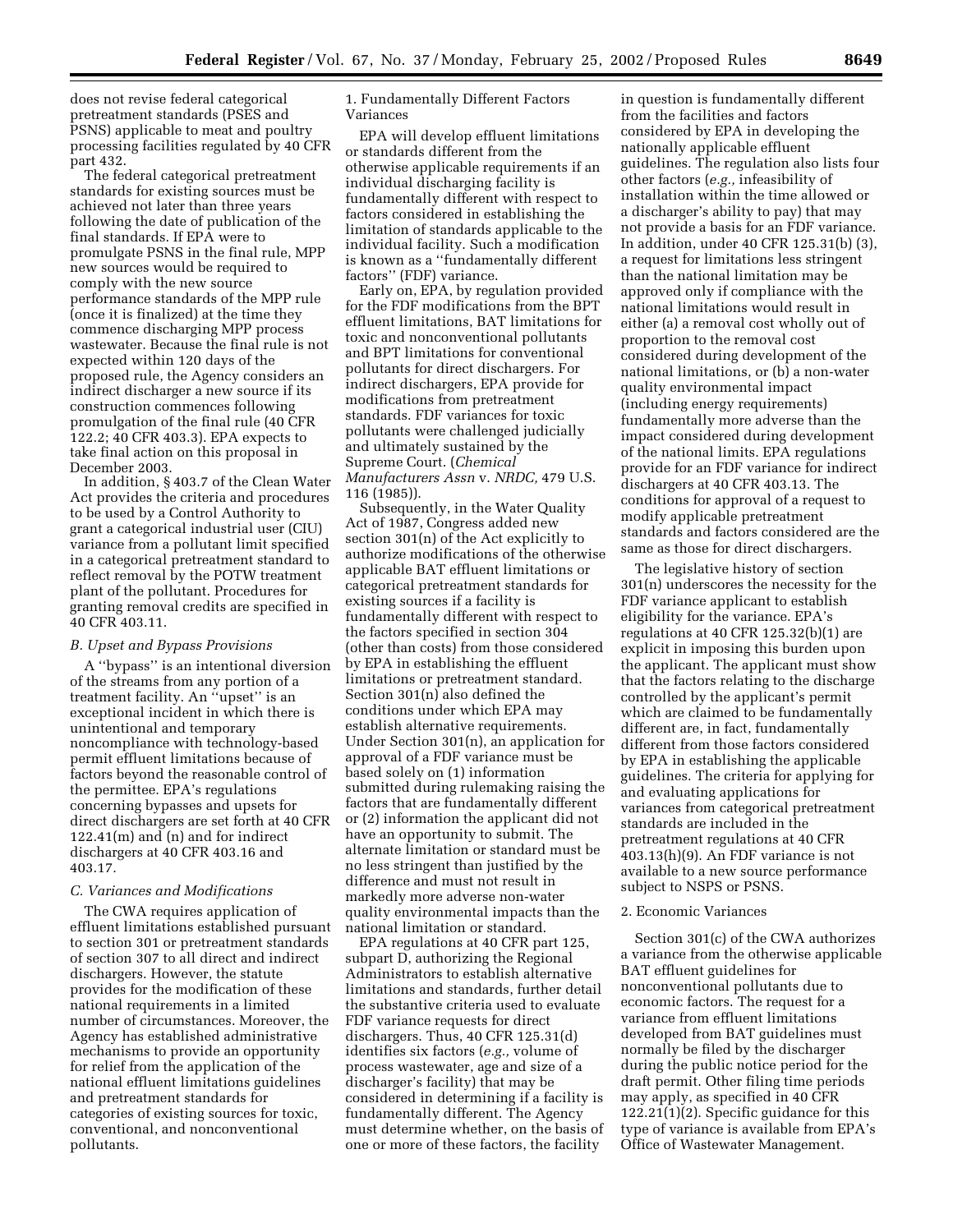## 3. Water Quality Variances

Section 301(g) of the CWA authorizes a variance from BAT effluent guidelines for certain nonconventional pollutants due to localized environmental factors. These pollutants include ammonia, chlorine, color, iron, and total phenols.

## *D. Production Basis for Calculation of Permit Limitations*

## 1. Background

The effluent limitations guidelines and standards for BPT, BAT, and NSPS proposed today are expressed as mass limitations in pounds (of pollutant) per 1000 pounds (of production unit). EPA is soliciting comment on PSES and PSNS numeric standards that are concentration-based. The NPDES regulations (40 CFR 122.45(f)) require permit writers to implement mass-based limitations for direct dischargers, but allows an exception when the limits are expressed in terms of other units of measurement (*e.g.,* concentration) and the General Pretreatment Standards (40 CFR 403.6(d)) provide that the control authority may impose mass limitations on industrial users which are using dilution to meet applicable pretreatment requirements or where mass limitations are appropriate. EPA believes that MPP facilities that have been using the best pollution prevention and water conservation practices may also request that the permit writer or POTW use mass-based limits in their permits or control mechanism. The Agency is providing detailed information on water use levels for specific unit operations in Section 6 of the MPP Development Document for today's proposal. EPA believes this information will be useful to permit writers and control authorities in those instances where they deem it appropriate to set mass-based limits.

## 2. Mass-Based Limitations and Standards

The effluent limitations guidelines and standards for BPT, BAT, and NSPS proposed today are expressed as mass limitations in pounds (of pollutant) per 1000 pounds (of production unit). Production units include Live Weight Killed (LWK), Equivalent Live Weight Killed (ELWK), Finished Product (FP) and Raw Material (RM). The mass limitation is derived by multiplying an effluent concentration (determined from the analysis of treatment system performance) by an appropriate wastewater volume (''productionnormalized flow'') determined for each MPP operation expressed in gallons/ 1000 pounds of product. EPA developed the production normalized flows used to develop the limits in the proposed

rule from survey questionnaire responses from MPP facilities. (The production-normalized flows are provided in Section VI.A.)

A facility subject to today's proposed regulation can use a combination of various treatment alternatives and/or water conservation practices to achieve a particular effluent limitation or standard. The model treatment systems (see Section XI) illustrate at least one means available to achieve the proposed effluent limitations guidelines and standards.

As discussed above in Section XII.D.1, both the NPDES permit regulations and the General Pretreatment Regulations discuss the use of mass-based limitations and standards. In order to convert the proposed effluent limitations and standards expressed as pounds/1,000 pounds of product to a monthly average or daily maximum permit limit, the permitting or control authority would use a production rate with units of 1,000 pounds/day. The NPDES permit regulations (40 CFR 122.45(b)(2)) require that NPDES permit limits be based on a ''\* \* \* reasonable measure of actual production.'' A similar requirement is found in the General Pretreatment regulations (40  $CFR 403.6(c)(3)$ . The production rates used for NPDES permitting for the MPP industry have commonly been the highest annual average production from the prior five year period prorated to a daily basis.

The objective in determining a production estimate for a facility is to develop a measure of production which can reasonably be expected to prevail during the next term of the permit. This is used in combination with the production-based limitations to establish a maximum mass of pollutant that may be discharged each day and month. However, if the permit production rate is based on the maximum month, then the permit could allow excessive discharges of pollutants during significant portions of the life of the permit. These excessive allowances may discourage facilities from ensuring optimal waste management, water conservation, and wastewater treatment practices during lower production periods. On the other hand, if the average permit production rate is based on an average derived from the highest year of production over the past five years, then facilities may have trouble ensuring that their waste management, water conservation, and wastewater treatment practices can accommodate shorter periods of higher production. This might require facilities to target a more stringent treatment level than that on which the limits were based during

these periods of high production. To accomplish this, facilities would likely have to develop more efficient treatment systems and better water conservation and waste management practices during these periods. The Agency solicits comments on related costs and any technical difficulties that meat and poultry processing facilities might have in meeting limits during short periods of high production. EPA also solicits other options for consideration.

The proposed limitations neither require the installation of any specific control technology nor the attainment of any specific flow rate or effluent concentration. A facility subject to today's proposed regulation can use various treatment alternatives or water conservation practices to achieve a particular effluent limitation or standard. The model treatment systems described here illustrate at least one means available to achieve the proposed effluent limitations guidelines and standards.

## *E. Best Management Practices*

Sections 304(e), 308(a), 402(a), and 501(a) of the CWA authorize the Administrator to prescribe BMPs as part of effluent limitations guidelines and standards or as part of a permit. EPA's BMP regulations are found at 40 CFR 122.44(k). Section 304(e) of the CWA authorizes EPA to include BMPs in effluent limitations guidelines for certain toxic or hazardous pollutants for the purpose of controlling ''plant site runoff, spillage or leaks, sludge or waste disposal, and drainage from raw material storage.'' Section 402(a)(1) and NPDES regulations (40 CFR 122.44(k)) also provide for best management practices to control or abate the discharge of pollutants when numeric limitations and standards are infeasible. In addition, Section 402(a)(2), read in concert with Section 501(a), authorizes EPA to prescribe as wide a range of permit conditions as the Administrator deems appropriate in order to ensure compliance with applicable effluent limitations and standards and such other requirements as the Administrator deems appropriate.

Dikes, curbs, and other control measures are being used at some MPP facilities to contain leaks and spills as part of good ''housekeeping'' practices.'' However, on a facility-by-facility basis a permit writer may choose to incorporate BMPs into the permit. See MPP Development Document for this proposed rule for a detailed discussion of pollution prevention and best management practices used in the MPP industry.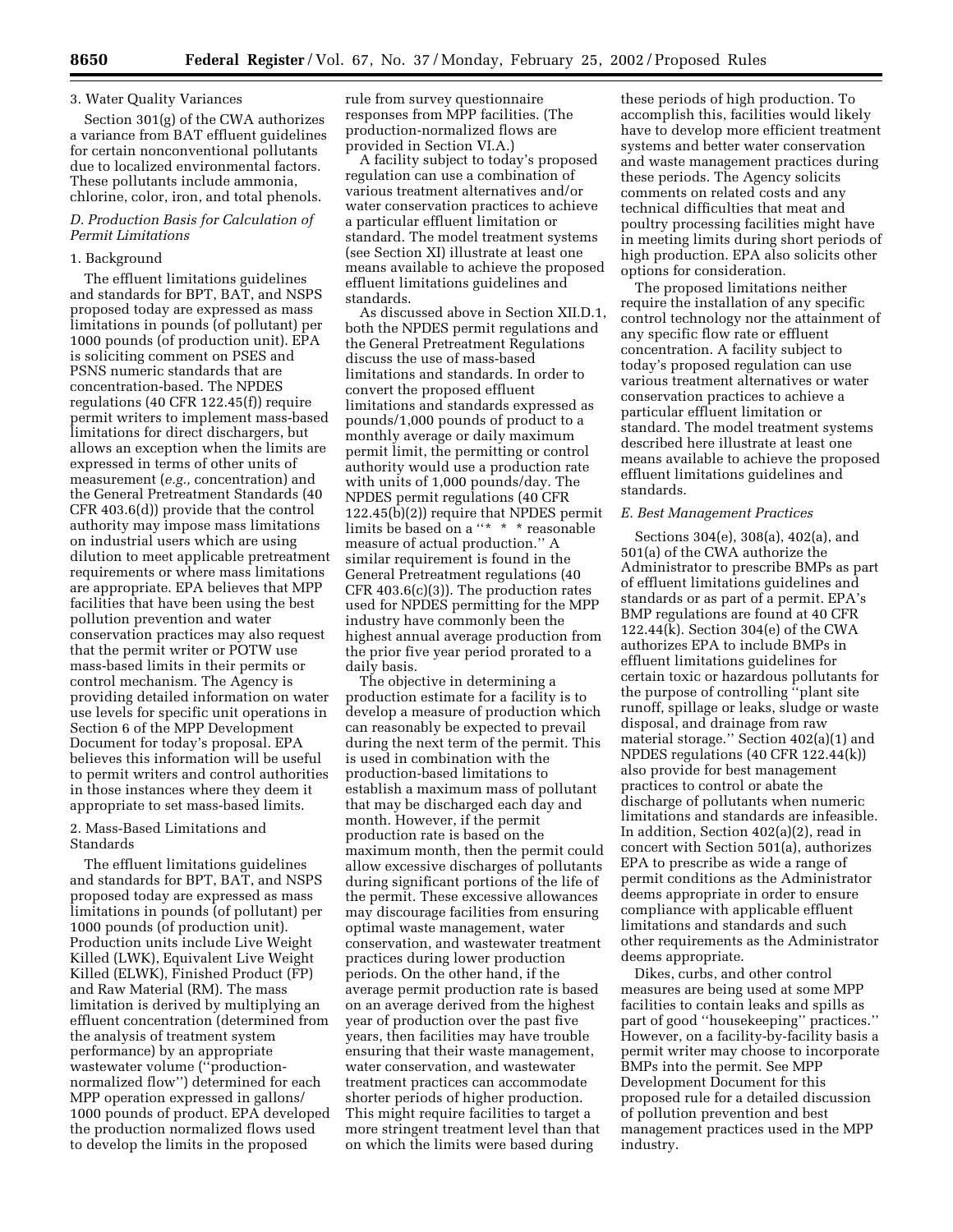As described elsewhere in today's notice, EPA is considering an alternative to potential numeric pretreatment limitations and standards that would involve implementing BMPs as part of an Environmental Management System (EMS) (*see* Section XI.B).

#### **XIII. Administrative Requirements**

## *A. Executive Order 12866: ''Regulatory Planning and Review''*

Under Executive Order 12866 (58 FR 51735, October 4, 1993), the Agency must determine whether the regulatory action is ''significant'' and therefore subject to OMB review and the requirements of the Executive Order. The Order defines ''significant regulatory action'' as one that is likely to result in a rule that may:

(1) Have an annual effect on the economy of \$100 million or more or adversely affect in a material way the economy, a sector of the economy, productivity, competition, jobs, the environment, public health or safety, or State, local, or tribal governments or communities;

(2) Create a serious inconsistency or otherwise interfere with an action taken or planned by another agency;

(3) Materially alter the budgetary impact of entitlements, grants, user fees, or loan programs or the rights and obligations of recipients thereof; or

(4) Raise novel legal or policy issues arising out of legal mandates, the President's priorities, or the principles set forth in the Executive Order.

It has been determined that this proposed rule is a ''significant regulatory action'' under the terms of Executive Order 12866. As such, this action was submitted to OMB for review. Changes made in response to OMB suggestions or recommendations will be documented in the public record.

## *B. Regulatory Flexibility Act (RFA) as Amended by the Small Business Regulatory Enforcement Fairness Act of 1996 (SBREFA), 5 U.S.C. 601 et seq.*

The RFA generally requires an agency to prepare a regulatory flexibility analysis for any rule subject to notice and comment rulemaking requirements under the Administrative Procedure Act or any other statute unless the agency certifies that the rule will not have a significant economic impact on a substantial number of small entities. Small entities include small businesses, small organizations, and small governmental jurisdictions.

For purposes of assessing the impacts of today's rule on small entities, small entity is defined as: (1) A small business

based on full time employees (FTEs) or annual revenues established by SBA; (2) a small governmental jurisdiction that is a government of a city, county, town, school district or special district with a population of less than 50,000; and (3) a small organization that is any not-forprofit enterprise which is independently owned and operated and is not dominant in its field.

The definitions of small business for the meat products industries are in SBA's regulations at 13 CFR 121.201. These size standards were updated effective October 1, 2000. SBA size standards for the meat and poultry products industry (that is, for NAICS codes 311611, 311612, 311613, and 311615) define a ''small business'' as one which has 500 or fewer employees.

EPA estimates that small businesses own 71 facilities out of 246 facilities that would be regulated under the rule as proposed. EPA based this estimate on information from the screener survey and SBA as described in Section VIII.M. EPA assumes that it is unlikely that any small company owns more than one facility. EPA has fully evaluated the economic impact of the proposed rule on the affected small companies. None of the facilities owned by small companies have a cost/sales ratio greater than one percent. For this proposal, EPA is using the ratio of annualized compliance costs to net income as its central measure of economic achievability (see Section VIII.E for a definition of this measure). EPA estimates that, based on its model facilities, 38 of the 71 facilities owned by small companies have cost/net income ratios between five and nine percent, eight facilities have cost/net income ratios between two and three percent, while the other 25 facilities owned by small companies have cost/ net income ratios less than one percent. EPA also calculated the ratio of cost to sales as a supplement to the cost/net income ratio. (More detail on these estimates is provided in the EA.) After considering the economic impact of today's proposed rule on small entities, including consideration of alternative regulatory approaches being proposed, I certify that this action will not have significant economic impact on a substantial number of small entities.

Although this proposed rule will not have a significant economic impact on a substantial number of small entities, EPA nonetheless has tried to reduce the impact of this rule on small entities. EPA is not proposing any new requirements on 5411 (or the vast majority of) facilities. Most of these are owned by small businesses and many of the smallest could likely experience

serious economic impacts if requirements were imposed. EPA considered regulating an additional subset of this group of 5411 facilities, the 731 largest indirect discharging facilities, 462 of which are owned by small businesses. If the costs of Option 1 for PSES standards were imposed on these facilities, EPA estimates that 235 of the 462 facilities owned by small companies would have a cost/net income ratio between one and two percent while the other 227 facilities owned by small companies would have a cost/net income ratio of less than one percent. Thus, even if EPA had proposed Option 1 PSES standards for indirect dischargers the combined proposal would not have had a significant impact on a substantial number of small entities.

EPA has held several teleconferences with representatives of the American Association of Meat Processors (AAMP) which has almost a third of its association members with less than 10 FTE at the company level. We continue to be interested in the potential impacts of the proposed rule on small entities and welcome comments on issues related to such impacts.

#### *C. Unfunded Mandates Reform Act*

Title II of the Unfunded Mandates Reform Act of 1995 (UMRA), Pub.L. 104–4, establishes requirements for Federal agencies to assess the effects of their regulatory actions on State, local, and tribal governments and the private sector. Under Section 202 of the UMRA, EPA generally must prepare a written statement, including a cost-benefit analysis, for proposed and final rules with ''Federal mandates'' that may result in expenditures to State, local, and tribal governments, in the aggregate, or to the private sector, of \$100 million or more in any one year.

Before promulgating an EPA rule for which a written statement is needed, Section 205 of the UMRA generally requires EPA to identify and consider a reasonable number of regulatory alternatives and adopt the least costly, most cost-effective or least burdensome alternative that achieves the objectives of the rule. The provisions of section 205 do not apply when they are inconsistent with applicable law. Moreover, section 205 allows EPA to adopt an alternative other than the least costly, most cost-effective or least burdensome alternative, if the Administrator publishes with the final rule an explanation why that alternative was not adopted.

Before EPA establishes any regulatory requirements that may significantly or uniquely affect small governments,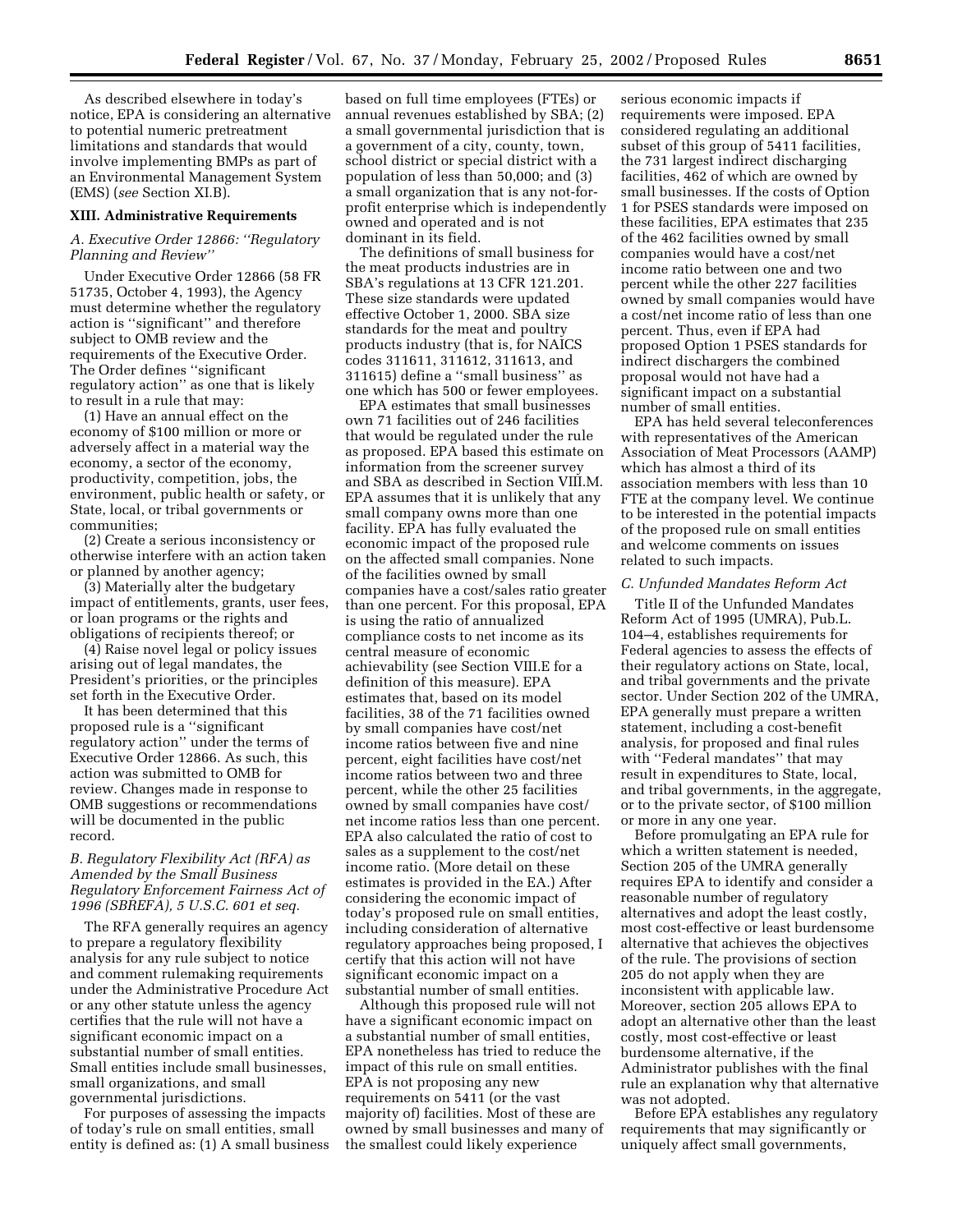including tribal governments, it must have developed under section 203 of the UMRA a small government agency plan. The plan must provide for notifying potentially affected small governments, enabling officials of affected small governments to have meaningful and timely input in the development of EPA regulatory proposals with significant Federal intergovernmental mandates, and informing, educating, and advising small governments on compliance with the regulatory requirements.

EPA has determined that this rule does not contain a Federal mandate that may result in expenditures of \$100 million or more for State, local, and tribal governments, in the aggregate, or the private sector in any one year. The total annual cost of this rule is estimated to be \$80 million. Thus, today's rule is not subject to the requirements of sections 202 and 205 of the UMRA. The facilities which are affected by today's proposal are direct dischargers engaged in the slaughtering or processing of meat and poultry and the rendering of byproducts resulting from these activities. These facilities would be subject to today's proposed requirements through the issuance or renewal of an NPDES permit either from the Federal EPA or authorized State governments. These facilities should already have NPDES permits as the Clean Water Act requires a permit be held by any point source discharger before that facility may discharge wastewater pollutants into surface waters. Therefore, today's proposal could require these permits to be revised to comply with revised federal standards, but should not require a new permit program be implemented.

EPA is not proposing to establish pretreatment standards for this point source category which are applied to indirect dischargers and overseen by Control Authorities. Local governments are frequently the Control Authority but since this regulation proposes no pretreatment standards, there would be no impact imposed on local governments. Thus, today's rule is not subject to the requirements of section 203 of UMRA.

## *D. Executive Order 13045: ''Protection of Children From Environmental Health Risks and Safety Risks''*

Executive Order 13045 (62 FR 19885, April 23, 1997) applies to any rule that: (1) Is determined to be ''economically significant'' as defined under E.O. 12866, and (2) concerns an environmental health or safety risk that EPA has reason to believe may have a disproportionate effect on children. If the regulatory action meets both criteria, the Agency must evaluate the environmental health and safety effects of the planned rule on children, and explain why the planned regulation is preferable to other potentially effective and reasonably feasible alternatives considered by the Agency.

This proposed rule is not subject to E.O. 13045 because it is not economically significant under E.O. 12866, nor does it concern an environmental health or safety risk that may have a disproportionate effect on children.

## *E. Executive Order 13175: Consultation and Coordination with Indian Tribal Governments*

Executive Order 13175, entitled ''Consultation and Coordination with Indian Tribal Governments'' (65 FR 67249, November 6, 2000), requires EPA to develop an accountable process to ensure ''meaningful and timely input by tribal officials in the development of regulatory policies that have tribal implications.'' This proposed rule does not have tribal implications, as specified in Executive Order 13175. This proposed rule will not have substantial direct effects on tribal governments, on the relationship between the Federal government and Indian tribes, or on the distribution of power and responsibilities between the Federal government and Indian tribes, as specified in Executive Order 13175. Thus, Executive Order 13175 does not apply to this rule.

EPA specifically solicits additional comment on this proposed rule from tribal officials.

EPA has compared 492 tribal zip codes obtained from EPA's America Indian Environmental Office (AIEO) to the 5,270 zip codes from EPA's Hazard Analysis and Critical Control Points (HACCP) database. EPA identified approximately 64 MPP facilities located in 36 tribal zip codes. Of these 64 MPP facilities, 50 are classified as very small (<10 employees), 13 as small (10–499 employees), and only one facility as large (≥500 employees). EPA expects the proposed rule would not affect any of the very small facilities. It would only cover some of the facilities employing 10 to 499 employees and the one facility employing greater than or equal to 500 employees. (EPA cannot determine from the HACCP database which of these facilities are indirect dischargers and which are direct dischargers, although the large majority of these facilities are indirect dischargers.)

## *F. Paperwork Reduction Act*

This proposed rule contains no new information collection requirements.

Therefore, this rule is not subject to the Paperwork Reduction Act. OMB has previously approved information collection requirements for CWA direct dischargers to comply with their NPDES permits and for indirect dischargers to comply with pretreatment requirements. Burden estimates for direct dischargers to comply with this rule are contained in the ''National Pollutant Discharge Elimination System (NPDES)/ Compliance Assessment/Certification Information'' ICR (OMB control no. 2040–0110). Burden estimates for indirect discharging facilities to comply with 40 CFR Part 403 are included in the ''National Pretreatment Program (40 CFR part 403)'' ICR (OMB control no. 2040–0009).

Copies of the ICR document(s) may be obtained from Sandy Farmer, by mail at the Office of Environmental Information, Collection Strategies Division; U.S. Environmental Protection Agency (2822); 1200 Pennsylvania Ave., NW, Washington, DC 20460, by e-mail at *farmer.sandy@epa.gov,* or by calling (202) 260–2740. A copy may also be downloaded off the internet at *http:// www.epa.gov/icr.* Include the ICR and /or OMB number in any correspondence.

Burden means the total time, effort, or financial resources expended by persons to generate, maintain, retain, or disclose or provide information to or for a Federal agency. This includes the time needed to review instructions; develop, acquire, install, and utilize technology and systems for the purposes of collecting, validating, and verifying information, processing and maintaining information, and disclosing and providing information; adjust the existing ways to comply with any previously applicable instructions and requirements; train personnel to be able to respond to a collection of information; search data sources; complete and review the collection of information; and transmit or otherwise disclose the information.

However, should EPA proceed with the Regulatory Alternative for indirect dischargers there could be new information collection requirements. The Agency will develop an Information Collection Request seeking clearance for any additional information collection requirements when we have fully evaluated and developed this alternative.

An Agency may not conduct or sponsor, and a person is not required to respond to a collection of information unless it displays a currently valid OMB control number. The OMB control numbers for EPA's regulations are listed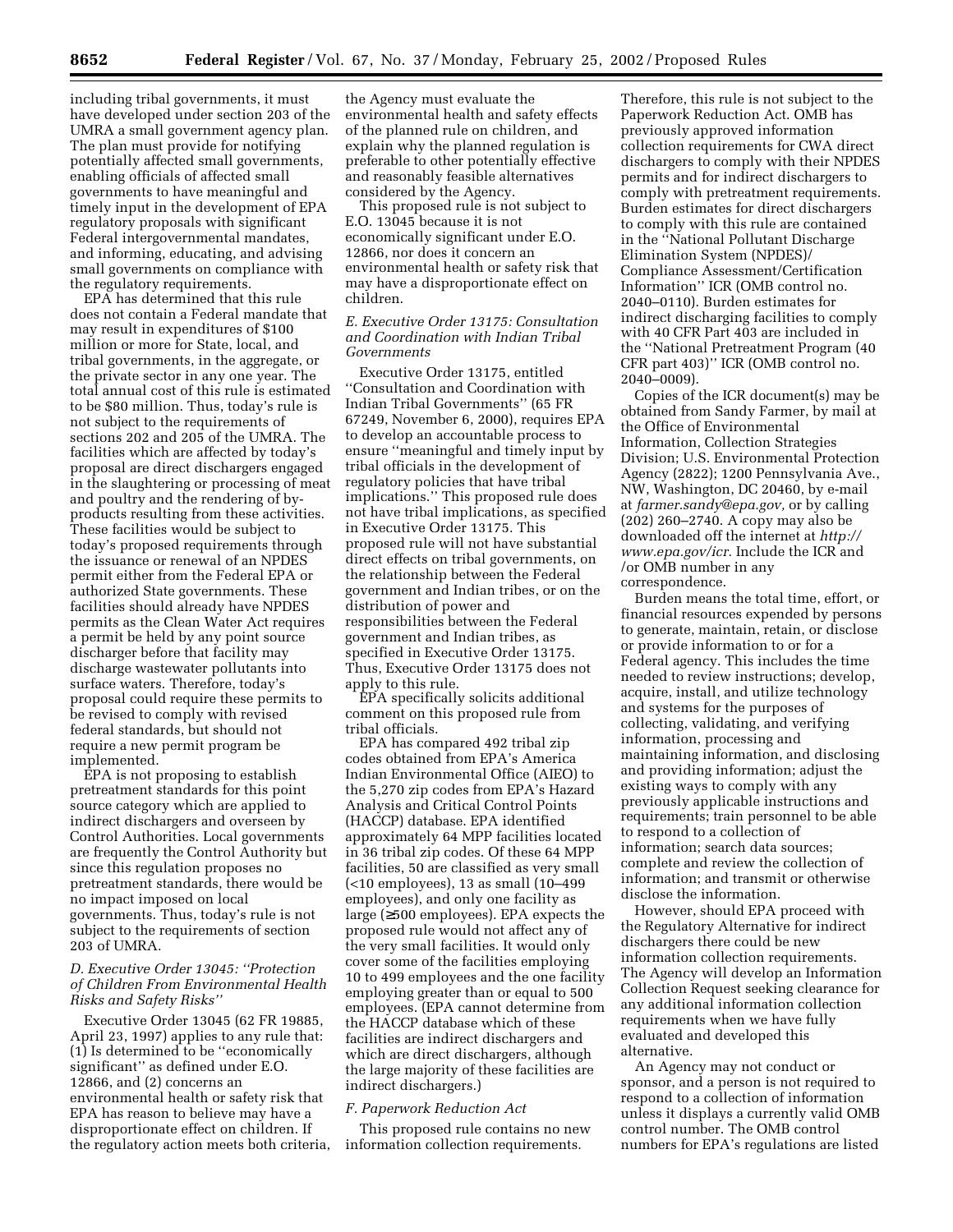in 40 CFR part 9 and 48 CFR Chapter 15.

# *G. Executive Order 13132: ''Federalism''*

Executive Order 13132, entitled ''Federalism'' (64 FR 43255, August 10, 1999), requires EPA to develop an accountable process to ensure ''meaningful and timely input by State and local officials in the development of regulatory policies that have federalism implications.'' ''Policies that have federalism implications'' is defined in the Executive Order to include regulations that have ''substantial direct effects on the States, on the relationship between the national government and the States, or on the distribution of power and responsibilities among the various levels of government.''

This proposed rule does not have Federalism implications. It will not have substantial direct effects on the States, on the relationship between the national government and the States, or on the distribution of power and responsibilities among the various levels of government, as specified in Executive Order 13132. EPA estimates that, when promulgated, these revised effluent guidelines and standards will be incorporated into NPDES permits without any additional costs to authorized States.

Further, the revised regulations would not alter the basic State-Federal scheme established in the Clean Water Act under which EPA authorizes States to carry out the NPDES permitting program. EPA expects the revised regulations to have little effect, if any, on the relationship between, or the distribution of power and responsibilities among, the Federal, State and local governments. Thus, Executive Order 13132 does not apply to this rule.

## *H. Executive Order 12898: ''Federal Actions To Address Environmental Justice in Minority Populations and Low-Income Populations''*

The requirements of the Environmental Justice Executive Order are that EPA will review the environmental effects of major Federal actions significantly affecting the quality of the human environment. For such actions, EPA reviewers will focus on the spatial distribution of human health, social and economic effects to ensure that agency decision makers are aware of the extent to which those impacts fall disproportionately on covered communities.'' This is not a major action. Further, EPA does not believe this rulemaking will have a disproportionate effect on minority or low income communities because the

technology-based effluent limitations guidelines are uniformly applied nationally irrespective of geographic location. The proposed regulation will reduce the negative effects of meat and poultry products industry waste in our nation's waters to benefit all of society, including minority and low-income communities. The cost impacts of the rule should likewise not disproportionately affect low-income communities given the relatively low economic impacts of the rule.

## *I. National Technology Transfer and Advancement Act*

Section 12(d) of the National Technology Transfer and Advancement Act (NTTAA) of 1995 (Pub L. 104–113 Sec. 12(d) 15 U.S.C. 272 note) directs EPA to use voluntary consensus standards in its regulatory activities unless to do so would be inconsistent with applicable law or otherwise impractical. Voluntary consensus standards are technical standards (e.g., materials specifications, test methods, sampling procedures, and business practices) that are developed or adopted by voluntary consensus standard bodies. The NTTAA directs EPA to provide Congress, through the Office of Management and Budget (OMB), explanations when the Agency decides not to use available and applicable voluntary consensus standards.

This rulemaking involves technical standards. The proposed rule requires certain facilities that produce meat or poultry products to monitor for fecal coliform, COD, BOD<sub>5</sub>, TSS, oil & grease, ammonia, total phosphorus, and total nitrogen (sum of nitrate/nitrite and Total Kjeldahl Nitrogen (TKN)). EPA performed a search to identify potentially voluntary consensus standards that could be used to measure the parameters in today's proposed guideline. EPA's search revealed that consensus standards for these paramenters exist and are already specified in the tables at 40 CFR 136.3. In addition, EPA is proposing to add a voluntary consensus standard (Method 300.0) for measuring nitrate/nitrite. EPA welcomes comments on this aspect of the proposed rulemaking and, specifically, invites the public to identify potentially-applicable voluntary consensus standards and to explain why such standards should be used in this regulation.

## *J. Executive Order 13211: ''Energy Effects''*

This rule is not a ''significant energy action'' as defined in Executive Order 13211, ''Actions Concerning Regulations That Significantly Affect Energy Supply, Distribution, or Use'' (66 FR 28355, May 22, 2001) because it is not likely to have a significant adverse effect on the supply, distribution, or use of energy. As part of the Agency's consideration of Non-Water Quality Impacts, EPA has estimated the energy consumption associated with today's proposed requirements. EPA estimates that meat and poultry processing facilities will decrease their energy consumption by 144 million KWH/yr which is approximately 6 percent of current energy used by this industrial sector. The decrease is associated with the proposed BAT technologies for the poultry and meat subcategories, which would result in treatment to remove nitrogen prior to discharge. Denitrification, following nitrification, which most direct discharging facilities currently have in place, will reduce energy usage. To remove the nitrates and nitrites generated by nitrifying ammonia, a typical facility is likely to use the oxygen attached to the nitrogen compounds to further break down the BOD, which means that the facility can actually reduce the need to add oxygen to the system through aeration of the wastewater. Shutting off the aeration equipment will reduce the energy used in operating the treatment system. EPA estimates that there will be no change in the energy requirements to operate the treatment system for the rendering subcategory as a result of today's proposed rule as the proposed rule does not change the technology basis (nitrification) for rendering facilities. See Section X.A of today's notice for more discussion of how these energy usages were determined. Therefore, we have concluded that this rule is not likely to have any adverse energy effects.

### *K. Plain Language*

Executive Order 12866 requires each agency to write all rules in plain language. We invite your comments on how to make this proposed rule easier to understand. For example, have we organized the material to suit your needs? Are the requirements in the rule clearly stated? Does the rule contain technical language or jargon that is not clear? Would a different format (grouping and order of sections, use of headings, paragraphing) make the rule easier to understand? Would more (but shorter) sections be better? Could we improve clarity by adding tables, lists, or diagrams? What else could we do to make the rule easier to understand?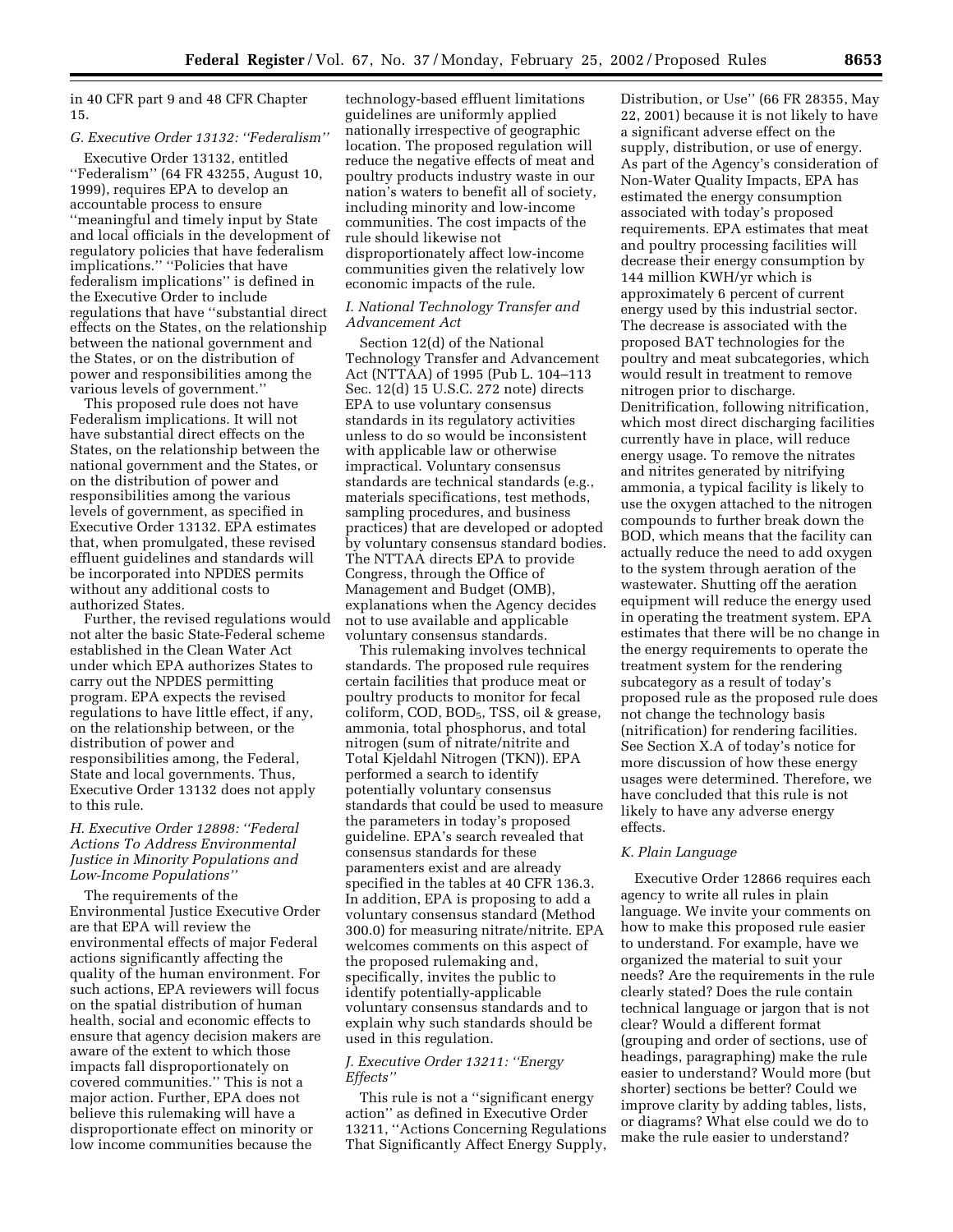### **XIV. Solicitation of Data and Comments**

### *A. General and Specific Comment Solicitation*

EPA solicits comments on various issues specifically identified in the preamble as well as any other issues that are not specifically addressed in today's notice. Specifically, EPA solicits information, data, and comment on the following topics:

• Additional information and data on the performance and associated costs of all wastewater treatment technologies currently or potentially capable of treating MPP wastewaters;

• EPA's intended use of data (e.g. monitoring data) to perform a ''realworld'' check on the achievability of the limitations and standards;

• The potential of MPP facilities to reduce water consumption and new technologies or practices that can effectively reuse water;

• Description of all types of flocculants or treatment aids used in MPP WWTP and their concentrations that are commonly not accepted by independent renderers;

• Differences in production and wastewater generation and characteristics between non-religious and religious meat and poultry facilities;

• Whether EPA should approve the use of Method 300.0 for the meat and poultry industry;

• EPA's notation for oil and grease limitations and standards in the proposed rule;

• Whether EPA should regulate total residual chlorine;

• EPA's methodology for determining LTAs and variability factors used in this proposal;

• Need for a different monthly average limitations for small and nonsmall facilities;

• Whether EPA should set more stringent standards for either direct or indirect new sources;

• Additional methods for estimating and monetizing benefits associated with the proposed rule;

• The economic analysis in this proposal and the methods it is considering for subsequent analyses, particularly the use of cash flow as a measure of resources available to finance environmental compliance and suggestions for alternative methodologies;

• Whether TDS limitations and standards are necessary and which industry subcategories (if any) should be subject to these potential limitations and standards;

• Additional data and information related to instances of MPP indirect dischargers causing POTW interference or pass through (*see* Section XI.B);

• Information on whether or not EPA should regulate indirect dischargers (*see* Section XI.B);

• Additional data and information related to MPP facilities implementing EMSs or BMPs (*see* Section XI.F);

• Information on whether or not EPA should establish regulatory alternatives to potential pretreatment standards for indirect dischargers (*see* Section XI.F).

• Additional data and information on exotic and other meat and poultry product facilities (e.g., horse, goats, elk, deer, buffalo, ostriches, quail, pheasants, rabbits, and other small game). EPA is soliciting additional data and information on the industry profile for these meat and poultry product facilities including type of operations, annual production, number of employees per facility, typical wastewater characteristics, typical methods of wastewater management and treatment.

## *B. Regulatory Alternative to Potential Numerical Pretreatment Standards*

EPA is describing a regulatory alternative to numerical pretreatment standards which would require meat and poultry products facilities to implement specific BMPs as part of a facility-wide Environmental Management System. See Section XI.F for the discussion of this regulatory alternative. EPA solicits comments on this alternative. Would it be a protective of the environment? Would meat and poultry products facilities choose this regulatory alternative?

EPA is also seeking data and information on the costs and burdens and even cost savings associated with implementing an EMS and the specific BMPs. Environmental improvements associated with implementing the BMPs, expressed in terms of pollutant reductions in wastewater discharges and other environmental improvements associated with the implementation of an EMS.

EPA solicits comments on the establishment of pretreatment standards for oil & grease on the basis of interferences of POTW performance. As discussed in Section XI.B, EPA has identified a number of instances where the discharge of untreated meat and poultry products wastewater has led to interference with a POTW treatment system.

## **XV. Guidelines for Submission of Analytical Data**

EPA requests that commenters to today's proposed rule submit analytical, flow, and production data to supplement data collected by the Agency during the regulatory

development process. To ensure that commenter data may be effectively evaluated by the Agency, EPA has developed the following guidelines for submission of data.

#### *A. Types of Data Requested*

EPA requests paired influent and effluent treatment data for each of the technologies identified in the technology options (*see* Section VII.A) as well as any additional technologies applicable to the treatment of MPP wastewater. EPA prefers paired influent and effluent treatment data, but also solicits unpaired data as well. Data from systems treating only non-process MPP wastewater (e.g., sanitary wastewater or non-contact cooling water) will not be evaluated by EPA.

For the systems treating MPP process wastewater, EPA requests paired influent and effluent treatment data from 24-hour composite samples of flowing wastewater streams (except for analyses requiring grab samples, such as oil and grease). This includes end-ofpipe treatment technologies and inprocess treatment, recycling, or water reuse. Submission of effluent data alone is acceptable, but the commenters should provide evidence that the influent concentrations contain treatable levels of the pollutants. If commenters sample their wastewaters to respond to this proposal, EPA encourages them to sample both the influent and effluent wastestreams.

EPA prefers that the data be submitted in an electronic format. In addition to providing the measurement of the pollutant in each sample, EPA requests that sites provide the detection limit (rather than specifying zero or 'ND') if the pollutant is non-detected in the wastestream. Each measurement should be identified with a sample collection date, the sampling point location, and the flow rate at that location. For each sample or pollutant, EPA requests that the chemical analytical method be identified.

In support of the treatment data, commenters should submit the following items if they are available: A process diagram of the treatment system that includes the sampling point locations; treatment chemical addition rates; laboratory reports; influent and effluent flow rates for each treatment unit during the sampling period; production in each subcategory (daily values are preferred, but either production or estimated production during the sampling period are also acceptable); sludge or waste oil generation rates; a brief discussion of the treatment technology sampled; and a list of MPP operations contributing to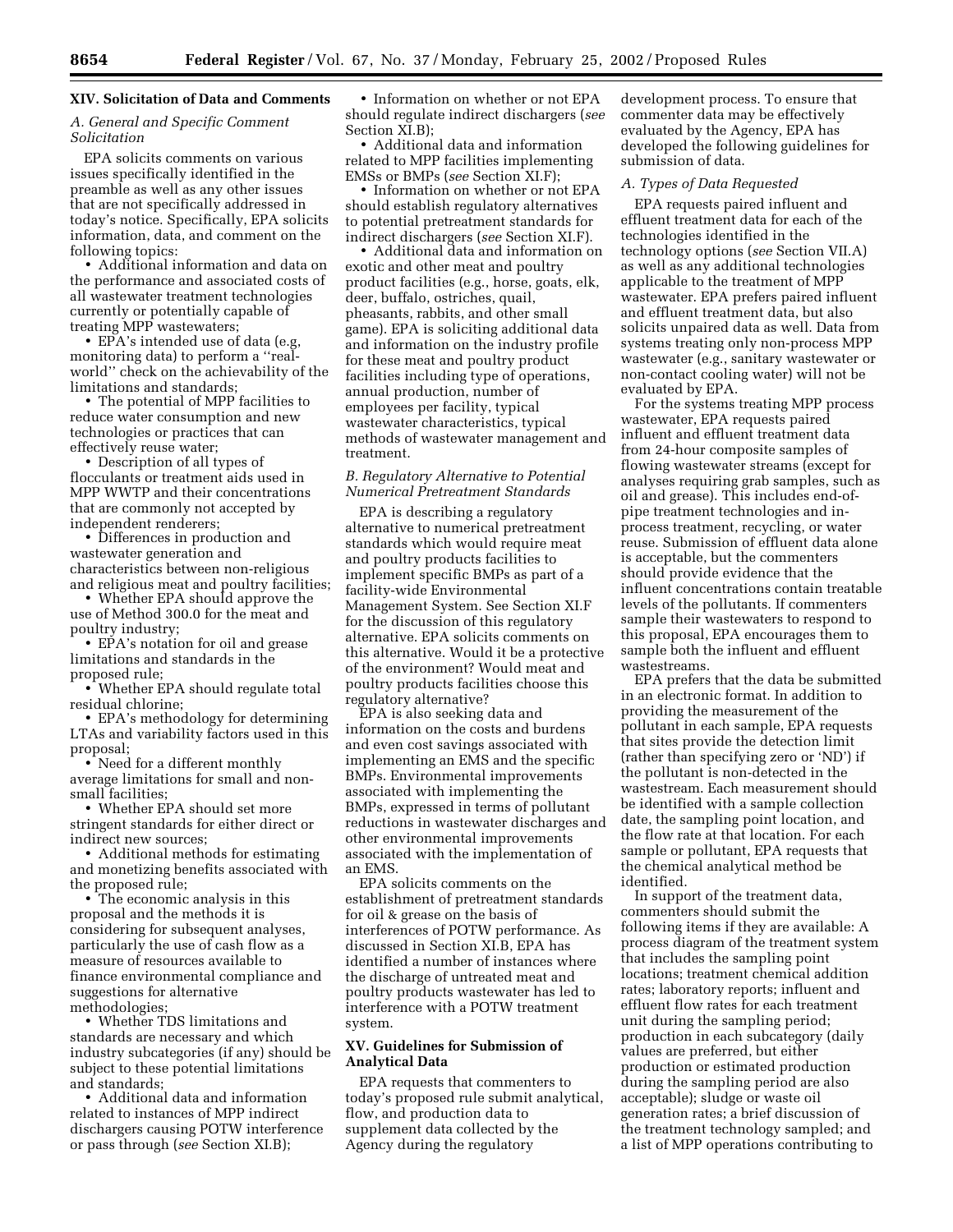the sampled wastestream. If available, information on capital cost, annual (operation and maintenance) cost, and treatment capacity should be included for each treatment unit within the system.

### *B. Analytes Requested*

EPA considered metal, organic, conventional, and other nonconventional pollutant parameters for regulation. Based on analytical data collected, EPA initially identified 30 pollutants of concern for the meat processing segment of the industry and 27 pollutants of concern for the poultry processing segment of the industry (*see* Section VII.C and MPP Development Document). The Agency requests analytical data for any of the pollutants of concern and for any other pollutant parameters that commentors believe are of concern in the MPP industry. Of particular interest are BOD<sub>5</sub>, TSS, Ammonia as Nitrogen, and pH data. Commentors should use the methods listed in Table XV.C–1 or equivalent methods (generally, those approved at 40 CFR 136 for compliance monitoring), and should document the method used for all data submissions. The methods are described in more detail in the MPP Development Document.

# *C. Quality Assurance/Quality Control (QA/QC) Requirements*

EPA based today's proposed regulations on analytical data collected by EPA using rigorous QA/QC checks specified in the analytical methods listed in Table XV.C–1. These QA/QC checks include procedures specified in each of the analytical methods, as well as procedures used for the MPP sampling program in accordance with EPA sampling and analysis protocols. These QA/QC procedures include sample preservation and the use of method blanks, matrix spikes, matrix spike duplicates, laboratory duplicate samples, and QC standard checks (e.g., continuing calibration blanks). Because of these rigorous checks, EPA has high confidence in its data. Thus, EPA requests that submissions of analytical data include any available documentation of QA/QC procedures. However, EPA will still consider data submitted without detailed QA/QC information. If commenters sample their wastewaters to respond to this proposal, EPA encourages them to provide detailed documentation of the QA/QC checks for each sample. EPA also requests that sites collect and analyze 10 percent field duplicate samples to assess sampling variability, and sites provide data for equipment blanks for volatile

organic pollutants when automatic compositors are used to collect samples.

# TABLE XV.C–1.—ANALYTICAL METH-ODS FOR USE WITH MPP **WASTEWATERS**

| Parameter                                                                                                                                                                      | Method used<br>in EPA sam-<br>pling<br>(alternative<br>methods)               |
|--------------------------------------------------------------------------------------------------------------------------------------------------------------------------------|-------------------------------------------------------------------------------|
| Aeromonas<br>Alkalinity<br>Ammonia as Nitrogen<br>BOD 5-Day<br>BOD 5-Day (Carbonaceous)<br>Carbaryl<br>Chemical Oxygen Demand<br>(COD).                                        | 9260L<br>305.1<br>310.1<br>350.2<br>405.1<br>405.1.<br>SM5210<br>632<br>410.1 |
| Chloride<br>Dichlorvos                                                                                                                                                         | 410.2<br>410.4<br>5220B<br>300.0<br>325.3<br>1657                             |
|                                                                                                                                                                                | 9221F<br>1620 (200.7,<br>245.1)                                               |
| Volatile Organics<br>Semivolatile Organics<br>Malathion<br>Nitrate/Nitrite                                                                                                     | 1624 (624)<br>1625 (625)<br>1657<br>300.0<br>353.1<br>353.2                   |
| Nitrogen, Total Kjeldahl                                                                                                                                                       | 351.2<br>351.3                                                                |
| Oil and Grease<br>Oil and Grease (as HEM)<br>cis-Permethrin<br>trans-Permethrin                                                                                                | 413.2<br>1664<br>1660<br>1660<br>150.1 (SM<br>4500 H <sup>+</sup><br>B)       |
| Phosphorus, Total                                                                                                                                                              | 365.2<br>365.3                                                                |
| Salmonella<br>Tetrachlorvinphos (stirofos)<br><b>Total Dissolved Solids (TDS)</b><br>Total Organic Carbon (TOC)<br>Total Orthophosphate<br><b>Total Suspended Solids (TSS)</b> | FDA-BAM<br>1657<br>160.1<br>415.1<br>300.0<br>365.2<br>160.2                  |

**Note:** Standard Method (SM).

### **Appendix A: Definitions, Acronyms, and Abbreviations Used in This Document**

- AAMP—The American Association of Meat Processors
- Administrator—The Administrator of the U.S. Environmental Protection Agency.
- Agency—The U.S. Environmental Protection Agency
- AMI—American Meat Institute
- AMSA—Association of Metropolitan Sewerage Agencies
- BAT—The best available technology economically achievable, applicable to effluent limitations for industrial discharges to surface waters, as defined by Section 304(b)(2)(B) of the CWA.
- BCT—The best control technology for conventional pollutants, applicable to discharges of conventional pollutants from existing industrial point sources, as defined by Section 304(b)(4) of the CWA
- BOD5—Biochemical Oxygen Demand measured over a five day period.
- BPJ—Best Professional Judgment BPT—The best practicable control
- technology currently available, applicable to effluent limitations, for industrial discharges to surface waters, as defined by Section 304(b)(1) of the CWA.
- CFR—Code of Federal Regulations Clean Water Act (CWA)—The Federal Water Pollution Control Act Amendments of 1972 (33 U.S.C. 1251 *et seq.*), as amended.
- Clean Water Act (CWA) Section 308 Questionnaire—A questionnaire sent to facilities under the authority of Section 308 of the CWA, which requests information to be used in the development of national effluent guidelines and standards.
- Conventional Pollutants—Constituents of wastewater as determined by section 304(a)(4) of the CWA (and EPA regulations), *i.e.,* pollutants classified as biochemical oxygen demand, total suspended solids, oil and grease, fecal coliform, and pH.
- Daily Discharge—The discharge of a pollutant measured during any calendar day or any 24-hour period that reasonably represents a calendar day.
	- Direct Discharger—A facility that discharges or may discharge treated or untreated wastewaters into waters of the United States.
	- DMR—Discharge Monitoring Report. Effluent Limitation Guideline (ELGS)—Under CWA section 502(11), any restriction, including schedules of compliance, established by a State or the Administrator on quantities, rates, and concentrations of chemical, physical, biological, and other constituents which are discharged from point sources into navigable waters, the waters of the contiguous zone, or the ocean (CWA sections 301(b) and 304(b)).
	- Existing Source—For this rule, any facility from which there is or may be a discharge of pollutants, the construction of which is commenced before the publication of the final regulations prescribing a standard of performance under section 306 of the CWA.
	- Facility—All contiguous property and equipment owned, operated, leased, or under the control of the same person or entity.
- FDF—Fundamentally Different Factor Finished Product—The final manufactured product produced on site, including products intended for consumption with no additional processing as well as products intended for further processing, when applicable.
- First Processing—Operations which receive live meat animals or poultry and produce a raw, dressed meat or poultry product, either whole or in parts.

FTE—Full Time Equivalent Employee

Further Processing—Operations which utilize whole carcasses or cut-up meat or poultry products for the production of fresh or frozen products, and may include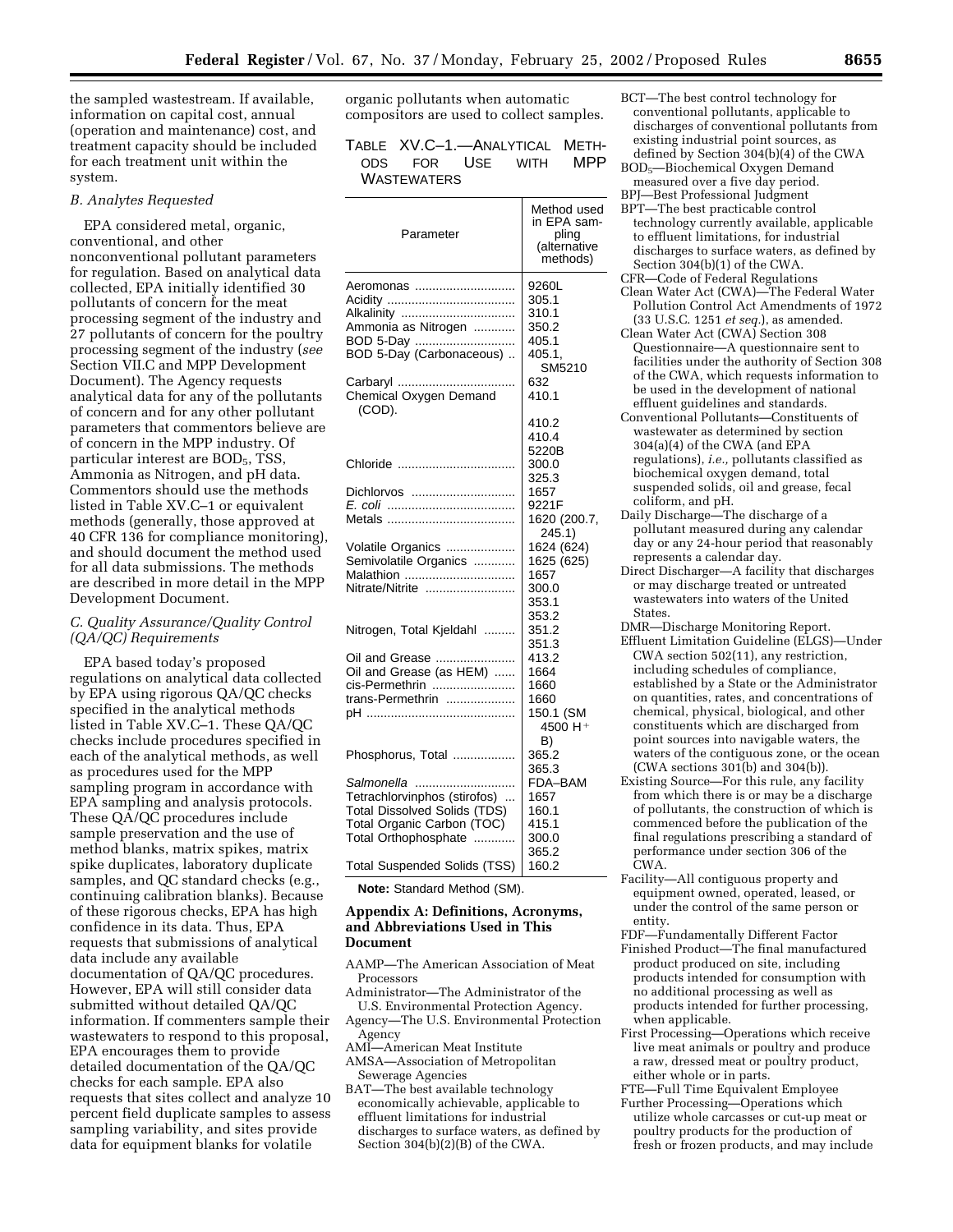the following types of processing: cutting and deboning, cooking, seasoning, smoking, canning, grinding, chopping, dicing, forming or breading.

- Hazardous Waste—Any waste, including wastewater, defined as hazardous under RCRA, TSCA, or any State law.
- HEM—A measure of oil and grease in wastewater by mixing the wastewater with hexane and measuring the oils and greases that are removed from the wastewater with n-hexane. Specifically EPA Method 1664, see 40 CFR 136.3, Table IB.
- Indirect Discharger—A facility that discharges or may discharge wastewaters into a publicly-owned treatment works.
- LTA (Long-Term Average)—For purposes of the effluent guidelines, average pollutant levels achieved over a period of time by a facility, subcategory, or technology option. LTAs were used in developing the effluent limitations guidelines and standards in today's proposed regulation.
- Live Weight Killed (LWK)—The total weight of the total number of animals slaughtered during a specific time period.
- Maximum Monthly Discharge Limitation— The highest allowable average of ''daily discharges'' over a calendar month, calculated as the sum of all ''daily discharges'' measured during the calendar month divided by the number of ''daily discharges'' measured during the month.
- Meat—The term ''meat'' includes all animal products from cattle, calves, hogs, sheep, lambs, horses, goats and exotic livestock (e.g. elk, buffalo, deer) etc., except those defined as Poultry for human consumption. This category may include certain species not classified as ''meat'' by USDA FSIS and that may or may not be under USDA FSIS voluntary inspection.
- MPP—Meat and Poultry Products Minimum Level—The level at which an
- analytical system gives recognizable signals and an acceptable calibration point.
- NAICS—North American Industry Classification System. NAICS was developed jointly by the U.S., Canada, and Mexico to provide new comparability in statistics about business activity across North America.
- National Pollutant Discharge Elimination System (NPDES) Permit—A permit to discharge wastewater into waters of the United States issued under the National Pollutant Discharge Elimination System, authorized by section 402 of the CWA.
- Nitrification Capability—The capability of a POTW treatment system to oxidize ammonia or ammonium salts initially to nitrites (via *Nitrosomonas* bacteria) and subsequently to nitrates (via *Nitrobacter* bacteria). Criteria for determining the nitrification capability of a POTW treatment system are: bioassays confirming the presence of nitrifying bacteria; and analyses of the nitrogen balance demonstrating a reduction in the concentration of ammonia or ammonium salts and an increase in the concentrations of nitrites and nitrates.
- Non-Conventional Pollutants—Pollutants that are neither conventional pollutants nor priority pollutants listed at 40 CFR  $401.15$  and part 423 appendix A.
- Non-Water Quality Environmental Impact— Deleterious aspects of control and treatment technologies applicable to point source category wastes, including, but not limited to air pollution, noise, radiation, sludge and solid waste generation, and energy used.
- NRA—National Renderers Association
- NRDC—Natural Resources Defense Council NSPS—New Sources Performance Standards, applicable to industrial facilities whose construction is begun after the effective date of the final regulations (if those regulations are promulgated after June 25, 2002). EPA is scheduled to take final action on this proposal in December 2003. See 40 CFR 122.2.
- NTTA—National Technology Transfer and Advancement Act
- NWPCAM—The National Water Pollution Control Assessment Model (version 1.1) is a computer model to model the instream dissolved oxygen concentration, as influenced by pollutant reductions of BOD5, Total Kjeldahl Nitrogen, Total Suspended Solids, and Fecal Coliform.
- LWK and ELWK—Live Weight Killed and the Equivalent Live Weight Killed
- Outfall—The mouth of conduit drains and other conduits from which a facility effluent discharges into receiving waters.
- Pass Through—The term ''Pass Through'' means a Discharge which exits the POTW into waters of the United States in quantities or concentrations which, alone or in conjunction with a discharge or discharges from other sources, is a cause of a violation of any requirement of the POTW's NPDES permit (including an increase in the magnitude or duration of a violation).
- Point Source—Any discernable, confined, and discrete conveyance from which pollutants are or may be discharged. See  $\text{CWA}$  section 502(14).
- Pollutants of Concern (POCs)—Pollutants commonly found in meat and poultry processing wastewaters. Generally, a chemical is considered as a POC if it was detected in untreated process wastewater at 5 times a baseline value in more than 10% of the samples.
- Poultry—Broilers, other young chickens, hens, fowl, mature chickens, turkeys, capons, geese, ducks, exotic poultry (e.g. ostriches), and small game such as quail, pheasants, and rabbits. This category may include species not classified as ''poultry'' by USDA FSIS and that may or may not be under USDA FSIS voluntary inspection.
- Priority Pollutant—One hundred twenty-six compounds that are a subset of the 65 toxic pollutants and classes of pollutants outlined pursuant to section 307 of the CWA.
- PSES—Pretreatment standards for existing sources of indirect discharges, under Section 307(b) of the CWA, applicable (for this rule) to indirect dischargers that commenced construction prior to promulgation of the final rule.
- PSNS—Pretreatment standards for new sources under section 307(c) of the CWA.
- Publicly Owned Treatment Works (POTW)— A treatment works as defined by section 212 of the Clean Water Act, which is

owned by a State or municipality (as defined by section 502(4) of the Clean Water Act). This definition includes any devices and systems used in the storage, treatment, recycling and reclamation of municipal sewage or industrial wastes of a liquid nature. It also includes sewers, pipes and other conveyances only if they convey wastewater to a POTW Treatment Plant. The term also means the municipality as defined in section 502(4) of the Clean Water Act, which has jurisdiction over the Indirect Discharges to and the discharges from such a treatment works.

- Raw Material—The basic input materials to a renderer composed of animal and poultry trimmings, bones, meat scraps, dead animals, feathers and related usable byproducts.
- RCRA—The Resource Conservation and Recovery Act of 1976 (RCRA) (42 U.S.C. 6901 *et seq.*), which regulates the generation, treatment, storage, disposal, or recycling of solid and hazardous wastes. RED MEAT—See the definition for ''MEAT'.
- RFA—Regulatory Flexibility Act
- SAP—Sampling and Analysis Plan
- SBREFA—Small Business Regulatory Enforcement Fairness Act of 1996
- SCC—Sample Control Center SER—Small Entity Representative
- SIC—Standard Industrial Classification (SIC)—A numerical categorization system used by the U.S. Department of Commerce to catalogue economic activity. SIC codes refer to the products, or group of products, produced or distributed, or to services rendered by an operating establishment. SIC codes are used to group establishments by the economic activities in which they are engaged. SIC codes often denote a facility's primary, secondary, tertiary, etc. economic activities.
- Stearin—An ester of glycerol and stearic acid found in MPP wastewaters.
- Total Nitrogen—Sum of nitrate/nitrite and TKN.
- TKN—Total Kjeldahl Nitrogen
- TSS—Total Suspended Solids

## **List of Subjects in 40 CFR Part 432**

Environmental protection; Meat and meat products; Poultry and poultry products; Waste treatment and disposal; Water pollution control.

Dated: January 30, 2002.

### **Christine Todd Whitman,**

*Administrator.*

For the reasons set forth in this preamble, 40 CFR part 432 is proposed to be revised to read as follows:

## **PART 432—MEAT AND POULTRY PRODUCTS POINT SOURCE CATEGORY**

- Sec.
- 432.1 General applicability.<br>432.2 General definitions.
- General definitions.
- 432.3 General pretreatment standards. 432.4 General limitation or standard for pH.
- **Subpart A—Simple Slaughterhouses**
- 432.10 Applicability.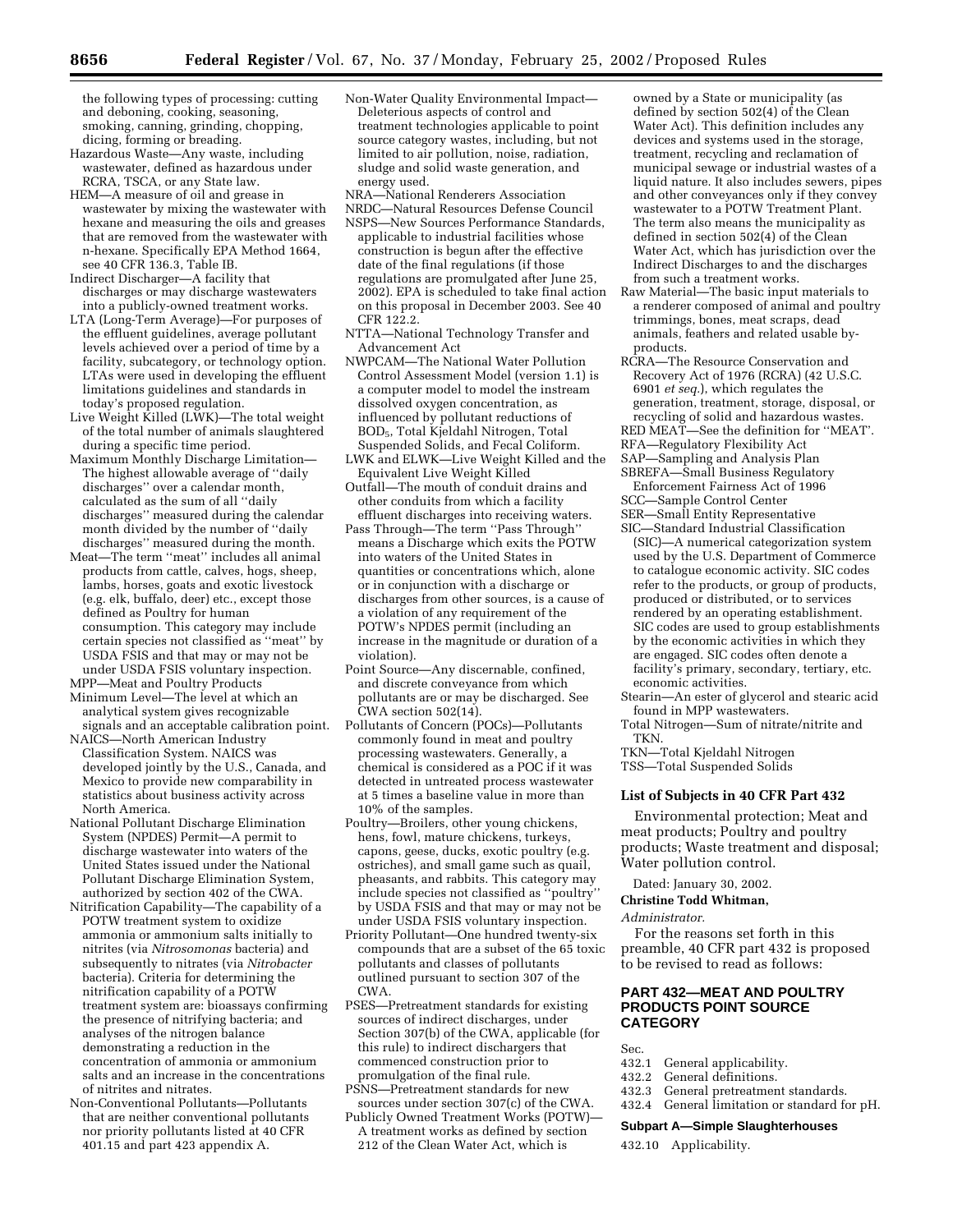- 432.11 Special definitions.
- 432.12 Effluent limitations attainable by the application of the best practicable control technology currently available (BPT).
- 432.13 Effluent limitations attainable by the application of the best available technology economically achievable (BAT).
- 432.15 New source performance standards (NSPS).
- 432.17 Effluent limitations attainable by the application of the best control technology for conventional pollutants (BCT).

#### **Subpart B—Complex Slaughterhouses**

- 432.20 Applicability.
- 432.21 Special definitions.
- 432.22 Effluent limitations attainable by the application of the best practicable control technology currently available (BPT).
- 432.23 Effluent limitations attainable by the application of the best available technology economically achievable (BAT).
- 432.25 New source performance standards (NSPS).
- 432.27 Effluent limitations attainable by the application of the best control technology for conventional pollutants (BCT).

### **Subpart C—Low-Processing Packinghouses**

- 432.30 Applicability.
- 432.31 Special definitions.
- 432.32 Effluent limitations attainable by the application of the best practicable control technology currently available (BPT).
- 432.33 Effluent limitations attainable by the application of the best available technology economically achievable (BAT).
- 432.35 New source performance standards (NSPS).
- 432.37 Effluent limitations attainable by the application of the best control technology for conventional pollutants (BCT).

### **Subpart D—High-Processing Packinghouses**

- 432.40 Applicability.
- Special definitions.
- 432.42 Effluent limitations attainable by the application of the best practicable control technology currently available (BPT).
- 432.43 Effluent limitations attainable by the application of the best available technology economically achievable (BAT).
- 432.45 New source performance standards (NSPS).
- 432.47 Effluent limitations attainable by the application of the best control technology for conventional pollutants (BCT).

# **Subpart E—Small Processors**

- 432.50 Applicability.<br>432.51 Special defini
- Special definitions.
- 432.52 Effluent limitations attainable by the application of the best practicable

control technology currently available (BPT).

- 432.55 New source performance standards (NSPS).
- 432.57 Effluent limitations attainable by the application of the best control technology for conventional pollutants (BCT).

#### **Subpart F—Meat Cutters**

- 432.60 Applicability.
- 
- 432.61 Special definitions. Effluent limitations attainable by the application of the best practicable control technology currently available (BPT).
- 432.63 Effluent limitations attainable by the application of the best available technology economically achievable (BAT).
- 432.65 New source performance standards (NSPS).
- 432.67 Effluent limitations attainable by the application of the best control technology for conventional pollutants (BCT).

### **Subpart G—Sausage and Luncheon Meats Processors**

- 432.70 Applicability.
- 432.71 Special definitions.
- 432.72 Effluent limitations attainable by the application of the best practicable control technology currently available (BPT).
- 432.73 Effluent limitations attainable by the application of the best available technology economically achievable (BAT).
- 432.75 New source performance standards (NSPS).
- 432.77 Effluent limitations attainable by the application of the best control technology for conventional pollutants (BCT).

#### **Subpart H—Ham Processors**

- 432.80 Applicability.
- 432.81 Special definitions. 432.82 Effluent limitations attainable by the application of the best practicable control technology currently available (BPT).
- 432.83 Effluent limitations attainable by the application of the best available technology economically achievable (BAT).
- 432.85 New source performance standards (NSPS).
- 432.87 Effluent limitations attainable by the application of the best control technology for conventional pollutants (BCT).

### **Subpart I—Canned Meats Processors**

- 432.90 Applicability.
- 432.91 Special definitions.
- 432.92 Effluent limitations attainable by the application of the best practicable control technology currently available (BPT).
- 432.93 Effluent limitations attainable by the application of the best available technology economically achievable (BAT).
- 432.95 New source performance standards (NSPS).

432.97 Effluent limitations attainable by the application of the best control technology for conventional pollutants (BCT).

### **Subpart J—Renderers**

- 432.100 Applicability.
- 432.101 Special definitions.
- 432.102 Effluent limitations attainable by the application of the best practicable control technology currently available (BPT).
- 432.103 Effluent limitations attainable by the application of the best available technology economically achievable (BAT).
- 432.105 New source performance standards (NSPS).
- 432.107 Effluent limitations attainable by the application of the best control technology for conventional pollutants (BCT).

#### **Subpart K—Poultry First Processing**

- 432.110 Applicability.<br>432.111 Special defini
- Special definitions.
- 432.112 Effluent limitations attainable by the application of the best practicable control technology currently available (BPT).
- 432.113 Effluent limitations attainable by the application of the best available technology economically achievable (BAT).
- 432.115 New source performance standards (NSPS).
- 432.117 Effluent limitations attainable by the application of the best control technology for conventional pollutants (BCT).

### **Subpart L—Poultry Further Processing**

- 432.120 Applicability.
- Special definitions.
- 432.122 Effluent limitations attainable by the application of the best practicable control technology currently available (BPT).
- 432.123 Effluent limitations attainable by the application of the best available technology economically achievable (BAT).
- 432.125 New source performance standards (NSPS).
- 432.127 Effluent limitations attainable by the application of the best control technology for conventional pollutants (BCT).

**Authority:** Secs. 301, 304, 306, 307, 308, 402 and 501 of the Clean Water Act, as amended; 33 U.S.C. 1311, 1314, 1316, 1317, 1318, 1342 and 1361.

## **§ 432.1 General applicability.**

As defined more specifically in each subpart, this part applies to discharges of process wastewater resulting from sources engaged in the slaughtering, dressing and packing of mammals, including cattle, calves, hogs, sheep, lambs, and poultry, including chickens, turkeys, fowl and ducks; production of sausages, luncheon meats, cured, smoked and canned or other prepared meat and poultry products from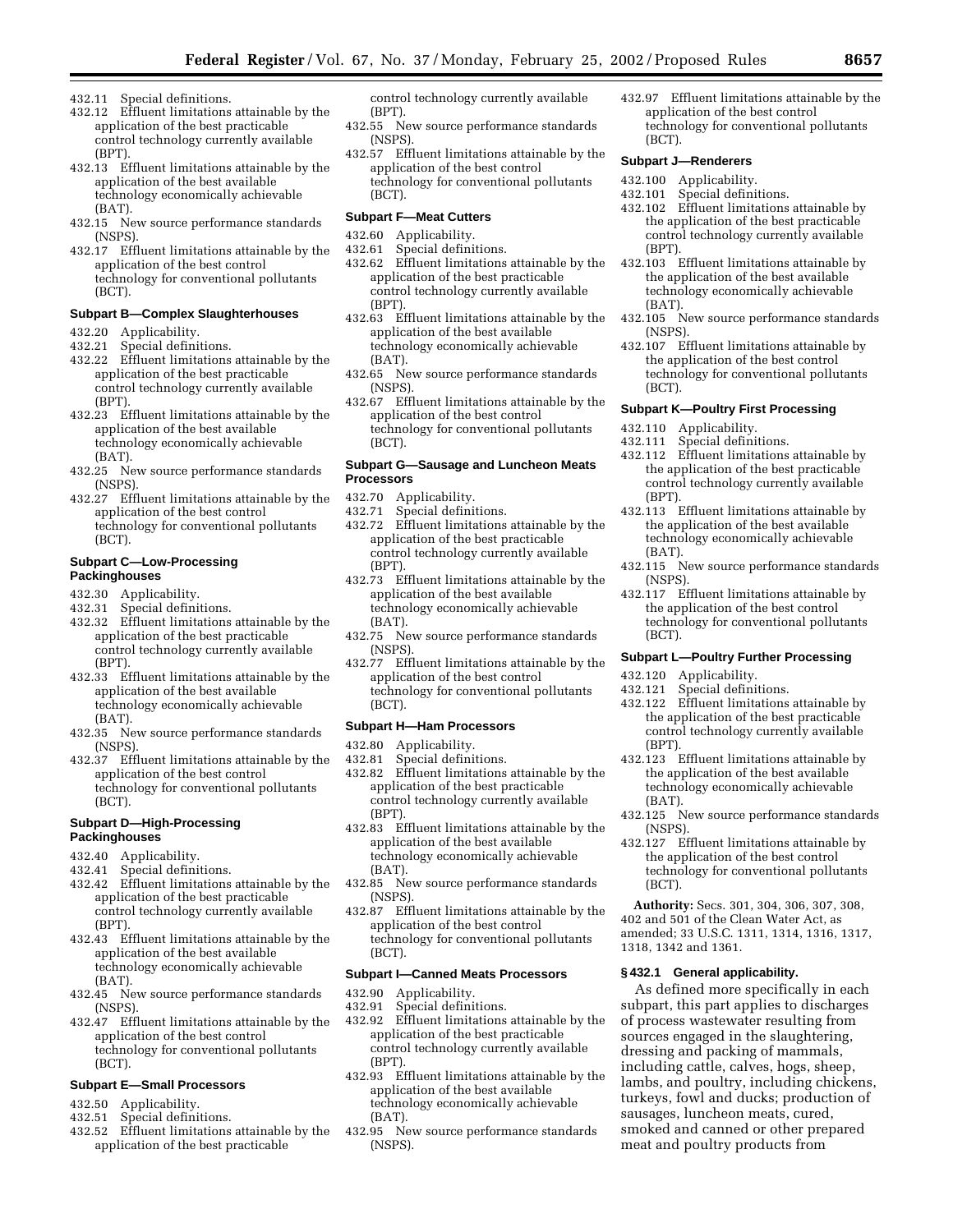purchased carcasses and other materials; or production of animal oils, meat meal and the rendering of grease and tallow from animal fat, bones and meat scraps. These manufacturing activities are generally reported under one or more of the following Standard Industrial Classification (SIC) codes: 0751, 2011, 2013, 2015, 2047, 2048 and 2077 (1987 Manual) and under one or more of the following North American Industry Classification System (NAICS) codes: 311611, 311612, 311615, 311613, 311111, 311119, 311999 and 11234.

#### **§ 432.2 General definitions.**

As used in this part:

(a) The general definitions and abbreviations in 40 CFR part 401 shall apply.

(b) *ELWK (equivalent live weight killed)* means the total weight of the total number of animals slaughtered at locations other than the slaughterhouse or packinghouse, which animals provide hides, blood, viscera or renderable materials for processing at that slaughterhouse, in addition to those derived from animals slaughtered on site.

(c) *Fecal coliform* means the bacterial count, as determined by approved methods of analysis for Parameter 1 in Table 1A at 40 CFR 136.3.

(d) *Finished Product* means the final fresh or frozen products resulting from the further processing of meat or poultry whole or cut-up carcasses.

(e) *Further processing* means operations which utilize whole carcasses or cut-up meat or poultry products for the production of fresh or frozen products, and may include the following types of processing: cutting and deboning, cooking, seasoning, smoking, canning, grinding, chopping, dicing, forming and/or breading.

(f) *LWK (live weight killed)* means the total weight of the total number of animals slaughtered during the time period to which the limitations or standards apply, i.e. daily or monthly.

(g) *Meat* means products derived from the slaughter and processing of cattle, calves, hogs, sheep, lambs, and any meat that is not listed under the definition of poultry.

(h) *Packinghouse* means a plant that both slaughters animals and subsequently processes carcasses into cured, smoked, canned or other prepared meat products.

(i) *Poultry* means products derived from the slaughter and processing of broilers, other young chickens, mature chickens, hens, turkeys, capons, geese, ducks, small game fowl such as quail or pheasants, and small game such as rabbits.

(j) *Raw Material* means the basic input materials to a renderer composed of animal and poultry trimmings, bones, blood, meat scraps, dead animals, feathers and related usable by-products.

(k) The other parameters regulated in this part are listed with approved methods of analysis in Table 1B at 40 CFR 136.3, and are defined as follows:

(1) *Ammonia (as N)* means ammonia measured as nitrogen.

(2) *BOD5* means 5-day biochemical oxygen demand.

(3) *COD* means chemical oxygen demand.

(4) *O&G* means total recoverable oil and grease.

(5) *O&G (as HEM)* means total recoverable oil and grease measured as n-hexane extractable material.

(6) *Total Nitrogen* means the total of nitrate/nitrite and total kjeldahl nitrogen.

(7) *Total Phosphorus* means all of the phosphorus present in the sample, regardless of form, as measured by the persulfate digestion procedure.

(8) *TSS* means total suspended solids. (l) *Slaughterhouse* means a facility that slaughters animals and has as its main product fresh meat as whole, half or quarter carcasses or small meat cuts.

(m) The nitrate/nitrite part of total nitrogen may be measured by EPA Method 300.0.

#### **§ 432.3 General pretreatment standards.**

Any source subject to this part that introduces process wastewater pollutants into a publicly owned treatment works (POTW) must comply with 40 CFR part 403.

### **§ 432.4 General limitation or standard for pH.**

The pH must remain within the range 6 to 9 in any discharge subject to BPT, BAT, NSPS, or BCT limitations or standards in this part.

#### **Subpart A—Simple Slaughterhouses**

#### **§ 432.10 Applicability.**

This part applies to discharges of process wastewater resulting from the production of meat carcasses, in whole or in part, by simple slaughterhouses.

### **§ 432.11 Special definitions.**

For the purpose of this subpart: *Simple slaughterhouse* means a slaughterhouse which accomplishes very limited by-product processing, if any, usually no more than two operations such as rendering, paunch and viscera handling, or processing of blood, hide or hair.

#### **§ 432.12 Effluent limitations attainable by the application of the best practicable control technology currently available (BPT).**

Except as provided in 40 CFR 125.30 through 125.32, any existing point source subject to this subpart must achieve the following effluent limitations representing the application of BPT:

(a) Facilities that slaughter no more than 50 million pounds per year (in units of LWK). (1) On-site slaughter or subsequent meat, meat product or byproduct processing of carcasses of animals slaughtered on-site:

### EFFLUENT LIMITATIONS (BPT)

| Regulated parameter | Maximum<br>daily $1$ | Maximum<br>monthly<br>avg. $1$ |
|---------------------|----------------------|--------------------------------|
| BOD <sub>5</sub>    | 0.24                 | 0.12                           |
| Fecal Coliform      | (2)                  | 2)                             |
| $OAG3$              | 0.12                 | 0.06                           |
|                     | 0.40                 | 0.20                           |

1Pounds per 1000 lbs (or g/kg) LWK.

 $2$  Maximum of 400 most probable number (MPN) per 100 ml at any time.

<sup>3</sup> May be measured as hexane extractable material (HEM).

(2) Processing (defleshing, washing and curing) of hides derived from animals slaughtered at locations off site: The following supplemental limitations apply in addition to the corresponding limitation specified in paragraph (a)(1) of this section:

#### SUPPLEMENTAL LIMITATIONS (BPT)

| Regulated parameter | Maximum<br>daily $1$ | Maximum<br>monthly<br>avg. $1$ |
|---------------------|----------------------|--------------------------------|
| BOD <sub>5</sub>    | 0.04                 | 0.02                           |
| TSS                 | 0.08                 | 0.04                           |

1Pounds per 1000 lbs (or g/kg) ELWK.

(3) Processing of blood derived from animals slaughtered at locations off site: The same limitations for  $BOD<sub>5</sub>$  and TSS specified in paragraph (a)(2) of this section apply in addition to the corresponding limitation specified in paragraph (a)(1) of this section.

(4) Wet or low-temperature rendering of material derived from animals slaughtered at locations off site: The following supplemental limitations apply in addition to the corresponding limitation specified in paragraph (a)(1) of this section:

### SUPPLEMENTAL LIMITATIONS (BPT)

| Regulated parameter | Maximum<br>daily $1$ | Maximum<br>monthly<br>$ava$ <sup>1</sup> |
|---------------------|----------------------|------------------------------------------|
| BOD <sub>5</sub>    | 0.06                 | 0.03                                     |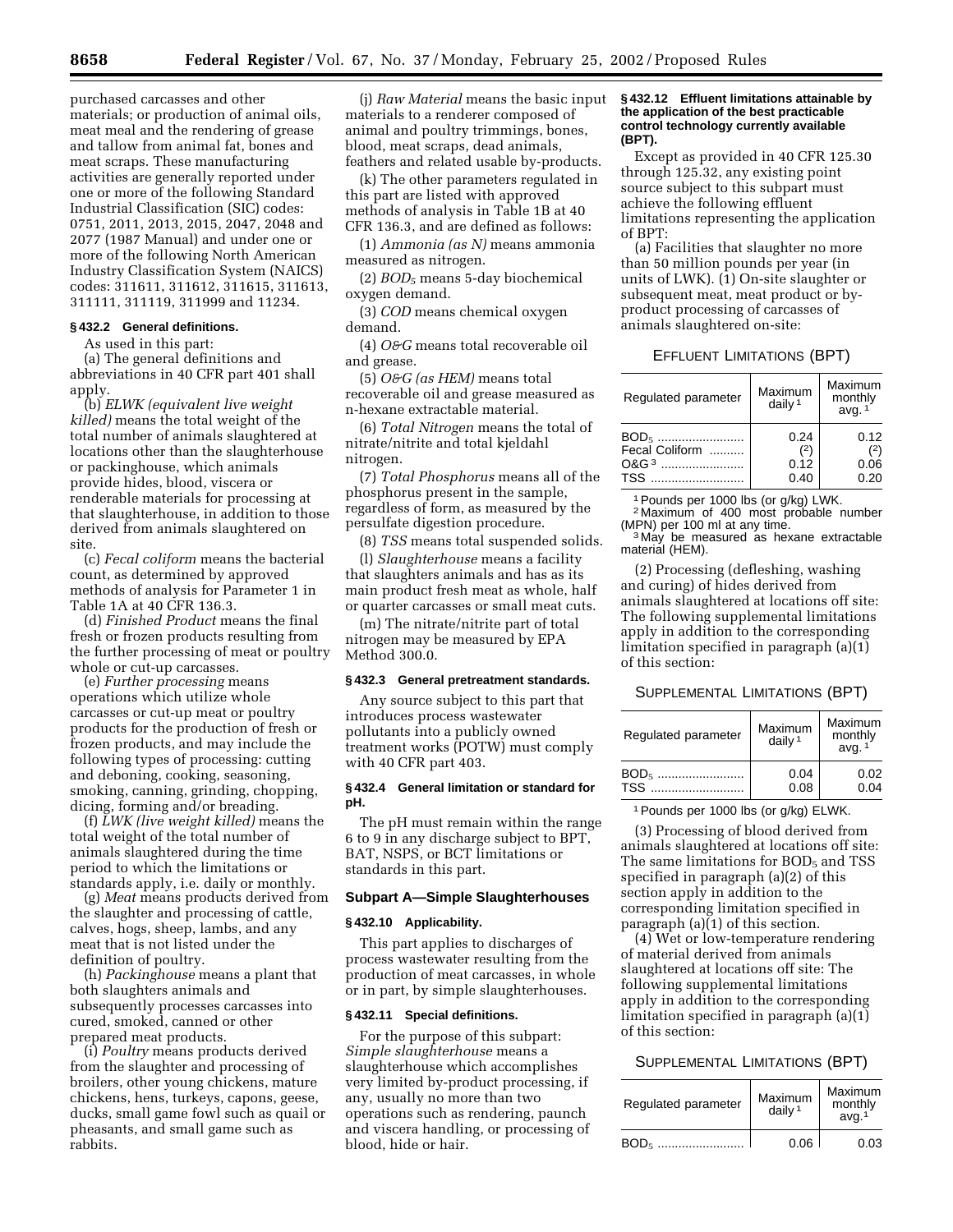### SUPPLEMENTAL LIMITATIONS (BPT)— **Continued**

| Regulated parameter | Maximum<br>daily $1$ | Maximum<br>monthly<br>avg. <sup>1</sup> |
|---------------------|----------------------|-----------------------------------------|
| TSS.                | 0.12                 | 0.06                                    |

1Pounds per 1000 lbs (or g/kg) ELWK.

(5) Dry rendering of material derived from animals slaughtered at locations off site: The following supplemental limitations apply in addition to the corresponding limitation specified in paragraph (a)(1) of this section:

### SUPPLEMENTAL LIMITATIONS (BPT)

| Regulated parameter      | Maximum<br>daily $1$ | Maximum<br>monthly<br>avq <sup>1</sup> |
|--------------------------|----------------------|----------------------------------------|
| BOD <sub>5</sub><br>TSS. | 0.02<br>0.04         | 0.01<br>0.02                           |

1Pounds per 1000 lbs (or g/kg) ELWK.

(b) Facilities that slaughter more than 50 million pounds per year (in units of LWK).

(1) Animals slaughtered on-site: Limitations for BOD<sub>5</sub>, TSS, O&G and fecal coliform are the same as the corresponding limitation specified in paragraph (a)(1) of this section; and a limitation for COD is as follows:

### EFFLUENT LIMITATIONS (BPT)

| Regulated parameter | Maximum<br>daily $1$ | Maximum<br>monthly<br>avq <sup>1</sup> |
|---------------------|----------------------|----------------------------------------|
| COD                 | 0.1450               | 0.1180                                 |

1Pounds per 1000 lbs (or g/kg) LWK.

(2) Processing (defleshing, washing and curing) of hides derived from animals slaughtered at locations off site: The supplemental limitations for BOD<sub>5</sub> and TSS specified in paragraph (a)(2) of this section apply in addition to the corresponding limitation specified in paragraph (a)(1) of this section:

(3) Processing of blood derived from animals slaughtered at locations off site: The same supplemental limitations for BOD5 and TSS specified in paragraph (a)(2) of this section apply in addition to the corresponding limitation specified in paragraph (a)(1) of this section.

(4) Wet or low-temperature rendering of material derived from animals slaughtered at locations off site: The supplemental limitations for  $BOD<sub>5</sub>$  and TSS specified in paragraph (a)(4) of this section apply in addition to the corresponding limitation specified in paragraph (a)(1) of this section and the following supplemental limitation for

COD applies in addition to the COD limitation specified in paragraph (b)(1) of this section.

### SUPPLEMENTAL LIMITATIONS (BPT)

| Regulated parameter | Maximum<br>daily <sup>1</sup> | Maximum<br>monthly<br>avq <sup>1</sup> |
|---------------------|-------------------------------|----------------------------------------|
| COD                 | 0.1550                        | 0.1260                                 |

1Pounds per 1000 lbs (or g/kg) raw material.

(5) Dry rendering of material derived from animals slaughtered at locations off site: The supplemental limitations for BOD<sub>5</sub> and TSS specified in paragraph (a)(5) of this section apply in addition to the corresponding limitation specified in paragraph (a)(1) of this section and the supplemental limitations for COD specified in paragraph (b)(4) of this section apply in addition to the COD limitation specified in paragraph (b)(1) of this section.

(6) Further processing of animals slaughtered on site, or at locations off site: The following supplemental limitations apply in addition to the COD limitation specified in paragraph (b)(1) of this section:

### SUPPLEMENTAL LIMITATIONS (BPT)

| Regulated parameter                      | Maximum<br>daily $1$ | Maximum<br>monthly<br>avg <sup>1</sup> |
|------------------------------------------|----------------------|----------------------------------------|
| COD                                      | 0.278                | 0.226                                  |
| 1 Pounds ner 1000 lbs (or a/ka) finished |                      |                                        |

1Pounds per 1000 lbs (or g/kg) finished product.

(7) Rendering of raw materials from animals slaughtered on-site: The following supplemental limitations for COD apply in addition to the COD limitation specified in paragraph (b)(1) of this section:

SUPPLEMENTAL LIMITATIONS (BPT)

| Regulated parameter         | Maximum<br>daily $1$ | Maximum<br>monthly<br>avq <sup>1</sup> |
|-----------------------------|----------------------|----------------------------------------|
| COD<br>.                    | 0.1550               | 0.1260                                 |
| - - - - - - - - - -<br>1000 | المطالب ممارية       | $\cdots$                               |

1Pounds per 1000 lbs (or g/kg) raw material.

### **§ 432.13 Effluent limitations attainable by the application of the best available technology economically achievable (BAT).**

Except as provided in 40 CFR 125.30 through 125.32, any existing point source subject to this subpart that slaughters more than 50 million pounds per year (in units of LWK) must achieve the following effluent limitations representing the application of BAT:

(a) Animals slaughtered on-site:

## EFFLUENT LIMITATIONS (BAT)

| Maximum<br>daily $1$ | Maximum<br>monthly<br>avq <sup>1</sup> |
|----------------------|----------------------------------------|
| 0.0655<br>0.0561     | 0.0143<br>0.0230                       |
| 0.0497               | 0.0238                                 |
|                      |                                        |

1Pounds per 1000 lbs (or g/kg) LWK.

(b) Further processing of animals slaughtered on site, or at locations off site: The following supplemental limitations apply in addition to the corresponding limitation specified in paragraph (a) of this section:

#### SUPPLEMENTAL LIMITATIONS (BAT)

| Regulated parameter | Maximum<br>daily $1$ | Maximum<br>monthly<br>avq <sup>1</sup> |
|---------------------|----------------------|----------------------------------------|
| Ammonia (as N)      | 0.0704               | 0.0153                                 |
| Total Nitrogen      | 0.0965               | 0.0396                                 |
| Total Phosphorus    | 0.0917               | 0.0439                                 |

1Pounds per 1000 lbs (or g/kg) finished product.

(c) Rendering of by-products from animals slaughtered on site, or at locations off site: The following supplemental limitations apply in addition to the corresponding limitation specified in paragraph (a) of this section:

## SUPPLEMENTAL LIMITATIONS (BAT)

| Regulated parameter | Maximum<br>daily <sup>1</sup> | Maximum<br>monthly<br>avg. <sup>1</sup> |
|---------------------|-------------------------------|-----------------------------------------|
| Ammonia (as N)      | 0.0438                        | 0.0096                                  |
| Total Nitrogen      | 0.0601                        | 0.0247                                  |
| Total Phosphorus    | 0.0472                        | 0.0226                                  |
|                     |                               |                                         |

1Pounds per 1000 lbs (or g/kg) raw material.

## **§ 432.15 New source performance standards (NSPS).**

Any new source subject to this subpart must achieve the following performance standards:

(a) Facilities that slaughter no more than 50 million pounds per year (in units of LWK). (1) On-site slaughter or subsequent meat, meat product or byproduct processing of carcasses of animals slaughtered on-site: The standards for BOD<sub>5</sub>, TSS, O&G and fecal coliform are the same as the corresponding limitation specified in § 432.12(a)(1); and standards for ammonia (as N) are as follows: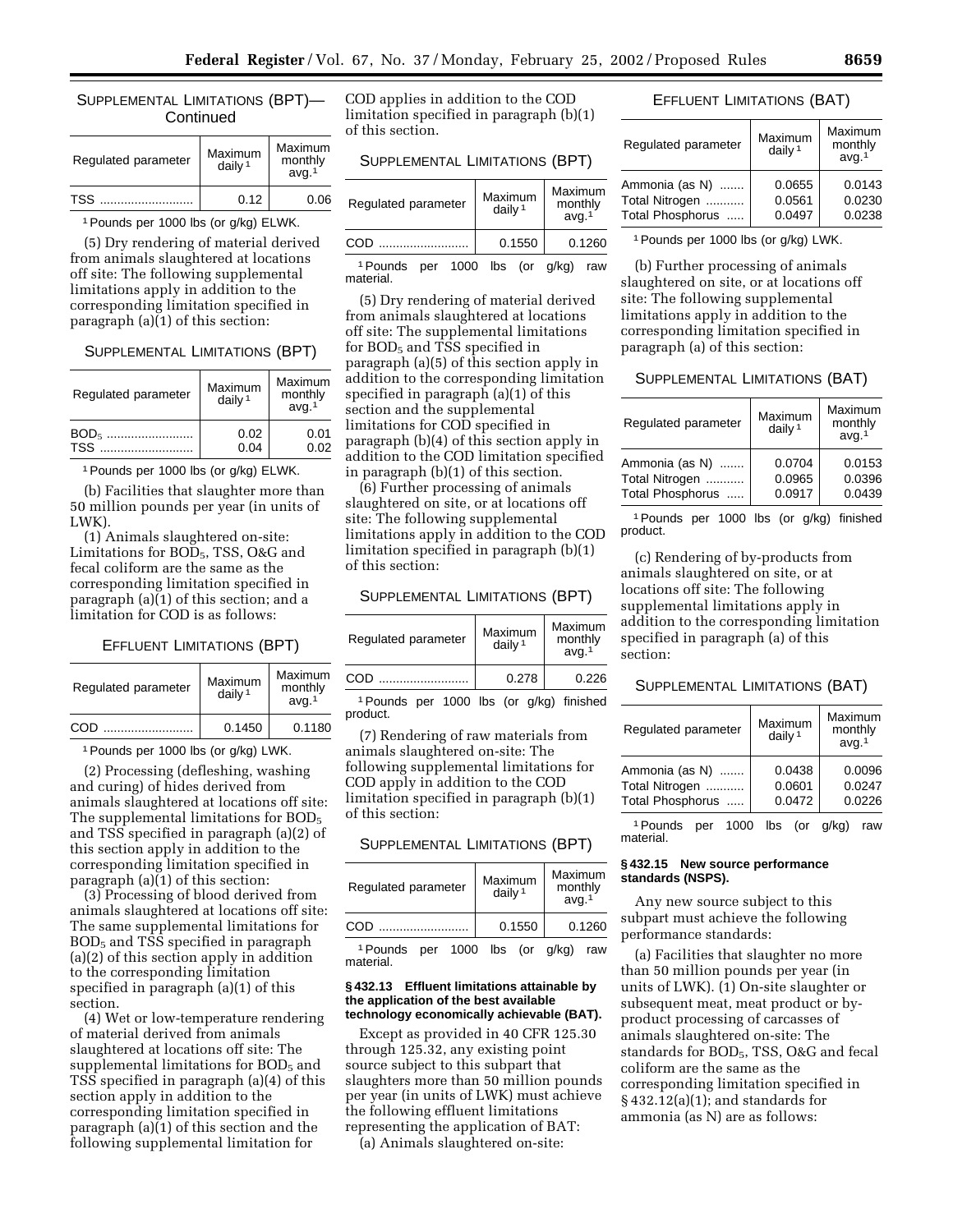# PERFORMANCE STANDARDS (NSPS)

| Regulated parameter | Maximum<br>daily <sup>1</sup> | Maximum<br>monthly<br>avq <sup>1</sup> |
|---------------------|-------------------------------|----------------------------------------|
| Ammonia (as N)      | 0.34                          | 0.17                                   |

1Pounds per 1000 lbs (or g/kg) LWK.

(2) Processing of blood derived from animals slaughtered at locations off site: The supplemental standards for  $BOD<sub>5</sub>$ and TSS specified in § 432.12(a)(2) and the following supplemental standards for ammonia (as  $\bar{N}$ ), apply in addition to the corresponding standard specified in paragraph (a)(1) of this section:

## SUPPLEMENTAL STANDARDS (NSPS)

| Regulated parameter | Maximum<br>daily $1$ | Maximum<br>monthly<br>avq <sup>1</sup> |
|---------------------|----------------------|----------------------------------------|
| Ammonia (as N)<br>. | 0.06                 | 0.03                                   |

1Pounds per 1000 lbs (or g/kg) ELWK.

(3) Wet or low-temperature rendering of material derived from animals slaughtered at locations off site: The supplemental standards for BOD<sub>5</sub> and TSS specified in § 432.12(a)(4) and the following supplemental standards for ammonia (as N) apply in addition to the corresponding standard specified in paragraph (a)(1) of this section:

# SUPPLEMENTAL STANDARDS (NSPS)

| Regulated parameter | Maximum<br>daily $1$ | Maximum<br>monthly<br>avq <sub>1</sub> |
|---------------------|----------------------|----------------------------------------|
| Ammonia (as N)<br>. | 0.10                 | 0.05                                   |

1Pounds per 1000 lbs (or g/kg) ELWK.

(4) Dry rendering of material derived from animals slaughtered at locations off site: The supplemental standards for BOD5 and TSS specified in § 432.12(a)(5) and the following supplemental standards for ammonia (as N) apply in addition to the corresponding standard specified in paragraph (a)(1) of this section:

# SUPPLEMENTAL STANDARDS (NSPS)

| Regulated parameter | Maximum<br>daily $1$ | Maximum<br>monthly<br>avq <sup>1</sup> |
|---------------------|----------------------|----------------------------------------|
| Ammonia (as N)      | 0.04                 | 0.02                                   |

1Pounds per 1000 lbs (or g/kg) ELWK.

(b) Facilities that slaughter more than 50 million pounds per year (in units of LWK)

(1) Animals slaughtered on-site:

# PERFORMANCE STANDARDS (NSPS)

| Regulated parameter | Maximum<br>daily <sup>1</sup> | Maximum<br>monthly<br>avq <sup>1</sup> |
|---------------------|-------------------------------|----------------------------------------|
| Ammonia (as N)      | 0.0655                        | 0.0143                                 |
| BOD <sub>5</sub>    | 0.0442                        | 0.0208                                 |
| Fecal Coliform      | (2)                           | (2)                                    |
| O&G (as HEM)        | 0.0835                        | 0.0210                                 |
| Total Nitrogen      | 0.0561                        | 0.0230                                 |
| Total Phosphorus    | 0.0497                        | 0.0238                                 |
| TSS                 | 0.0178                        | 0.0137                                 |

1Pounds per 1000 lbs (or g/kg) LWK. <sup>2</sup> Maximum of 400 MPN per 100 ml at any time.

(2) Further processing of animals slaughtered on site, or at locations off site: The following supplemental standards apply in addition to the corresponding standard specified in paragraph (b)(1) of this section:

## SUPPLEMENTAL STANDARDS (NSPS)

| Regulated parameter                                                                             | Maximum<br>daily $1$                                     | Maximum<br>monthly<br>avq <sup>1</sup>                   |
|-------------------------------------------------------------------------------------------------|----------------------------------------------------------|----------------------------------------------------------|
| Ammonia (as N)<br>BOD <sub>5</sub><br>O&G (as HEM)<br>Total Nitrogen<br>Total Phosphorus<br>TSS | 0.0704<br>0.0520<br>0.1430<br>0.0965<br>0.0917<br>0.0262 | 0.0153<br>0.0245<br>0.0362<br>0.0396<br>0.0439<br>0.0201 |

1Pounds per 1000 lbs (or g/kg) finished product.

(3) Rendering of by-products from animals slaughtered on site, or at locations off site: The following supplemental standards apply in addition to the corresponding standard specified in paragraph (b)(1) of this section:

## SUPPLEMENTAL STANDARDS (NSPS)

| Regulated parameter                                                                                    | Maximum<br>daily $1$                                     | Maximum<br>monthly<br>avq <sup>1</sup>                   |
|--------------------------------------------------------------------------------------------------------|----------------------------------------------------------|----------------------------------------------------------|
| Ammonia (as N)<br>BOD <sub>5</sub><br>O&G (as HEM)<br>Total Nitrogen<br>Total Phosphorus<br><b>TSS</b> | 0.0438<br>0.0578<br>0.1170<br>0.0601<br>0.0472<br>0.0163 | 0.0096<br>0.0272<br>0.0297<br>0.0247<br>0.0226<br>0.0125 |

1Pounds per 1000 lbs (or g/kg) raw material.

#### **§ 432.17 Effluent limitations attainable by the application of the best control technology for conventional pollutants (BCT).**

Except as provided in 40 CFR 125.30 through 125.32, any existing point source subject to this subpart must achieve the following effluent limitations representing the application of BCT: Limitations for  $BOD<sub>5</sub>$ , TSS, O&G, O&G (as HEM) and fecal coliform

are the same as the corresponding limitations specified in § 432.12.

### **Subpart B—Complex Slaughterhouses**

#### **§ 432.20 Applicability.**

This part applies to discharges of process wastewater resulting from the production of meat carcasses, in whole or in part, by complex slaughterhouses.

### **§ 432.21 Special definitions.**

For the purpose of this subpart: *Complex slaughterhouse* means a slaughterhouse which accomplishes extensive by-product processing, usually at least three operations such as rendering, paunch and viscera handling, or processing of blood, hide or hair.

### **§ 432.22 Effluent limitations attainable by the application of the best practicable control technology currently available (BPT).**

Except as provided in 40 CFR 125.30 through 125.32, any existing point source subject to this subpart must achieve the following effluent limitations representing the application of BPT:

(a) Facilities that slaughter no more than 50 million pounds per year (in units of LWK). (1) On-site slaughter or subsequent meat, meat product or byproduct processing of carcasses of animals slaughtered on-site:

## EFFLUENT LIMITATIONS (BPT)

| Regulated parameter                        | Maximum<br>daily $1$        | Maximum<br>monthly<br>avg. <sup>1</sup> |
|--------------------------------------------|-----------------------------|-----------------------------------------|
| Fecal Coliform<br>$\Omega$ &G <sup>3</sup> | 0.42<br>(2)<br>0.16<br>0.50 | 0.21<br>0.08<br>0.25                    |

1Pounds per 1000 lbs (or g/kg) LWK. 2 Maximum of 400 MPN per 100 ml at any

time.<br><sup>3</sup> May be measured as hexane extractable

material (HEM).

(2) Processing (defleshing, washing and curing) of hides derived from animals slaughtered at locations off site: The supplemental limitations for BOD<sub>5</sub> and TSS specified in § 432.12(a)(2) apply in addition to the corresponding limitation specified in paragraph (a)(1) of this section.

(3) Processing of blood derived from animals slaughtered at locations off site: The supplemental limitations for BOD<sub>5</sub> and TSS specified in § 432.12(a)(2) apply in addition to the corresponding limitation specified in paragraph (a)(1) of this section.

(4) Wet or low-temperature rendering of material derived from animals slaughtered at locations off site: The supplemental limitations for BOD<sub>5</sub> and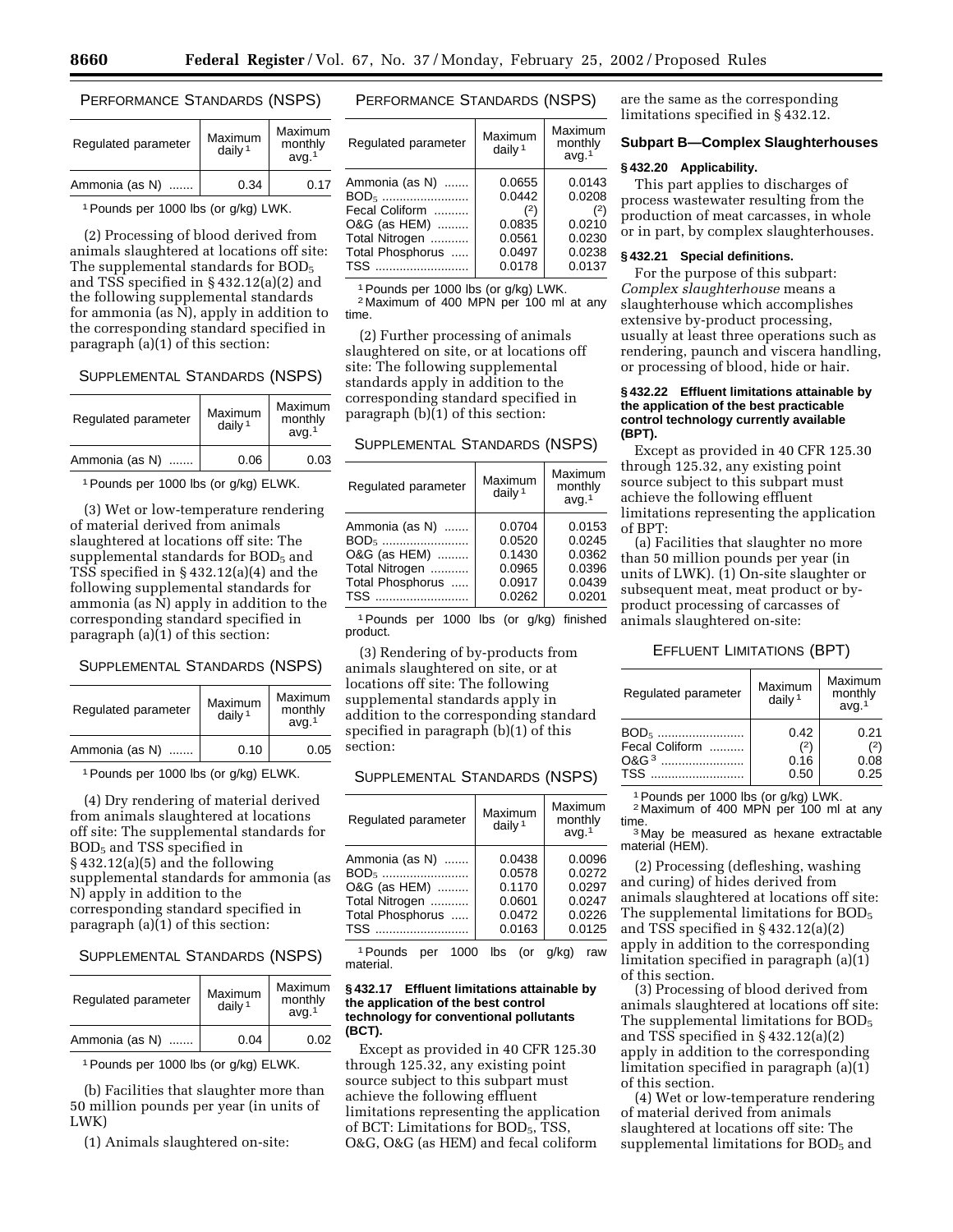TSS specified in § 432.12(a)(4) apply in addition to the corresponding limitation specified in paragraph (a)(1) of this section.

(5) Dry rendering of material derived from animals slaughtered at locations off site: The supplemental limitations for BOD5 and TSS specified in § 432.12(a)(5) apply in addition to the corresponding limitation specified in paragraph (a)(1) of this section.

(b) Facilities that slaughter more than 50 million pounds per year (in units of LWK). (1) Animals slaughtered on-site: Limitations for BOD5, TSS, O&G and fecal coliform are the same as the corresponding limitation specified in paragraph (a)(1) of this section; and the effluent limitations for COD specified in § 432.12(b)(1) apply.

(2) Processing (defleshing, washing and curing) of hides derived from animals slaughtered at locations off site: The supplemental limitations for BOD<sub>5</sub> and TSS specified in § 432.12(a)(2) apply in addition to the corresponding limitation specified in paragraph (a)(1) of this section.

(3) Processing of blood derived from animals slaughtered at locations off site: The supplemental limitations for BOD<sub>5</sub> and TSS specified in § 432.12(a)(2) apply in addition to the corresponding limitation specified in paragraph (a)(1) of this section.

(4) Wet or low-temperature rendering of material derived from animals slaughtered at locations off site: The supplemental limitations specified in § 432.12(a)(4) apply in addition to the corresponding limitation specified in paragraph (a)(1) of this section; and the supplemental limitations for COD specified in § 432.12(b)(4) apply in addition to the corresponding limitation specified in § 432.12(b)(1).

(5) Dry rendering of material derived from animals slaughtered at locations off site: The supplemental limitations specified in § 432.12(a)(5) apply in addition to the corresponding limitation specified in paragraph (a)(1) of this section; and the supplemental limitations for COD specified in § 432.12(b)(4) apply in addition to the corresponding limitation specified in § 432.12(b)(1).

(6) Further processing of animals slaughtered on site, or at locations off site: The supplemental limitations for COD specified in § 432.12(b)(6) apply in addition to the corresponding limitation specified in § 432.12(b)(1).

(7) Rendering of raw materials from animals slaughtered on-site: supplemental limitations for COD specified in § 432.12(b)(7) apply in addition to the corresponding limitation specified in § 432.12(b)(1).

#### **§ 432.23 Effluent limitations attainable by the application of the best available technology economically achievable (BAT).**

Except as provided in 40 CFR 125.30 through 125.32, any existing point source subject to this subpart that slaughters more than 50 million pounds per year (in units of LWK) must achieve the following effluent limitations representing the application of BAT:

(a) Animals slaughtered on-site: The effluent limitations for Ammonia (as N), Total Nitrogen and Total Phosphorus specified in § 432.13(a) apply.

(b) Further processing of animals slaughtered on site, or at locations off site: The supplemental limitations for Ammonia (as N), Total Nitrogen and Total Phosphorus specified in § 432.13(b) apply in addition to the corresponding limitation specified in § 432.13(a).

(c) Rendering of animals slaughtered on site, or at locations off site: The supplemental limitations for Ammonia (as N), Total Nitrogen and Total Phosphorus specified in § 432.13(c) apply in addition to the corresponding limitation specified in § 432.13(a).

### **§ 432.25 New source performance standards (NSPS).**

Any new source subject to this subpart must achieve the following performance standards:

(a) Facilities that slaughter no more than 50 million pounds per year (in units of LWK). (1) On-site slaughter or subsequent meat, meat product or byproduct processing of carcasses of animals slaughtered on-site: The standards for BOD5, TSS, O&G and fecal coliform are the same as the corresponding limitation specified in  $§ 432.22(a)(1);$  and the standards for ammonia (as N) are as follows:

## PERFORMANCE STANDARDS

| Regulated parameter | Maximum<br>daily <sup>1</sup> | Maximum<br>monthly<br>ava <sup>1</sup> |
|---------------------|-------------------------------|----------------------------------------|
| Ammonia (as N)      | 0.48                          | 0.24                                   |

1Pounds per 1000 lbs (or g/kg) LWK.

(2) Processing of blood derived from animals slaughtered at locations off site: The supplemental limitations for BOD<sub>5</sub> and TSS specified in § 432.12(a)(2) and the supplemental standards for ammonia (as N) specified in § 432.15(a)(2), apply in addition to the corresponding standard specified in paragraph (a)(1) of this section.

(3) Wet or low-temperature rendering of material derived from animals slaughtered at locations off site: The supplemental limitations for  $BOD<sub>5</sub>$  and TSS specified in § 432.12(a)(4) and the

supplemental standards for ammonia (as N) specified in § 432.15(a)(3) apply in addition to the corresponding standard specified in paragraph (a)(1) of this section.

(4) Dry rendering of material derived from animals slaughtered at locations off site: The supplemental limitations for  $BOD<sub>5</sub>$  and  $\overline{TS}S$  specified in § 432.12(a)(5) and the supplemental standards for ammonia (as N) specified in § 432.15(a)(4) apply in addition to the corresponding standard specified in paragraph (a)(1) of this section:

(b) Facilities that slaughter more than 50 million pounds per year (in units of LWK). (1) Animals slaughtered on-site, the effluent standards for BOD<sub>5</sub>, TSS, O&G (as HEM), fecal coliform, Ammonia (as N), Total Nitrogen and Total Phosphorus specified in § 432.15(b)(1) apply.

(2) Further processing of animals slaughtered on site, or at locations off site: The supplemental standards for BOD5, TSS, O&G (as HEM), Ammonia (as N), Total Nitrogen and Total Phosphorus specified in § 432.15(b)(2) apply in addition to the corresponding standard specified in § 432.15(b)(1).

(3) Rendering of by-products from animals slaughtered on site, or at locations off site: The supplemental standards for BOD5, TSS, O&G (as HEM), Ammonia (as N), Total Nitrogen and Total Phosphorus specified in § 432.15(b)(3) apply in addition to the corresponding standard specified in § 432.15(b)(1).

#### **§ 432.27 Effluent limitations attainable by the application of the best control technology for conventional pollutants (BCT).**

Except as provided in 40 CFR 125.30 through 125.32, any existing point source subject to this subpart must achieve the following effluent limitations representing the application of BCT: The limitations for  $BOD<sub>5</sub>$ , TSS, O&G and fecal coliform are the same as the corresponding limitations specified in § 432.22.

# **Subpart C—Low-processing Packinghouses**

### **§ 432.30 Applicability.**

This part applies to discharges of process wastewater resulting from the production of meat carcasses, in whole or in part, by low-processing packinghouses.

## **§ 432.31 Special definitions.**

For the purpose of this subpart: *Lowprocessing packinghouse* means a packinghouse that processes no more, and usually less, that the total animals killed at that plant.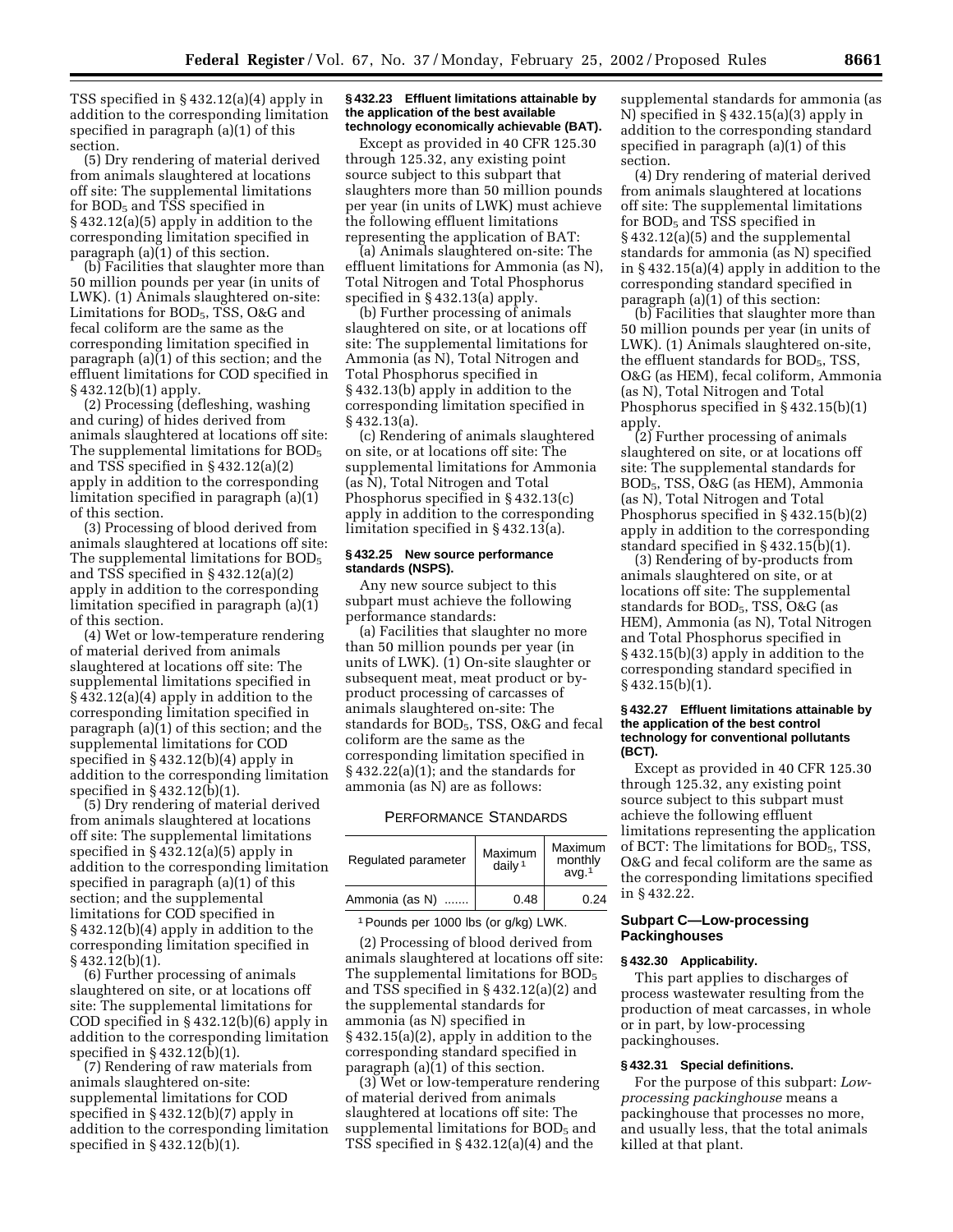### **§ 432.32 Effluent limitations attainable by the application of the best practicable control technology currently available (BPT).**

Except as provided in 40 CFR 125.30 through 125.32, any existing point source subject to this subpart must achieve the following effluent limitations representing the application of BPT:

(a) Facilities that slaughter no more than 50 million pounds per year (in units of LWK). (1) On-site slaughter or subsequent meat, meat product or byproduct processing of carcasses of animals slaughtered on-site:

#### EFFLUENT LIMITATIONS (BPT)

| Regulated parameter | Maximum<br>daily $1$ | Maximum<br>monthly<br>avg. <sup>1</sup> |
|---------------------|----------------------|-----------------------------------------|
| BOD <sub>5</sub>    | 0.34                 | 0.17                                    |
| Fecal Coliform      | (2)                  | (2)                                     |
| $0&G3$              | 0.16                 | 0.08                                    |
| TSS                 | 0.48                 | 0.24                                    |

1Pounds per 1000 lbs (or g/kg) LWK.

<sup>2</sup> Maximum of 400 MPN per 100 ml at any time.<br><sup>3</sup> May be measured as hexane extractable

material (HEM).

(2) Processing (defleshing, washing and curing) of hides derived from animals slaughtered at locations off site: The supplemental limitations for  $BOD<sub>5</sub>$ and TSS specified in § 432.12(a)(2) apply in addition to the corresponding limitation specified in paragraph (a)(1) of this section.

(3) Processing of blood derived from animals slaughtered at locations off site: The supplemental limitations for  $BOD<sub>5</sub>$ and TSS specified in § 432.12(a)(2) apply in addition to the corresponding limitation specified in paragraph (a)(1) of this section.

(4) Wet or low-temperature rendering of material derived from animals slaughtered at locations off site: The supplemental limitations for  $BOD<sub>5</sub>$  and TSS specified in § 432.12(a)(4) apply in addition to the corresponding limitation specified in paragraph (a)(1) of this section.

(5) Dry rendering of material derived from animals slaughtered at locations off site: The supplemental limitations for BOD5 and TSS specified in § 432.12(a)(5) apply in addition to the corresponding limitation specified in paragraph (a)(1) of this section.

(b) Facilities that slaughter more than 50 million pounds per year (in units of LWK). (1) Animals slaughtered on-site: Limitations for BOD5, TSS, O&G and fecal coliform are the same as the corresponding limitation specified in paragraph (a)(1) of this section; and the

effluent limitations for COD specified in § 432.12(b)(1) apply.

(2) Processing (defleshing, washing and curing) of hides derived from animals slaughtered at locations off site: The supplemental limitations for BOD<sub>5</sub> and TSS specified in § 432.12(a)(2) apply in addition to the corresponding limitation specified in paragraph (a)(1) of this section.

(3) Processing of blood derived from animals slaughtered at locations off site: The supplemental limitations for  $BOD<sub>5</sub>$ and TSS specified in § 432.12(a)(2) apply in addition to the corresponding limitation specified in paragraph (a)(1) of this section.

(4) Wet or low-temperature rendering of material derived from animals slaughtered at locations off site: The supplemental limitations specified in § 432.12(a)(4) apply in addition to the corresponding limitation specified in paragraph (a)(1) of this section; and the supplemental limitations for COD specified in § 432.12(b)(4) apply in addition to the corresponding limitation specified in  $\S 432.12(\overline{b})(1)$ .

(5) Dry rendering of material derived from animals slaughtered at locations off site: The supplemental limitations specified in § 432.12(a)(5) apply in addition to the corresponding limitation specified in paragraph (a)(1) of this section; and the supplemental limitations for COD specified in § 432.12(b)(4) apply in addition to the corresponding limitation specified in § 432.12(b)(1).

(6) Further processing of animals slaughtered on site, or at locations off site: The supplemental limitations for COD specified in § 432.12(b)(6) apply in addition to the corresponding limitation specified in § 432.12(b)(1).

(7) Rendering of raw materials from animals slaughtered on-site: supplemental limitations for COD specified in § 432.12(b)(7) apply in addition to the corresponding limitation specified in § 432.12(b)(1).

#### **§ 432.33 Effluent limitations attainable by the application of the best available technology economically achievable (BAT)**

Except as provided in 40 CFR 125.30 through 125.32, any existing point source subject to this subpart that slaughters more than 50 million pounds per year (in units of LWK) must achieve the following effluent limitations representing the application of BAT:

(a) Animals slaughtered on-site: The effluent limitations for Ammonia (as N), Total Nitrogen and Total Phosphorus specified in § 432.13(a) apply.

(b) Further processing of animals slaughtered on site, or at locations off site: The supplemental limitations for Ammonia (as N), Total Nitrogen and Total Phosphorus specified in § 432.13(b) apply in addition to the corresponding limitation specified in § 432.13(a).

(c) Rendering of animals slaughtered on site, or at locations off site: The supplemental limitations for Ammonia (as N), Total Nitrogen and Total Phosphorus specified in § 432.13(c) apply in addition to the corresponding limitation specified in § 432.13(a).

### **§ 432.35 New source performance standards (NSPS).**

Any new source subject to this subpart must achieve the following performance standards:

(a) Facilities that slaughter no more than 50 million pounds per year (in units of LWK). (1) On-site slaughter or subsequent meat, meat product or byproduct processing of carcasses of animals slaughtered on-site: Limitations for BOD5, TSS, O&G and fecal coliform are the same as the corresponding limitation specified in § 432.32(a)(1); and standards for ammonia (as N) are as follows:

### PERFORMANCE STANDARDS (NSPS)

| Regulated parameter | Maximum<br>$d$ aily <sup>1</sup> | Maximum<br>monthly<br>avq <sup>1</sup> |
|---------------------|----------------------------------|----------------------------------------|
| Ammonia (as N)      | 0.48                             | 0.24                                   |

1Pounds per 1000 lbs (or g/kg) LWK.

(2) Processing of blood derived from animals slaughtered at locations off site: The supplemental limitations for  $BOD<sub>5</sub>$ and TSS specified in § 432.12(a)(2) and the supplemental standards for ammonia (as N) specified in § 432.15(a)(2), apply in addition to the corresponding standard specified in paragraph  $(a)(1)$  of this section.

(3) Wet or low-temperature rendering of material derived from animals slaughtered at locations off site: The supplemental limitations for  $BOD<sub>5</sub>$  and TSS specified in § 432.12(a)(4) and the supplemental standards for ammonia (as N) specified in § 432.15(a)(3) apply in addition to the corresponding standard specified in paragraph (a)(1) of this section.

(4) Dry rendering of material derived from animals slaughtered at locations off site: The supplemental limitations for BOD<sub>5</sub> and TSS specified in § 432.12(a)(5) and the supplemental standards for ammonia (as N) specified in § 432.15(a)(4) apply in addition to the corresponding standard specified in paragraph (a)(1) of this section:

(b) Facilities that slaughter more than 50 million pounds per year (in units of LWK). (1) Animals slaughtered on-site: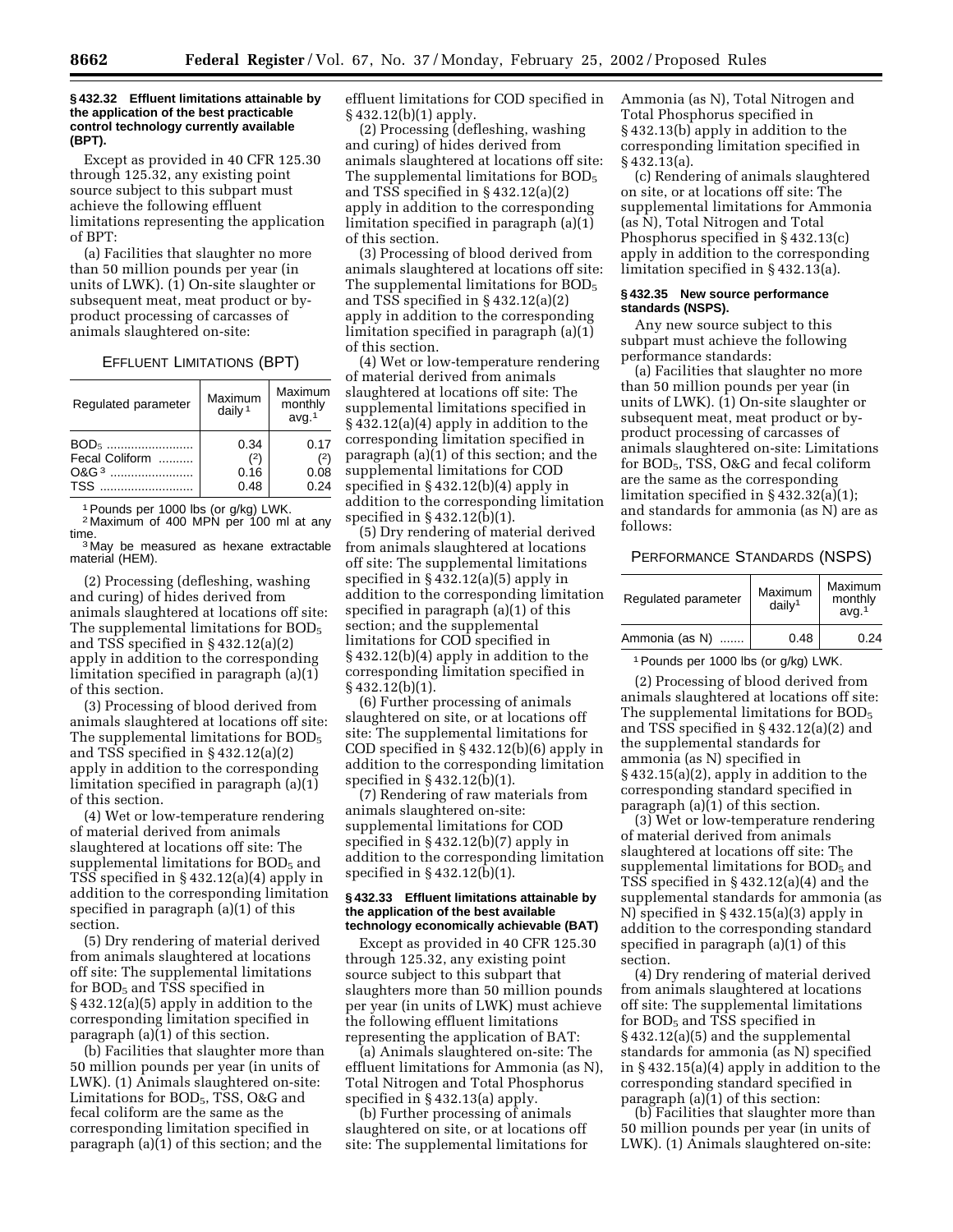The effluent standards for BOD<sub>5</sub>, TSS, O&G (as HEM), fecal coliform, Ammonia (as N), Total Nitrogen and Total Phosphorus specified in § 432.15(b)(1) apply.

(2) Further processing of animals slaughtered on site, or at locations off site: The supplemental standards for BOD5, TSS, O&G (as HEM), Ammonia (as N), Total Nitrogen and Total Phosphorus specified in § 432.15(b)(2) apply in addition to the corresponding standard specified in § 432.15(b)(1).

(3) Rendering of by-products from animals slaughtered on site, or at locations off site: The supplemental standards for BOD<sub>5</sub>, TSS, O&G (as HEM), Ammonia (as N), Total Nitrogen and Total Phosphorus specified in § 432.15(b)(3) apply in addition to the corresponding standard specified in § 432.15(b)(1).

### **§ 432.37 Effluent limitations attainable by the application of the best control technology for conventional pollutants (BCT).**

Except as provided in 40 CFR 125.30 through 125.32, any existing point source subject to this subpart must achieve the following effluent limitations representing the application of BCT: Limitations for BOD<sub>5</sub>, TSS, O&G and fecal coliform are the same as the corresponding limitations specified in § 433.32.

## **Subpart D—High-Processing Packinghouse**

# **§ 432.40 Applicability.**

This part applies to discharges of process wastewater resulting from the production of meat carcasses, in whole or in part, by high-processing packinghouses.

#### **§ 432.41 Special definitions.**

For the purpose of this subpart: *Highprocessing packinghouse* means a packinghouse which processes both animals slaughtered at the site and additional carcasses from outside sources.

#### **§ 432.42 Effluent limitations attainable by the application of the best practicable control technology currently available (BPT).**

Except as provided in 40 CFR 125.30 through 125.32, any existing point source subject to this subpart must achieve the following effluent limitations representing the application of BPT:

(a) Facilities that slaughter no more than 50 million pounds per year (in units of LWK). (1) On-site slaughter or subsequent meat, meat product or by-

product processing of carcasses of animals slaughtered on-site:

### EFFLUENT LIMITATIONS (BPT)

| Regulated parameter | Maximum<br>daily $1$ | Maximum<br>monthly<br>avg. <sup>1</sup> |
|---------------------|----------------------|-----------------------------------------|
| BOD <sub>5</sub>    | 20.48                | 0.24                                    |
| Fecal Coliform      | (3)                  | (3)                                     |
| $0&G4$              | 0.26                 | 0.13                                    |
| TSS <sup>2</sup>    | 0.62                 | 0.31                                    |

<sup>1</sup> Pounds per 1000 lbs (or g/kg) LWK.<br><sup>2</sup> The values for BOD<sub>5</sub> and TSS are for av-

erage plants, i.e., plants where the ratio: avg.wt. of processed meat products/avg. LWK is 0.55. Adjustments can be made for highprocessing packinghouses operating at other such ratios according to the following equations: lbs  $BOD_5/1000$  lbs LWK = 0.21 + 0.23  $(v - 0.4)$  and lbs TSS/1000 lbs LWK = 0.28 +  $0.3$  (v  $-$  0.4), where v equals the following ratio: lbs processed meat products/lbs LWK. <sup>3</sup> Maximum of 400 MPN per 100 ml at any

time.<br><sup>4</sup> May be measured as hexane extractable material (HEM).

(2) Processing (defleshing, washing and curing) of hides derived from animals slaughtered at locations off site: The supplemental limitations for BOD<sub>5</sub> and TSS specified in § 432.12(a)(2) apply in addition to the corresponding limitation specified in paragraph (a)(1) of this section.

(3) Processing of blood derived from animals slaughtered at locations off site: The supplemental limitations for BOD<sub>5</sub> and TSS specified in § 432.12(a)(2) apply in addition to the corresponding limitation specified in paragraph (a)(1) of this section.

(4) Wet or low-temperature rendering of material derived from animals slaughtered at locations off site: The supplemental limitations for  $BOD<sub>5</sub>$  and TSS specified in § 432.12(a)(4) apply in addition to the corresponding limitation specified in paragraph (a)(1) of this section.

(5) Dry rendering of material derived from animals slaughtered at locations off site: The supplemental limitations for BOD<sub>5</sub> and TSS specified in § 432.12(a)(5) apply in addition to the corresponding limitation specified in paragraph  $(a)(1)$  of this section.

(b) Facilities that slaughter more than 50 million pounds per year (in units of LWK). (1) Animals slaughtered on-site: Limitations for BOD<sub>5</sub>, TSS, O&G and fecal coliform are the same as the corresponding limitation specified in paragraph (a)(1) of this section; and the effluent limitations for COD specified in § 432.12(b)(1) apply.

(2) Processing (defleshing, washing and curing) of hides derived from animals slaughtered at locations off site: The supplemental limitations for BOD<sub>5</sub> and TSS specified in § 432.12(a)(2)

apply in addition to the corresponding limitation specified in paragraph (a)(1) of this section.

(3) Processing of blood derived from animals slaughtered at locations off site: The supplemental limitations for BOD<sub>5</sub> and TSS specified in § 432.12(a)(2) apply in addition to the corresponding limitation specified in paragraph (a)(1) of this section.

(4) Wet or low-temperature rendering of material derived from animals slaughtered at locations off site: The supplemental limitations specified in § 432.12(a)(4) apply in addition to the corresponding limitation specified in paragraph (a)(1) of this section; and the supplemental limitations for COD specified in § 432.12(b)(4) apply in addition to the corresponding limitation specified in § 432.12(b)(1).

(5) Dry rendering of material derived from animals slaughtered at locations off site: The supplemental limitations specified in § 432.12(a)(5) apply in addition to the corresponding limitation specified in paragraph (a)(1) of this section; and the supplemental limitations for COD specified in § 432.12(b)(4) apply in addition to the corresponding limitation specified in § 432.12(b)(1).

(6) Further processing of animals slaughtered on site, or at locations off site: The supplemental limitations for COD specified in § 432.12(b)(6) apply in addition to the corresponding limitation specified in § 432.12(b)(1).

(7) Rendering of raw materials from animals slaughtered on-site: The supplemental limitations for COD and specified in § 432.12(b)(7) apply in addition to the corresponding limitation specified in § 432.12(b)(1).

#### **§ 432.43 Effluent limitations attainable by the application of the best available technology economically achievable (BAT).**

Except as provided in 40 CFR 125.30 through 125.32, any existing point source subject to this subpart that slaughters more that 50 million pounds per year (in units of LWK) must achieve the following effluent limitations representing the application of BAT:

(a) Animals slaughtered on-site: The limitations for Ammonia (as N), Total Nitrogen and Total Phosphorus specified in § 432.13(a).

(b) Further processing of animals slaughtered on site, or at locations off site: The supplemental limitations for Ammonia (as N), Total Nitrogen and Total Phosphorus specified in § 432.13(b) apply in addition to the corresponding limitation specified in § 432.13(a).

(c) Rendering of animals slaughtered on site, or at locations off site: The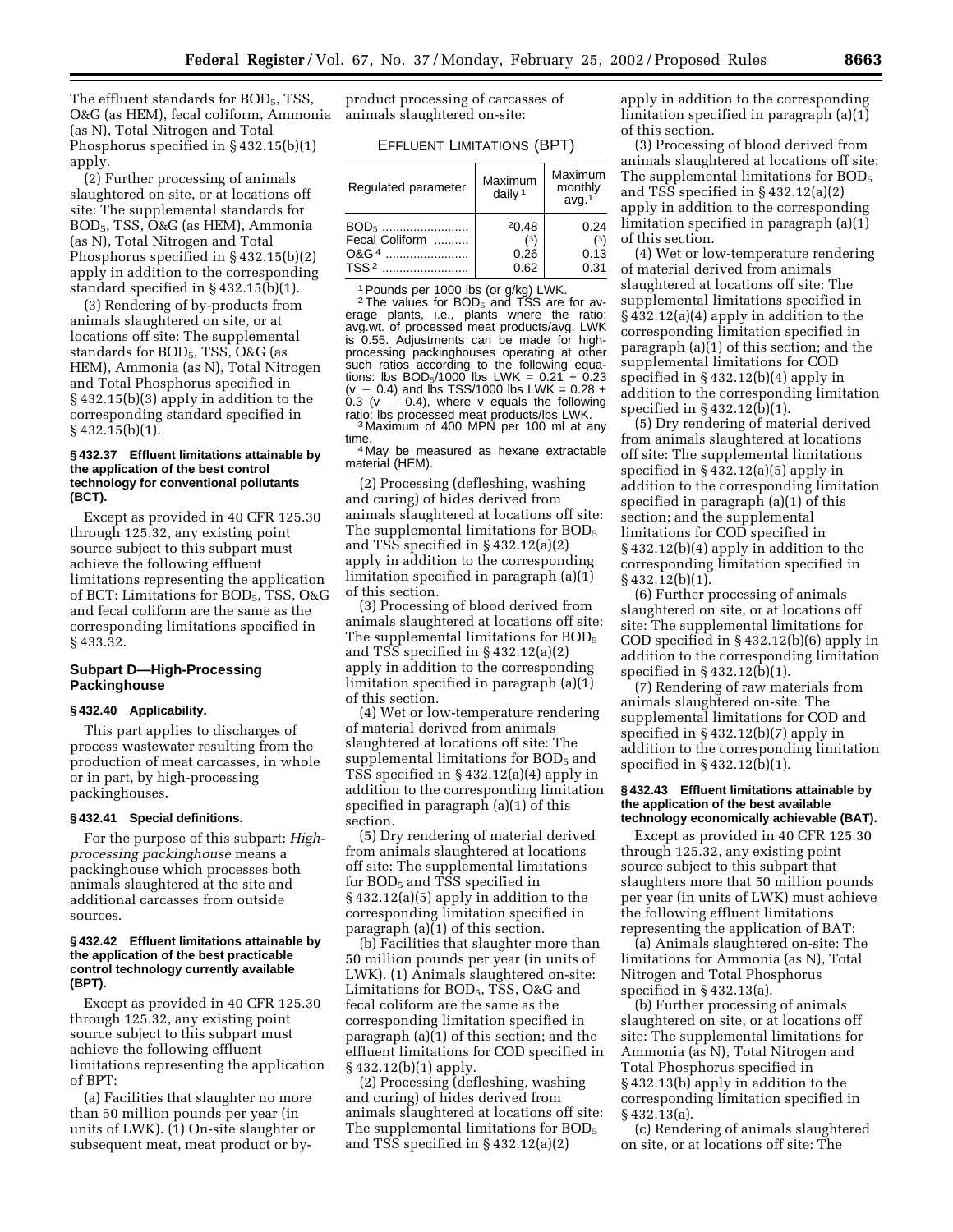supplemental limitations for Ammonia (as N), Total Nitrogen and Total Phosphorus specified in § 432.13(c) apply in addition to the corresponding limitation specified in § 432.13(a).

#### **§ 432.45 New source performance standards (NSPS).**

Any new source subject to this subpart must achieve the following performance standards:

(a) Facilities that slaughter no more than 50 million pounds per year (in units of LWK): (1) On-site slaughter or subsequent meat, meat product or byproduct processing of carcasses of animals slaughtered on-site: The standards for BOD<sub>5</sub>, TSS, O&G and fecal coliform are the same as the corresponding limitation specified in § 432.42(a)(1); and standards for ammonia (as N) are as follows:

## PERFORMANCE STANDARDS (NSPS)

| Regulated parameter | Maximum<br>daily $1$ | Maximum<br>monthly<br>avg. <sup>1</sup> |
|---------------------|----------------------|-----------------------------------------|
| Ammonia (as N)      | 0.80                 | 0.40                                    |

1Pounds per 1000 lbs (or g/kg) LWK.

(2) Processing of blood derived from animals slaughtered at locations off site: The supplemental limitations for BOD<sub>5</sub> and TSS specified in § 432.12(a)(2) and the supplemental standards for ammonia (as N) specified in § 432.15(a)(2), apply in addition to the corresponding standards specified in paragraph (a)(1) of this section.

(3) Wet or low-temperature rendering of material derived from animals slaughtered at locations off site: The supplemental limitations for BOD<sub>5</sub> and TSS specified in § 432.12(a)(4) and the supplemental standards for ammonia (as N) specified in § 432.15(a)(3) apply in addition to the corresponding standard specified in paragraph (a)(1) of this section.

(4) Dry rendering of material derived from animals slaughtered at locations off site: The supplemental limitations for BOD<sub>5</sub> and TSS specified in § 432.12(a)(5) and the supplemental standards for ammonia (as N) specified in § 432.15(a)(4) apply in addition to the corresponding standard specified in paragraph (a)(1) of this section:

(b) Facilities that slaughter more than 50 million pounds per year (in units of LWK).

(1) Animals slaughtered on-site, the effluent standards for  $BOD<sub>5</sub>$ , TSS, O&G (as HEM), fecal coliform, Ammonia (as N), Total Nitrogen and Total Phosphorus specified in § 432.15(b)(1) apply.

(2) Further processing of animals slaughtered on site, or at locations off site: The supplemental standards for BOD5, TSS, O&G (as HEM), Ammonia (as N), Total Nitrogen and Total Phosphorus specified in § 432.15(b)(2) apply in addition to the corresponding standard specified in § 432.15(b)(1).

(3) Rendering of of by-products from animals slaughtered on site, or at locations off site: The supplemental standards for BOD<sub>5</sub>, TSS, O&G (as HEM), Ammonia (as N), Total Nitrogen and Total Phosphorus specified in § 432.15(b)(3) apply in addition to the corresponding standard specified in  $§$  432.15(b)(1).

### **§ 432.47 Effluent limitations attainable by the application of the best control technology for conventional pollutants (BCT).**

Except as provided in 40 CFR 125.30 through 125.32, any existing point source subject to this subpart must achieve the following effluent limitations representing the application of BCT: The limitations for  $BOD<sub>5</sub>$ , TSS, O&G and fecal coliform are the same as the corresponding limitations specified in § 432.42.

### **Subpart E—Small Processors**

### **§ 432.50 Applicability.**

This part applies to discharges of process wastewater resulting from the production of finished meat products such as fresh meat cuts, smoked products, canned products, hams, sausages, luncheon meats, or similar products by a small processor.

### **§ 432.51 Special definitions.**

For the purpose of this subpart:

(a) *Finished product* means the final product, such as fresh meat cuts, hams, bacon or other smoked meats, sausage, luncheon meats, stew, canned meats or related products.

(b) *Small processor* means an operation that produces up to 6000 lbs (2730 kg) per day of any type or combination of finished products.

### **§ 432.52 Effluent limitations attainable by the application of the best practicable control technology currently available (BPT).**

Except as provided in 40 CFR 125.30 through 125.32, any existing point source subject to this subpart must achieve the following effluent limitations representing the application of BPT:

# EFFLUENT LIMITATIONS (BPT)

| <b>Regulated Parameter</b>         | Maximum<br>daily $1$     | Maximum<br>monthly<br>avg. <sup>1</sup> |
|------------------------------------|--------------------------|-----------------------------------------|
| $BOD_{5}$<br>Fecal Coliform<br>TSS | 2.0<br>(2)<br>1.0<br>2.4 | 2)<br>0.5<br>12                         |

1Pounds per 1000 lbs (or g/kg) LWK.

<sup>2</sup> Maximum of 400 MPN per 100 ml at any time.

<sup>3</sup> May be measured as hexane extractable material (HEM).

### **§ 432.55 New source performance standards (NSPS).**

Any new source subject to this subpart must achieve the following:

#### PERFORMANCE STANDARDS (NSPS)

| Regulated parameter | Maximum<br>daily $1$ | Maximum<br>monthly<br>avg. <sup>1</sup> |
|---------------------|----------------------|-----------------------------------------|
| BOD <sub>5</sub>    | 1.0                  | 0.5                                     |
| Fecal Coliform      | (2)                  | (2)                                     |
|                     | 0.5                  | 0.25                                    |
| <b>TSS</b>          | 1.2                  | 0.6                                     |

1Pound per 1000 lbs (or g/kg) LWK.

<sup>2</sup> Maximum of 400 MPN per 100 ml at any time.<br><sup>3</sup> May be measured as hexane extractable

material (HEM).

#### **§ 432.57 Effluent limitations attainable by the application of the best control technology for conventional pollutants (BCT).**

Except as provided in 40 CFR 125.30 through 125.32, any existing point source subject to this subpart must achieve the following effluent limitations representing the application of BCT: The limitations for BOD5, TSS and O&G are the same as the corresponding standard specified in § 432.55.

### **Subpart F—Meat Cutters**

### **§ 432.60 Applicability.**

This part applies to discharges of process wastewater resulting from the fabrication or production of fresh meat cuts, such as steaks, roasts, chops, etc. by a meat cutter.

### **§ 432.61 Special definitions.**

For the purpose of this subpart: (a) *Finished product* means the final product, such as fresh meat cuts including, but not limited to, steaks, roasts, chops, or boneless meats.

(b) *Meat cutter* means an operation which fabricates, cuts, or otherwise produces fresh meat cuts and related finished products from larger pieces of meat (carcasses or not carcasses), at rates greater than 6000 lbs (2730 kg) per day.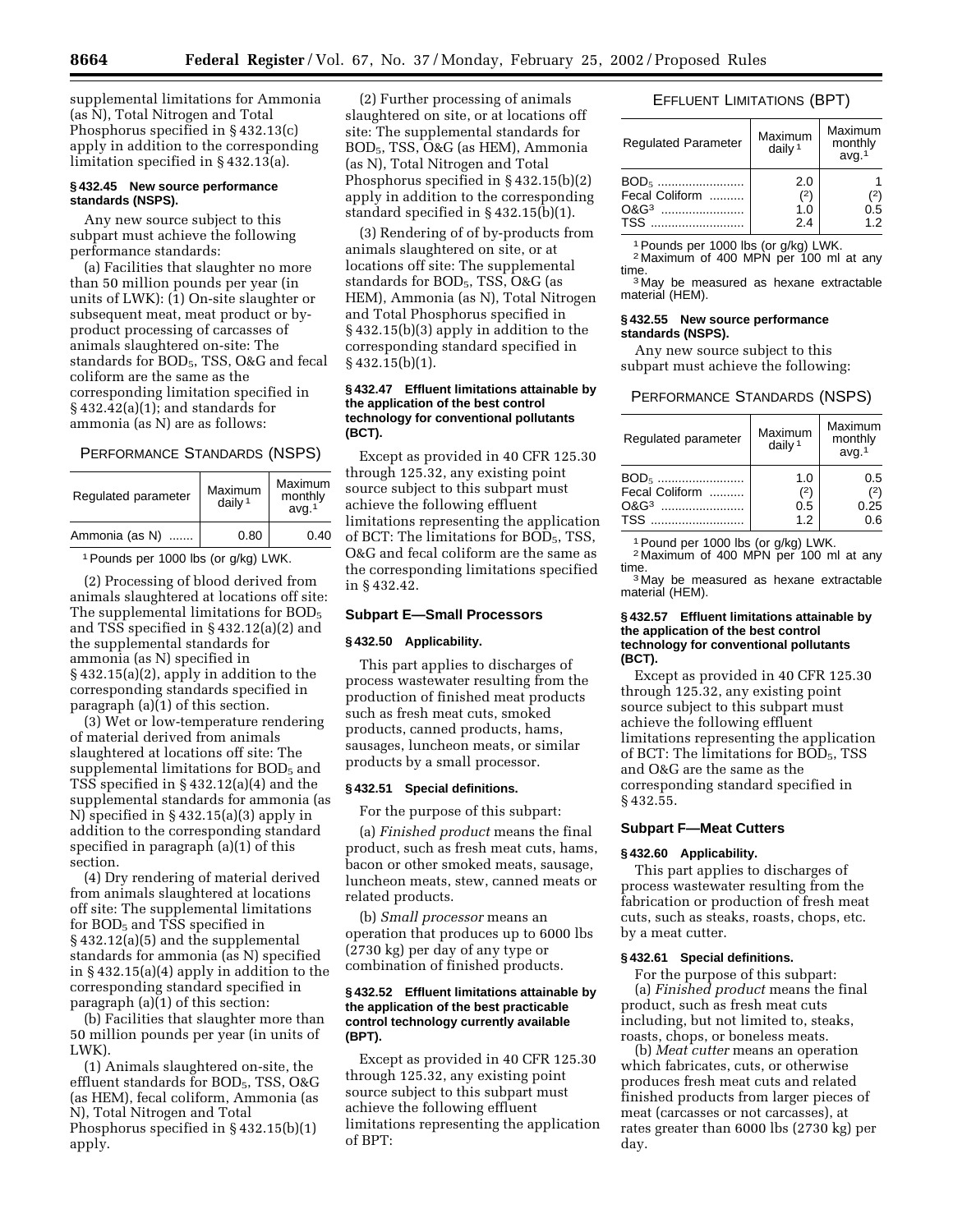### **§ 432.62 Effluent limitations attainable by the application of the best practicable control technology currently available (BPT).**

Except as provided in 40 CFR 125.30 through 125.32, any existing point source subject to this subpart must achieve the following effluent limitations representing the application of BPT:

(a) Facilities that generate no more than 50 million pounds per year of finished products:

## EFFLUENT LIMITATIONS (BPT)

| Regulated parameter | Maximum<br>daily <sup>1</sup> | Maximum<br>monthly<br>avg. <sup>1</sup> |
|---------------------|-------------------------------|-----------------------------------------|
|                     | 0.036                         | 0.018                                   |
| Fecal Coliform      | (2)                           | (2)                                     |
|                     | 0.012                         | 0.006                                   |
| TSS                 | 0.044                         | 0.022                                   |

1Pounds per 1000 lbs (or g/kg) of finished

product.<br>
<sup>2</sup> Maximum of 400 MPN per 100 ml at any<br>time. <sup>3</sup> May be measured as hexane extractable

material (HEM).

(b) Facilities that generate more than 50 million pounds per year of finished products: The limitations for  $BOD<sub>5</sub>$ , TSS, O&G and fecal coliform are the same as the corresponding limitation specified in paragraph (a) of this section; and limitations for COD are as follows.

## EFFLUENT LIMITATIONS (BPT)

| Regulated parameter | Maximum<br>daily $1$ | Maximum<br>monthly<br>avq <sup>1</sup> |
|---------------------|----------------------|----------------------------------------|
| COD                 | 0.0654               | 0.0531                                 |

1Pounds per 1000 lbs (or g/kg) of finished product.

#### **§ 432.63 Effluent limitations attainable by the application of the best available technology economically achievable (BAT).**

Except as provided in 40 CFR 125.30 through 125.32, any existing point source subject to this subpart must achieve the following effluent limitations representing the application of BAT: (a) Facilities that generate no more than 50 million pounds per year of finished products:

### EFFLUENT LIMITATIONS (BAT)

| Regulated parameter | Maximum<br>daily $1$ | Maximum<br>monthly<br>avq <sup>1</sup> |
|---------------------|----------------------|----------------------------------------|
| Ammonia             | 8.0                  | 1 ∩                                    |

1 mg/L (ppm).

(b) Facilities that generate more than 50 million pounds per year of finished products:

### EFFLUENT LIMITATIONS (BAT)

| Regulated parameter | Maximum<br>daily $1$ | Maximum<br>monthly<br>avg. <sup>1</sup> |
|---------------------|----------------------|-----------------------------------------|
| Ammonia             | 0.0165               | 0.0036                                  |
| Total Nitrogen      | 0.0226               | 0.0093                                  |
| Total Phosphorus    | 0.0215               | 0.0103                                  |

 $1$  mg/L (ppm).

### **§ 432.65 New source performance standards (NSPS).**

Any new source subject to this subpart must achieve the following performance standards: (a) Facilities that generate no more than 50 million pounds per year of finished products:

### PERFORMANCE STANDARDS (NSPS)

| Regulated parameter                                              | Maximum<br>daily $1$           | Maximum<br>monthly<br>avg.1    |
|------------------------------------------------------------------|--------------------------------|--------------------------------|
| BOD <sub>5</sub><br>Fecal Coliform<br>O&G (as HEM)<br><b>TSS</b> | 0.030<br>(2)<br>0.012<br>0.036 | 0.015<br>(2)<br>0.006<br>0.018 |

1Pounds per 1000 lbs (or g/kg) of finished product. <sup>2</sup> Maximum of 400 MPN per 100 ml at any

time.

(b) Facilities that generate more than 50 million pounds per year of finished products:

| PERFORMANCE STANDARDS (NSPS) |  |
|------------------------------|--|
|------------------------------|--|

| Regulated parameter                                        | Maximum<br>daily $1$              | Maximum<br>monthly<br>avq <sup>1</sup> |
|------------------------------------------------------------|-----------------------------------|----------------------------------------|
| Ammonia (as N)<br>$BOD5$<br>Fecal Coliform<br>O&G (as HEM) | 0.0165<br>0.0122<br>(2)<br>0.0337 | 0.0036<br>0.0058<br>(2)<br>0.0085      |
| Total Nitrogen                                             | 0.0226                            | 0.0093                                 |
| Total Phosphorus                                           | 0.0215                            | 0.0103                                 |
| TSS                                                        | 0.0062                            | 0.0047                                 |

1Pounds per 1000 lbs (or g/kg) of finished product. <sup>2</sup> Maximum of 400 MPN per 100 ml at any

time.

#### **§ 432.67 Effluent limitations attainable by the application of the best control technology for conventional pollutants (BCT).**

Except as provided in 40 CFR 125.30 through 125.32, any existing point source subject to this subpart must achieve the following effluent limitations representing the application of BCT: The limitations for  $BOD<sub>5</sub>$ , TSS, O&G and fecal coliform are the same as the corresponding limitation specified in § 432.62.

## **Subpart G—Sausage and Luncheon Meats Processors**

## **§ 432.70 Applicability.**

This part applies to discharges of process wastewater resulting from the production of fresh meat cuts, sausage, bologna and other luncheon meats by a sausage and luncheon meat processor.

## **§ 432.71 Special definitions.**

#### For the purpose of this subpart:

(a) *Finished product* means the final product as fresh meat cuts, which includes steaks, roasts, chops or boneless meat, bacon or other smoked meats (except hams) such as sausage, bologna or other luncheon meats, or related products (except canned meats).

(b) *Sausage and luncheon meat processor* means an operation which cuts fresh meats, grinds, mixes, seasons, smokes or otherwise produces finished products such as sausage, bologna and luncheon meats at rates greater than 6000 lbs (2730 kg) per day.

## **§ 432.72 Effluent limitations attainable by the application of the best practicable control technology currently available (BPT).**

Except as provided in 40 CFR 125.30 through 125.32, any existing point source subject to this subpart must achieve the following effluent limitations representing the application of BPT:

(a) Facilities that generate no more than 50 million pounds per year of finished products:

## EFFLUENT LIMITATIONS (BPT)

| Regulated parameter                    | Maximum<br>daily $1$ | Maximum<br>monthly<br>avg. <sup>1</sup> |
|----------------------------------------|----------------------|-----------------------------------------|
| $BOD_{5}$<br>Fecal Coliform<br>$OAG^3$ | 0.56<br>(2)<br>0.2   | 0.28<br>(2)<br>0.10                     |
| <b>TSS</b>                             | 0.68                 | 0.34                                    |

1Pounds per 1000 lbs (or g/kg) of finished product.

2 Maximum of 400 MPN per 100 ml at any time.

3 May be measured as hexane extractable material (HEM).

(b) Facilities that generate more than 50 million pounds per year of finished products: The limitations for  $BOD<sub>5</sub>$ , TSS, O&G and fecal coliform are the same as the corresponding limitation specified in paragraph (a) of this section; and limitations for COD are as follows.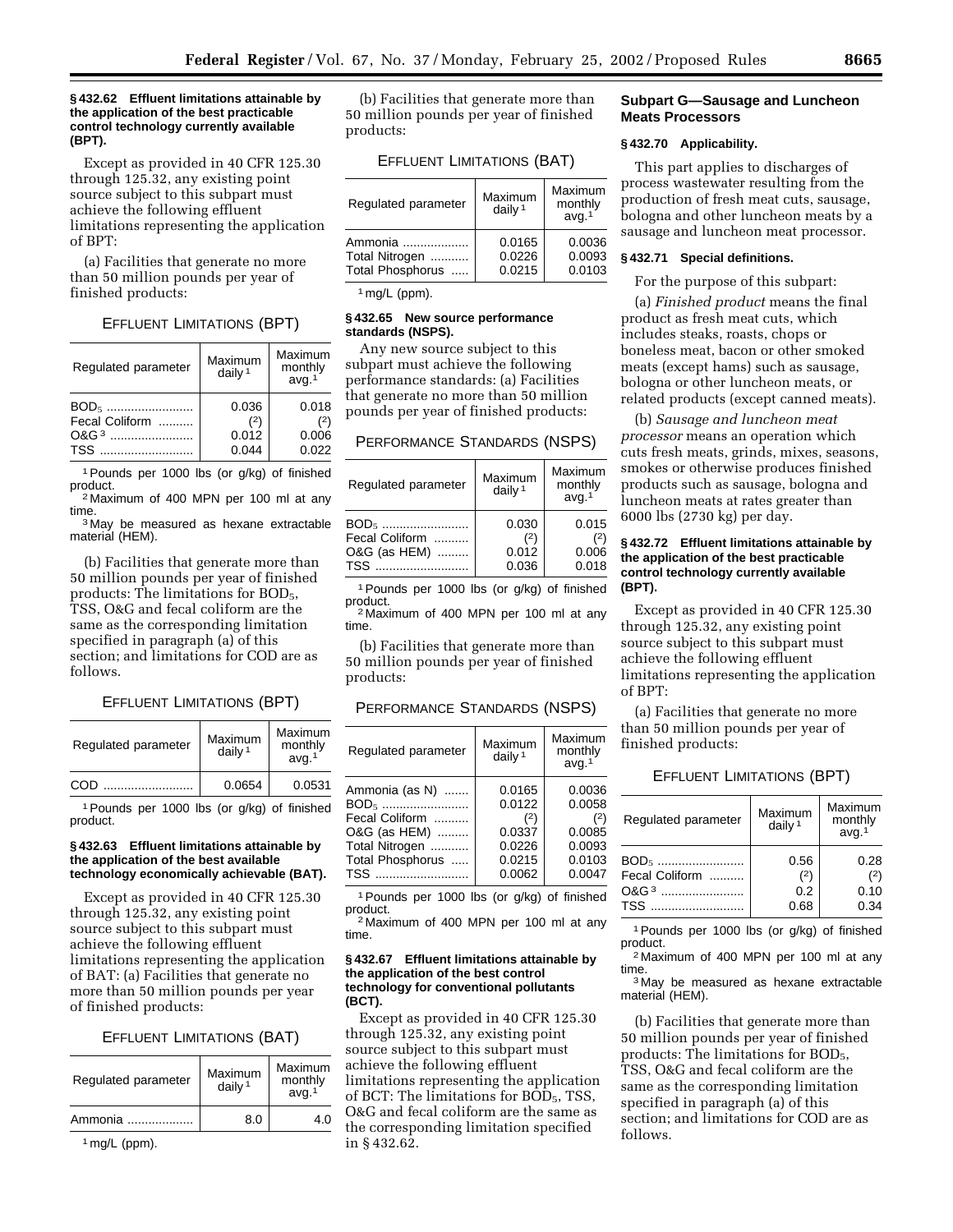### EFFLUENT LIMITATIONS (BPT)

| Regulated parameter | Maximum<br>daily $1$ | Maximum<br>monthly<br>avq <sup>1</sup> |
|---------------------|----------------------|----------------------------------------|
| COD                 | 0.2780               | 0.2260                                 |

1Pounds per 1000 lbs (or g/kg) of finished product.

## **§ 432.73 Effluent limitations attainable by the application of the best available technology economically achievable (BAT)**

Except as provided by 40 CFR 125.30 through 125.32, any existing point source subject to this subpart must achieve the following effluent limitations representing the application of BAT: (a) Facilities that generate no more than 50 million pounds per year of finished products: The limitations for ammonia (as N) are the same as specified in § 432.63(a).

(b) Facilities that generate more than 50 million pounds per year of finished products:

#### EFFLUENT LIMITATIONS (BAT)

| Regulated parameter                           | Maximum<br>daily $1$       | Maximum<br>monthly<br>avg. <sup>1</sup> |
|-----------------------------------------------|----------------------------|-----------------------------------------|
| Ammonia<br>Total Nitrogen<br>Total Phosphorus | 0.0704<br>0.0965<br>0.0917 | 0.0153<br>0.0396<br>0.0439              |
|                                               |                            |                                         |

1 mg/L (ppm).

### **§ 432.75 New source performance standards (NSPS).**

Any new source subject to this subpart must achieve the following performance standards: (a) Facilities that generate no more than 50 million pounds per year of finished products:

### PERFORMANCE STANDARDS (NSPS)

| Regulated parameter | Maximum<br>daily $1$ | Maximum<br>monthly<br>avg. <sup>1</sup> |
|---------------------|----------------------|-----------------------------------------|
|                     | 0.48                 | 0.24                                    |
| Fecal Coliform      | (2)                  |                                         |
| O&G (as HEM)        | 0.20                 | 0.10                                    |
| TSS                 | 0.58                 | 0.29                                    |

1Pounds per 1000 lbs (or g/kg) of finished

<sup>2</sup> Maximum of 400 MPN per 100 ml at any time.

(b) Facilities that generate more than 50 million pounds per year of finished products:

# PERFORMANCE STANDARDS (NSPS):

| Regulated parameter                | Maximum<br>daily $1$ | Maximum<br>monthly<br>avq <sup>1</sup> |
|------------------------------------|----------------------|----------------------------------------|
| Ammonia (as N)<br>BOD <sub>5</sub> | 0.0704<br>0.0520     | 0.0153<br>0.0245                       |

# PERFORMANCE STANDARDS (NSPS):— **Continued**

| Regulated parameter                                                                                                                                                                                                            | Maximum<br>daily $1$ | Maximum<br>monthly<br>avg. <sup>1</sup> |
|--------------------------------------------------------------------------------------------------------------------------------------------------------------------------------------------------------------------------------|----------------------|-----------------------------------------|
| Fecal Coliform                                                                                                                                                                                                                 | $^{(2)}$             | (2)                                     |
| O&G (as HEM)                                                                                                                                                                                                                   | 0.1430               | 0.0362                                  |
| Total Nitrogen                                                                                                                                                                                                                 | 0.0965               | 0.0396                                  |
| Total Phosphorus                                                                                                                                                                                                               | 0.0917               | 0.0439                                  |
| $TSS$ . The set of $S$ is the set of $S$ is $S$ is $S$ is $S$ is $S$ is $S$ is $S$ is $S$ is $S$ is $S$ is $S$ is $S$ is $S$ is $S$ is $S$ is $S$ is $S$ is $S$ is $S$ is $S$ is $S$ is $S$ is $S$ is $S$ is $S$ is $S$ is $S$ | 0.0262               | 0.0201                                  |
|                                                                                                                                                                                                                                |                      |                                         |

1Pounds per 1000 lbs (or g/kg) of finished product.

2 Maximum of 400 MPN per 100 ml at any time.

### **§ 432.77 Effluent limitations attainable by the application of the best control technology for conventional pollutants (BCT).**

Except as provided in 40 CFR 125.30 through 125.32, any existing point source subject to this subpart must achieve the following effluent limitations representing the application of BCT: The limitations for  $BOD<sub>5</sub>$ , TSS, O&G and fecal coliform are the same as the corresponding limitation specified in § 432.72.

#### **Subpart H—Ham Processors**

## **§ 432.80 Applicability.**

This part applies to discharges of process wastewater resulting from the production of hams, alone or in combination with other finished products, by a ham processor.

#### **§ 432.81 Special definitions.**

For the purpose of this subpart:

(a) *Finished products* means the final product as fresh meat cuts, which includes steaks, roasts, chops or boneless meat, smoked or cured hams, bacon or other smoked meats, sausage, bologna or other luncheon meats (except canned meats).

(b) *Ham processor* means an operation producing hams, alone or in combination with other finished products, at rates greater than 6000 lbs (2730 kg) per day.

### **§ 432.82 Effluent limitations attainable by the application of the best practicable control technology currently available (BPT).**

Except as provided in 40 CFR 125.30 through 125.32, any existing point source subject to this subpart must achieve the following effluent limitations representing the application of BPT: (a) Facilities that generate no more than 50 million pounds per year of finished products:

# EFFLUENT LIMITATION (BPT)

| Regulated parameter                | Maximum<br>daily $1$ | Maximum<br>monthly<br>avg. <sup>1</sup> |
|------------------------------------|----------------------|-----------------------------------------|
| Fecal Coliform<br>O&G <sup>3</sup> | 0.62<br>(2)<br>0.22  | 0.31<br>(2)<br>0.11                     |
|                                    | 0.74                 | 0.37                                    |

1Pounds per 1000 lbs (or g/kg) of finished product.

2 Maximum of 400 MPN per 100 ml at any time.

3 May be measured as hexane extractable material (HEM).

(b) Facilities that generate more than 50 million pounds per year of finished products: The limitations for BOD<sub>5</sub>, TSS, O&G and fecal coliform are the same as the corresponding limitation specified in paragraph (a) of this section; and limitations for COD are the same as the COD limitations specified in § 432.62(b).

#### **§ 432.83 Effluent limitations attainable by the application of the best available technology economically achievable (BAT)**

Except as provided by 40 CFR 125.30 through 125.32, any existing point source subject to this subpart must achieve the following effluent limitations representing the application of BAT:

(a) Facilities that generate no more than 50 million pounds per year of finished products: The limitations for ammonia (as N) are the same as specified in § 432.63(a).

(b) Facilities that generate more than 50 million pounds per year of finished products: The limitations for Ammonia (as N), Total Nitrogen and Total Phosphorus are the same as specified in § 432.73(b).

## **§ 432.85 New source performance standards (NSPS).**

Any new source subject to this subpart must achieve the following performance standards: (a) Facilities that generate no more than 50 million pounds per year of finished products: The standards for BOD<sub>5</sub>, TSS, O&G and Fecal Coliform are the same as the corresponding limitation specified in § 432.82(a).

(b) Facilities that generate more than 50 million pounds per year of finished products: The standards for BOD<sub>5</sub>, TSS, O&G (as HEM), Fecal Coliform, Ammonia (as N), Total Nitrogen and Total Phosphorus are the same as the corresponding standard specified in § 432.75(b).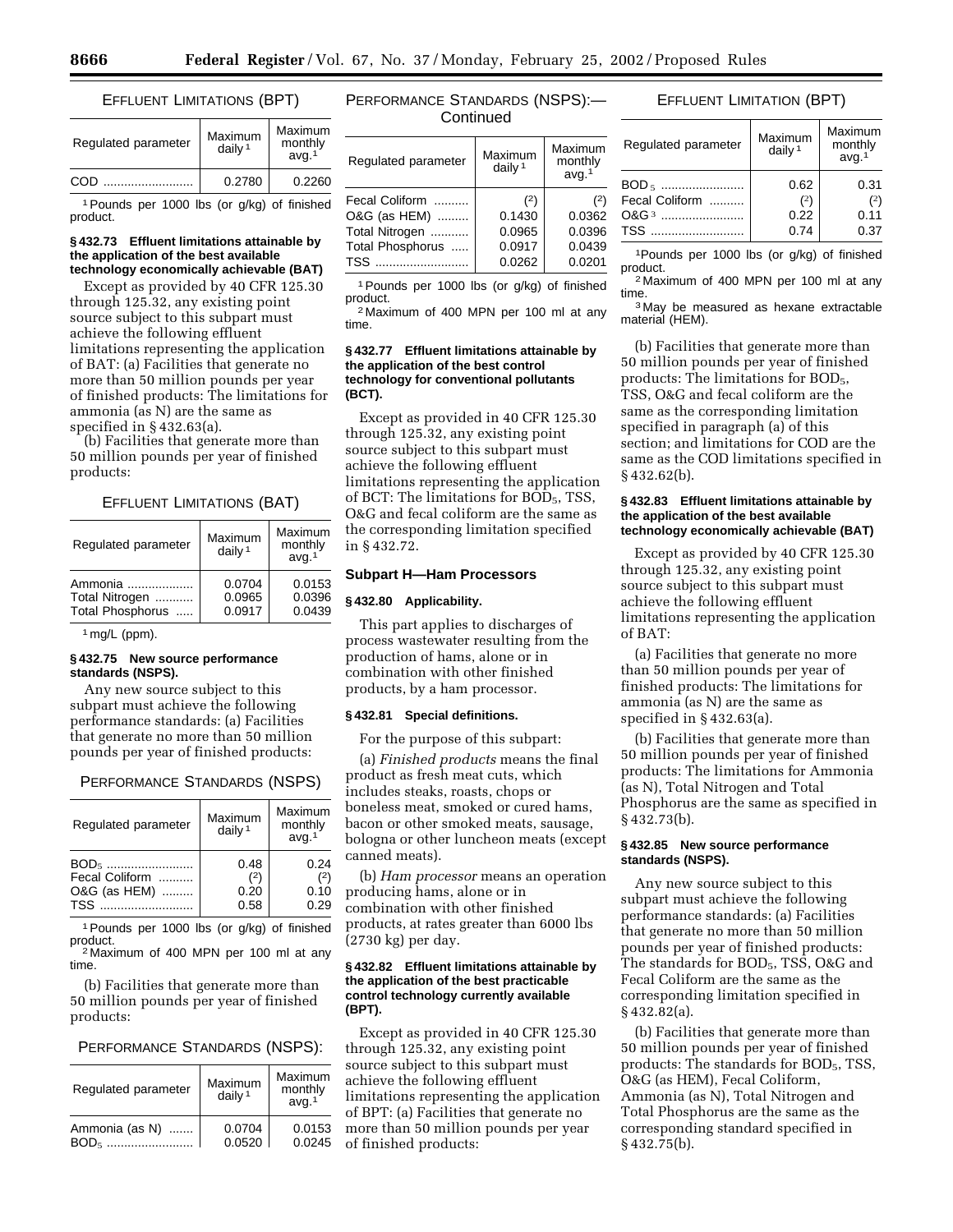#### **§ 432.87 Effluent limitations attainable by the application of the best control technology for conventional pollutants (BCT).**

Except as provided in 40 CFR 125.30 through 125.32, any existing point source subject to this subpart must achieve the following effluent limitations representing the application of BCT: The limitations for BOD<sub>5</sub>, TSS, O&G and fecal coliform are the same as the corresponding limitation specified in § 432.82.

#### **Subpart I—Canned Meats Processors**

#### **§ 432.90 Applicability.**

This part applies to discharges of process wastewater resulting from the production of canned meats, alone or in combination with any other finished products, by a canned meats processor.

### **§ 432.91 Special definitions.**

For the purpose of this subpart:

(a) *Canned meats processor* means an operation which prepares and cans meats (stew, sandwich spreads, or similar products), alone or in combination with other finished products, at rates greater than 6000 lbs (2730 kg) per day.

(b) *Finished products* means the final product, such as fresh meat cuts which includes steaks, roasts, chops or boneless meat, smoked or cured hams, bacon or other smoked meats, sausage, bologna or other luncheon meats, stews, sandwich spreads or other canned meats.

### **§ 432.92 Effluent limitations attainable by the application of the best practicable control technology currently available (BPT).**

Except as provided in 40 CFR 125.30 through 125.32, any existing point source subject to this subpart must achieve the following effluent limitations representing the application of BPT: (a) Facilities that generate no more than 50 million pounds per year of finished products:

#### EFFLUENT LIMITATIONS (BPT)

| Regulated parameter      | Maximum<br>daily <sup>1</sup> | Maximum<br>monthly<br>avq <sup>1</sup> |
|--------------------------|-------------------------------|----------------------------------------|
| Fecal Coliform<br>$0&G3$ | 0.74<br>(2)<br>0.26           | 0.37<br>(2)<br>0.13                    |
| <b>TSS</b>               | 0.90                          | 0.45                                   |

1Pounds per 1000 lbs (or g/kg) of finished

 $^{2}$  Maximum of 400 MPN per 100 ml at any time. <sup>3</sup> May be measured as hexane extractable

material (HEM).

(b) Facilities that generate more than 50 million pounds per year of finished products: The limitations for  $BOD<sub>5</sub>$ , TSS, O&G and fecal coliform are the same as the corresponding limitation specified in paragraph (a) of this section; and limitations for COD are the same as the COD limitations specified in § 432.62(b).

### **§ 432.93 Effluent limitations attainable by the application of the best available technology economically achievable (BAT)**

Except as provided by 40 CFR 125.30 through 125.32, any existing point source subject to this subpart must achieve the following effluent limitations representing the application of BAT: (a) Facilities that generate no more than 50 million pounds per year of finished products: The limitations for ammonia (as N) are the same as specified in § 432.63(a).

(b) Facilities that generate more than 50 million pounds per year of finished products: The limitations for Ammonia (as N), Total Nitrogen and Total Phosphorus are the same as specified in § 432.73(b).

## **§ 432.95 New source performance standards (NSPS).**

Any new source subject to this subpart must achieve the following performance standards: (a) Facilities that generate no more than 50 million pounds per year of finished products: The standards for BOD<sub>5</sub>, TSS, O&G and fecal coliform are the same as the corresponding limitation specified in § 432.92(a).

(b) Facilities that generate more than 50 million pounds per year of finished products: The standards for BOD5, TSS, O&G (as HEM), Fecal Coliform, Ammonia (as N), Total Nitrogen and Total Phosphorus are the same as the corresponding standard specified in § 432.75(b)

### **§ 432.97 Effluent limitations attainable by the application of the best control technology for conventional pollutants (BCT).**

Except as provided in 40 CFR 125.30 through 125.32, any existing point source subject to this subpart must achieve the following effluent limitations representing the application of BCT: The limitations for BOD<sub>5</sub>, TSS, O&G and fecal coliform are the same as the corresponding limitation specified in § 432.92.

### **Subpart J—Renderers**

### **§ 432.100 Applicability.**

This part applies to discharges of process wastewater resulting from the production of meat meal, dried animal by-product residues (tankage), animal oils, grease and tallow, perhaps including hide curing, by a renderer.

### **§ 432.101 Special definitions.**

For the purpose of this subpart: (a) *Raw material* (*RM*) means the basic input materials to a renderer composed of animal and poultry trimmings, bones, meat scraps, dead animals, feathers and related usable by-products.

(b) *Renderer* means an independent or off-site rendering operation, which is conducted separate from a slaughterhouse, packinghouse or poultry dressing or processing operation, uses raw material at rates greater than 10 million pounds per year, produces meat meal, tankage, animal fats or oils, grease, and tallow, and may cure cattle hides, but excludes marine oils, fish meal, and fish oils.

(c) *Tankage* means dried animal byproduct residues used in feedstuffs.

(d) *Tallow* means a product made from beef cattle or sheep fat that has a melting point of 40°C or greater.

### **§ 432.102 Effluent limitations attainable by the application of the best practicable control technology currently available (BPT).**

(a) Except as provided in 40 CFR 125.30 through 125.32, any existing point source subject to this subpart must achieve the following effluent limitations representing the application of BPT:

# EFFLUENT LIMITATIONS (BPT)

| Regulated parameter                                                      | Maximum<br>daily $1$                      | Maximum<br>monthly<br>avg. <sup>1</sup> |
|--------------------------------------------------------------------------|-------------------------------------------|-----------------------------------------|
| BOD <sub>5</sub><br>COD<br>Fecal Coliform<br><b>O&amp;G</b> <sup>3</sup> | 0.34<br>0.184<br>$^{(2)}$<br>0.20<br>0.42 | 0.17<br>0.111<br>(2)<br>0.10<br>0.21    |

1Pounds per 1000 lbs (or g/kg) of raw material.<br><sup>2</sup> Maximum of 400 MPN per 100 ml at any

time.<br> $3$  May be measured as hexane extractable

material (HEM).

 $(2)$  The limitations for BOD<sub>5</sub> and TSS specified in paragraph (a) of this section were derived for a renderer which does no cattle hide curing as part of its operations. If a renderer does conduct hide curing, the following empirical formulas should be used to derive supplemental limitations for  $BOD<sub>5</sub>$  and TSS which apply in addition to the corresponding limitation specified in paragraph (a) of this section: lbs BOD<sub>5</sub>/1000 lbs RM = 17.6  $\times$  (no. of

hides)/lbs RM

kg  $BOD<sub>5</sub>/kkg RM = 8 \times (no. of hides)$ kg RM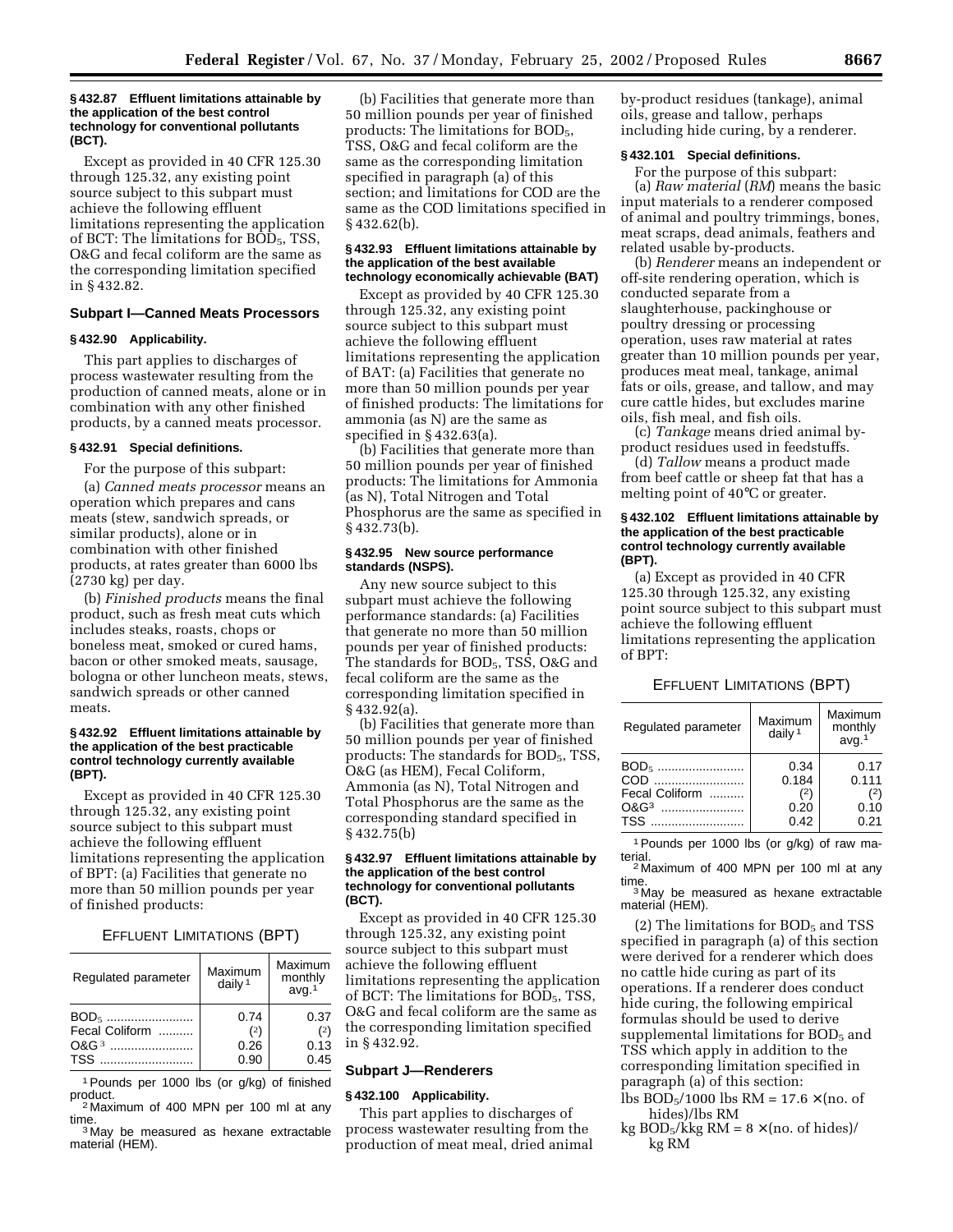kg TSS/kkg  $RM = 11 \times (no. of hides)/kg$ RM

### **§ 432.103 Effluent limitations attainable by the application of the best available technology economically achievable (BAT).**

Except as provided by 40 CFR 125.30 through 125.32, any existing point source subject to this subpart must achieve the following effluent limitations representing the application of BAT:

### EFFLUENT LIMITATIONS (BAT)

| Regulated parameter | Maximum<br>daily $1$ | Maximum<br>monthly<br>avq <sup>1</sup> |
|---------------------|----------------------|----------------------------------------|
| Ammonia             | 0.0194               | 0.0103                                 |

1Pounds per 1000 lbs (gm/kg) of raw material (RM).

### **§ 432.105 New source performance standards (NSPS).**

(a) Any new source subject to this subpart must achieve the following performance standards:

## PERFORMANCE STANDARDS (NSPS)

| Regulated parameter                                            | Maximum<br>daily $1$                 | Maximum<br>monthly<br>avg. <sup>1</sup>     |
|----------------------------------------------------------------|--------------------------------------|---------------------------------------------|
| Ammonia (as N)<br>$BOD_{5}$<br>Fecal coliform<br>$O&G3$<br>TSS | 0.0194<br>0.0436<br>0.2350<br>0.1780 | 0.0103<br>0.0209<br>(2)<br>0.0594<br>0.0887 |

<sup>1</sup> Pounds per 1000 lbs (gm/kg) of raw mate-<br>rial (RM).

<sup>2</sup> Maximum of 400 MPN per 100 ml at any time. <sup>3</sup> May be measured as hexane extractable

material (HEM).

(b) The standards for  $BOD<sub>5</sub>$  and TSS specified in paragraph (a) of this section were derived for a renderer which does no cattle hide curing as part of the plant operations. If a renderer does conduct hide curing, the same empirical formulas specified in § 432.102(b) should be used to derive supplemental standards for BOD<sub>5</sub> and TSS which apply in addition to the corresponding standard specified in paragraph (a) of this section.

### **§ 432.107 Effluent limitations attainable by the application of the best control technology for conventional pollutants (BCT).**

(a) Except as provided in 40 CFR 125.30 through 125.32, any existing point source subject to this subpart must achieve the following effluent limitations representing the application of BCT: The limitations for BOD,5 TSS, O&G and fecal coliform are the same as

the corresponding limitation specified in § 432.105(a).

(b) The limitations for  $BOD<sub>5</sub>$  and TSS specified in paragraph (a) of this section were derived for a renderer which does no cattle hide curing as part of the plant operations. If a renderer does conduct hide curing, the following empirical formulas should be used to derive supplemental limitations for BOD<sub>5</sub> and TSS which apply in addition to the corresponding limitation specified in paragraph (a) of this section:

lbs  $BOD<sub>5</sub>/1000$  lbs  $RM = 7.9 \times (no. of)$ hides)/lbs RM

kg  $BOD_5/kkg RM = 3.6 \times (no. of hides)$ kg RM

lbs TSS/1000 lbs RM =  $13.6 \times (no. of$ hides)/lbs RM

kg TSS/kkg  $RM = 6.2 \times (no. of hides)$ kg RM

## **Subpart K—Poultry First Processing**

### **§ 432.110 Applicability.**

This part applies to discharges of process wastewater resulting from the slaughtering of poultry, further processing of poultry and rendering of material derived from slaughtered poultry.

### **§ 432.111 Special definitions.**

For the purpose of this subpart: *Poultry first processing* means slaughtering of poultry and producing whole, half, quarter or smaller meat cuts. Poultry first processing also includes cutting deboning and grinding of poultry when these operations are performed on site at a slaughtering facility. However, when cutting, deboning and grinding is performed at locations off site, these operations are considered further processing operations.

### **§ 432.112 Effluent limitations attainable by the application of the best practicable control technology currently available (BPT).**

Except as provided in 40 CFR 125.30 through 125.32, any existing point source subject to this subpart must achieve the following effluent limitations representing the application of BPT: (a) Facilities that slaughter no more than 10 million pounds per year (in units of LWK).

(1) Poultry first processing:

### EFFLUENT LIMITATIONS (BPT)

| Regulated parameter | Maximum<br>daily $1$ | Maximum<br>monthly<br>avq <sup>1</sup> |
|---------------------|----------------------|----------------------------------------|
| Ammonia (as N)      | 0.1630               | 0.0356                                 |
|                     | 0.1200               | 0.0568                                 |
| Fecal Coliform      |                      | (2)                                    |
| O&G (as HEM)        | 1.330                | 0.335                                  |

# EFFLUENT LIMITATIONS (BPT)— **Continued**

| Regulated parameter | Maximum<br>daily $1$ | Maximum<br>monthly<br>avq <sup>1</sup> |
|---------------------|----------------------|----------------------------------------|
| TSS                 | 0.2120               | 0.0991                                 |

1Pounds per 1000 lbs (or g/kg) LWK. <sup>2</sup> Maximum of 400 MPN per 100 ml at any time.

(2) Further processing of poultry slaughtered on site, or at locations off site: The following supplemental limitations apply in addition to the corresponding limitation specified in paragraph (a)(1) of this section:

SUPPLEMENTAL LIMITATIONS (BPT)

| Regulated parameter                                                                                                                                                                                                            | Maximum<br>daily $1$ | Maximum<br>monthly<br>avq <sup>1</sup> |
|--------------------------------------------------------------------------------------------------------------------------------------------------------------------------------------------------------------------------------|----------------------|----------------------------------------|
| Ammonia (as N)                                                                                                                                                                                                                 | 0.0400               | 0.0087                                 |
| $BOD_{5}$                                                                                                                                                                                                                      | 0.0458               | 0.0215                                 |
| O&G (as HEM)                                                                                                                                                                                                                   | 0.5150               | 0.1290                                 |
| $TSS$ . The set of $S$ is the set of $S$ is $S$ is $S$ is $S$ is $S$ is $S$ is $S$ is $S$ is $S$ is $S$ is $S$ is $S$ is $S$ is $S$ is $S$ is $S$ is $S$ is $S$ is $S$ is $S$ is $S$ is $S$ is $S$ is $S$ is $S$ is $S$ is $S$ | 0.0623               | 0.0290                                 |

1Pounds per 1000 lbs (or g/kg) finished product.

(3) Rendering of by-products from poultry slaughtered on site, or at locations off site: The following supplemental limitations apply in addition to the corresponding limitation specified in paragraph (a)(1) of this section:

### SUPPLEMENTAL LIMITATIONS (BPT)

| Regulated parameter                                       | Maximum<br>daily $1$                 | Maximum<br>monthly<br>avg. <sup>1</sup> |
|-----------------------------------------------------------|--------------------------------------|-----------------------------------------|
| Ammonia (as N)<br>$BOD_{5}$<br>O&G (as HEM)<br><b>TSS</b> | 0.0771<br>0.0324<br>0.2950<br>0.2400 | 0.0168<br>0.0152<br>0.0745<br>0.1120    |
| <sup>1</sup> Pounds<br>1000<br>per                        | lbs<br>(or                           | g/kg)<br>raw                            |

material.

(b) Facilities that slaughter more than 10 million pounds per year (in units of LWK) (1) Poultry first processing:

# EFFLUENT LIMITATIONS (BPT)

| Ammonia (as N)                                                                                                                | monthly<br>daily $1$<br>avq <sup>1</sup>                                                       |
|-------------------------------------------------------------------------------------------------------------------------------|------------------------------------------------------------------------------------------------|
| $BOD_{5}$<br>Fecal Coliform<br>O&G (as HEM)<br>Total Nitrogen<br>0.2239<br>Total Phosphorus<br>0.1760<br>0.0609<br><b>TSS</b> | 0.163<br>0.0356<br>0.120<br>0.0568<br>(2)<br>(2)<br>1.31<br>0.33<br>0.0921<br>0.0843<br>0.0467 |

1Pounds per 1000 lbs (or g/kg) LWK.

<sup>2</sup> Maximum of 400 MPN per 100 ml at any time.